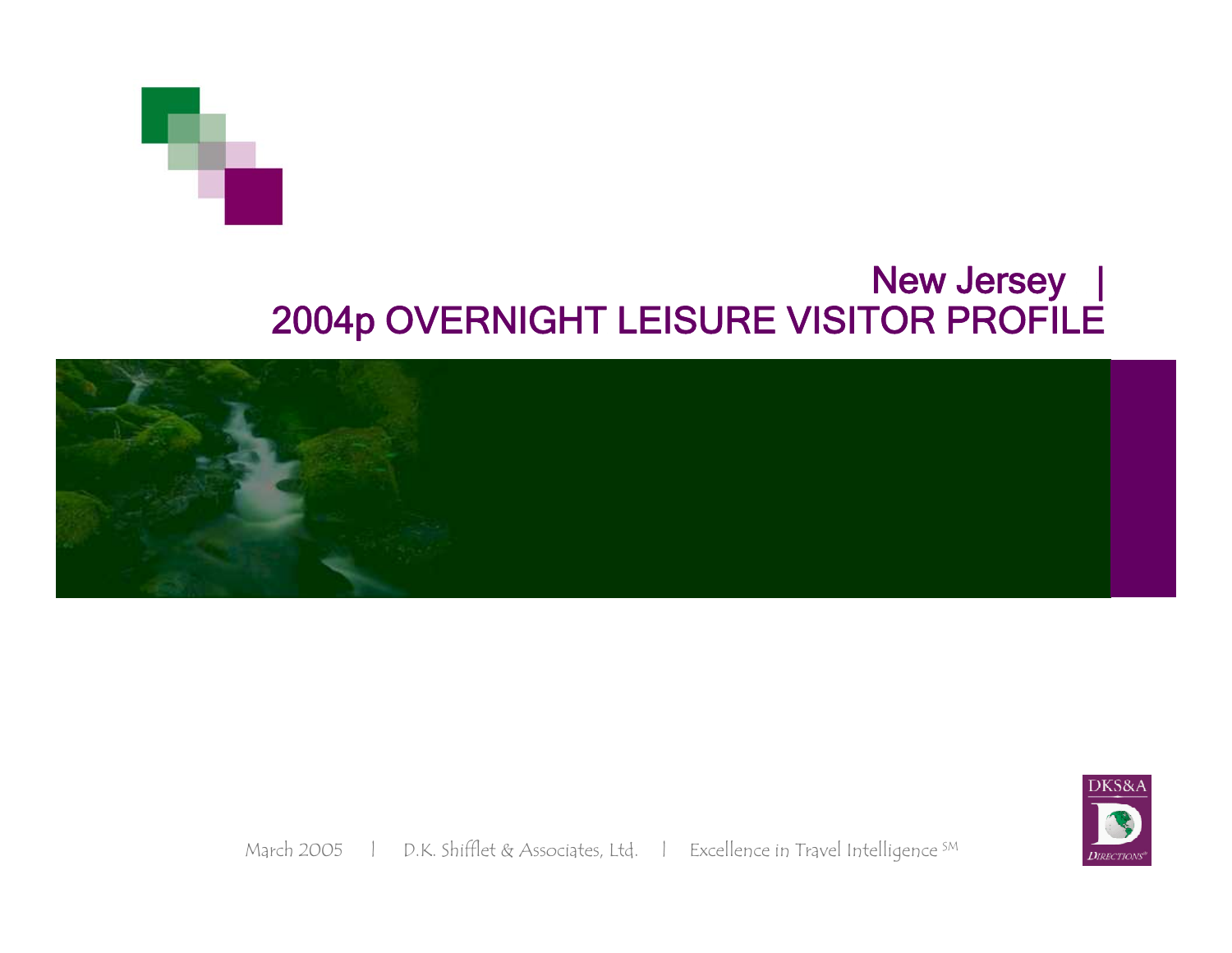

| <b>Executive Summary</b>              | 5  | Positioning                                                     | 66<br>68 |
|---------------------------------------|----|-----------------------------------------------------------------|----------|
| <b>Market Assessment</b>              | 8  | <b>Stay Purpose</b><br><b>Travel Party Composition and Size</b> | 70       |
| <b>Travel Party Volume</b>            | 16 | <b>Stay Length</b>                                              | 73       |
| Person-Trips Volume                   | 24 | <b>Average Daily Per Person Spending</b>                        | 76       |
| Person-Days Volume                    | 32 | <b>Activities</b>                                               | 79       |
| <b>Traveler Spending</b>              | 40 | Transportation                                                  | 82       |
| Market Share of U.S.                  | 48 | <b>Trip Timing</b>                                              | 84       |
| <b>Satisfaction and Value Ratings</b> | 49 | Accommodations                                                  | 87       |
|                                       |    | <b>Positioning Summary Intelligence</b>                         | 89       |
| <b>Targeting</b>                      | 51 |                                                                 |          |
| Age                                   | 53 | Communicating                                                   | 92       |
| <b>Children in Household</b>          | 55 | <b>Visitor Origin Markets</b>                                   | 94       |
| <b>Household Income</b>               | 57 | <b>Travel Distance</b>                                          | 97       |
| <b>Household Lifestage</b>            | 59 | <b>Communicating Summary Intelligence</b>                       | 99       |
| Generation                            | 62 |                                                                 |          |
| <b>Targeting Summary Intelligence</b> | 65 |                                                                 |          |
|                                       |    |                                                                 |          |
|                                       |    |                                                                 |          |
|                                       |    |                                                                 |          |

| Positioning                               | 66 |
|-------------------------------------------|----|
| <b>Stay Purpose</b>                       | 68 |
| <b>Travel Party Composition and Size</b>  | 70 |
| <b>Stay Length</b>                        | 73 |
| <b>Average Daily Per Person Spending</b>  | 76 |
| <b>Activities</b>                         | 79 |
| Transportation                            | 82 |
| <b>Trip Timing</b>                        | 84 |
| Accommodations                            | 87 |
| <b>Positioning Summary Intelligence</b>   | 89 |
| Communicating                             | 92 |
| <b>Visitor Origin Markets</b>             | 94 |
| <b>Travel Distance</b>                    | 97 |
| <b>Communicating Summary Intelligence</b> | 99 |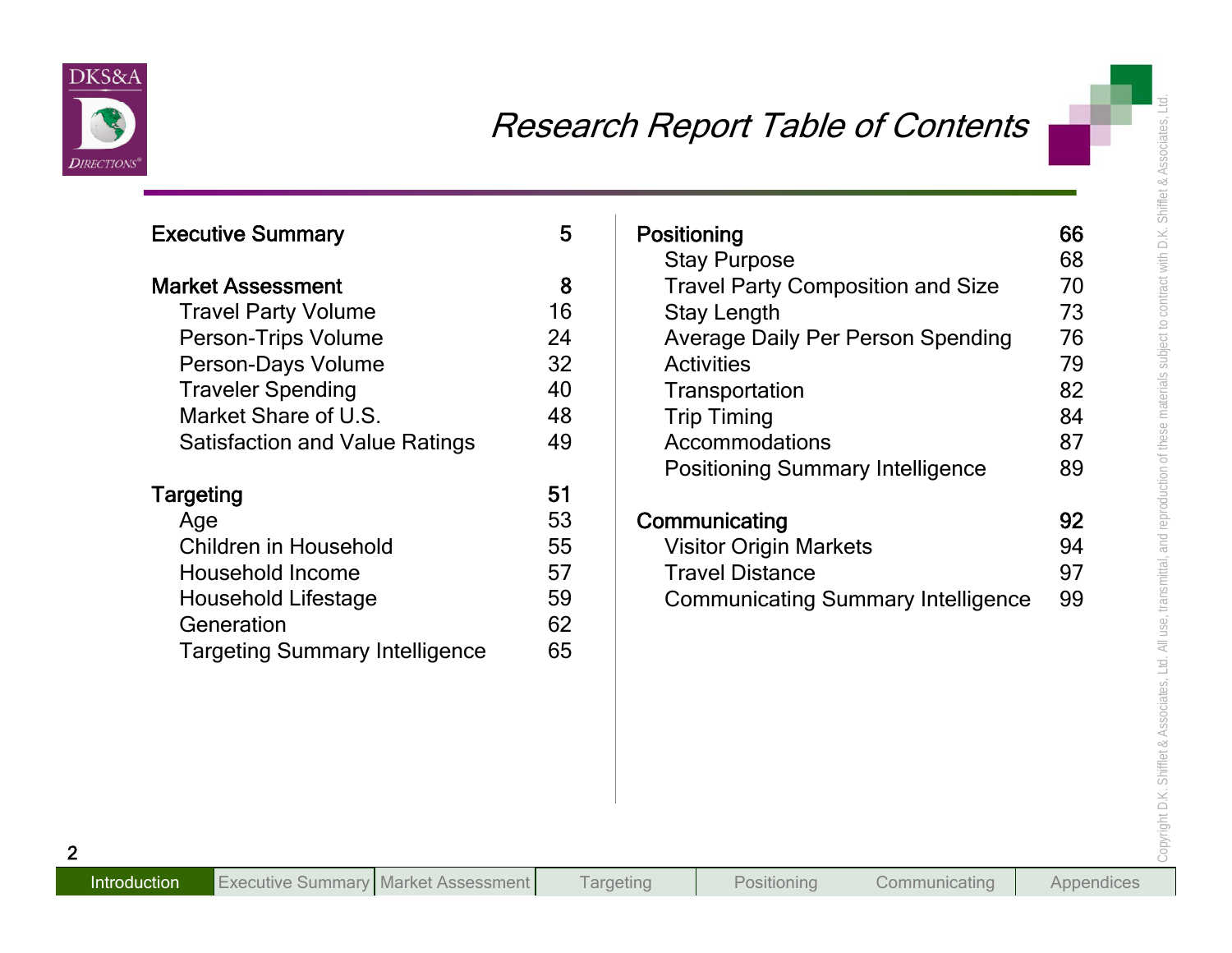

|                            |                                                              | <b>Research Report Table of Contents</b><br>(continued) |  |
|----------------------------|--------------------------------------------------------------|---------------------------------------------------------|--|
| <b>Appendices</b>          |                                                              |                                                         |  |
| Appendix A:                | <b>Company Overview</b>                                      | 102                                                     |  |
| Appendix B:                | Methodology                                                  | 106                                                     |  |
| Appendix C:<br>Appendix D: | <b>Study Specifications and Definitions</b><br>Questionnaire | 108<br>123                                              |  |
|                            |                                                              |                                                         |  |
|                            |                                                              |                                                         |  |
|                            |                                                              |                                                         |  |
|                            |                                                              |                                                         |  |
|                            |                                                              |                                                         |  |
|                            |                                                              |                                                         |  |
|                            |                                                              |                                                         |  |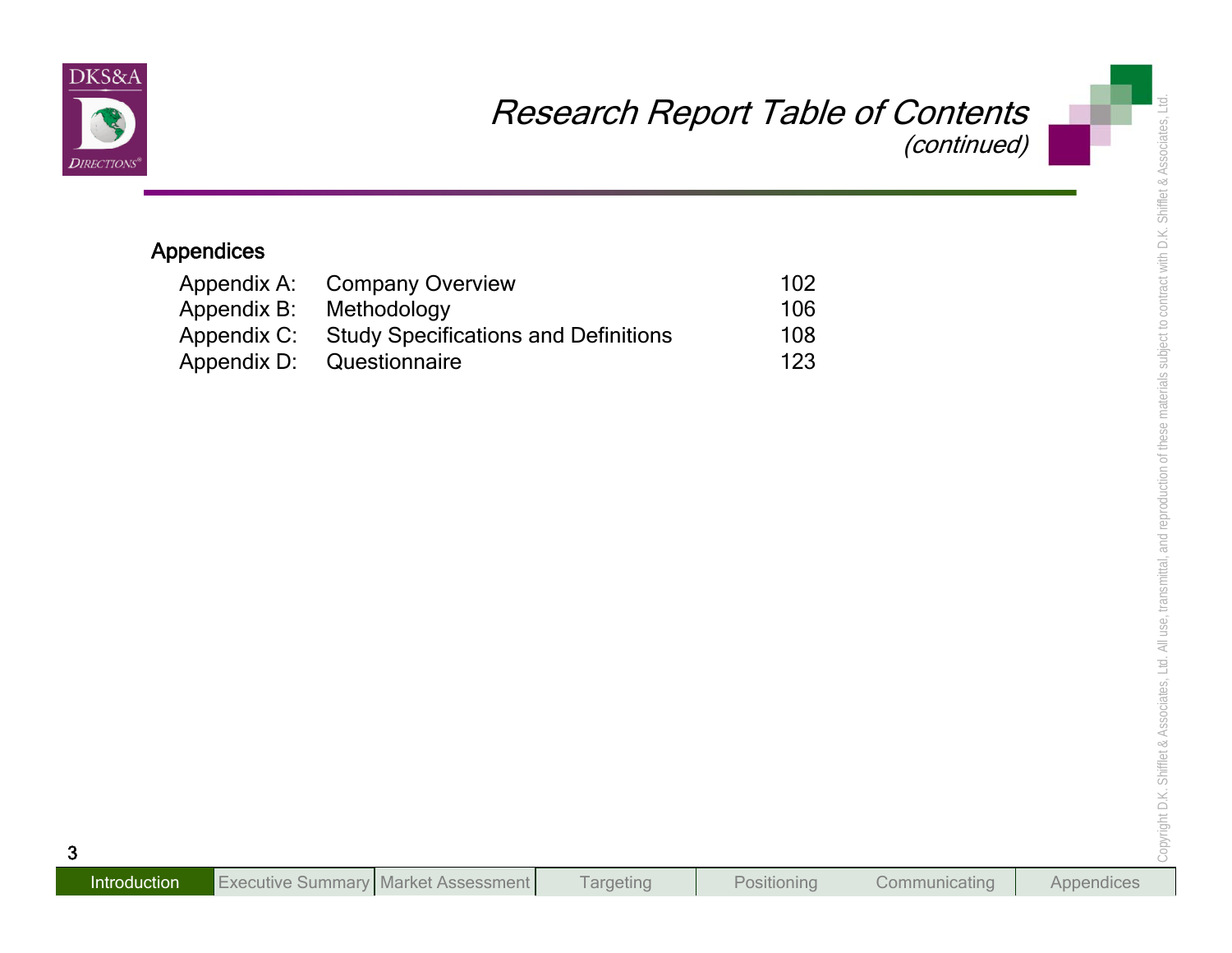

- **From the second of the second state of the second of the second of the second state of the second of the second of the second of the second of the second of the second of the second of the second of the second of the seco** 
	- -
		-
		-
		-
	- -
		- -
			-
		-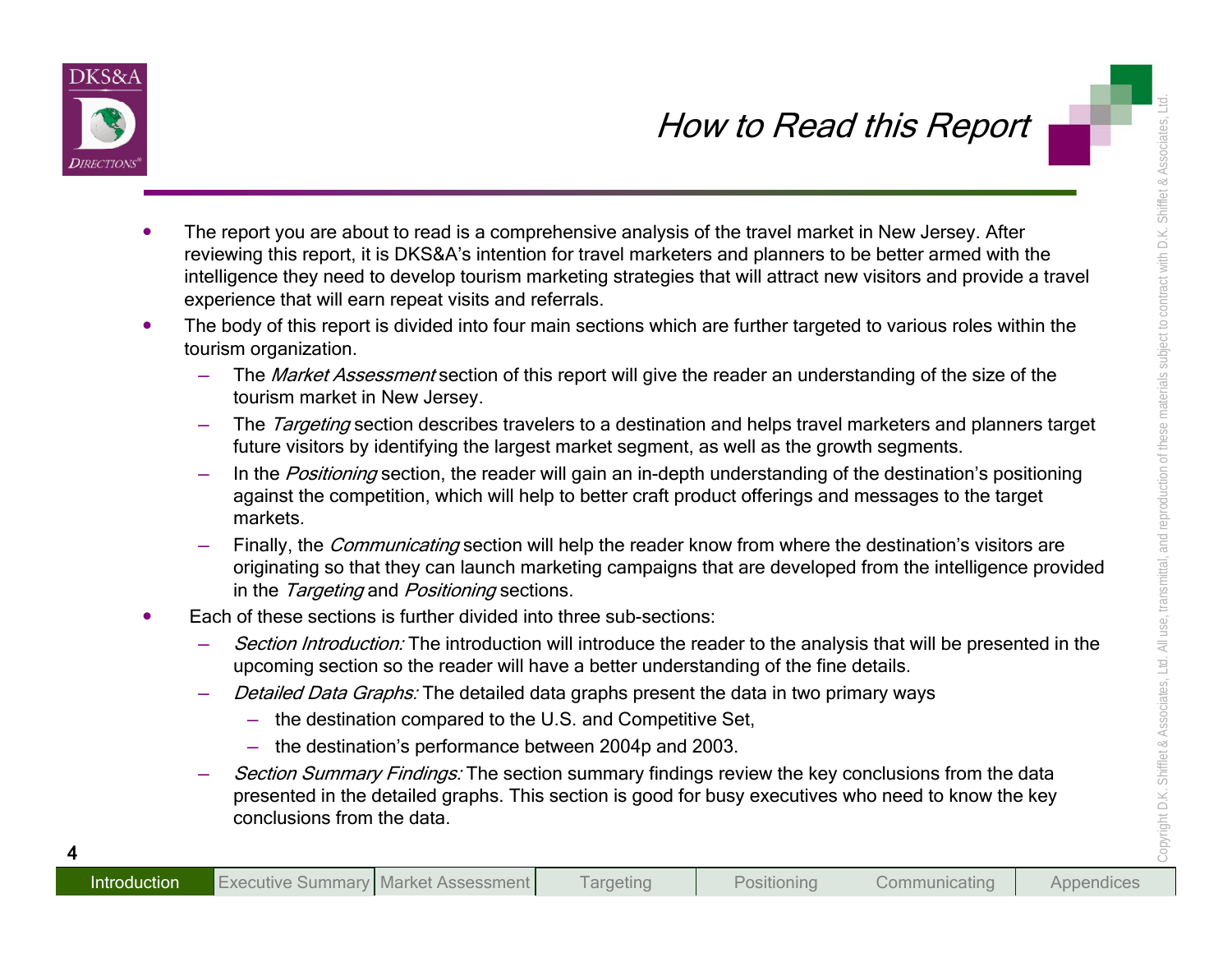

Executive Summary<br>
Besignant This New Jersey visitor study provides preliminary travel intelligence on U.S. and New Jersey demostic travel<br>
tends in 2001. Internation is also provides preliminary travel intelligence on U.S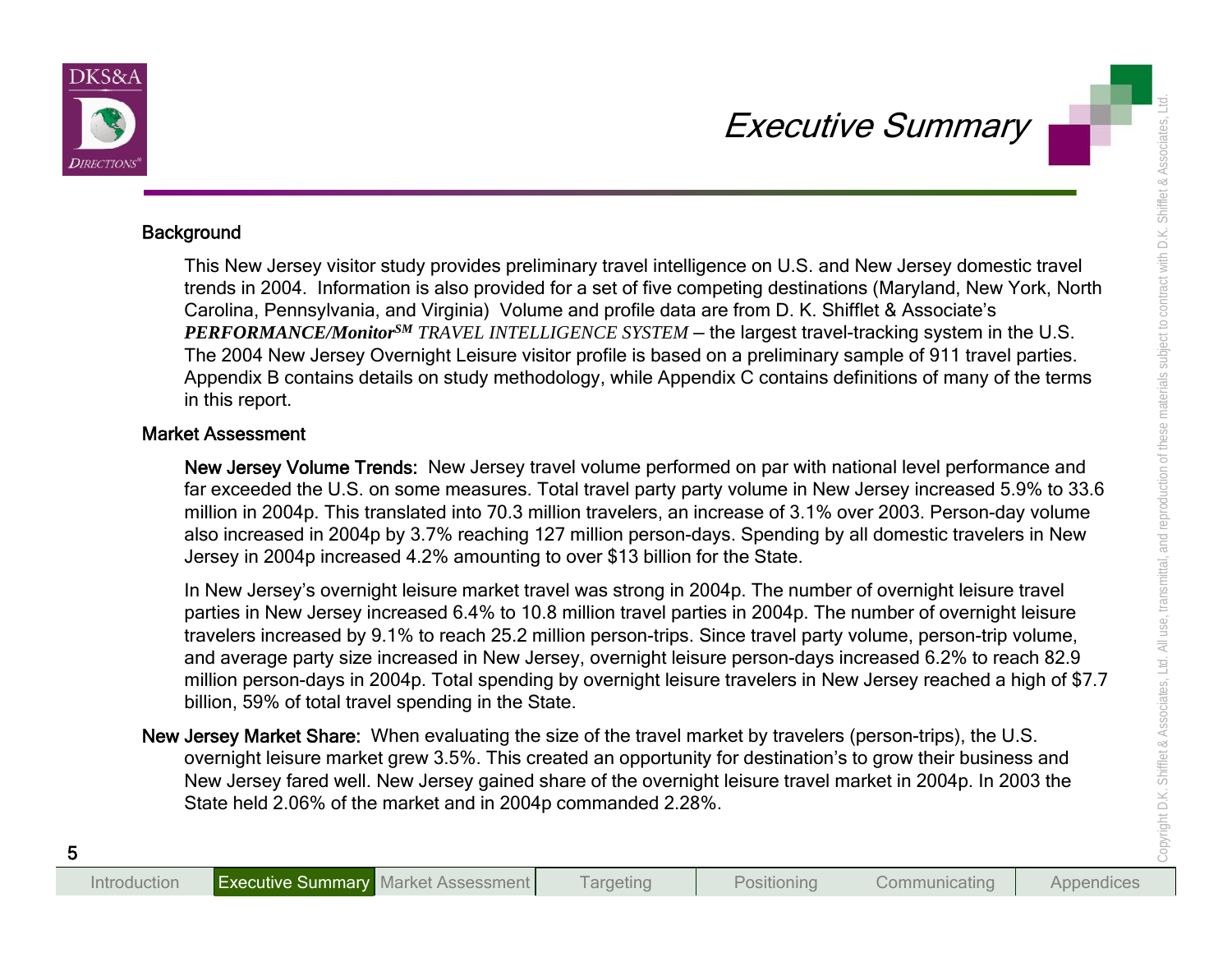

Executive Summary<br>
Targeting<br>
New Jersey's primary market segments remained relatively similar over the last few years. When characterizing<br>
between the ages of 35-54 Vistors to the state are last between the first increas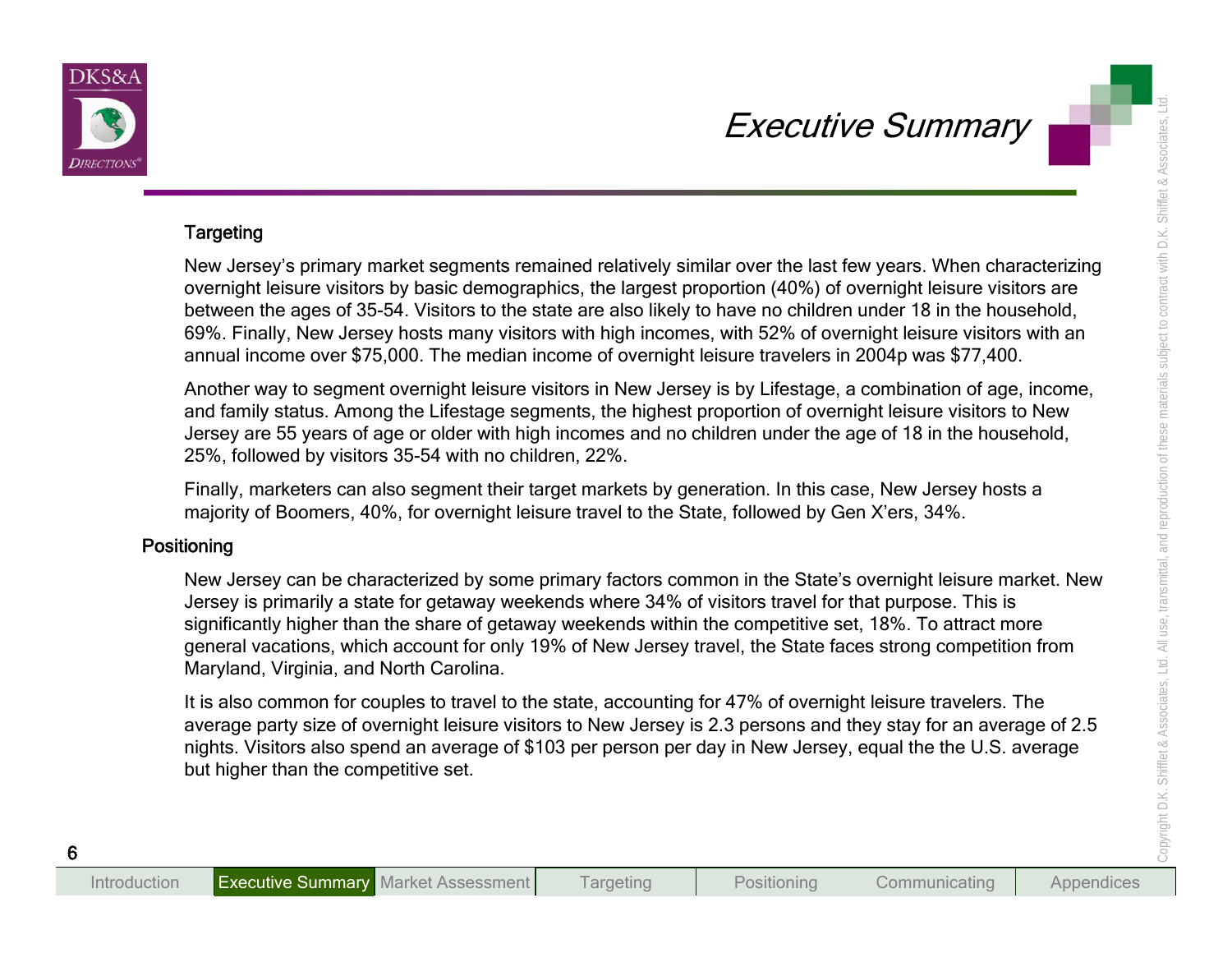

Executive SUMMARY<br>
The top activities that overnight leisure visitors participate in while visiting New Jersey for overnight leisure is<br>
gaming (42%), encretainment (29%), dinning (29%), and visiting theory discussions and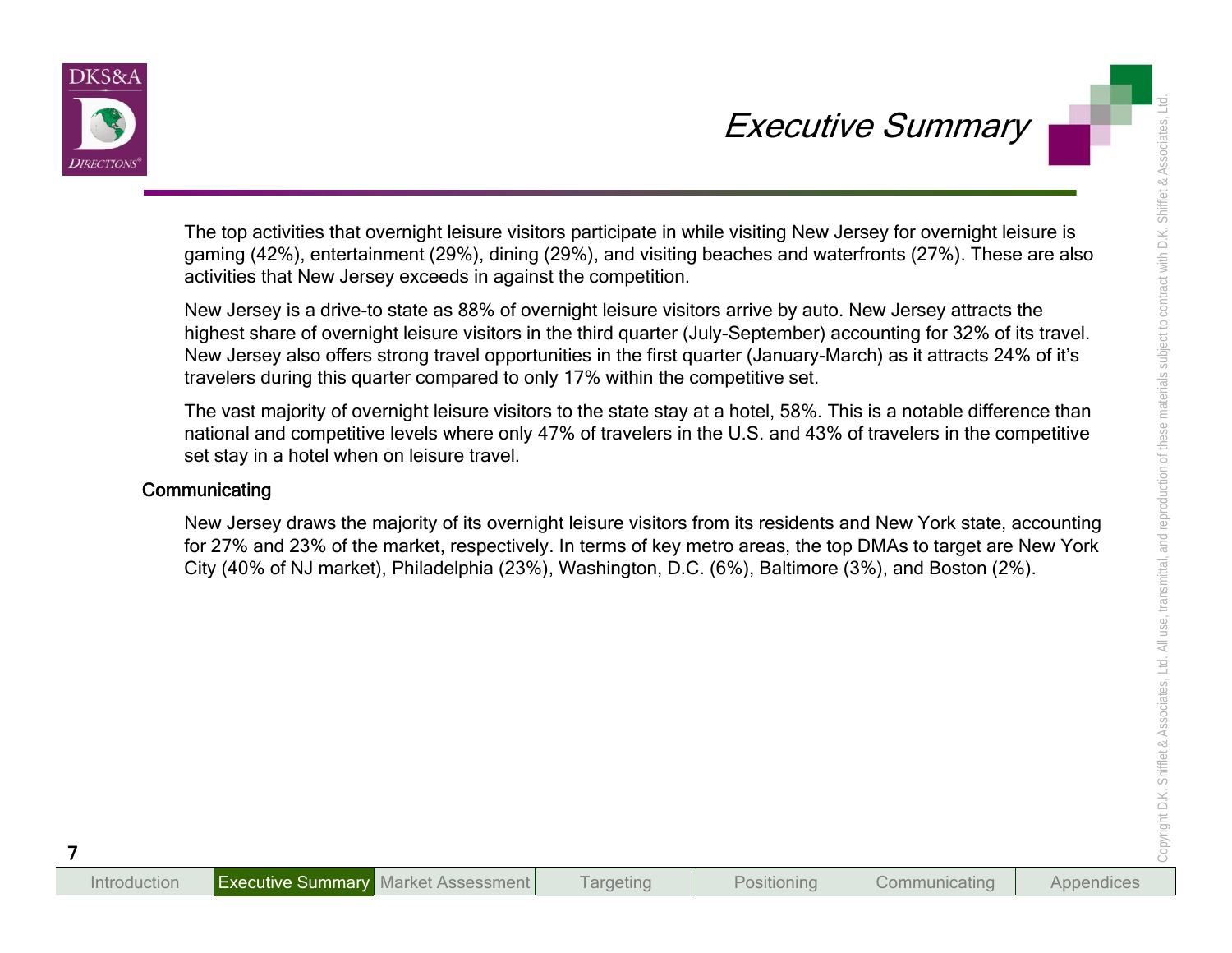



The DKS&A Marketing Model<br>
Market Assessment<br>
How many visitors does New Jersey's and regional travel?<br>
Targeting<br>
Who are New Jersey's most important visitors?<br>
Positioning<br>
Positioning<br>
Positioning<br>
Positioning<br>
Mhore sh







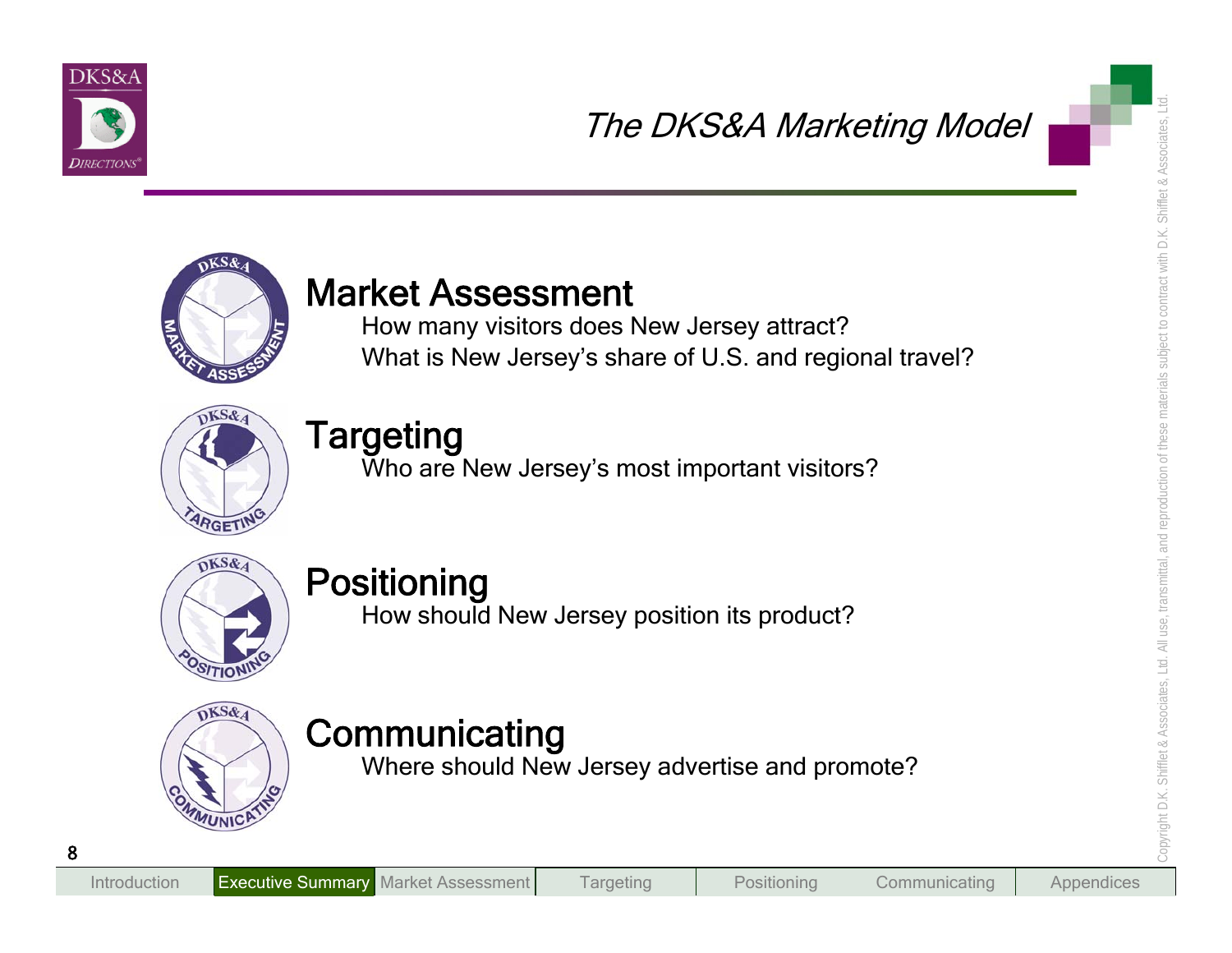

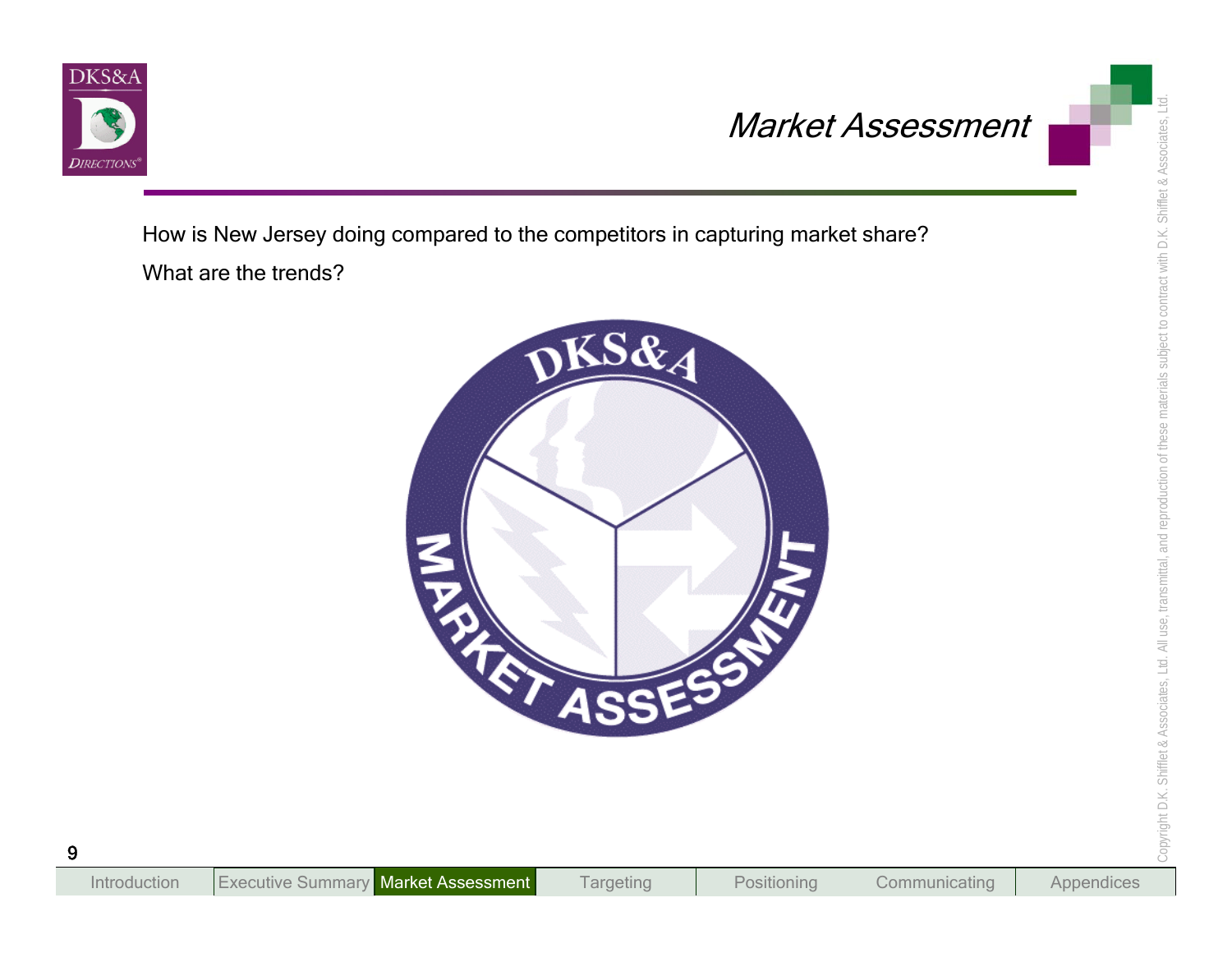

- Market Assessment section of this report will provide an overview of the New Jersey travelery matched by reviewing travel volume trends. Travel volume is measured with four performance inductors (decerbed in declar of the
	-
	-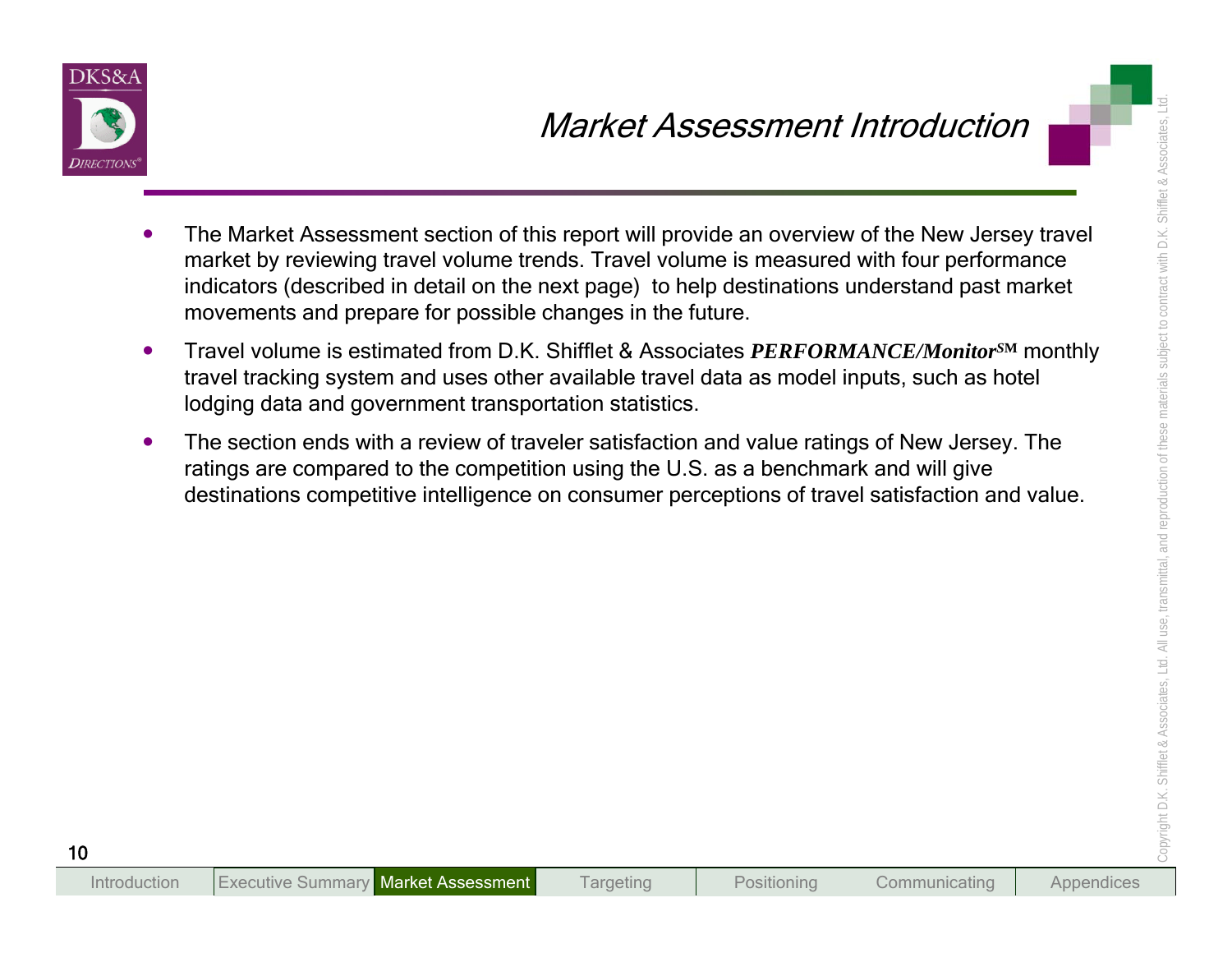

- 
- 
- **Examples 19 and the contribution** of the summation of the data multiplied by the summation of the data that content<br>in the control of the state of the state of the state of the data This weight weights the data by the<br>re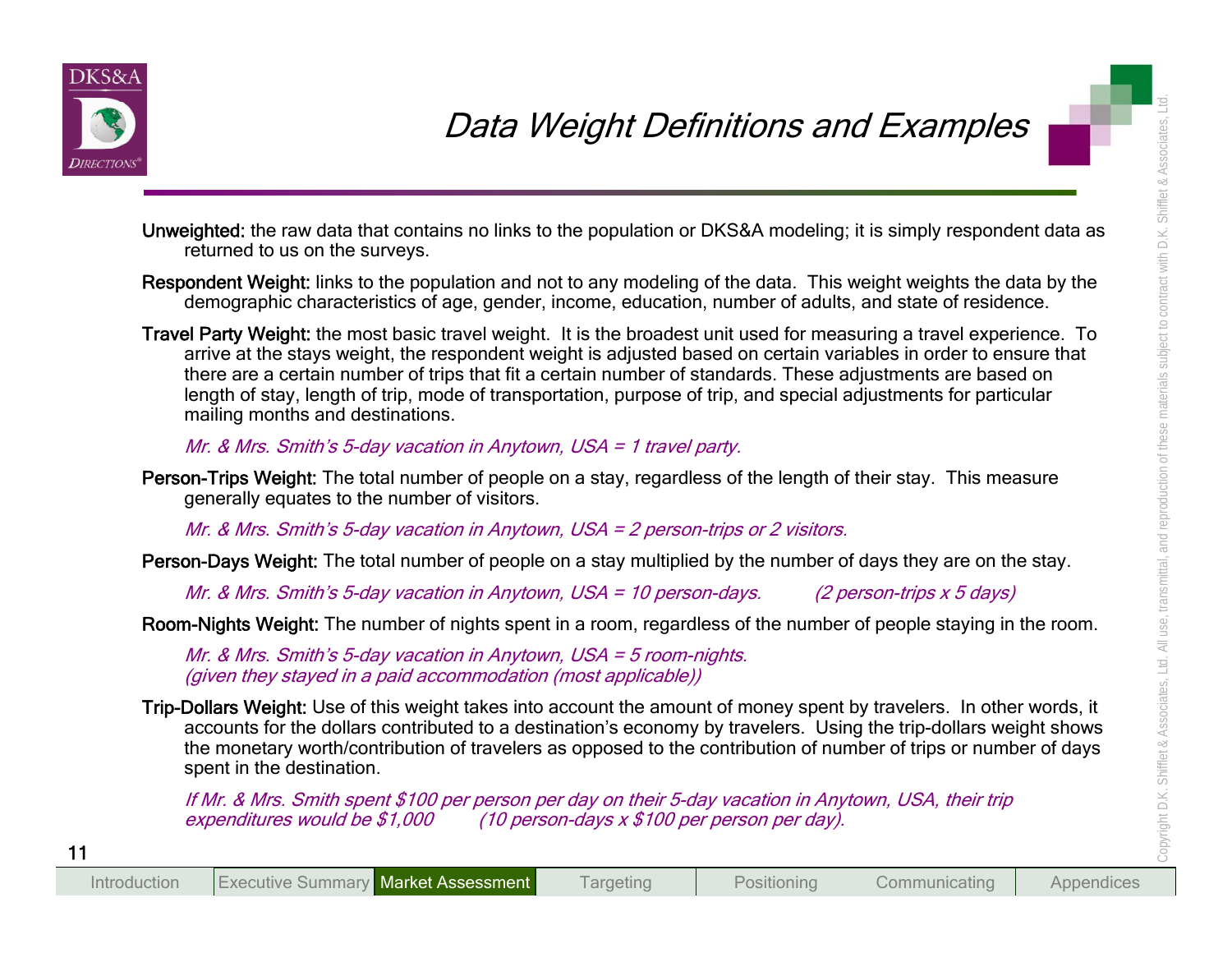

# New Jersey Detailed Findings<br>, Ltd. Associates, Ltd. Associates, Ltd. Associates, Ltd. 12 New Jersey Detailed Findings<br>, Ltd. 12 New Jersey Detailed Findings<br>, Ltd. 12 New Jersey Detailed Findings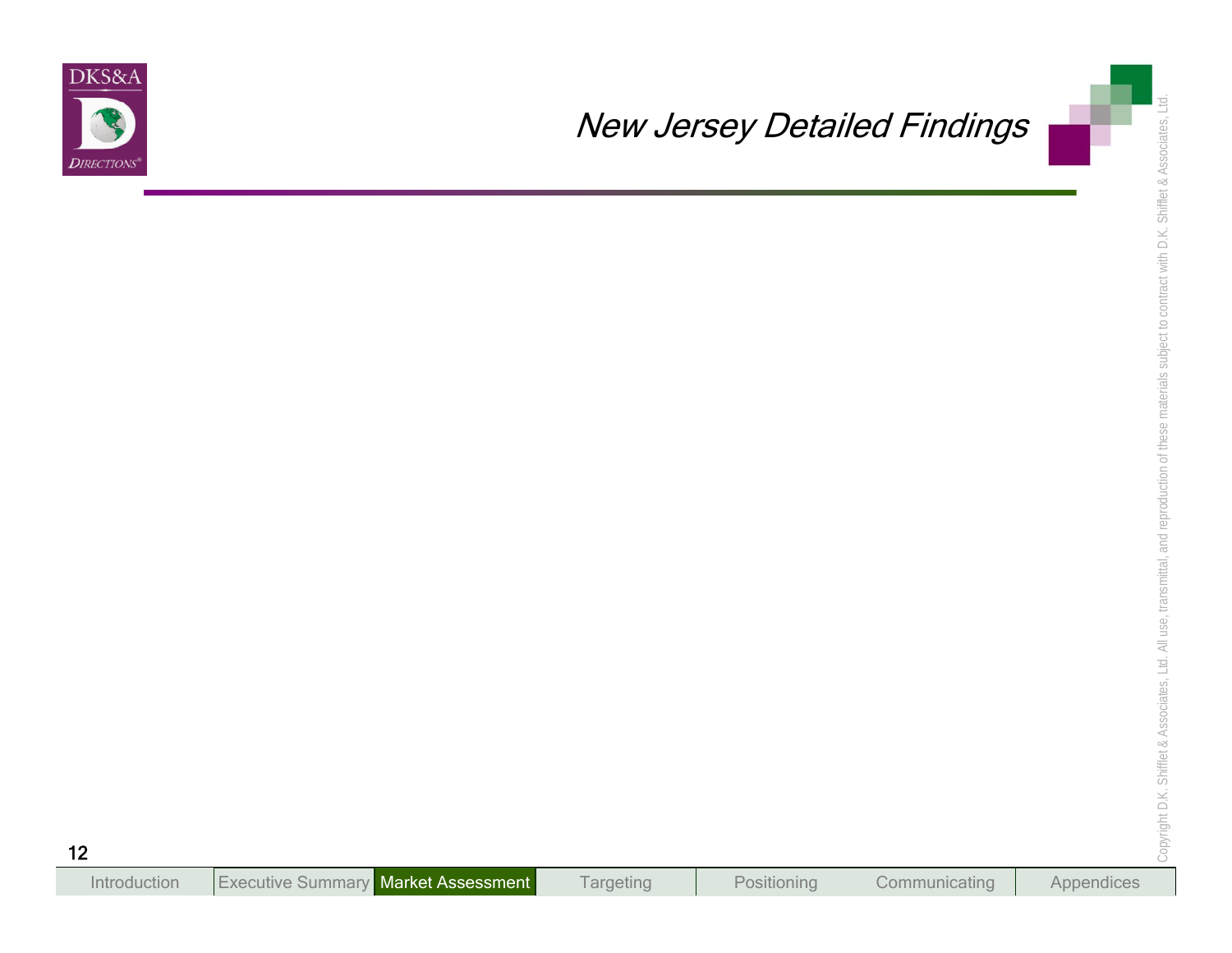

- 
- 
- **Examples 14 ASSessment Summary -**<br>
Understanding the Travel Measures<br>
It is important to understand the various ways in which to measure tavel market performance.<br>
Visitation to a market can be measured in terms of 7 key,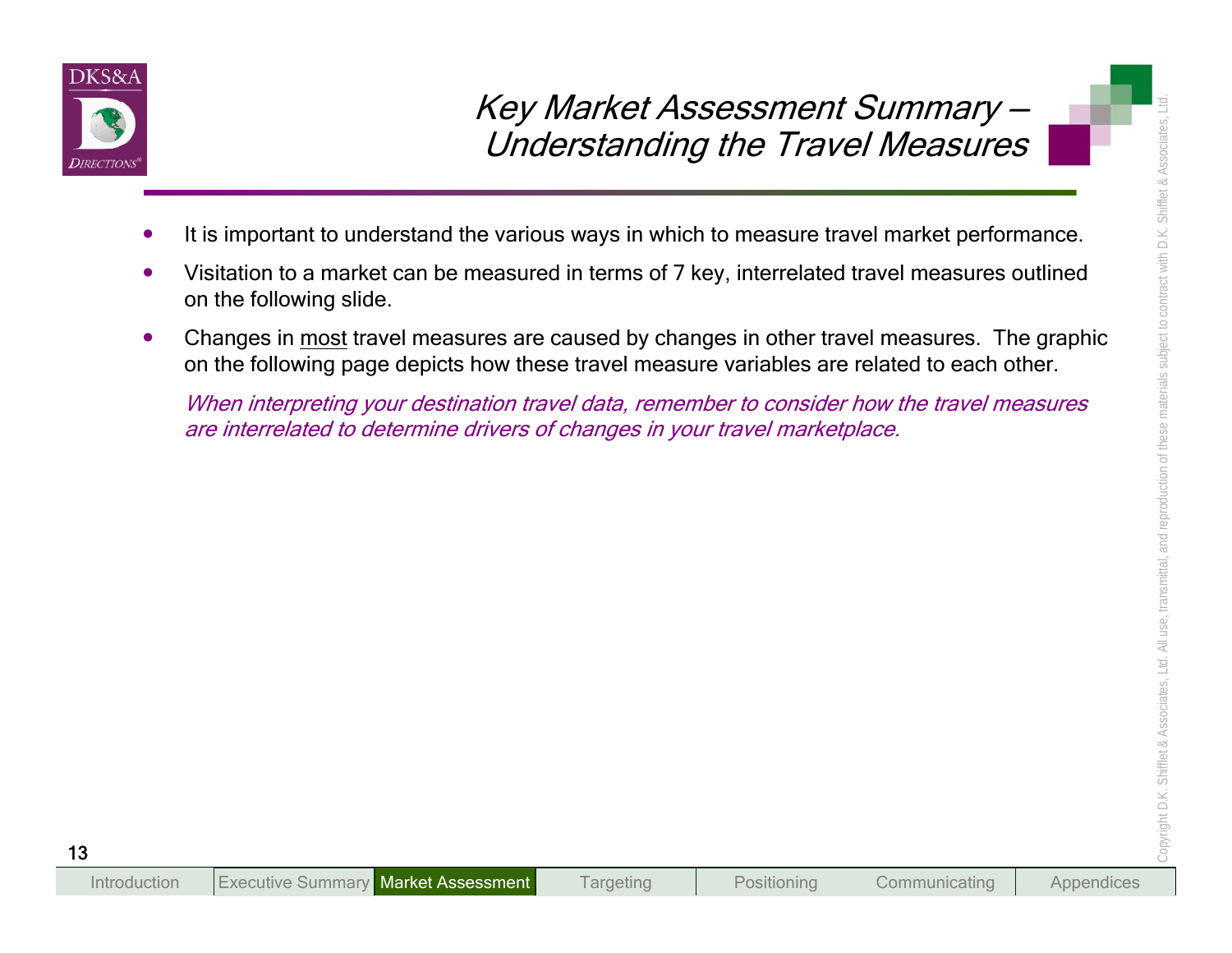

# Travel measures defined

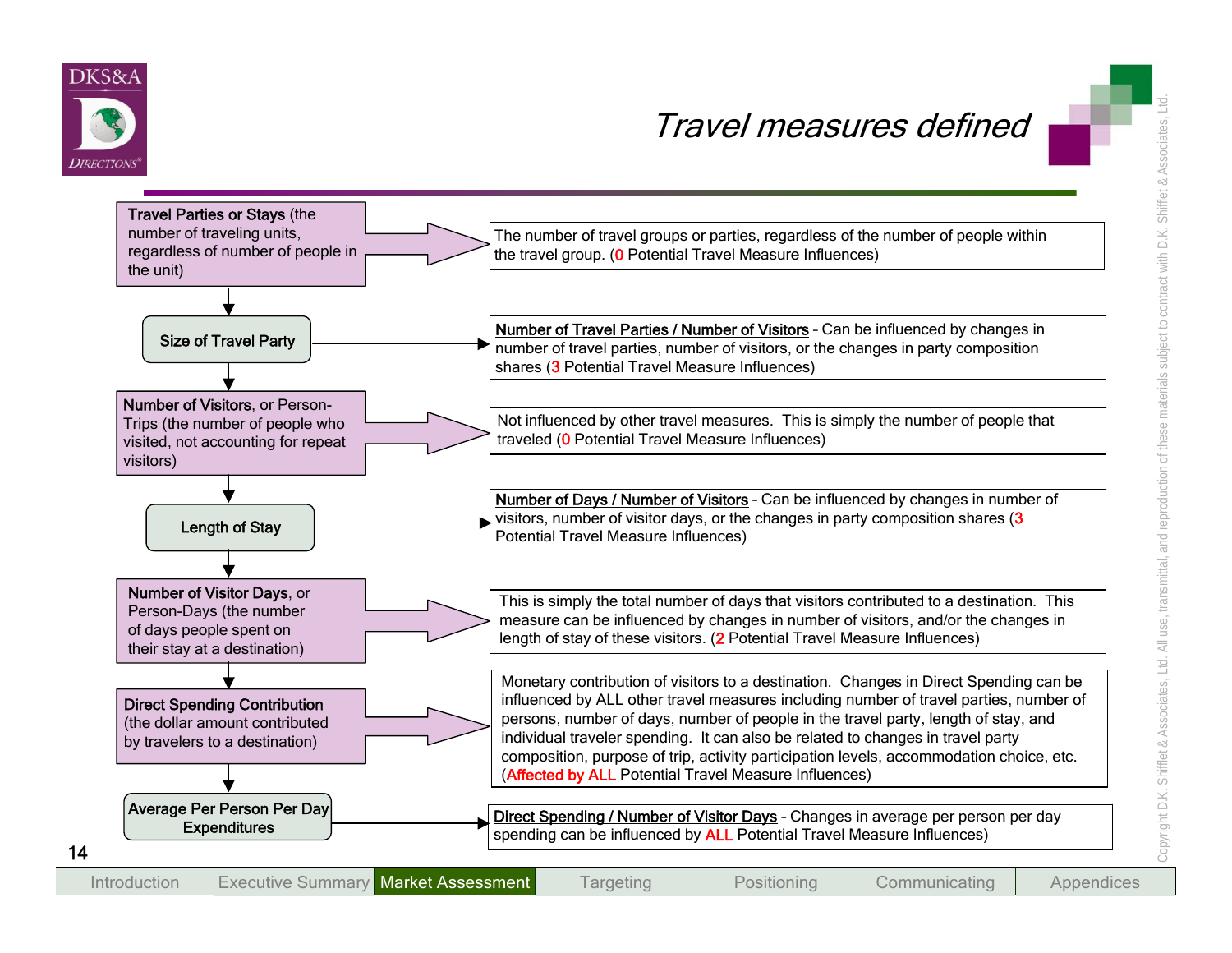

| and 2004p showed increases in the number of<br>%<br>travel parties, visitors, average length of stay,<br>2004 p<br>2003<br>Change<br>number of visitor days, per party per trip spending,<br><b>Travel Parties</b><br>33.6<br>5.9%<br>(millions)<br>Total<br>31.7<br>and total direct spending, but a decline in average<br>$-2.0%$<br>8.7<br>8.5<br><b>Business</b><br>23.0<br>25.1<br>8.9%<br>Leisure<br>party size and daily spending. The state's leisure<br><b>Average Party Size</b><br>Total<br>2.1<br>2.1<br>$-2.7%$<br>(persons)<br>$-0.6%$<br><b>Business</b><br>1.4<br>1.4<br>on all measures except daily per person and per<br>2.4<br>2.3<br>$-4.2%$<br>Leisure<br>Visitors (person-trips)<br>party spending levels.<br>68.2<br>70.2<br>3.1%<br>(millions)<br>Total<br>12.6<br>12.3<br><b>Business</b><br>$-2.6%$<br>55.5<br>58.0<br>Leisure<br>4.4%<br><b>Average Stay Length</b><br>increased, however, average party size declined,<br>0.6%<br>Total<br>1.8<br>(days)<br>1.8<br>1.6<br>1.6<br>$-0.3%$<br><b>Business</b><br>indicating vastly more travel parties in the market<br>1.8<br>1.9<br>0.6%<br>Leisure<br>Visitor Days (person-days)<br>Total<br>122.7<br>127.2<br>3.7%<br>(millions)<br>The number of person-days increased<br><b>Business</b><br>20.3<br>19.7<br>$-2.9%$<br>•A result of the increase in travel party volume<br>102.4<br>107.4<br>5.0%<br>Leisure<br><b>Average Party Spending</b><br>and length of stay.<br>396.7<br>390.2<br>$-1.6%$<br>(dollars)<br>Total<br>304.0<br>348.8<br>14.8%<br><b>Business</b><br>404.3<br>Leisure<br>431.8<br>$-6.4%$<br>Direct Spending by travelers increased<br><b>Total Direct Spending</b><br>•A result of many influences including the<br>(billions of dollars)<br>13.1<br>4.2%<br>Total<br>12.6<br>2.6<br>3.0<br>12.5%<br><b>Business</b><br>increases in visitors, person-days, and length<br>9.9<br>10.1<br>Leisure<br>2.0%<br>of stay. |                             |  |  | A comparison of New Jersey's travel market in 2003 |
|----------------------------------------------------------------------------------------------------------------------------------------------------------------------------------------------------------------------------------------------------------------------------------------------------------------------------------------------------------------------------------------------------------------------------------------------------------------------------------------------------------------------------------------------------------------------------------------------------------------------------------------------------------------------------------------------------------------------------------------------------------------------------------------------------------------------------------------------------------------------------------------------------------------------------------------------------------------------------------------------------------------------------------------------------------------------------------------------------------------------------------------------------------------------------------------------------------------------------------------------------------------------------------------------------------------------------------------------------------------------------------------------------------------------------------------------------------------------------------------------------------------------------------------------------------------------------------------------------------------------------------------------------------------------------------------------------------------------------------------------------------------------------------------------------------------------------------------------------------------------------------------------------------------------------|-----------------------------|--|--|----------------------------------------------------|
|                                                                                                                                                                                                                                                                                                                                                                                                                                                                                                                                                                                                                                                                                                                                                                                                                                                                                                                                                                                                                                                                                                                                                                                                                                                                                                                                                                                                                                                                                                                                                                                                                                                                                                                                                                                                                                                                                                                            |                             |  |  |                                                    |
|                                                                                                                                                                                                                                                                                                                                                                                                                                                                                                                                                                                                                                                                                                                                                                                                                                                                                                                                                                                                                                                                                                                                                                                                                                                                                                                                                                                                                                                                                                                                                                                                                                                                                                                                                                                                                                                                                                                            |                             |  |  |                                                    |
|                                                                                                                                                                                                                                                                                                                                                                                                                                                                                                                                                                                                                                                                                                                                                                                                                                                                                                                                                                                                                                                                                                                                                                                                                                                                                                                                                                                                                                                                                                                                                                                                                                                                                                                                                                                                                                                                                                                            |                             |  |  |                                                    |
|                                                                                                                                                                                                                                                                                                                                                                                                                                                                                                                                                                                                                                                                                                                                                                                                                                                                                                                                                                                                                                                                                                                                                                                                                                                                                                                                                                                                                                                                                                                                                                                                                                                                                                                                                                                                                                                                                                                            |                             |  |  |                                                    |
|                                                                                                                                                                                                                                                                                                                                                                                                                                                                                                                                                                                                                                                                                                                                                                                                                                                                                                                                                                                                                                                                                                                                                                                                                                                                                                                                                                                                                                                                                                                                                                                                                                                                                                                                                                                                                                                                                                                            |                             |  |  |                                                    |
|                                                                                                                                                                                                                                                                                                                                                                                                                                                                                                                                                                                                                                                                                                                                                                                                                                                                                                                                                                                                                                                                                                                                                                                                                                                                                                                                                                                                                                                                                                                                                                                                                                                                                                                                                                                                                                                                                                                            |                             |  |  |                                                    |
|                                                                                                                                                                                                                                                                                                                                                                                                                                                                                                                                                                                                                                                                                                                                                                                                                                                                                                                                                                                                                                                                                                                                                                                                                                                                                                                                                                                                                                                                                                                                                                                                                                                                                                                                                                                                                                                                                                                            |                             |  |  | market fared much better than the business market  |
|                                                                                                                                                                                                                                                                                                                                                                                                                                                                                                                                                                                                                                                                                                                                                                                                                                                                                                                                                                                                                                                                                                                                                                                                                                                                                                                                                                                                                                                                                                                                                                                                                                                                                                                                                                                                                                                                                                                            |                             |  |  |                                                    |
|                                                                                                                                                                                                                                                                                                                                                                                                                                                                                                                                                                                                                                                                                                                                                                                                                                                                                                                                                                                                                                                                                                                                                                                                                                                                                                                                                                                                                                                                                                                                                                                                                                                                                                                                                                                                                                                                                                                            |                             |  |  |                                                    |
|                                                                                                                                                                                                                                                                                                                                                                                                                                                                                                                                                                                                                                                                                                                                                                                                                                                                                                                                                                                                                                                                                                                                                                                                                                                                                                                                                                                                                                                                                                                                                                                                                                                                                                                                                                                                                                                                                                                            |                             |  |  |                                                    |
|                                                                                                                                                                                                                                                                                                                                                                                                                                                                                                                                                                                                                                                                                                                                                                                                                                                                                                                                                                                                                                                                                                                                                                                                                                                                                                                                                                                                                                                                                                                                                                                                                                                                                                                                                                                                                                                                                                                            |                             |  |  |                                                    |
|                                                                                                                                                                                                                                                                                                                                                                                                                                                                                                                                                                                                                                                                                                                                                                                                                                                                                                                                                                                                                                                                                                                                                                                                                                                                                                                                                                                                                                                                                                                                                                                                                                                                                                                                                                                                                                                                                                                            |                             |  |  |                                                    |
|                                                                                                                                                                                                                                                                                                                                                                                                                                                                                                                                                                                                                                                                                                                                                                                                                                                                                                                                                                                                                                                                                                                                                                                                                                                                                                                                                                                                                                                                                                                                                                                                                                                                                                                                                                                                                                                                                                                            |                             |  |  | Total travel party volume and person-trip volume   |
|                                                                                                                                                                                                                                                                                                                                                                                                                                                                                                                                                                                                                                                                                                                                                                                                                                                                                                                                                                                                                                                                                                                                                                                                                                                                                                                                                                                                                                                                                                                                                                                                                                                                                                                                                                                                                                                                                                                            |                             |  |  |                                                    |
|                                                                                                                                                                                                                                                                                                                                                                                                                                                                                                                                                                                                                                                                                                                                                                                                                                                                                                                                                                                                                                                                                                                                                                                                                                                                                                                                                                                                                                                                                                                                                                                                                                                                                                                                                                                                                                                                                                                            |                             |  |  |                                                    |
|                                                                                                                                                                                                                                                                                                                                                                                                                                                                                                                                                                                                                                                                                                                                                                                                                                                                                                                                                                                                                                                                                                                                                                                                                                                                                                                                                                                                                                                                                                                                                                                                                                                                                                                                                                                                                                                                                                                            |                             |  |  |                                                    |
|                                                                                                                                                                                                                                                                                                                                                                                                                                                                                                                                                                                                                                                                                                                                                                                                                                                                                                                                                                                                                                                                                                                                                                                                                                                                                                                                                                                                                                                                                                                                                                                                                                                                                                                                                                                                                                                                                                                            |                             |  |  |                                                    |
|                                                                                                                                                                                                                                                                                                                                                                                                                                                                                                                                                                                                                                                                                                                                                                                                                                                                                                                                                                                                                                                                                                                                                                                                                                                                                                                                                                                                                                                                                                                                                                                                                                                                                                                                                                                                                                                                                                                            |                             |  |  |                                                    |
|                                                                                                                                                                                                                                                                                                                                                                                                                                                                                                                                                                                                                                                                                                                                                                                                                                                                                                                                                                                                                                                                                                                                                                                                                                                                                                                                                                                                                                                                                                                                                                                                                                                                                                                                                                                                                                                                                                                            |                             |  |  |                                                    |
|                                                                                                                                                                                                                                                                                                                                                                                                                                                                                                                                                                                                                                                                                                                                                                                                                                                                                                                                                                                                                                                                                                                                                                                                                                                                                                                                                                                                                                                                                                                                                                                                                                                                                                                                                                                                                                                                                                                            |                             |  |  |                                                    |
|                                                                                                                                                                                                                                                                                                                                                                                                                                                                                                                                                                                                                                                                                                                                                                                                                                                                                                                                                                                                                                                                                                                                                                                                                                                                                                                                                                                                                                                                                                                                                                                                                                                                                                                                                                                                                                                                                                                            |                             |  |  |                                                    |
|                                                                                                                                                                                                                                                                                                                                                                                                                                                                                                                                                                                                                                                                                                                                                                                                                                                                                                                                                                                                                                                                                                                                                                                                                                                                                                                                                                                                                                                                                                                                                                                                                                                                                                                                                                                                                                                                                                                            |                             |  |  |                                                    |
|                                                                                                                                                                                                                                                                                                                                                                                                                                                                                                                                                                                                                                                                                                                                                                                                                                                                                                                                                                                                                                                                                                                                                                                                                                                                                                                                                                                                                                                                                                                                                                                                                                                                                                                                                                                                                                                                                                                            |                             |  |  |                                                    |
|                                                                                                                                                                                                                                                                                                                                                                                                                                                                                                                                                                                                                                                                                                                                                                                                                                                                                                                                                                                                                                                                                                                                                                                                                                                                                                                                                                                                                                                                                                                                                                                                                                                                                                                                                                                                                                                                                                                            |                             |  |  |                                                    |
|                                                                                                                                                                                                                                                                                                                                                                                                                                                                                                                                                                                                                                                                                                                                                                                                                                                                                                                                                                                                                                                                                                                                                                                                                                                                                                                                                                                                                                                                                                                                                                                                                                                                                                                                                                                                                                                                                                                            |                             |  |  |                                                    |
|                                                                                                                                                                                                                                                                                                                                                                                                                                                                                                                                                                                                                                                                                                                                                                                                                                                                                                                                                                                                                                                                                                                                                                                                                                                                                                                                                                                                                                                                                                                                                                                                                                                                                                                                                                                                                                                                                                                            |                             |  |  |                                                    |
|                                                                                                                                                                                                                                                                                                                                                                                                                                                                                                                                                                                                                                                                                                                                                                                                                                                                                                                                                                                                                                                                                                                                                                                                                                                                                                                                                                                                                                                                                                                                                                                                                                                                                                                                                                                                                                                                                                                            |                             |  |  |                                                    |
|                                                                                                                                                                                                                                                                                                                                                                                                                                                                                                                                                                                                                                                                                                                                                                                                                                                                                                                                                                                                                                                                                                                                                                                                                                                                                                                                                                                                                                                                                                                                                                                                                                                                                                                                                                                                                                                                                                                            | Spending per Person per Day |  |  |                                                    |
| 102.6<br>103.1<br>(dollars)<br>Total<br>0.5%                                                                                                                                                                                                                                                                                                                                                                                                                                                                                                                                                                                                                                                                                                                                                                                                                                                                                                                                                                                                                                                                                                                                                                                                                                                                                                                                                                                                                                                                                                                                                                                                                                                                                                                                                                                                                                                                               |                             |  |  |                                                    |
| <b>Business</b><br>130.2<br>150.8<br>15.8%                                                                                                                                                                                                                                                                                                                                                                                                                                                                                                                                                                                                                                                                                                                                                                                                                                                                                                                                                                                                                                                                                                                                                                                                                                                                                                                                                                                                                                                                                                                                                                                                                                                                                                                                                                                                                                                                                 |                             |  |  |                                                    |
| 97.2<br>94.4<br>$-2.9%$<br>Leisure<br>other travel segments                                                                                                                                                                                                                                                                                                                                                                                                                                                                                                                                                                                                                                                                                                                                                                                                                                                                                                                                                                                                                                                                                                                                                                                                                                                                                                                                                                                                                                                                                                                                                                                                                                                                                                                                                                                                                                                                |                             |  |  | The following pages provide detailed changes in    |

- 
-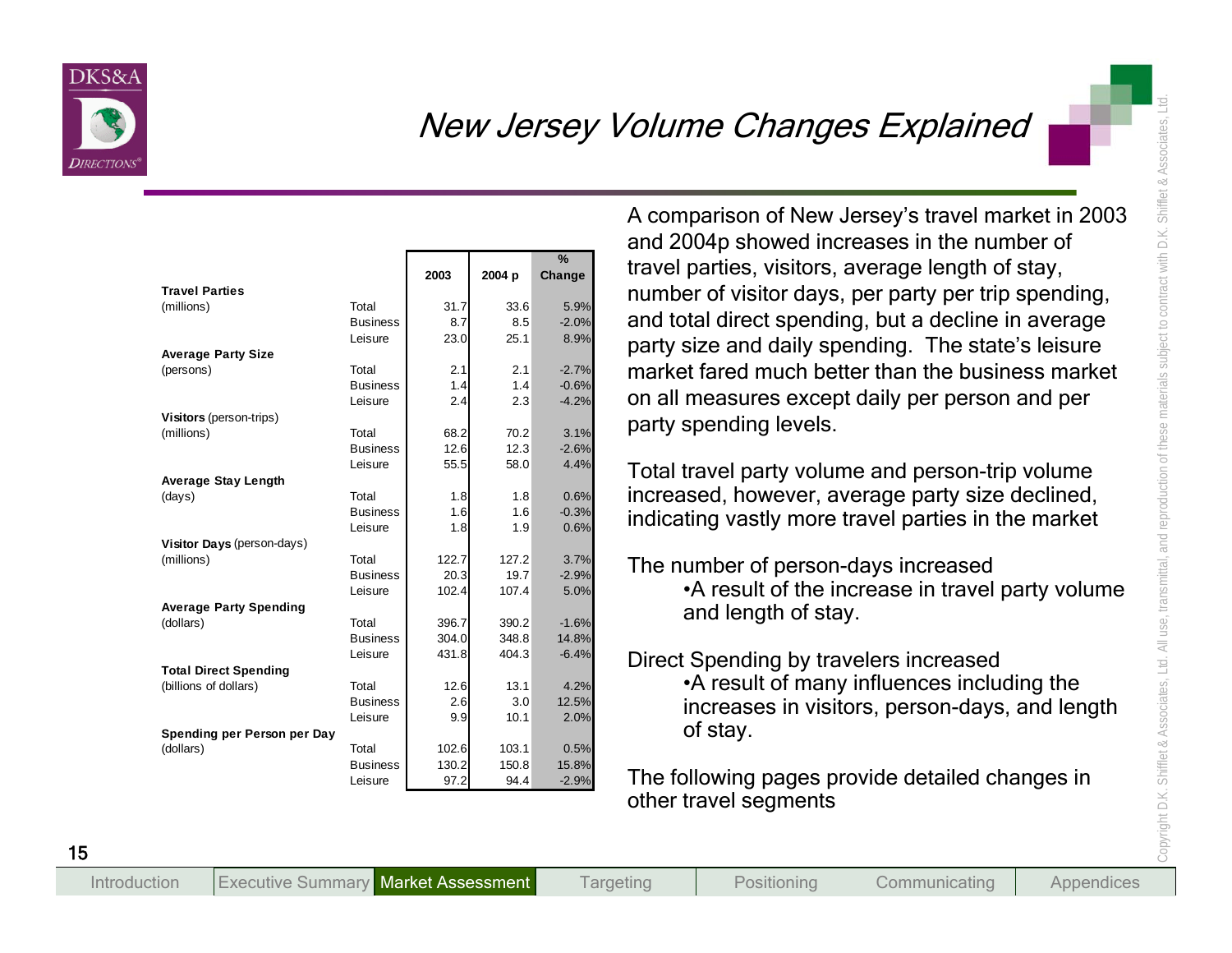

**Sources:**<br>
The following section will detail the travel party volume tend in New Jersey over the last six<br>
years. Travel party volume measures the number of groups that visited a market.<br> *Mr. & Mrs. Smith's 5-day vacatio*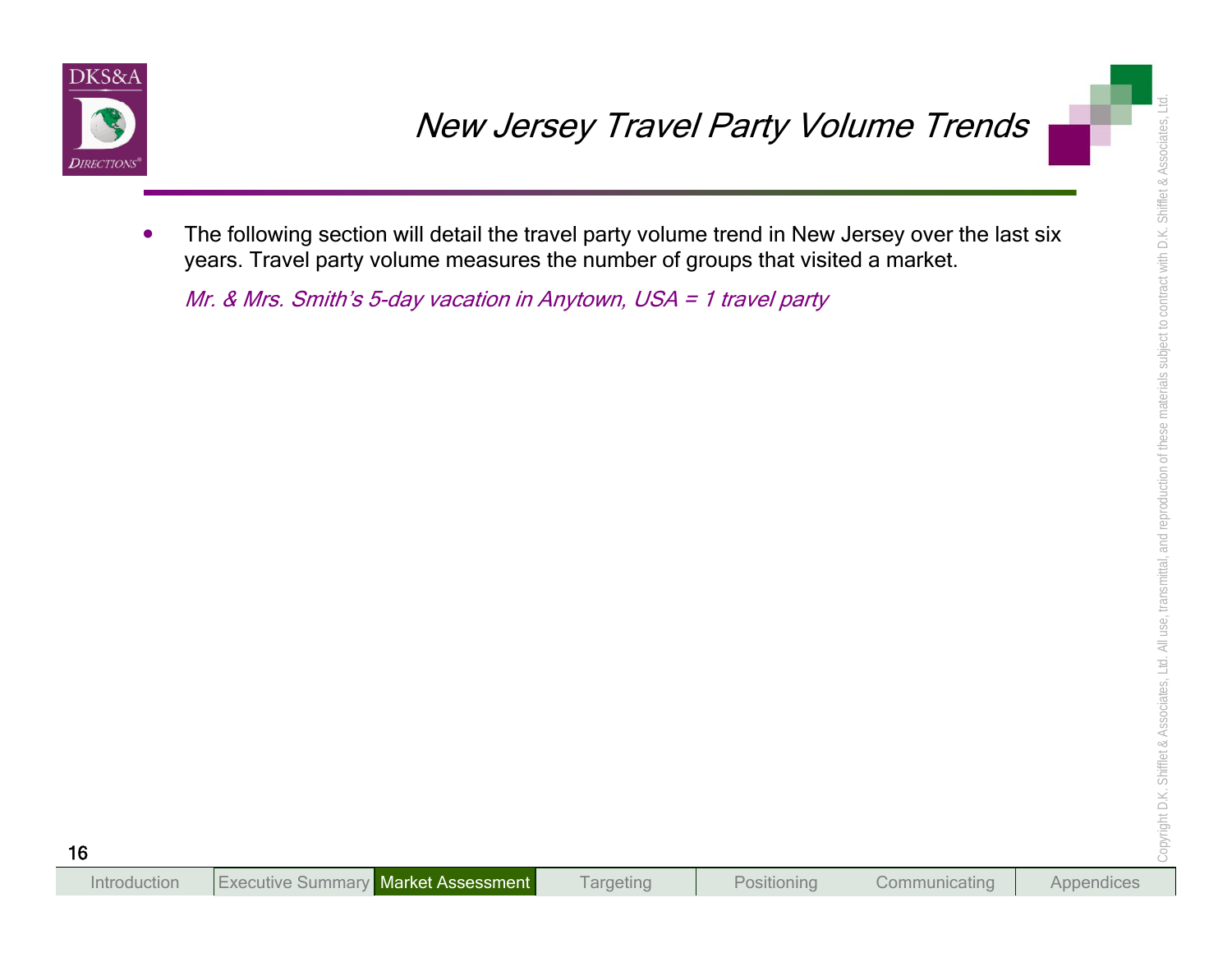

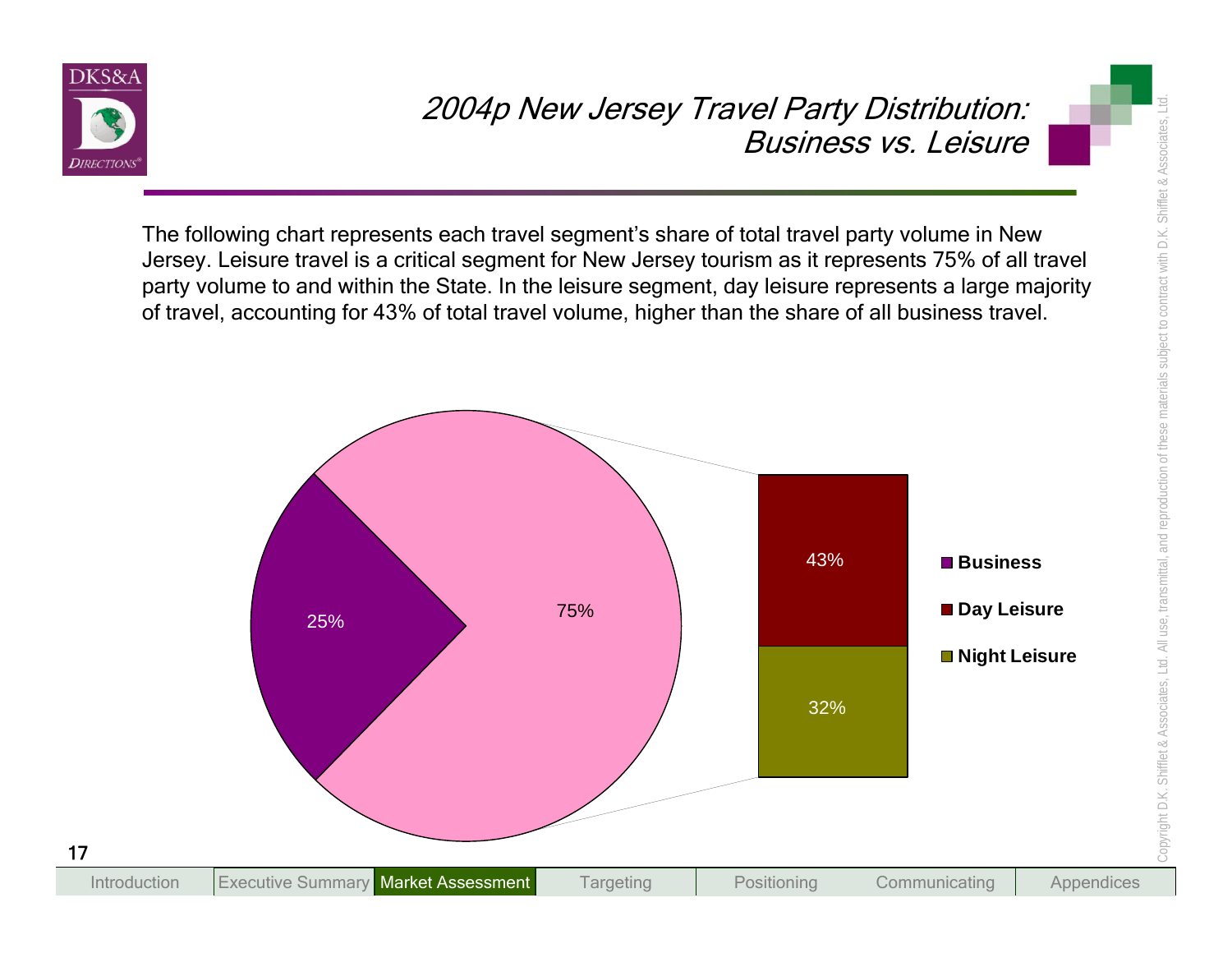

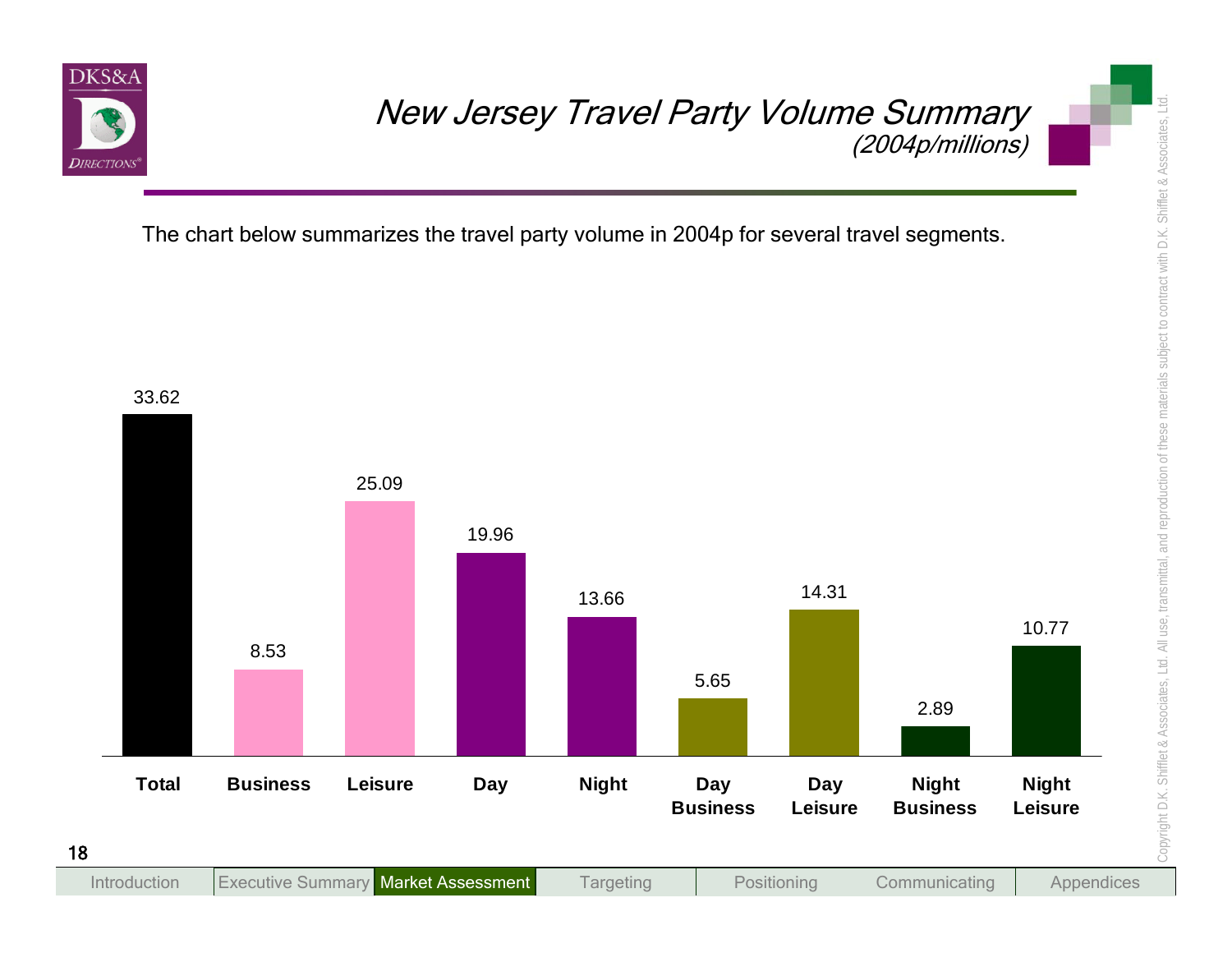

Travel party volume in New Jersey increased steadily and in 2004p exceeded a high set in 1999. Total travel party volume reached 33.6 million in 2004p, an increase of 5.9% over 2003. The growth in total travel was led solely by the leisure market which expanded 8.9% while the business segment fell 2% in 2004p.

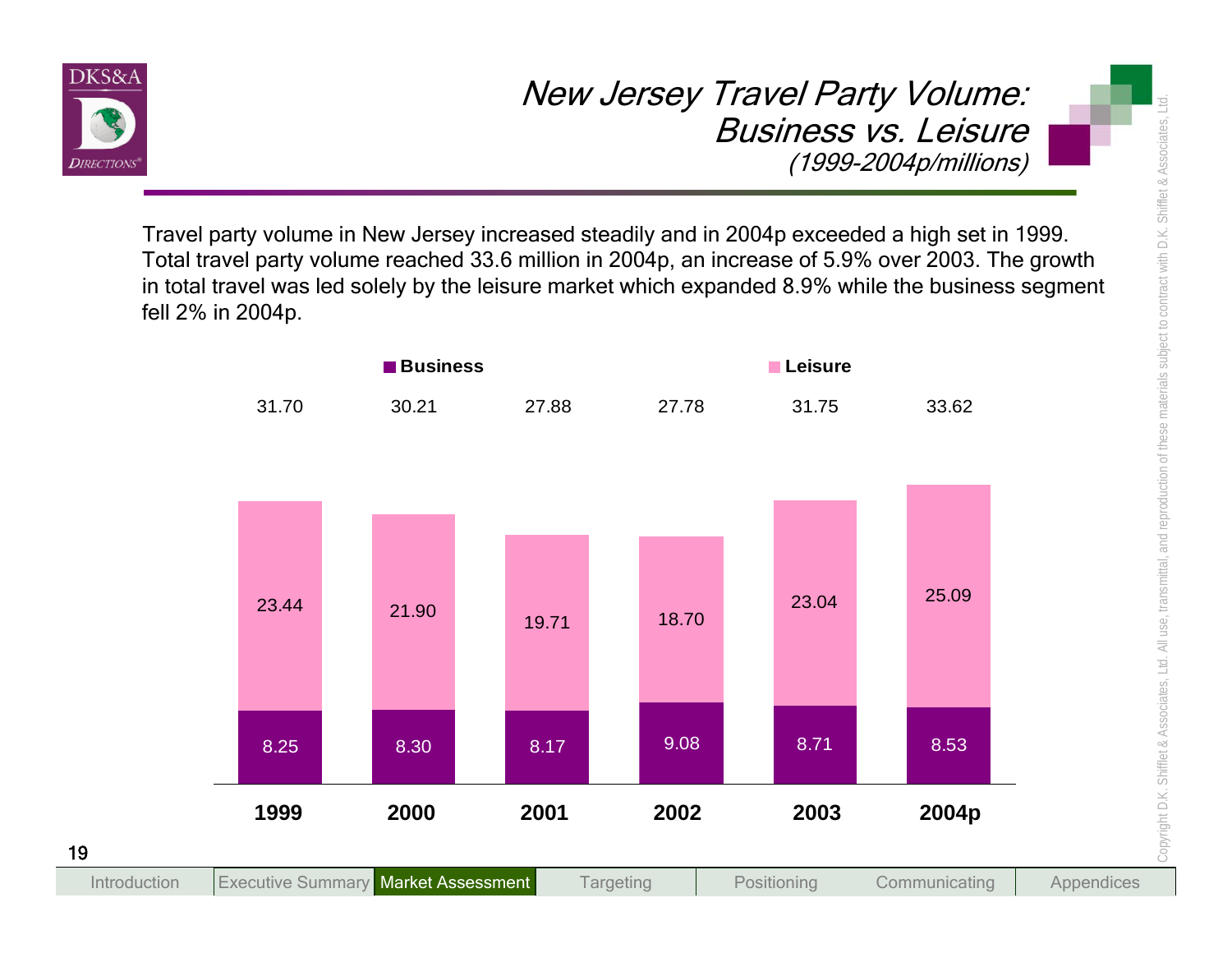

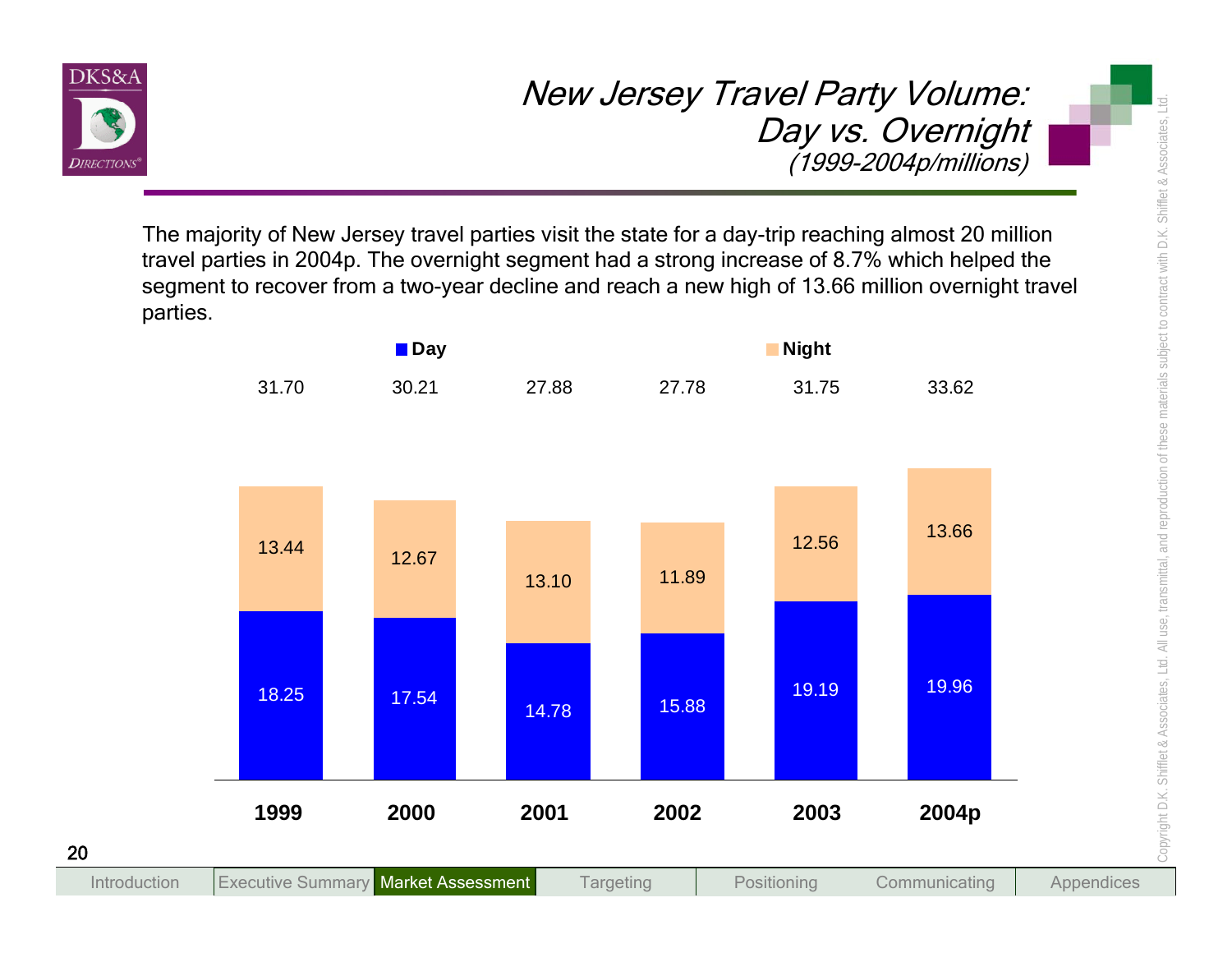

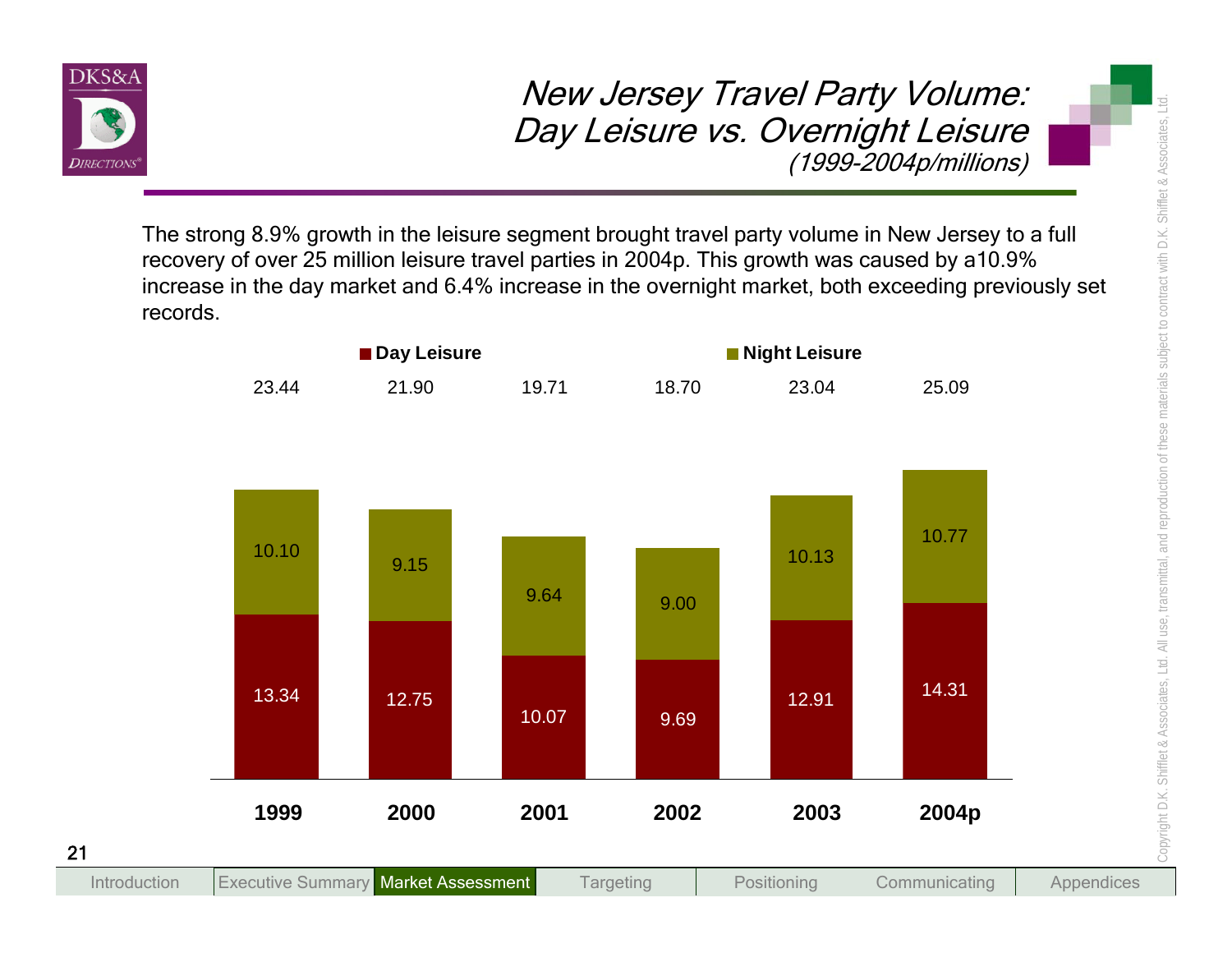

# % Change 04/03

## Total

|                          |                       | % Change by Travel Segment                                               |
|--------------------------|-----------------------|--------------------------------------------------------------------------|
|                          | <u>% Change 04/03</u> |                                                                          |
| <b>Total</b>             |                       | The Leisure market was a strong market                                   |
| New Jersey               | 5.9%                  | for travel growth in the Nation and for<br>the state of New Jersey.      |
| U.S.                     | 1.5%                  | The number of overnight leisure travel                                   |
| Leisure                  |                       | parties increased at the National and                                    |
| New Jersey               | 8.9%                  | State level. However, New Jersey<br>enjoyed stronger growth of 6.4% from |
| U.S.                     | 3.1%                  | 2003, compared to the U.S. which grew                                    |
| <b>Overnight Leisure</b> |                       | 2.9%.                                                                    |
| New Jersey               | 6.4%                  |                                                                          |
| U.S.                     | 2.9%                  |                                                                          |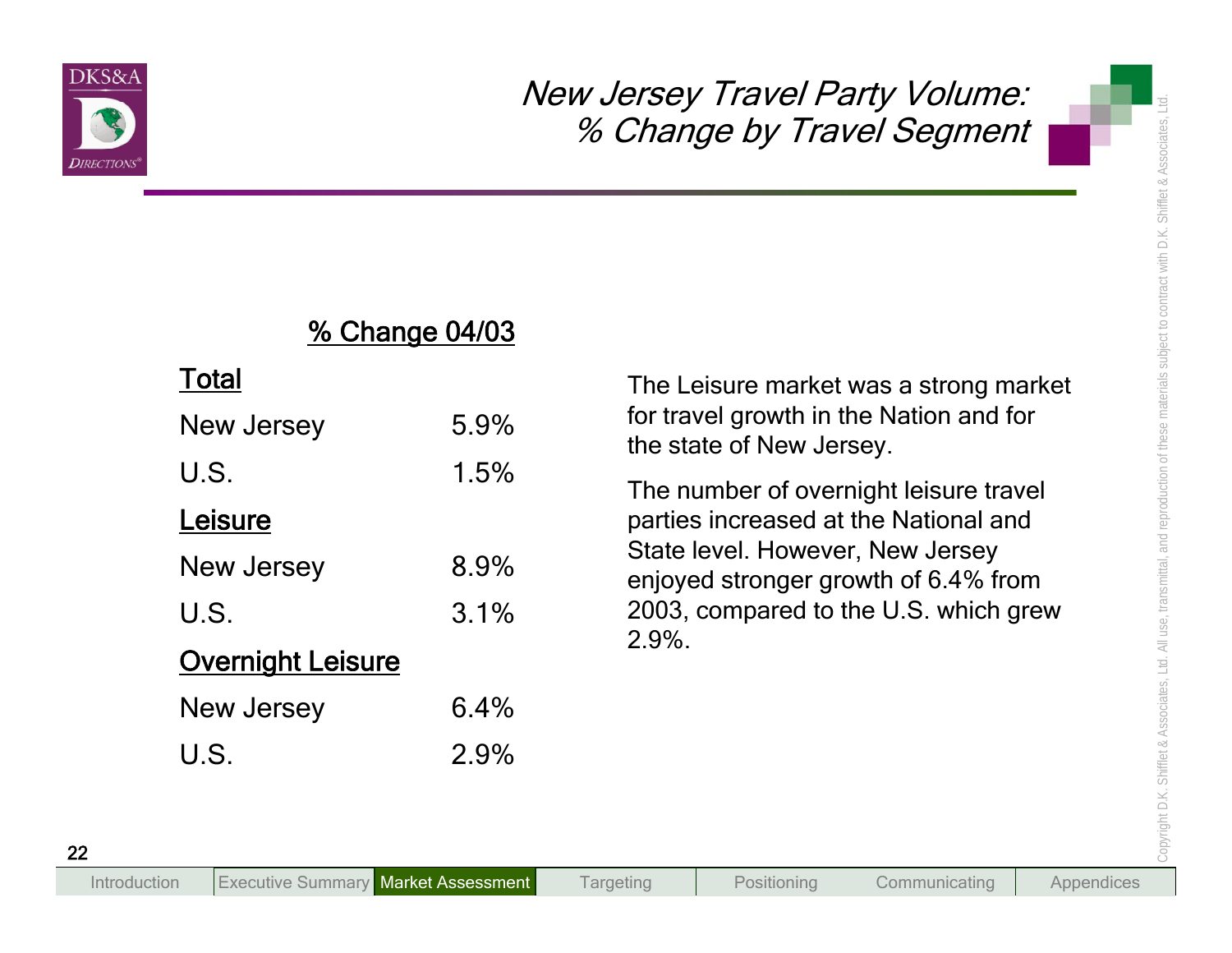

- 
- 
- New Jersey Travel Party Volume Intelligence<br>
Total travel party volume in New Jersey reached 33.6 million in 2004p, the State's second year<br>
of volume growth. The 5.9% increase was caused solely by the leisure market which
	-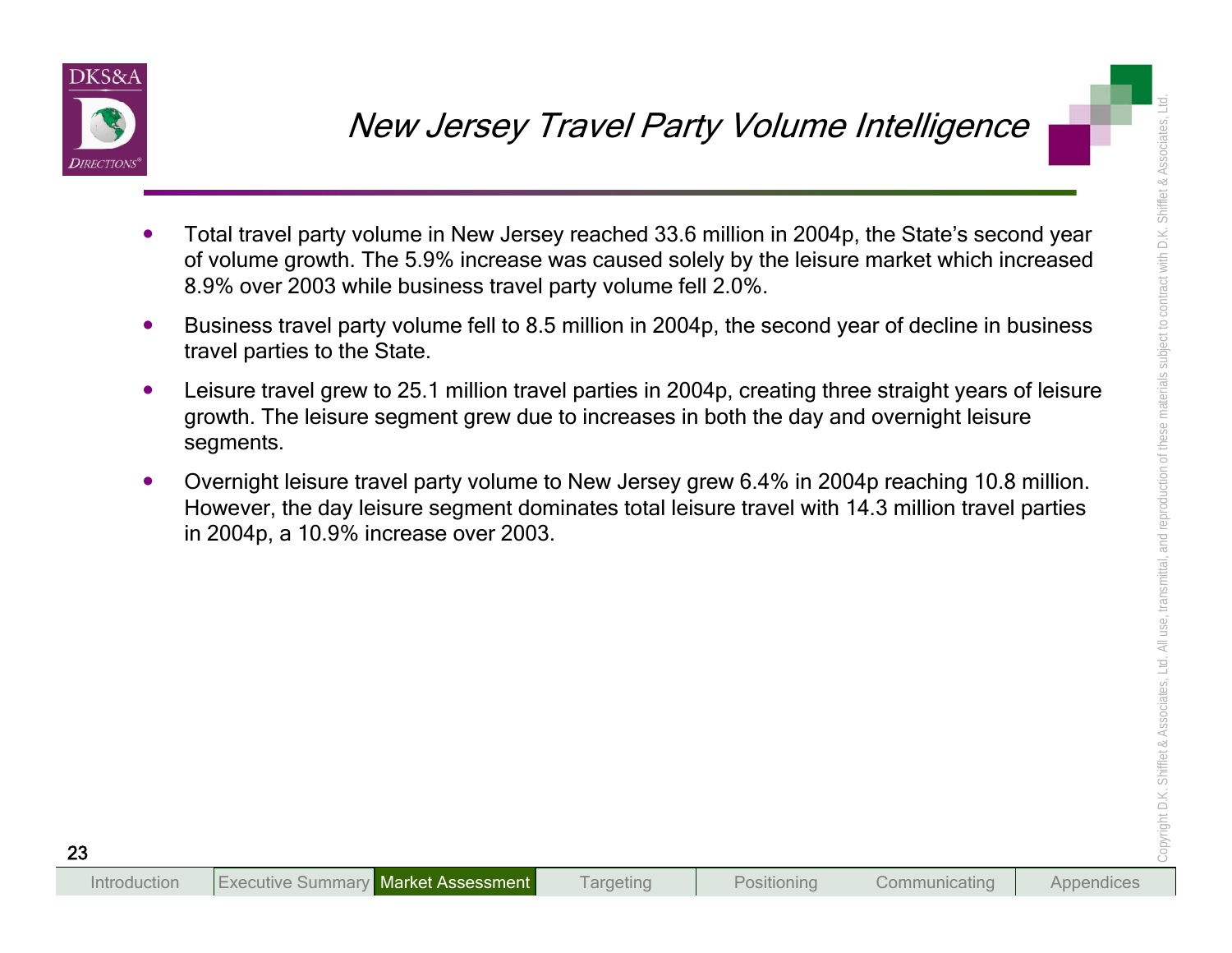

New Jersey Person-Trips Volume Trends<br>
The following section will detail the person-trip volume trend in New Jersey over the last six<br>
years. Person-trips volume measures the number of people that traveled to a market and<br>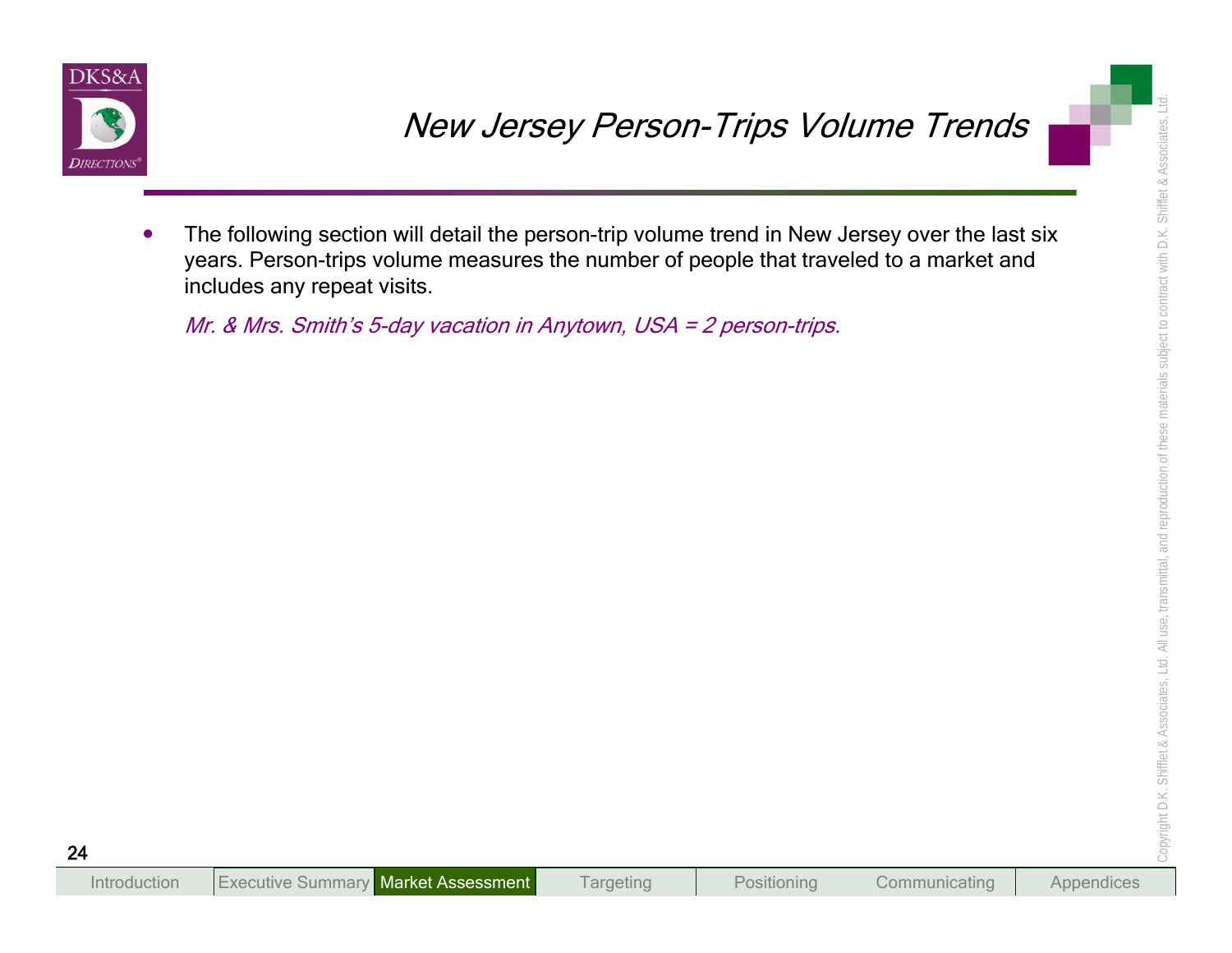

When evaluating the person-trip volume measure, leisure travel holds even greater importance to New Jersey travel as is represents 83% of total person-trip volume. This indicates that the average party size for leisure travel parties is larger than business travel parties.

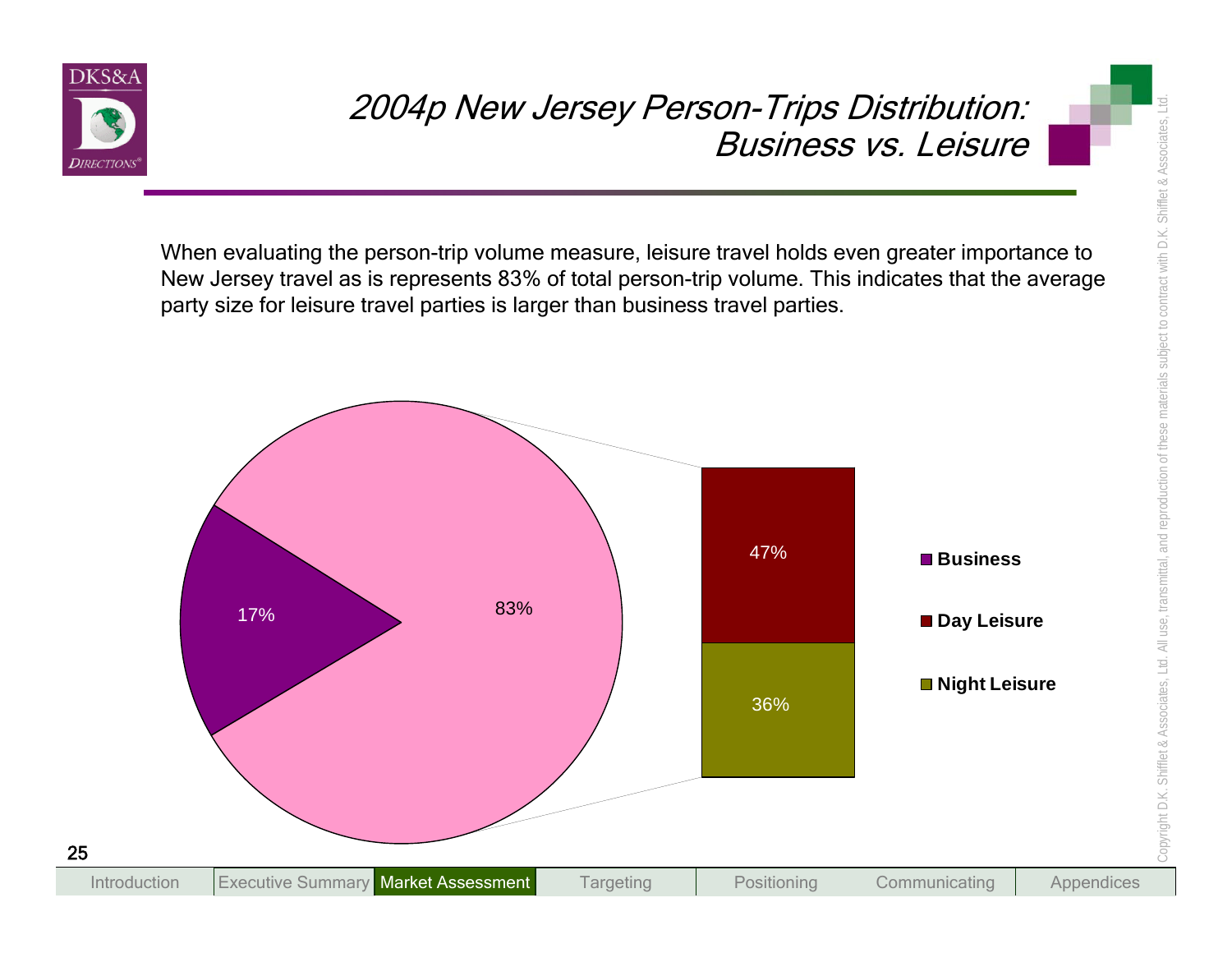

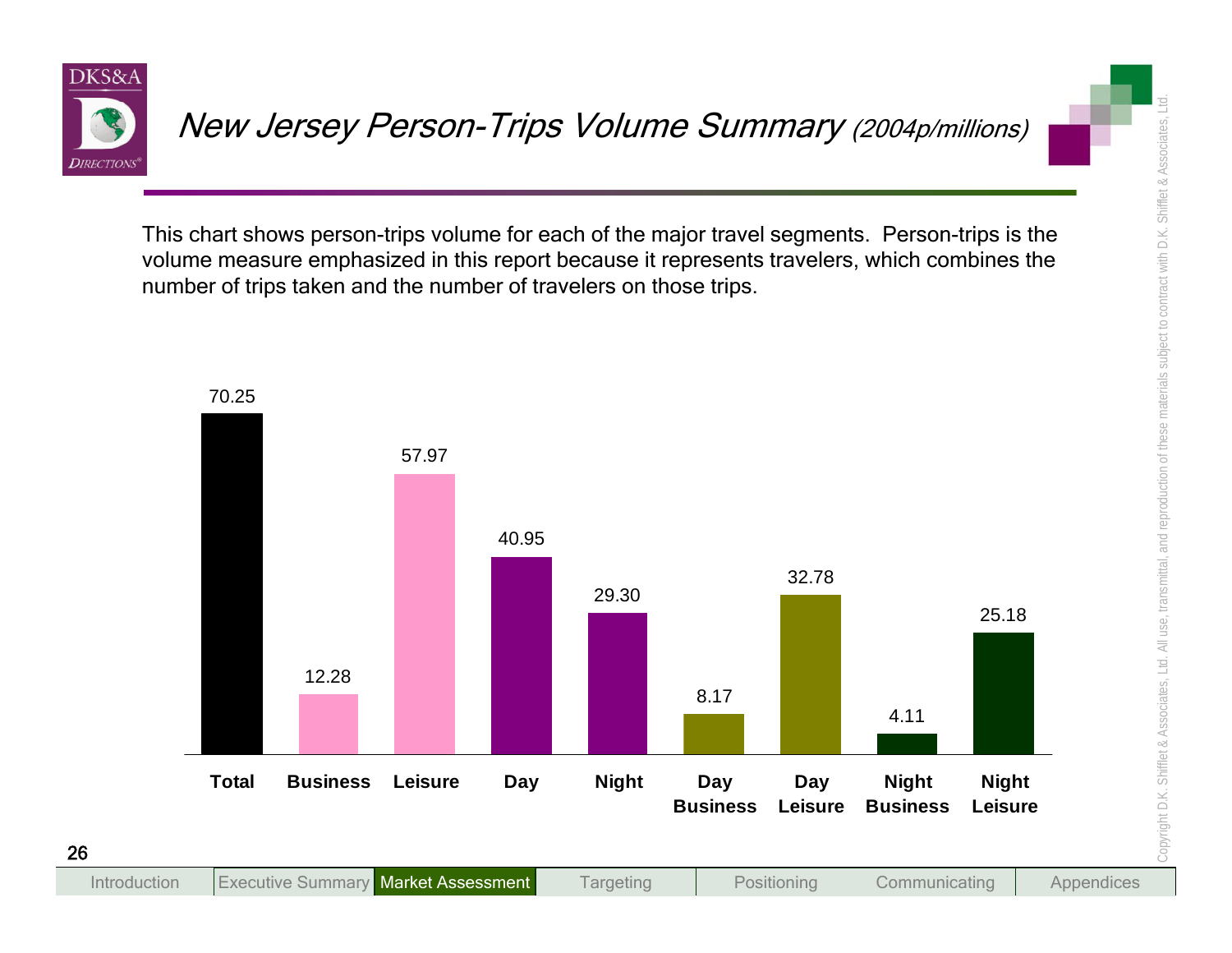

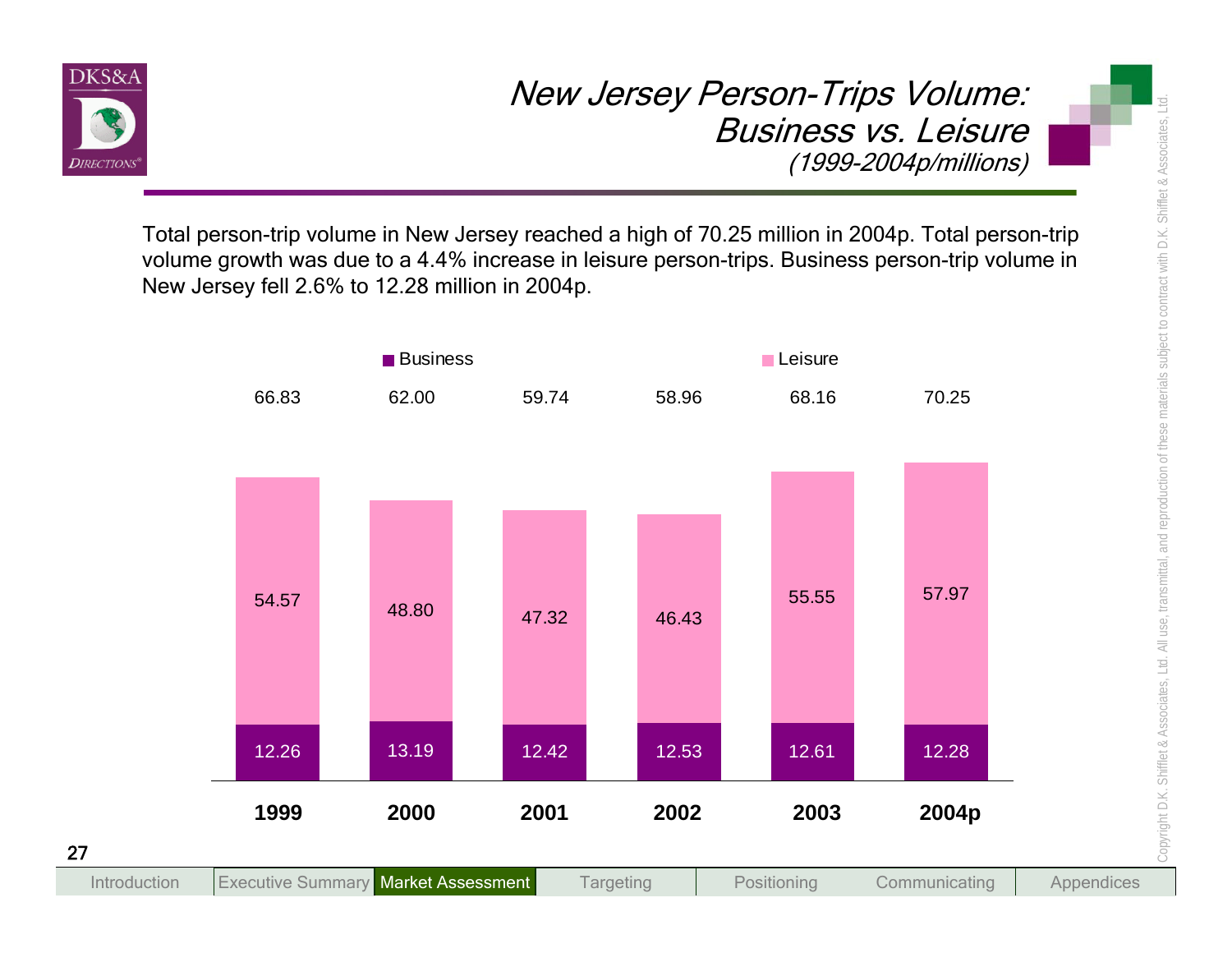

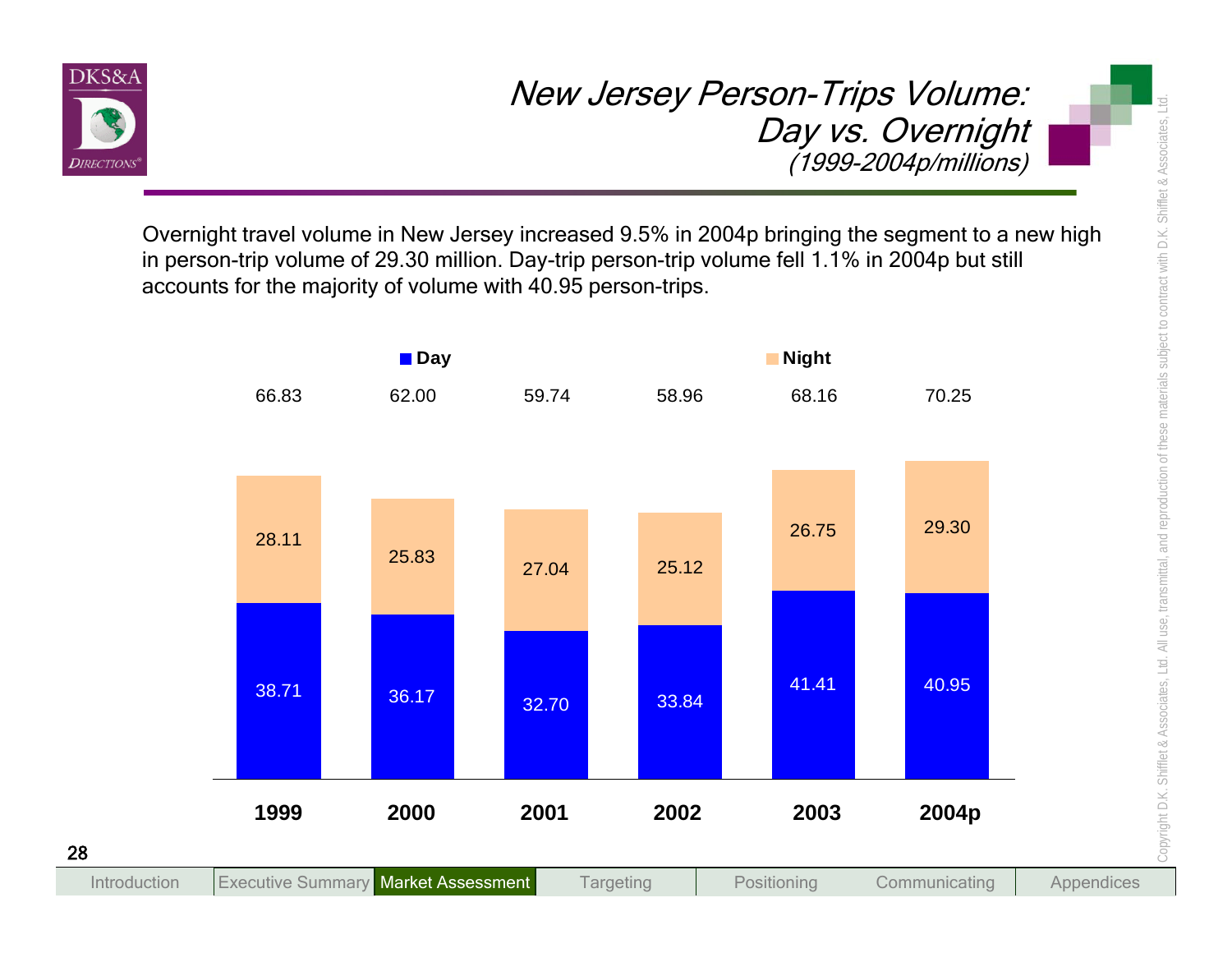

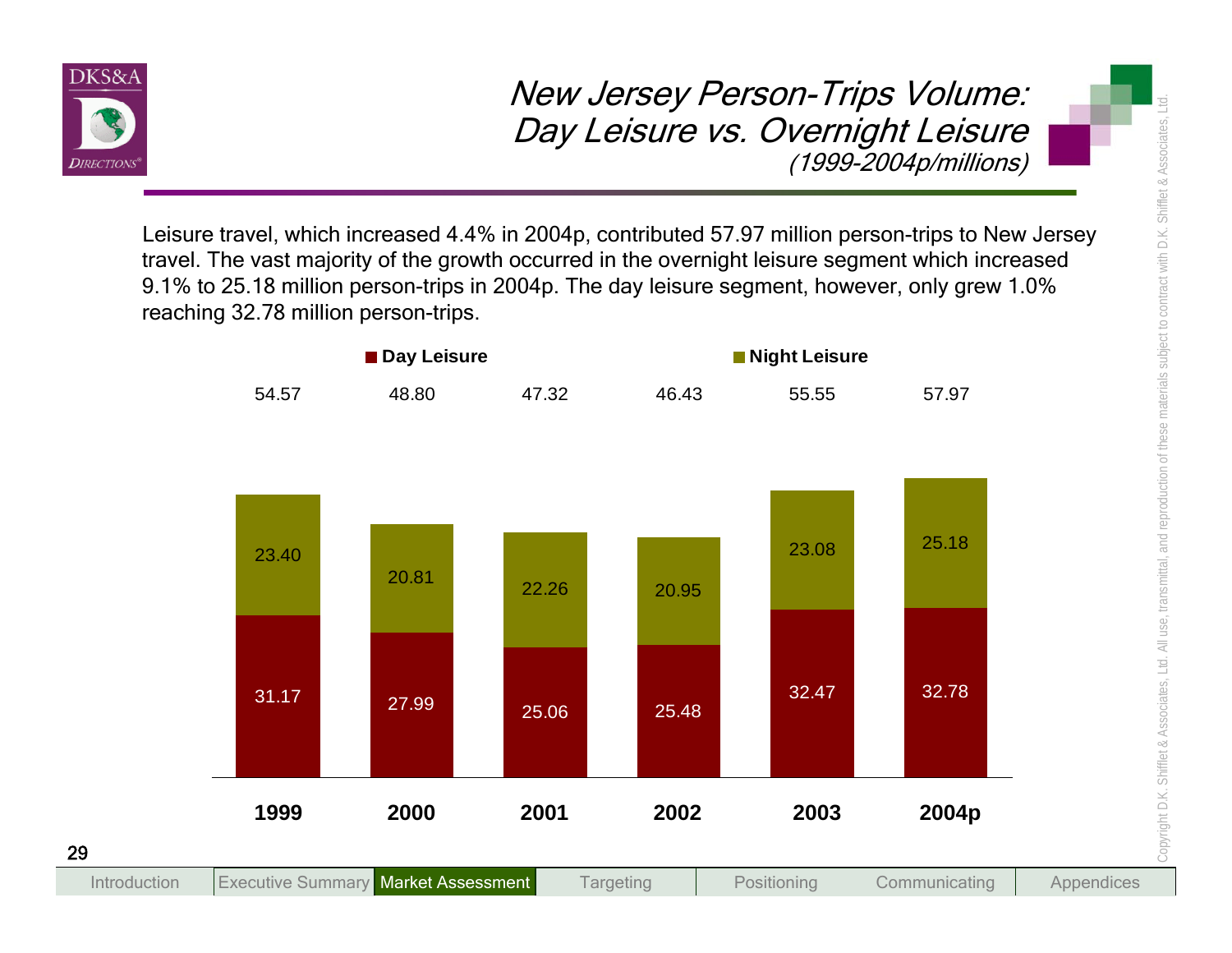

# % Change 04/03

# Total

|                          | <b>% Change 04/03</b> |                                                                                 |
|--------------------------|-----------------------|---------------------------------------------------------------------------------|
| <b>Total</b>             |                       | The number of individual visitors grew                                          |
| New Jersey               | 3.1%                  | at the National and State level. New                                            |
| U.S.                     | 2.7%                  | Jersey performed slightly better than<br>the U.S. for total travel, 3.1% growth |
| Leisure                  |                       | versus 2.7%.                                                                    |
| New Jersey               | 4.4%                  | The overnight leisure travel market                                             |
| U.S.                     | 3.7%                  | grew 3.5% at the National level. New<br>Jersey travel volume far exceeded the   |
| <b>Overnight Leisure</b> |                       | U.S. trend with 9.1% growth.                                                    |
| New Jersey               | 9.1%                  |                                                                                 |
| U.S.                     | 3.5%                  |                                                                                 |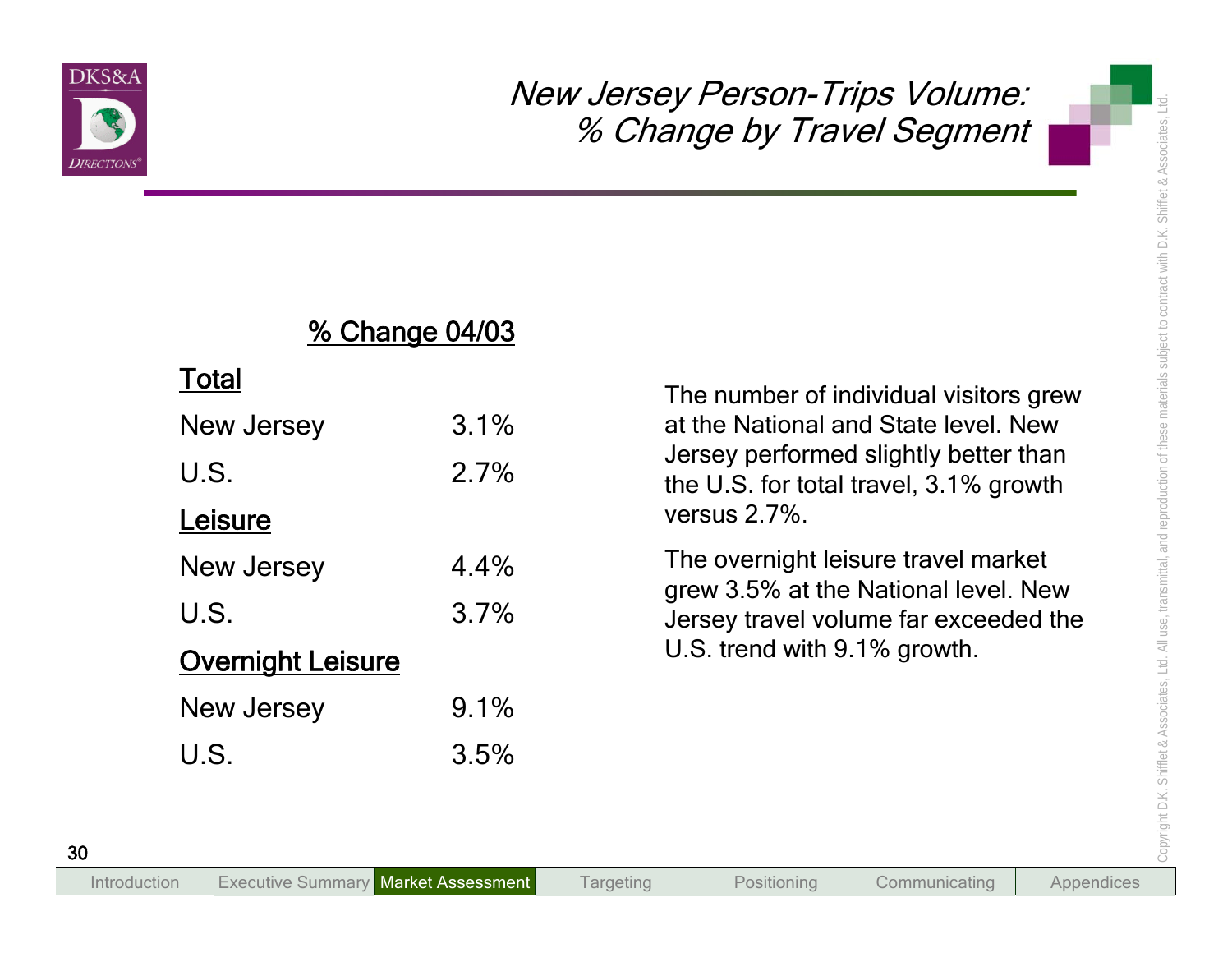

- 
- 
- New Jersey Person-Trips Volume Intelligence<br>
The total number of travelers, or person-trips in New Jersey reached a new high in 2004p with<br>
70.3 million person-trips to the State. The 3.1% growth was led by the 4.4% increa
	-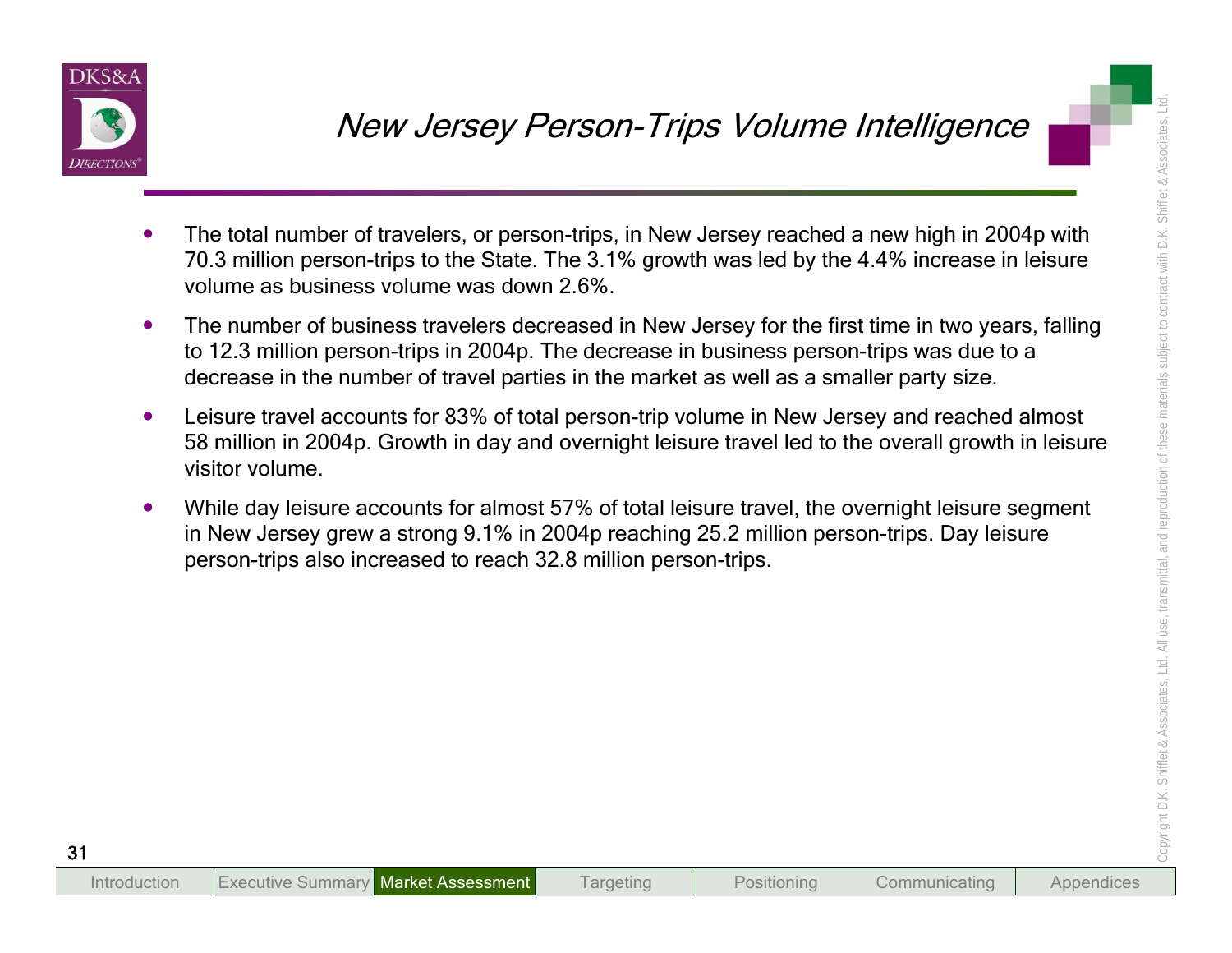

New Jersey Person-Day Volume Trends<br>The following section will detail the person-day volume trend in New Jersey over the last six<br>years. Person-day volume measures the total impact of a visitor to a market by including the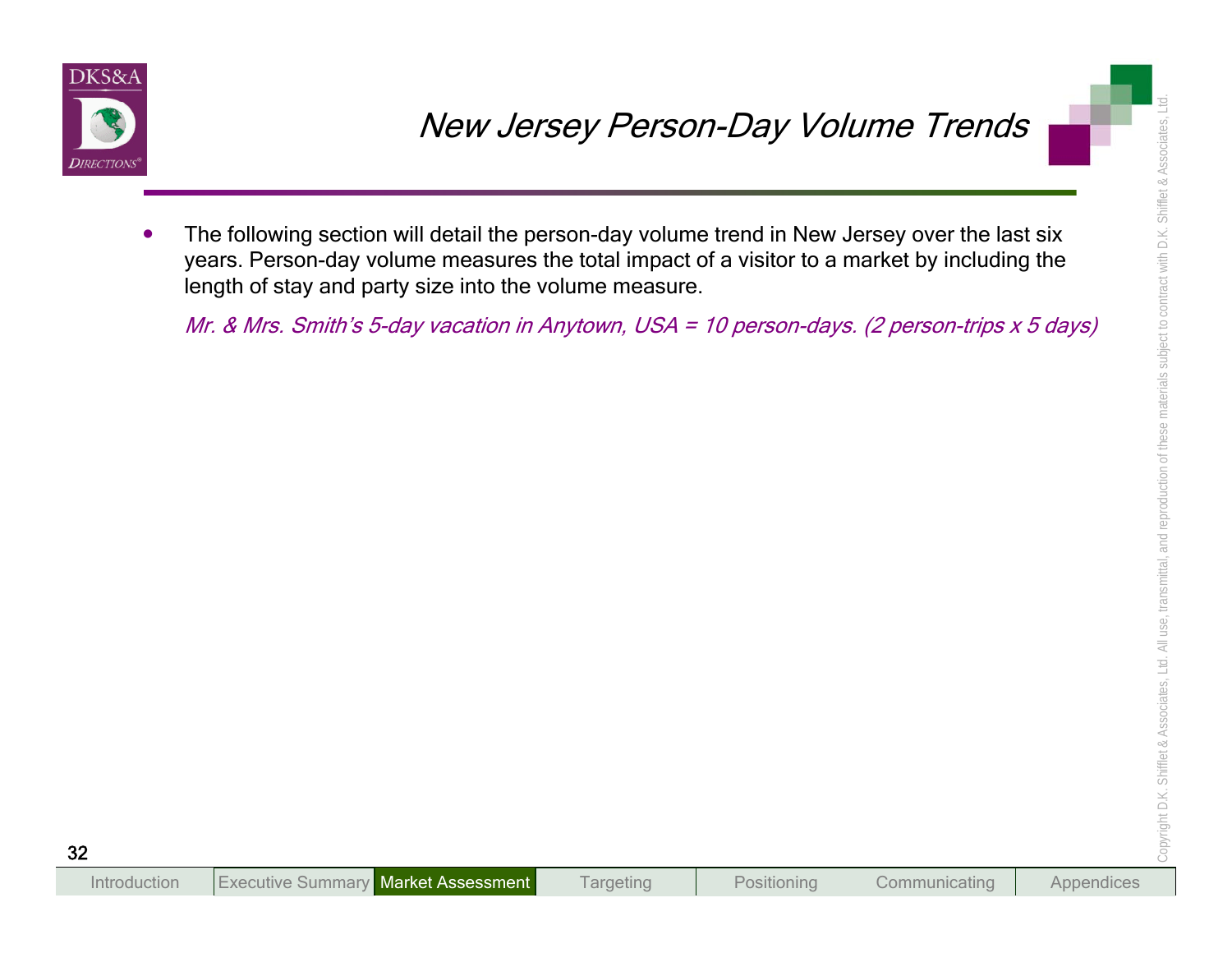

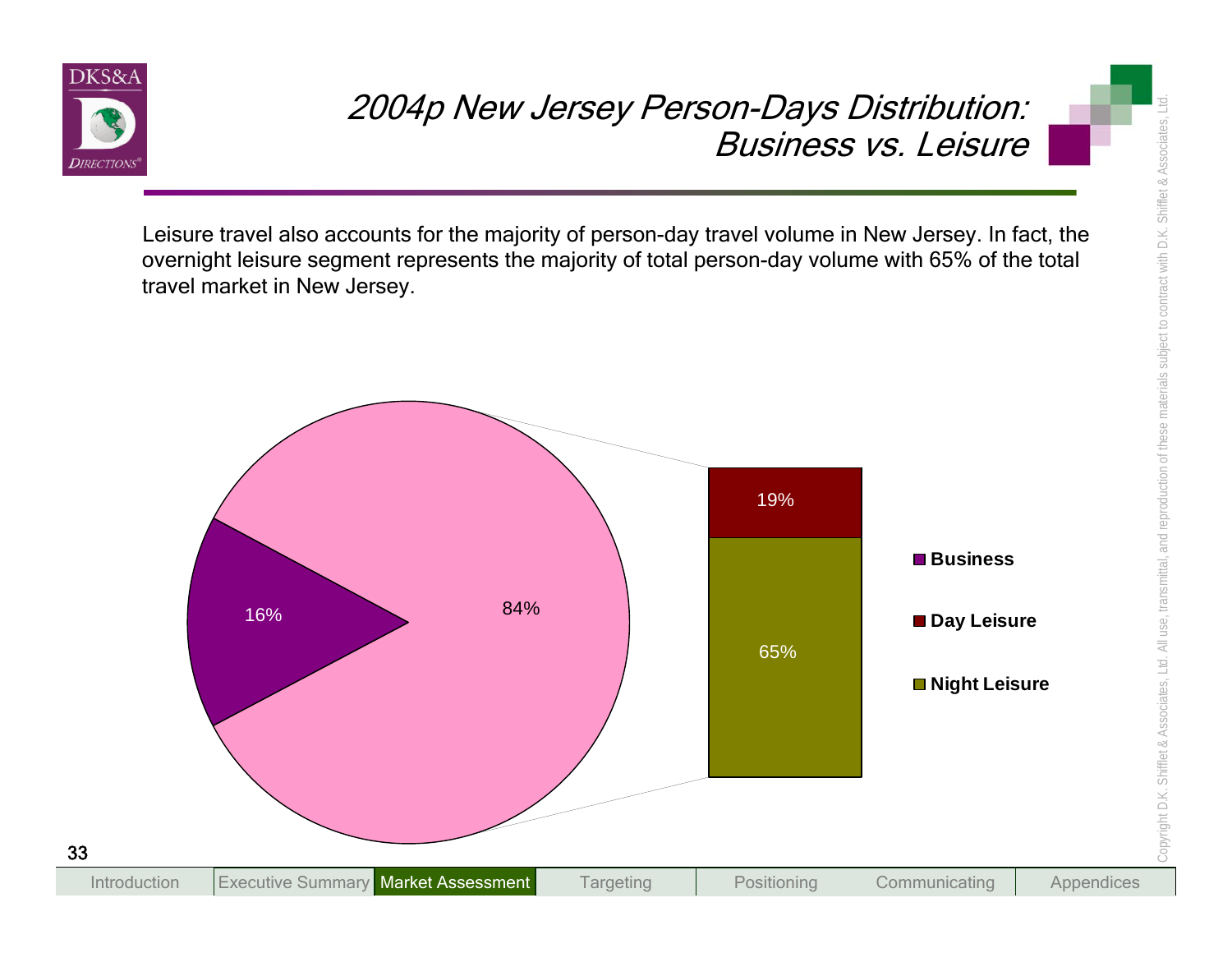

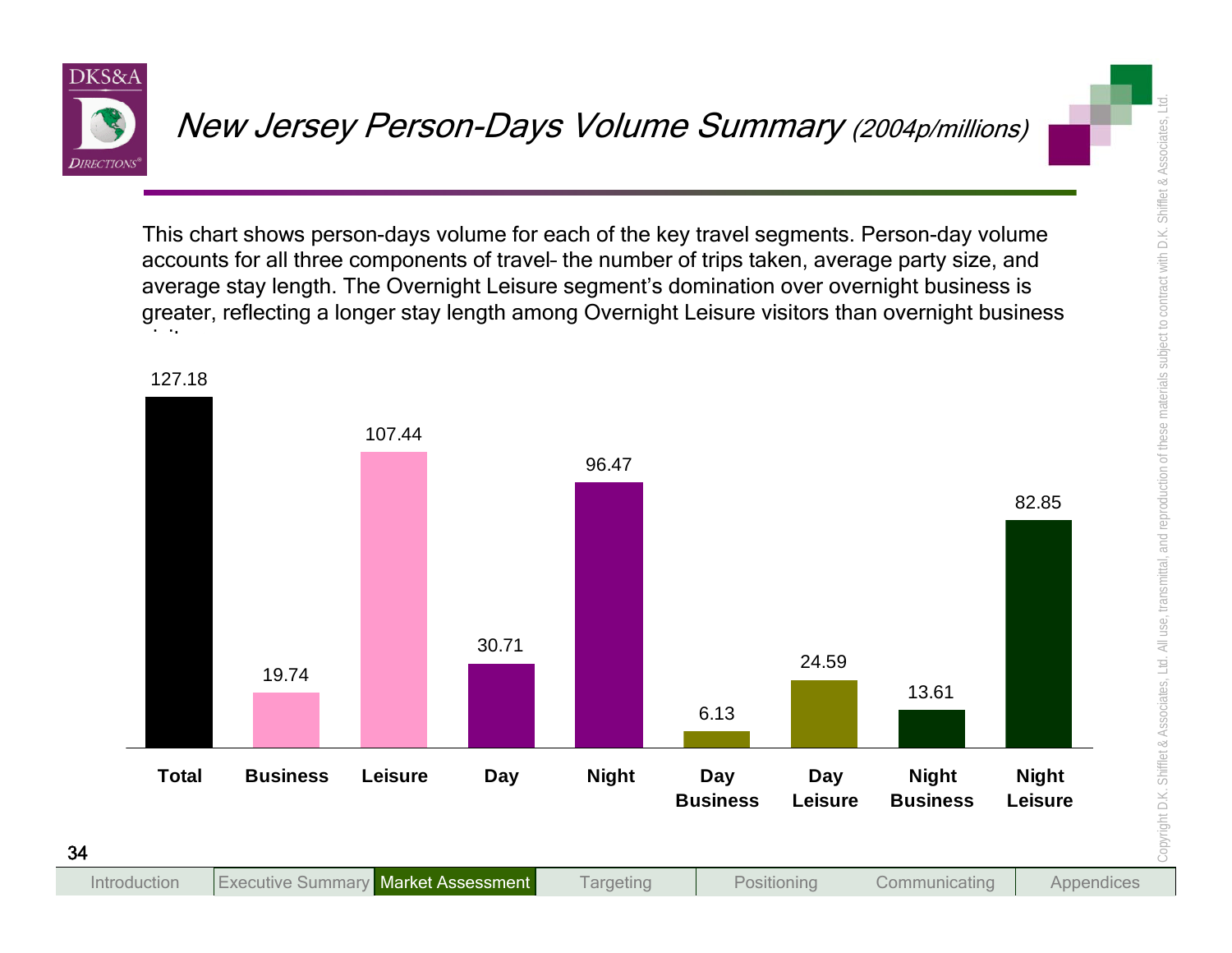

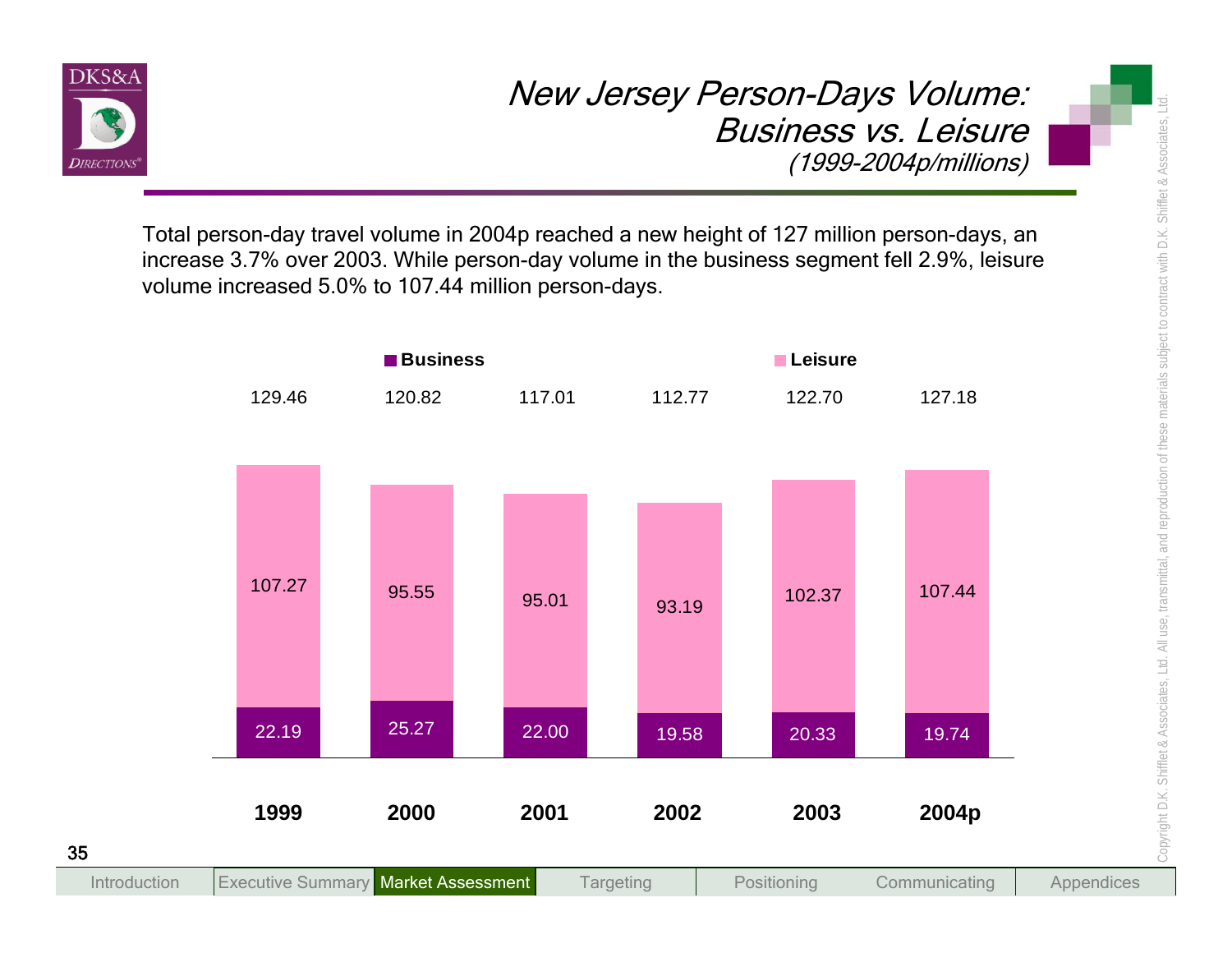

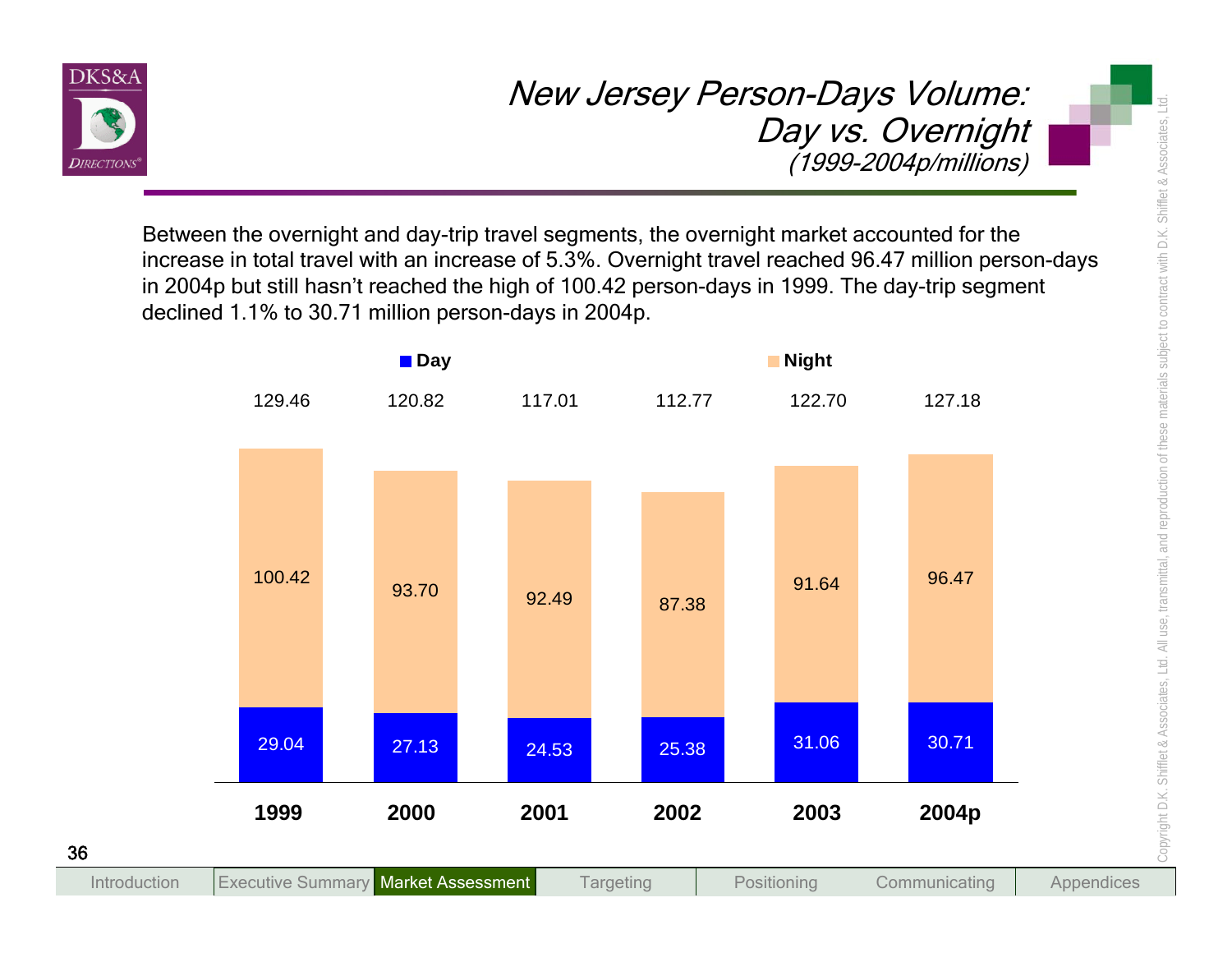

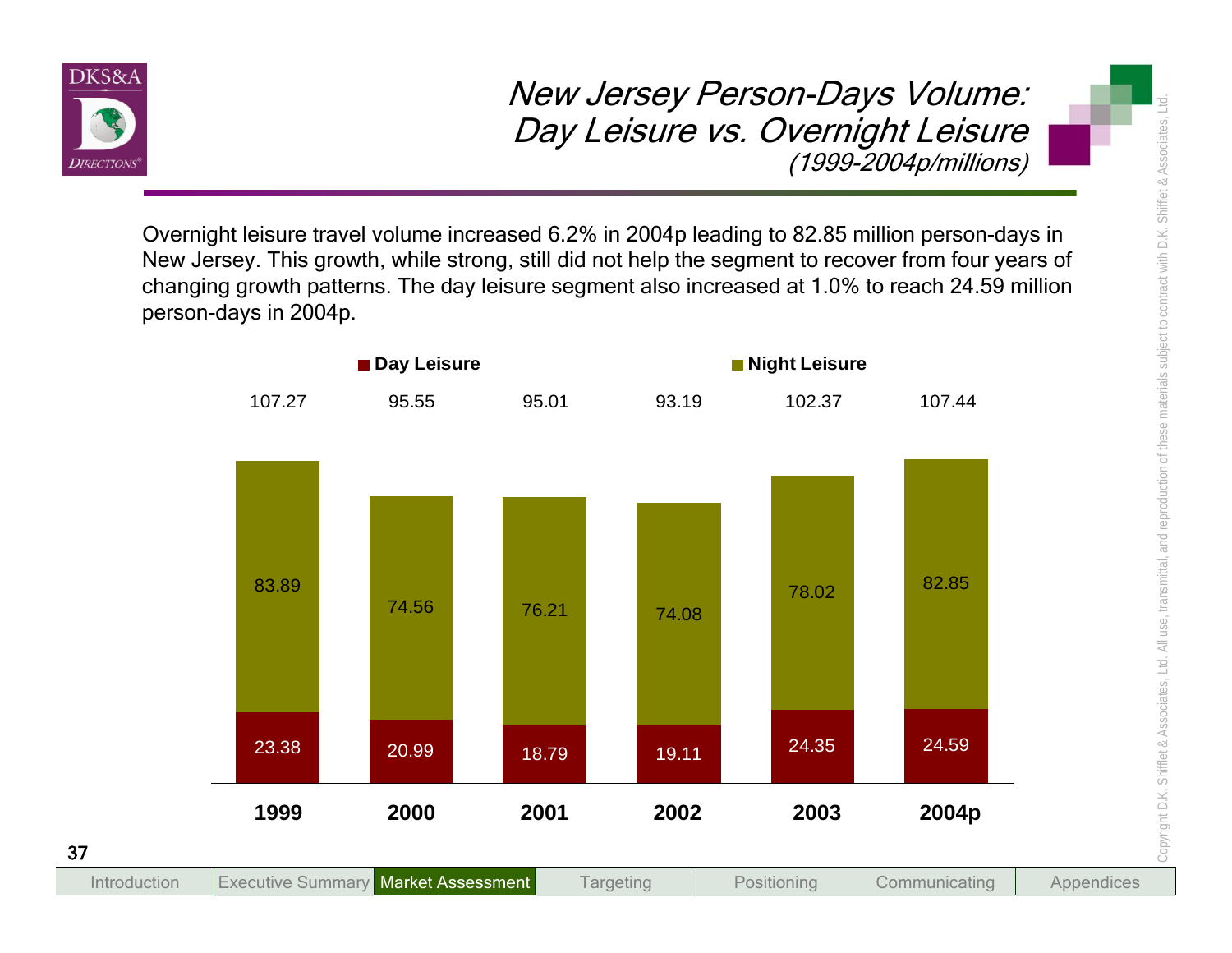

## % Change 04/03

### Total

|                          | <b>% Change 04/03</b> |                                                                                                                                                                                                                                                                               |
|--------------------------|-----------------------|-------------------------------------------------------------------------------------------------------------------------------------------------------------------------------------------------------------------------------------------------------------------------------|
| <b>Total</b>             |                       |                                                                                                                                                                                                                                                                               |
| New Jersey               | 3.7%                  | Total person-day volume grew at both<br>the national level and in the State of New<br>Jersey. New Jersey performance was<br>slightly better than the U.S. with 3.7%<br>and 2.6% growth, respectively.<br>Likewise, in the overnight leisure<br>segment, New Jersey person-day |
| U.S.                     | 2.6%                  |                                                                                                                                                                                                                                                                               |
| Leisure                  |                       |                                                                                                                                                                                                                                                                               |
| New Jersey               | 5.0%                  |                                                                                                                                                                                                                                                                               |
| U.S.                     | 2.6%                  |                                                                                                                                                                                                                                                                               |
| <b>Overnight Leisure</b> |                       | volume grew well past the U.S. with<br>6.2% growth and 2.4% growth,                                                                                                                                                                                                           |
| New Jersey               | 6.2%                  | respectively.                                                                                                                                                                                                                                                                 |
| U.S.                     | 2.4%                  |                                                                                                                                                                                                                                                                               |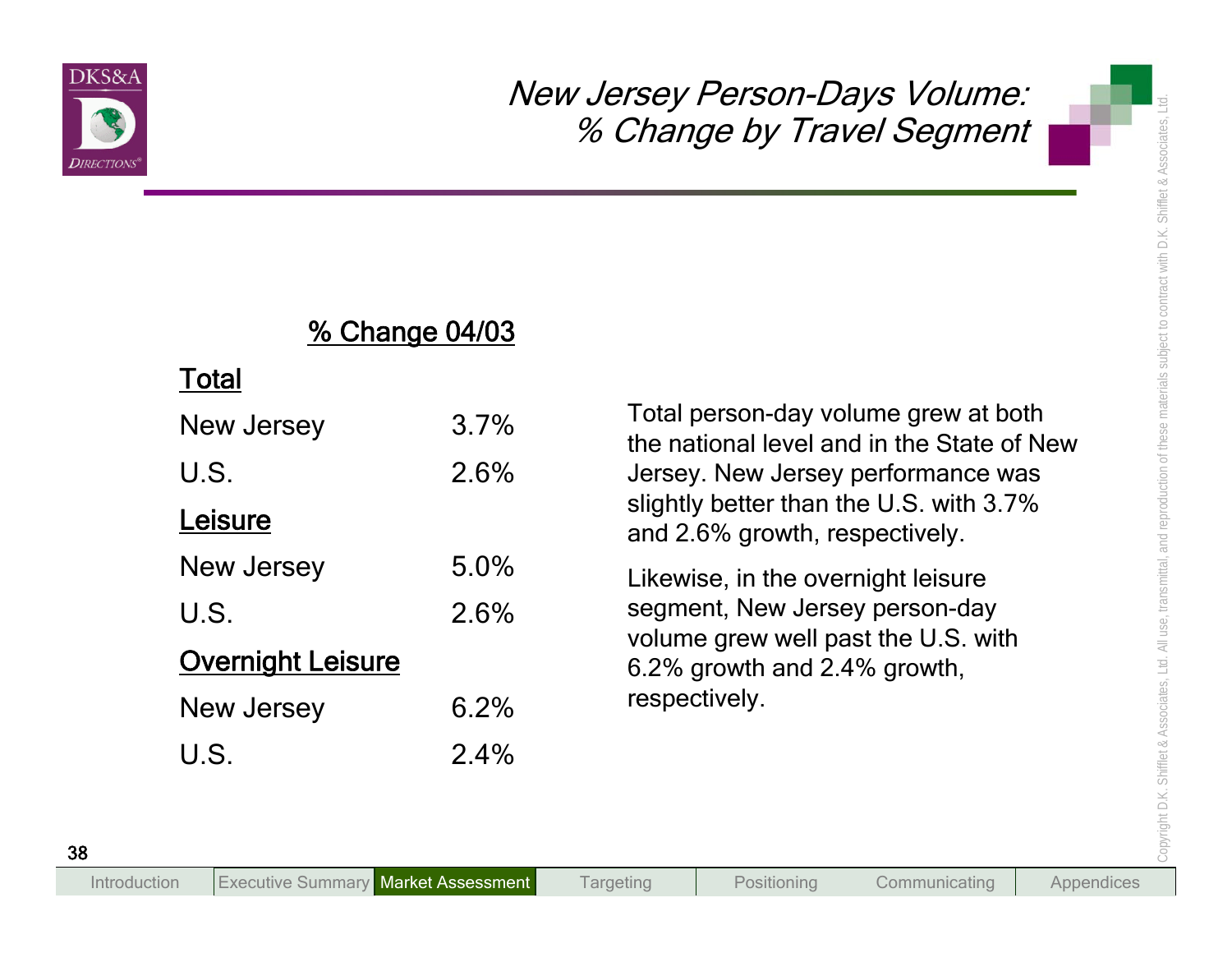

- 
- 
- New Jersey Person-Days Volume Intelligence<br>
Total person-day volume in New Jersey experienced the second year of growth reaching 127.2<br>
million person-days in 2004p. The 3.7% increase was caused by an increase in the numbe
	-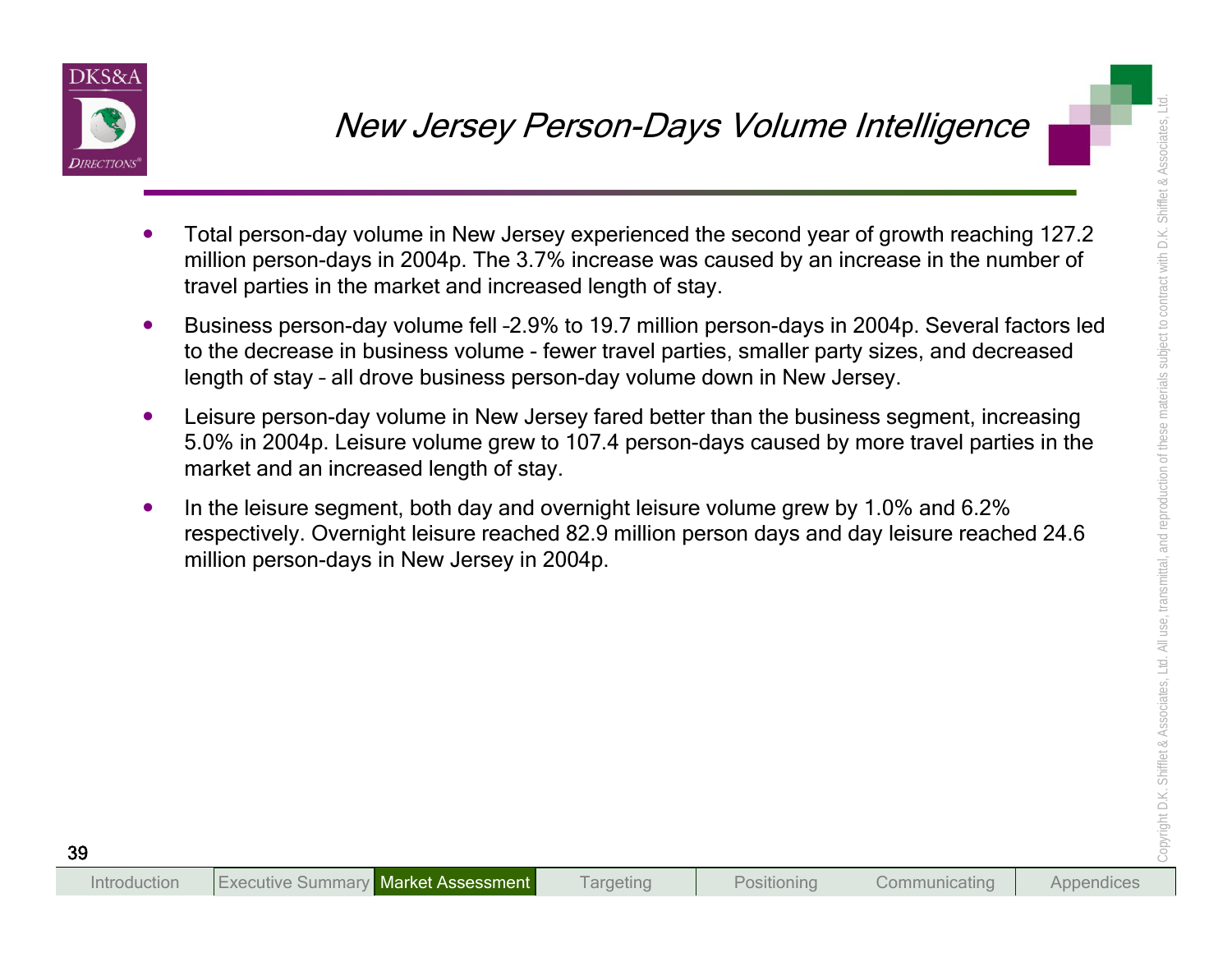

New Jersey Direct Spending Trends<br>
The following section will detail the direct spending volume trand in New Jersey over the last six<br>
years. Direct spending volume measures the total traveler spending in a market. The dir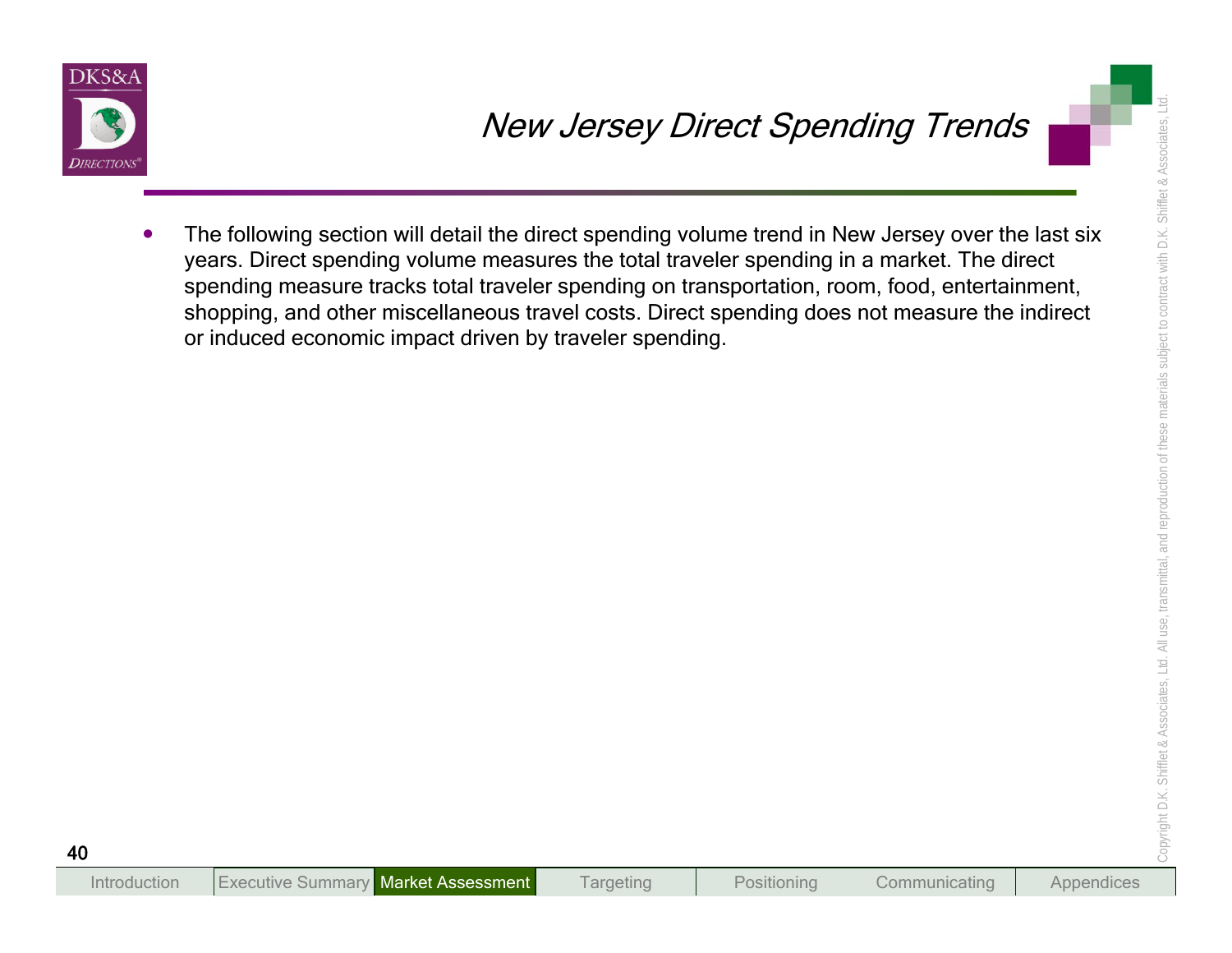

The importance of the overnight leisure travel segment is highlighted in the chart below. In terms of travel spending in New Jersey, the overnight leisure segment accounts for the majority of spending contributions, 59%. This segment accounts for a higher share of business spending and the vast majority of leisure spending.

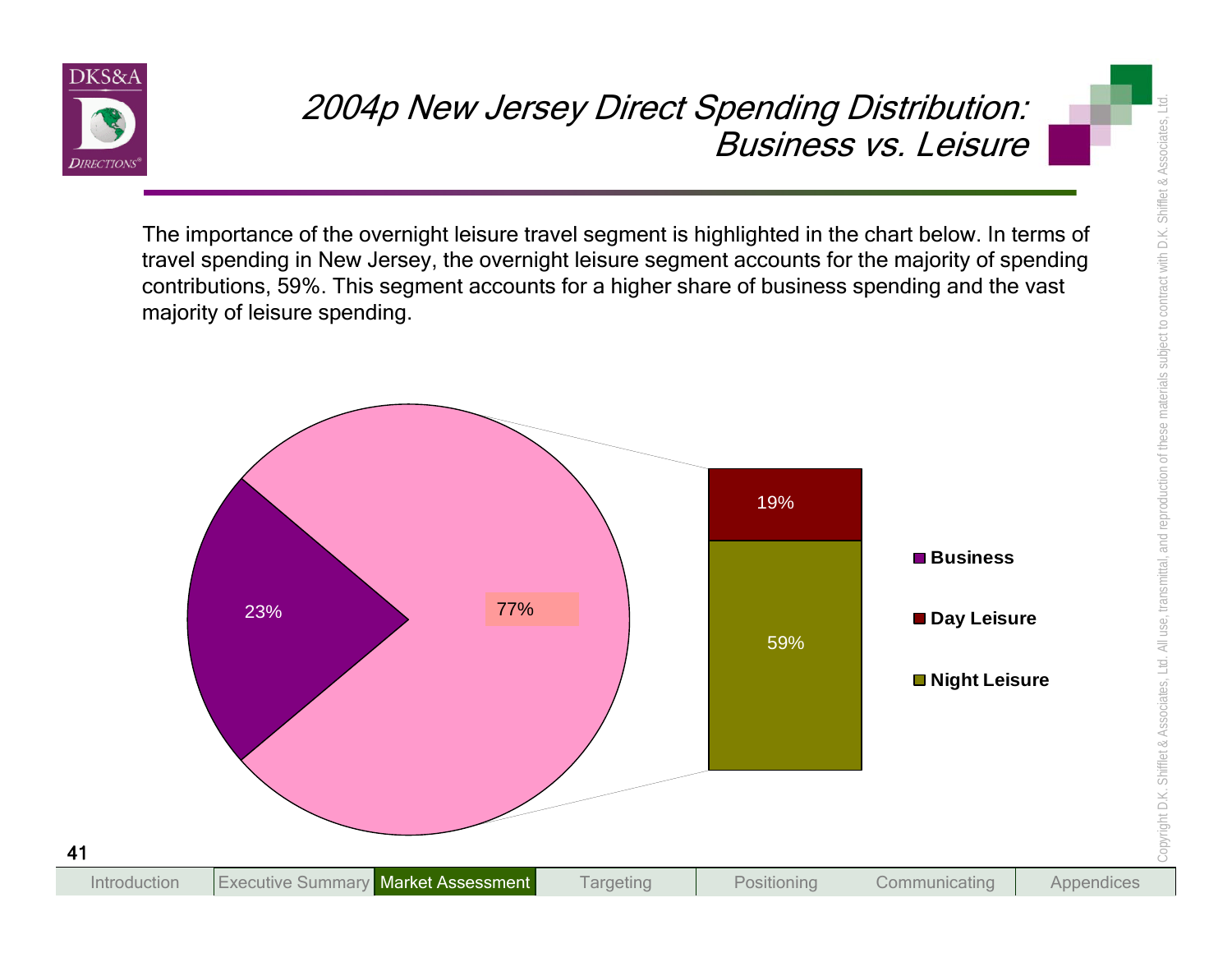

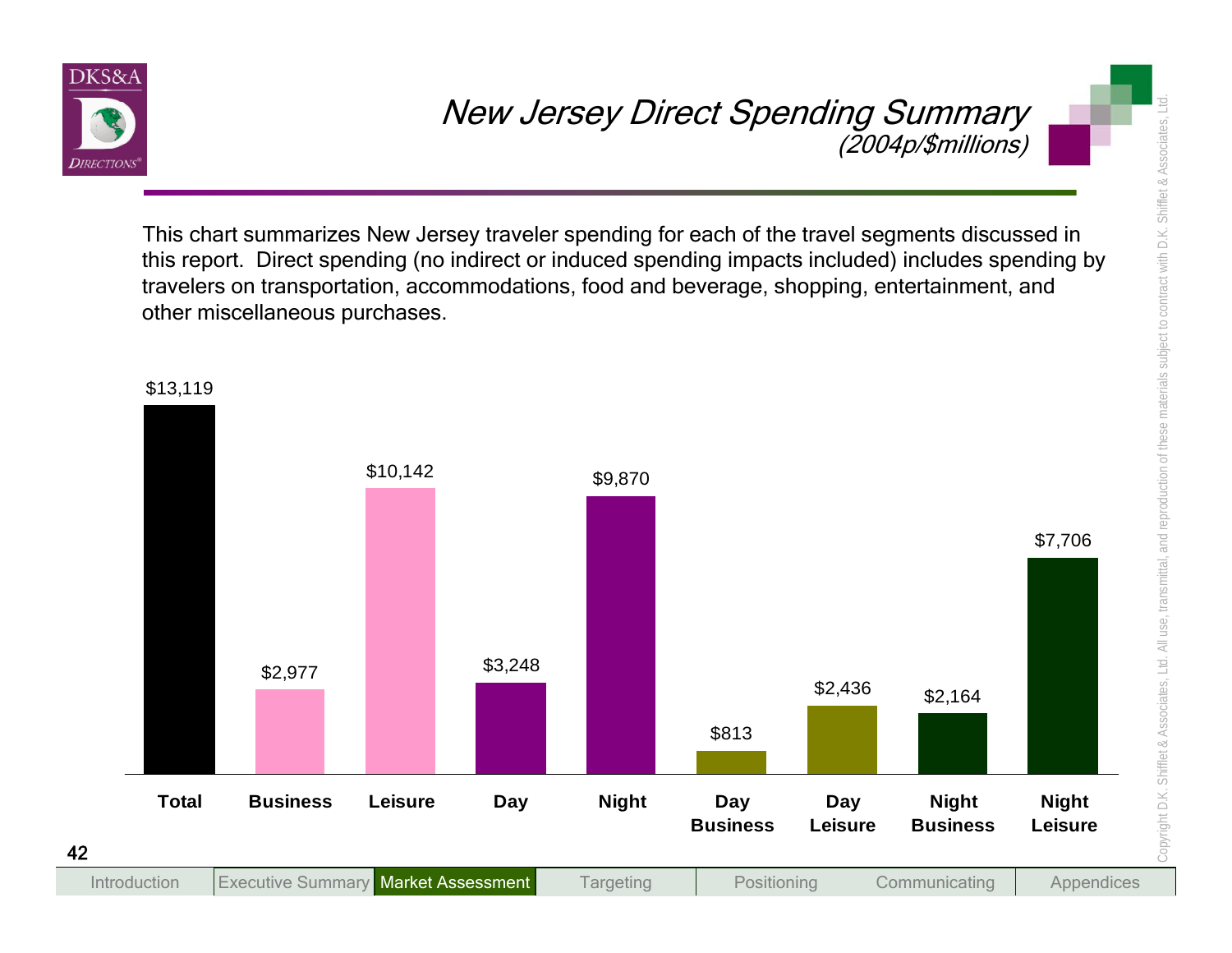

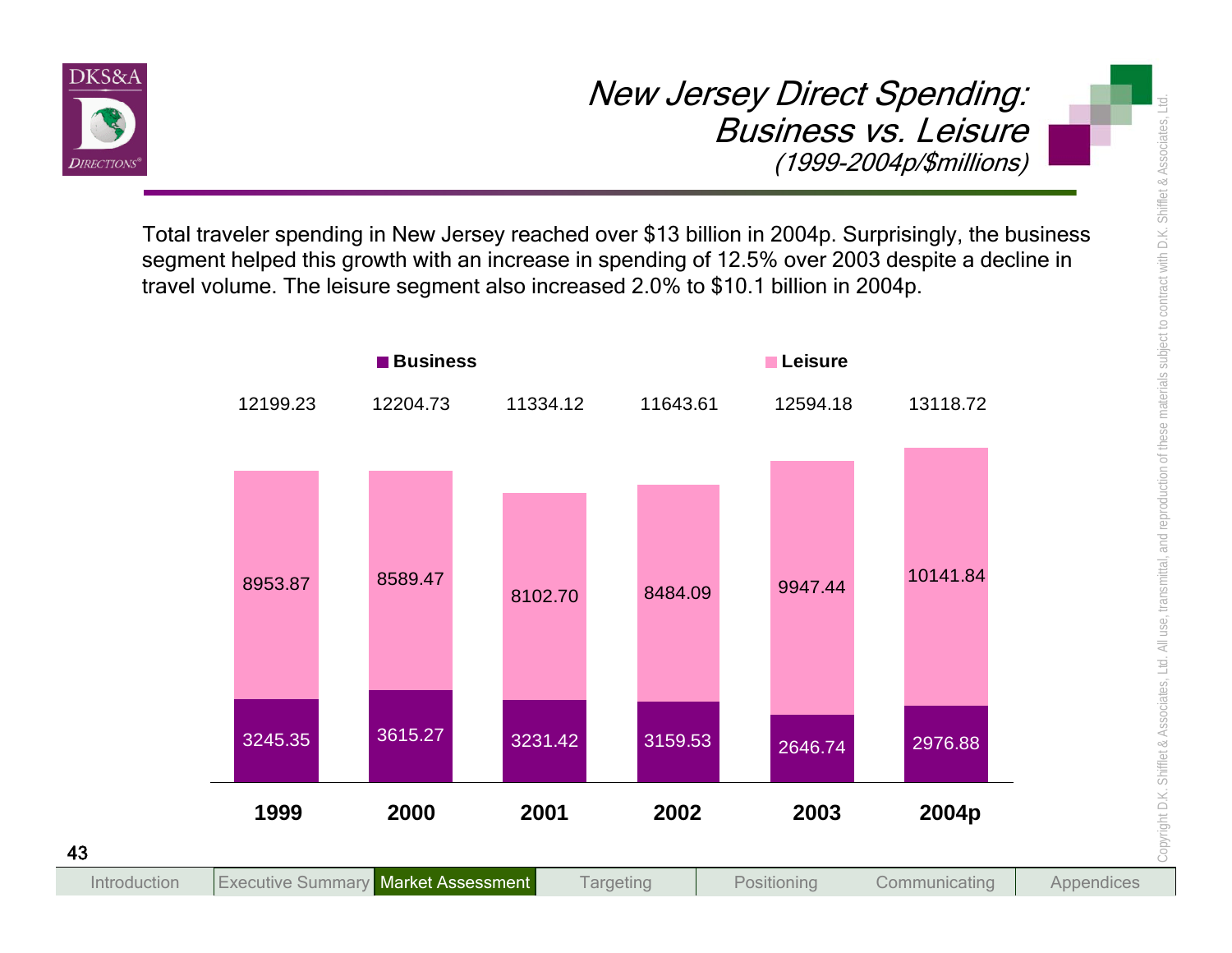

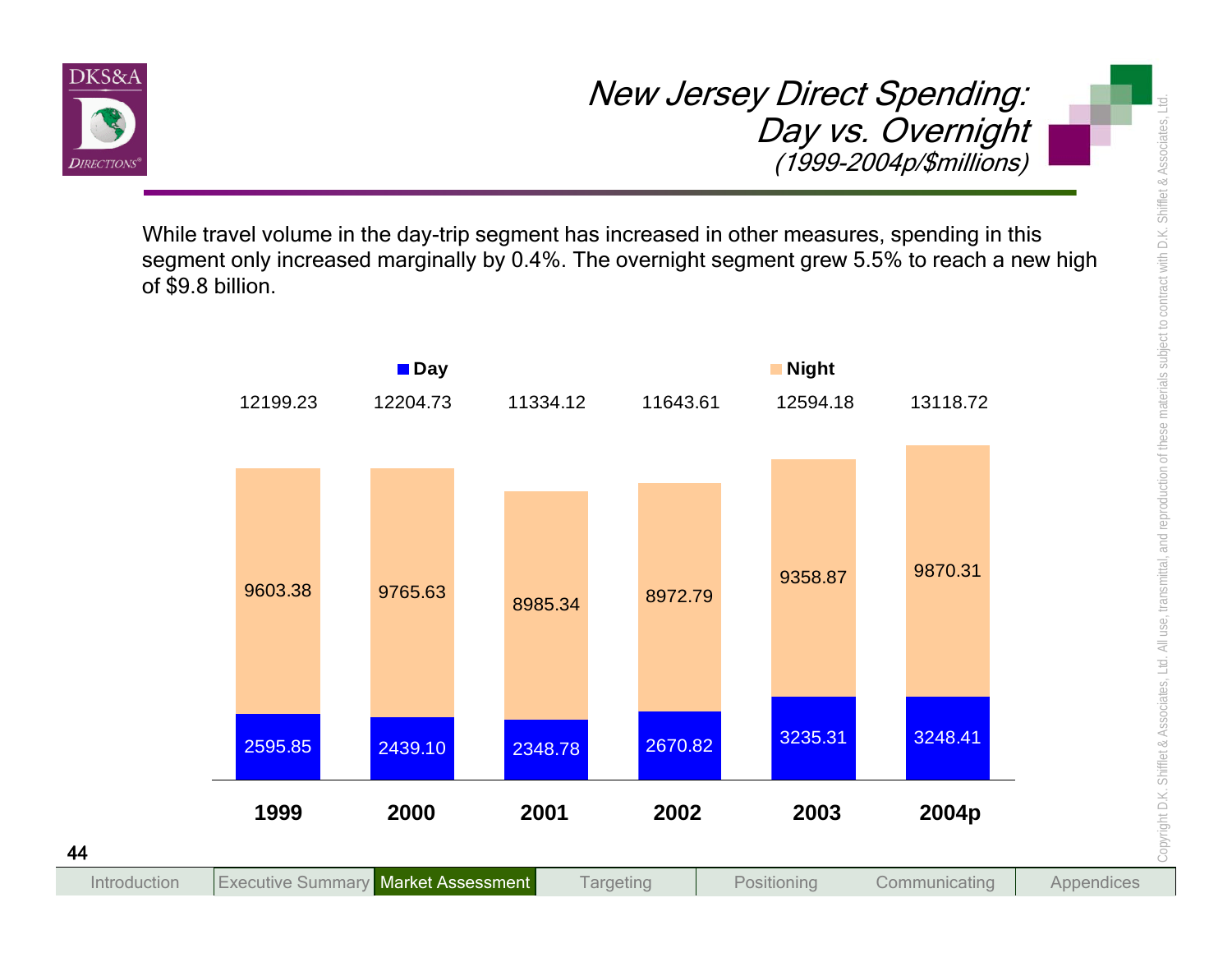

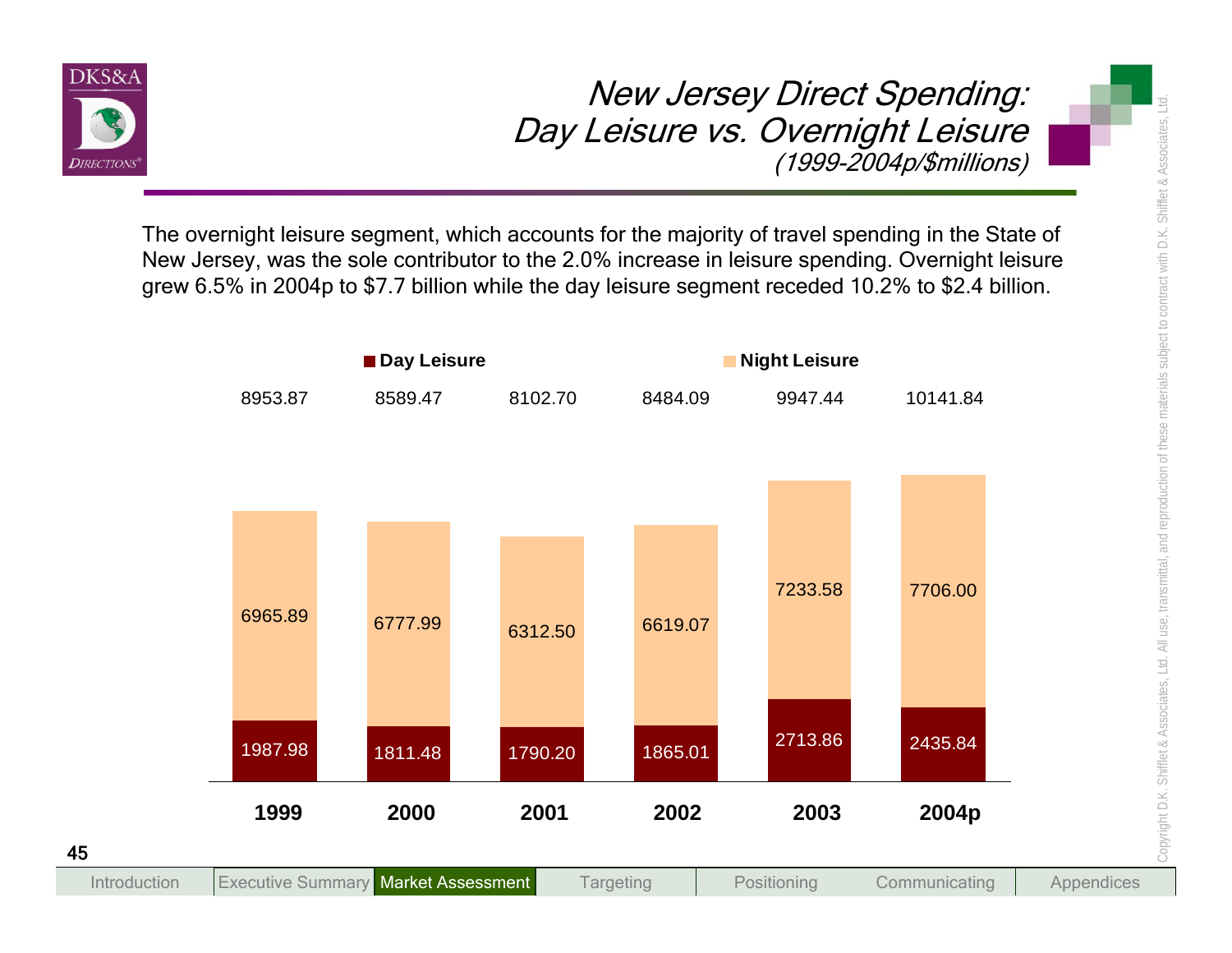

# % Change 04/03

### Total

| <u>% Change 04/03</u>    |      |                                                                                                                                                             |  |  |
|--------------------------|------|-------------------------------------------------------------------------------------------------------------------------------------------------------------|--|--|
| <b>Total</b>             |      | While New Jersey performance on travel<br>party, person-trip, and person-day<br>measures exceeded the U.S., direct<br>spending performance in the State was |  |  |
| New Jersey               | 4.2% |                                                                                                                                                             |  |  |
| U.S.                     | 8.5% |                                                                                                                                                             |  |  |
| Leisure                  |      | below that of the U.S.                                                                                                                                      |  |  |
| New Jersey               | 2.0% | Total traveler spending increased 4.2% in<br>New Jersey, compared to 8.5% at the<br>national level.                                                         |  |  |
| U.S.                     | 9.5% |                                                                                                                                                             |  |  |
| <b>Overnight Leisure</b> |      | Spending in the overnight leisure<br>segment in New Jersey grew a strong<br>6.5% yet under the U.S. level of 9.0%                                           |  |  |
| New Jersey               | 6.5% |                                                                                                                                                             |  |  |
| U.S.                     | 9.0% |                                                                                                                                                             |  |  |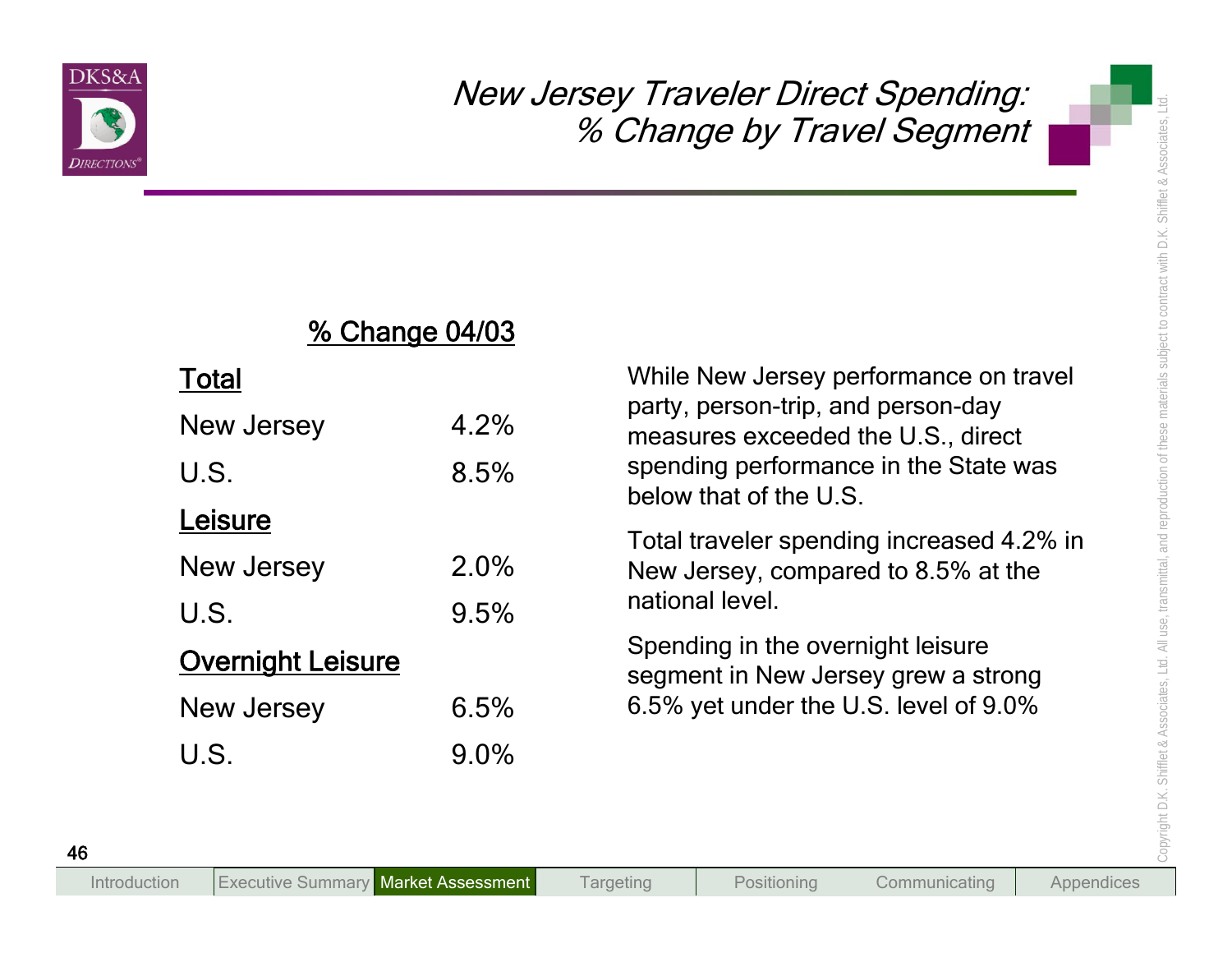

- 
- 
- 
- New Jersey Traveler Direct Spending Intelligence<br>
Total travel spending in New Jersey reached \$13 billion in 2004p, an increase of over 4%. The<br>
increase in spending was driven by the sheer increase in the volume of travel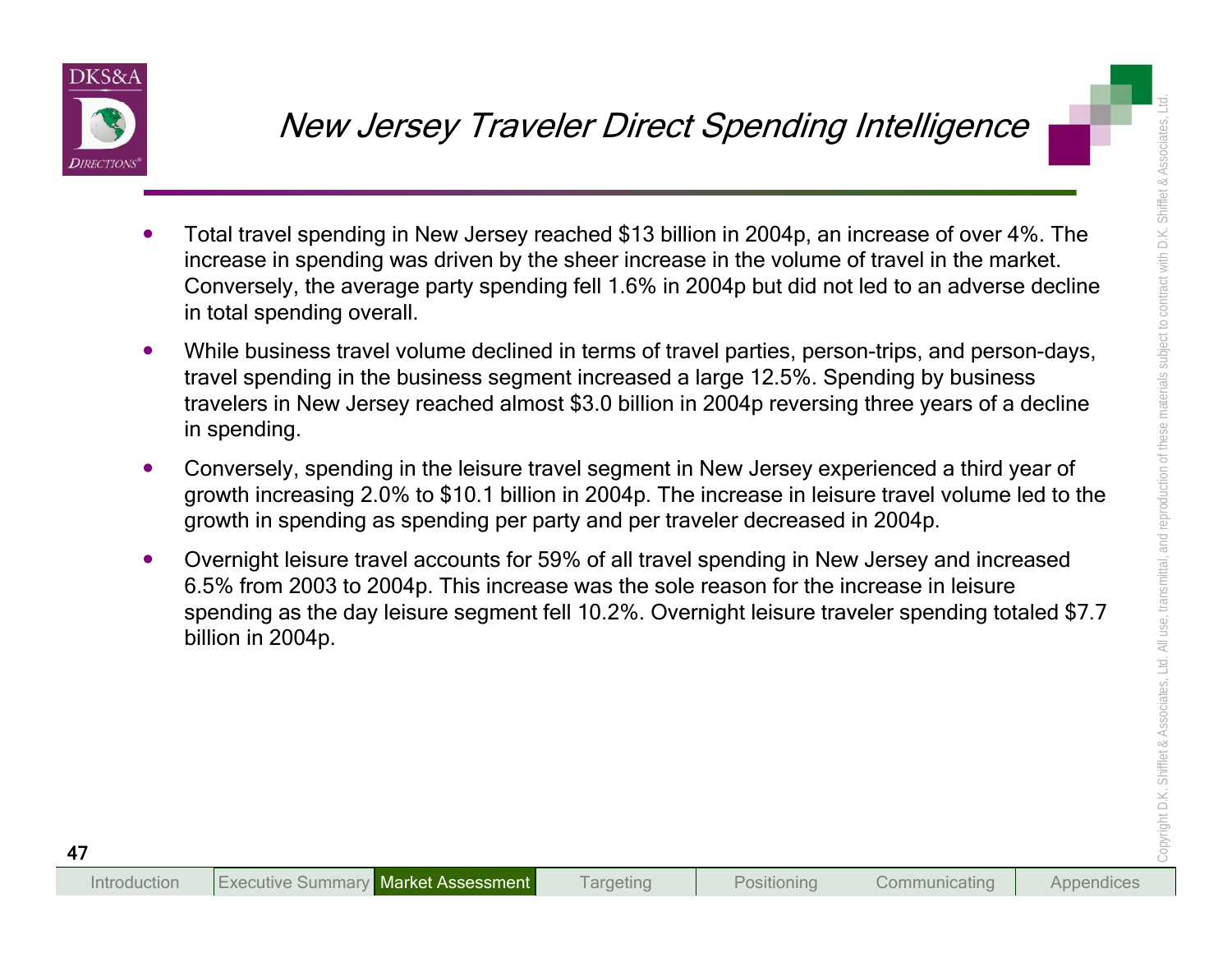

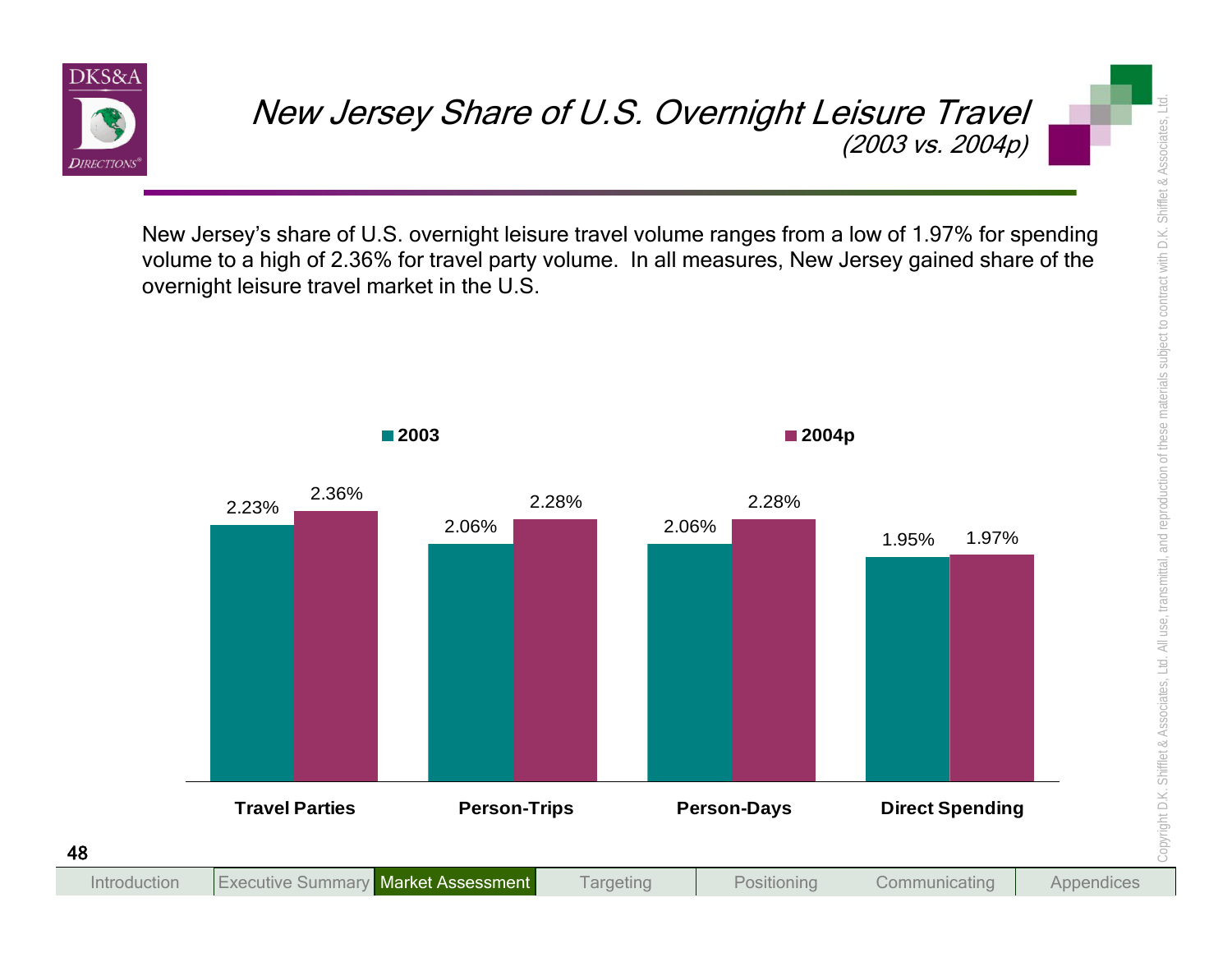

- 
- 
- 
- 
- 
- **Example 1.1** Destrination Satisfaction and Value<br>
Travelers rate each city visited for overall satisfaction and overall value on a 10-point scale,<br>
where 1 is lowest or "poor" and 10 is highest or "excellent".<br>
The follow
	-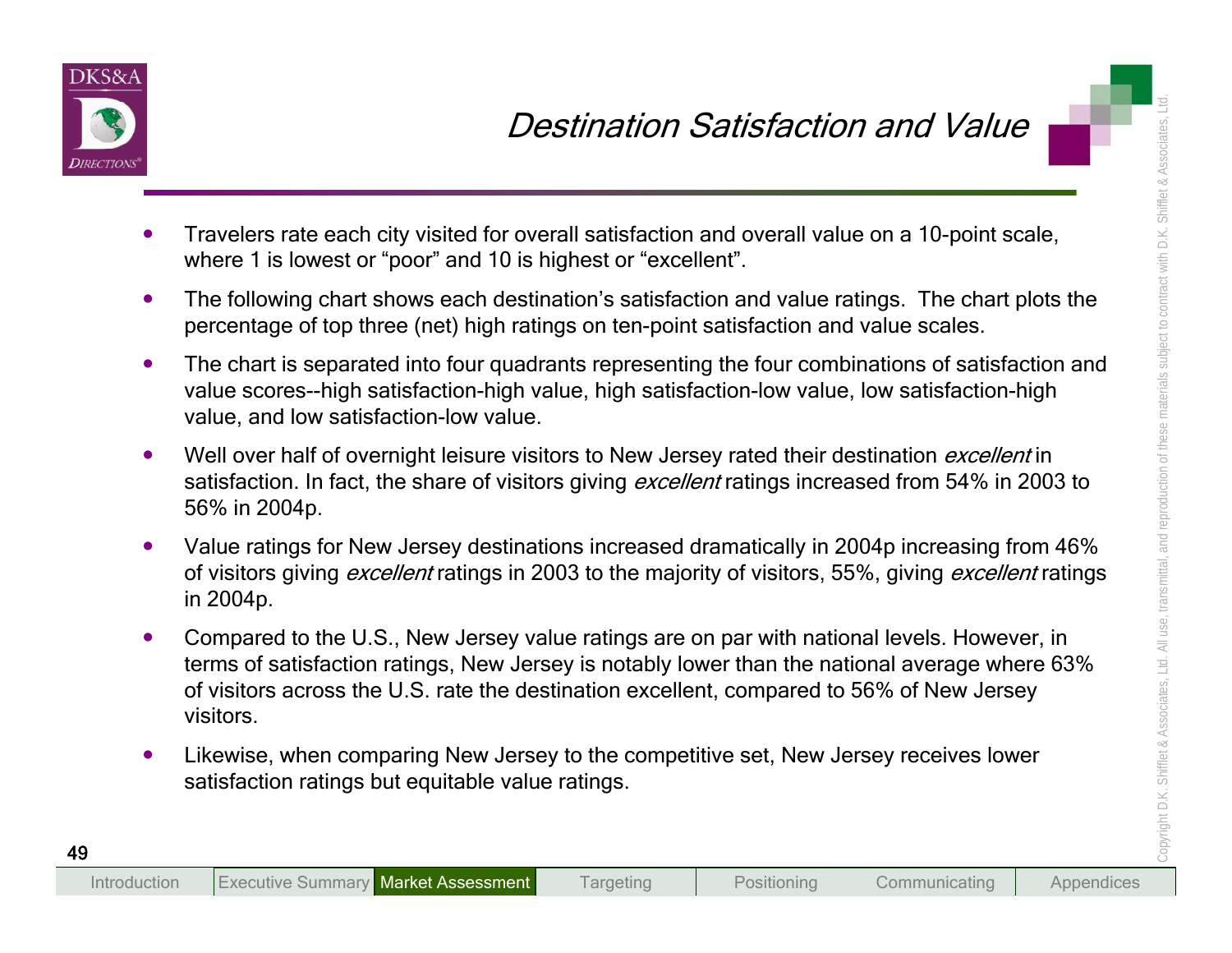

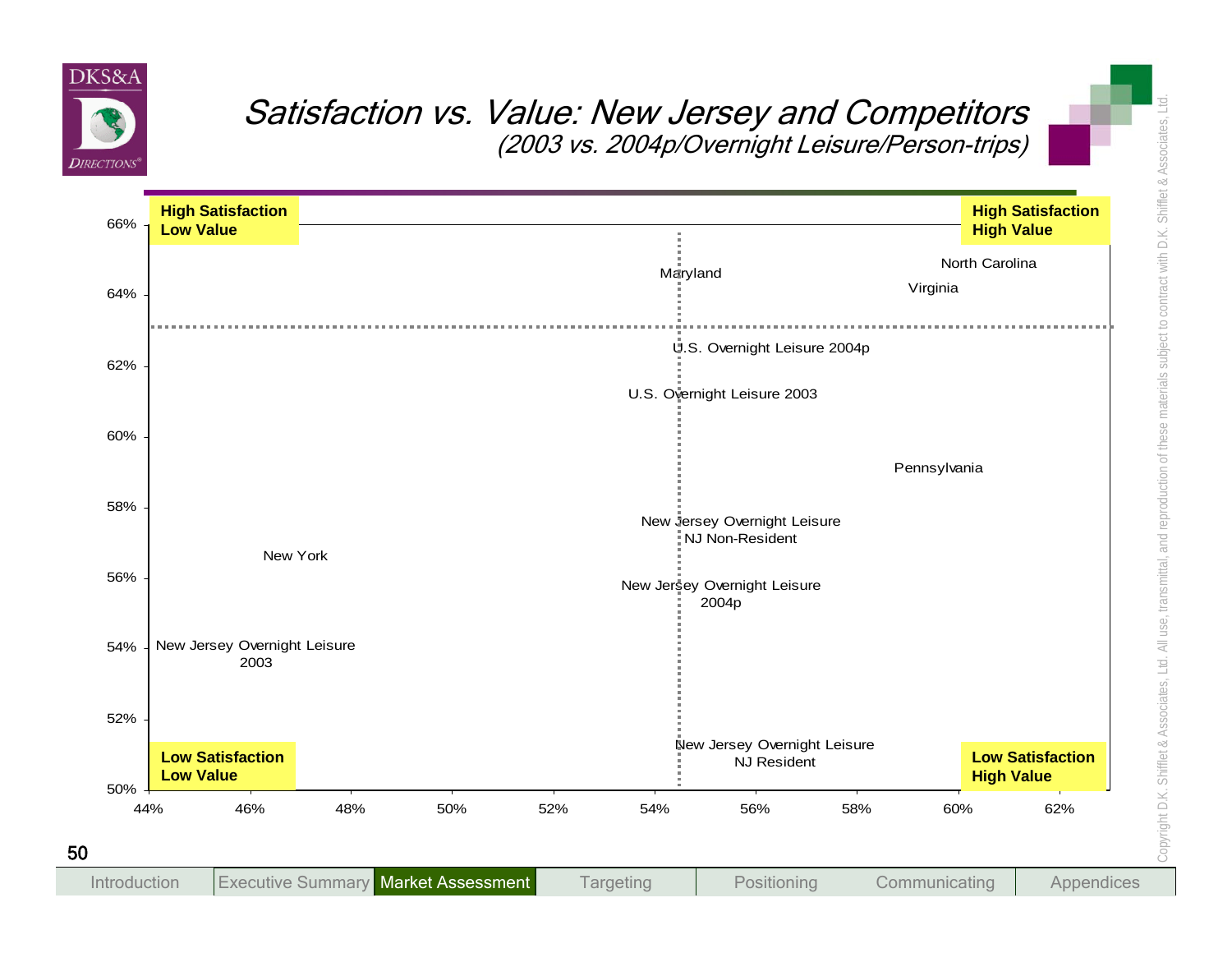



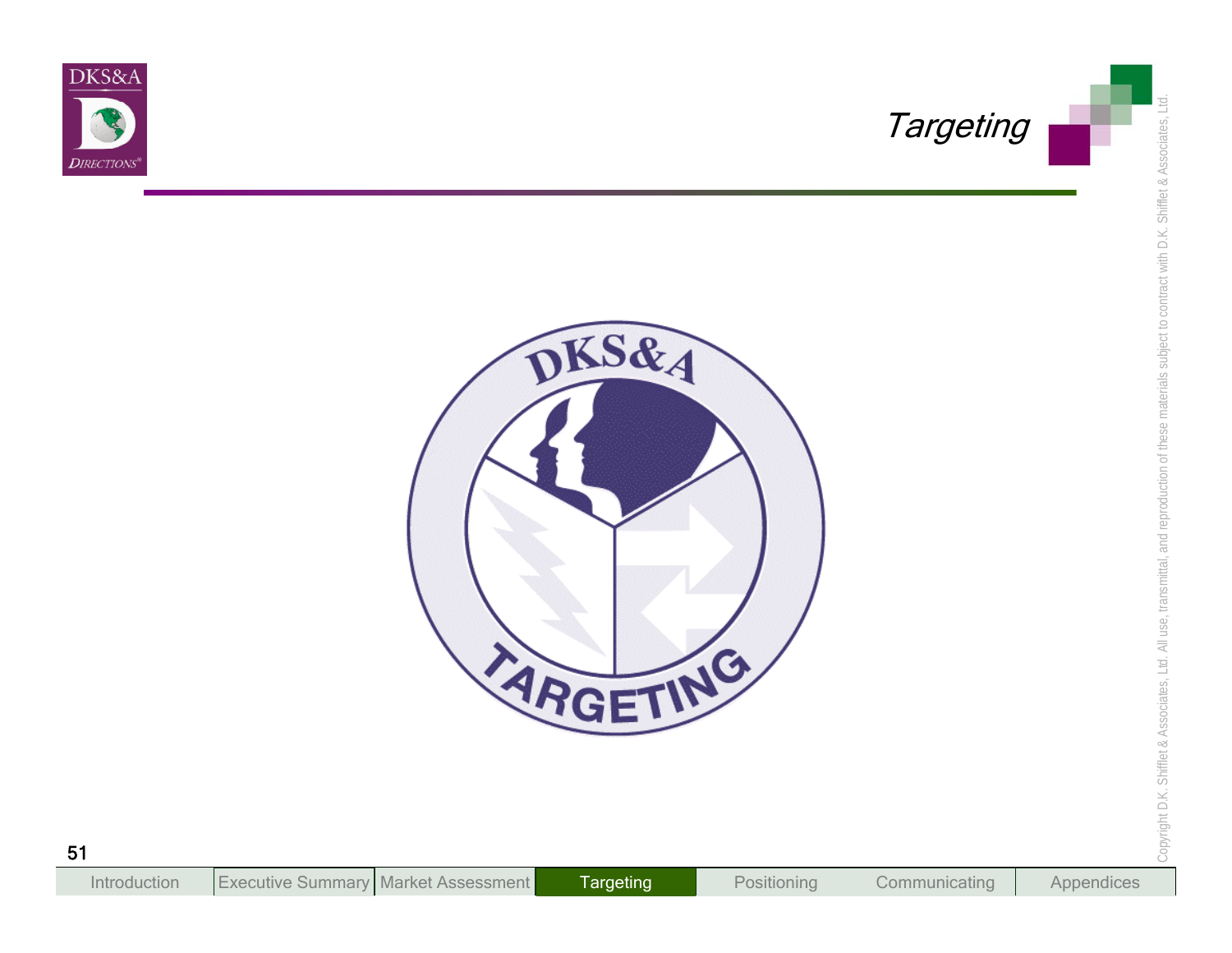

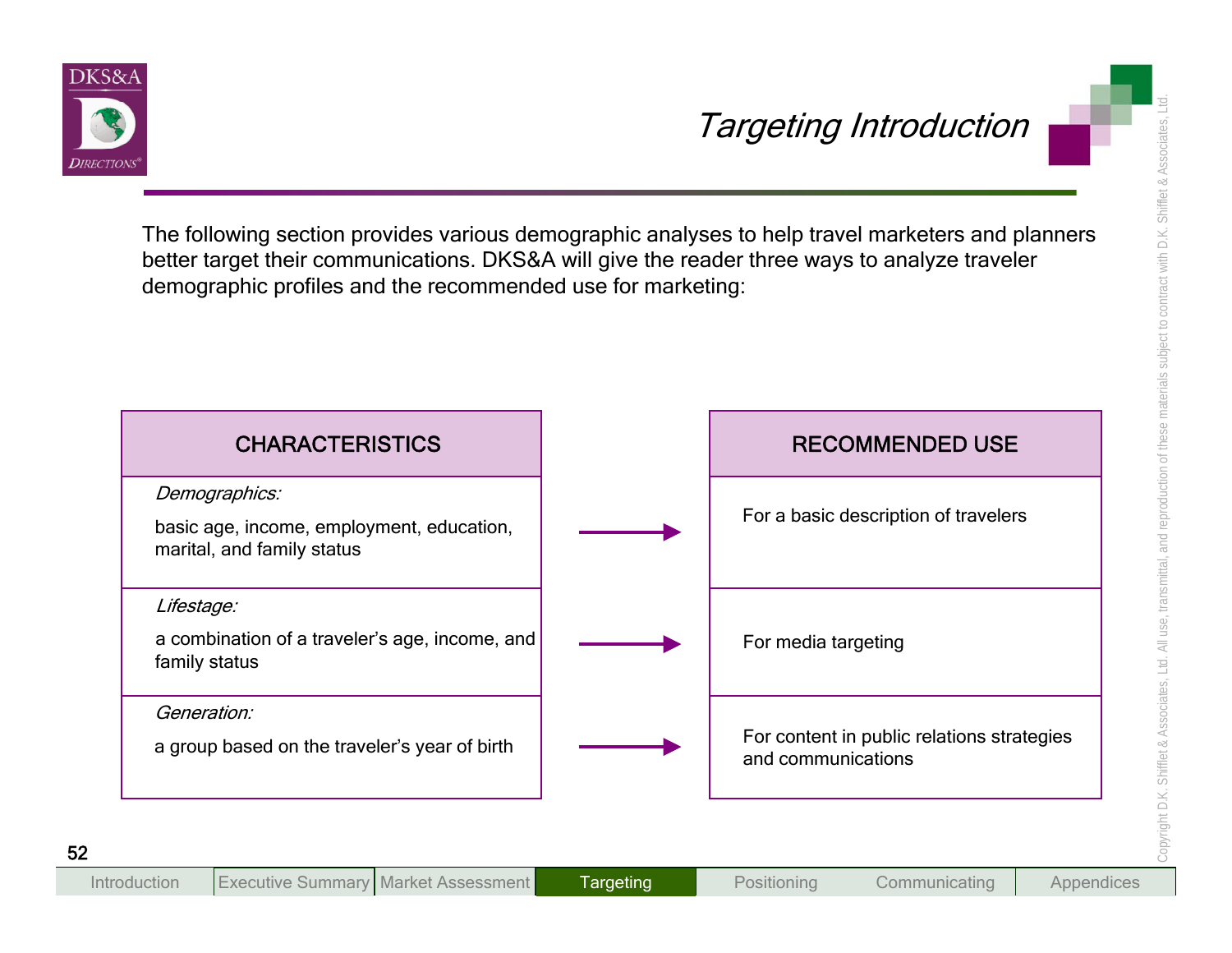

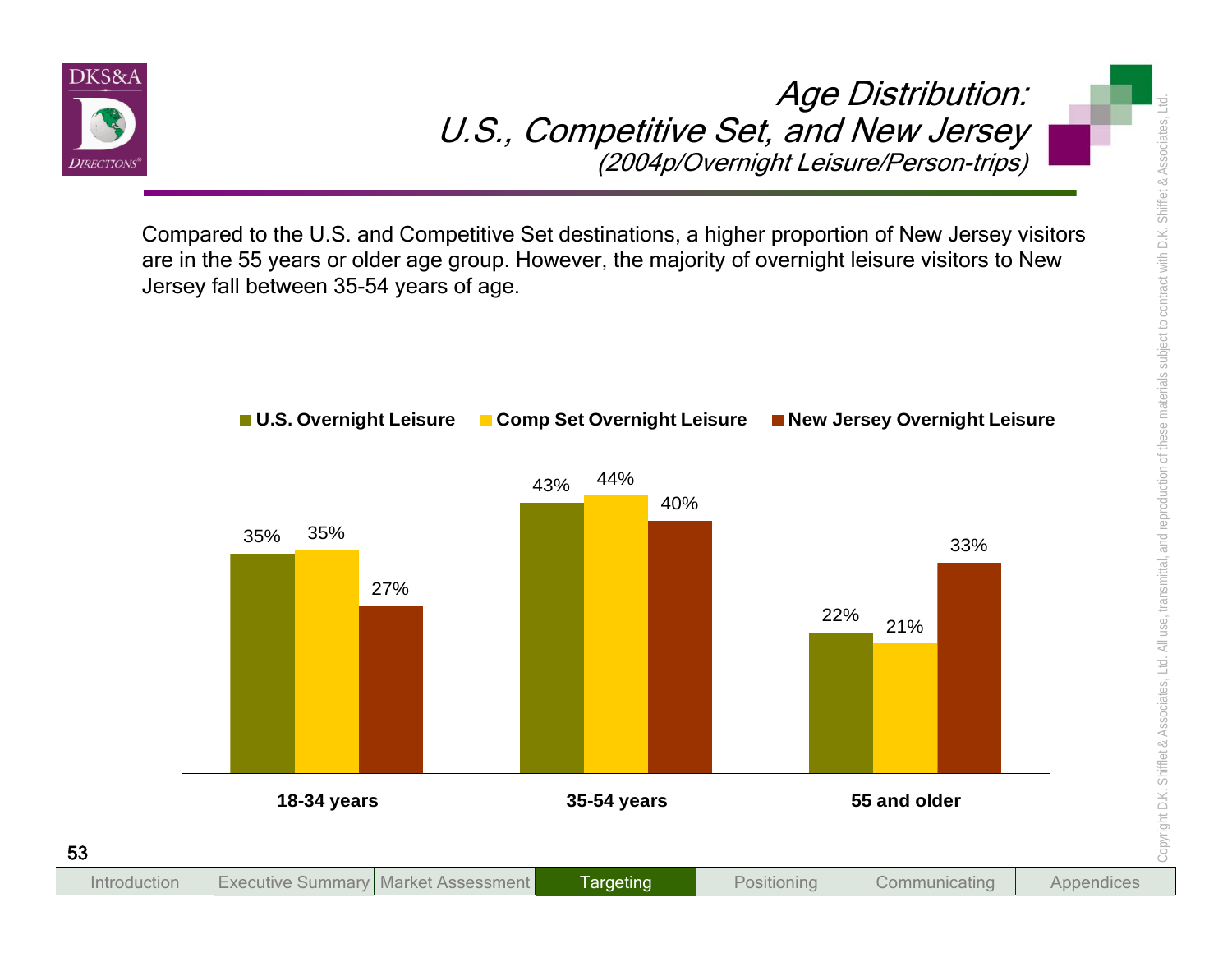

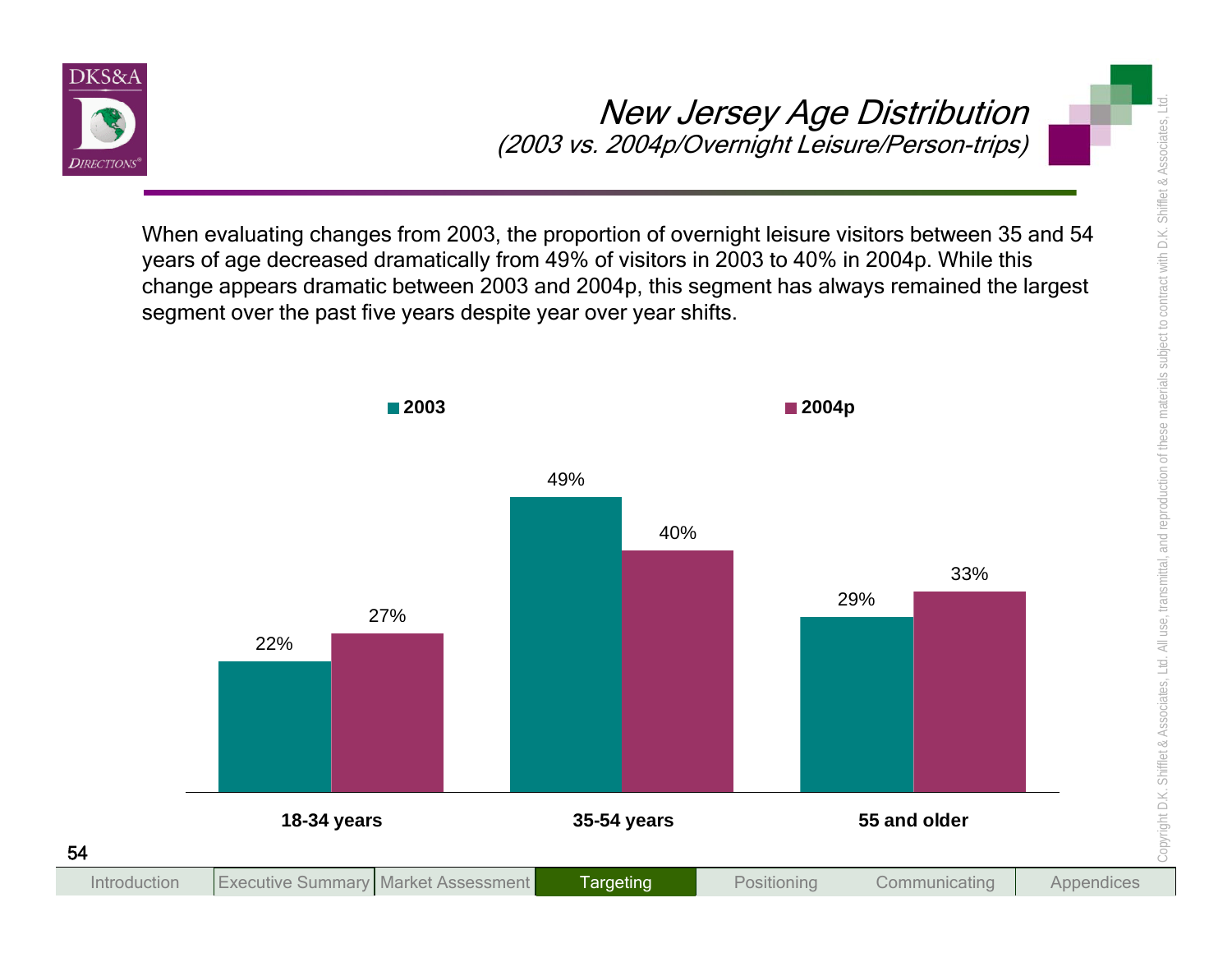

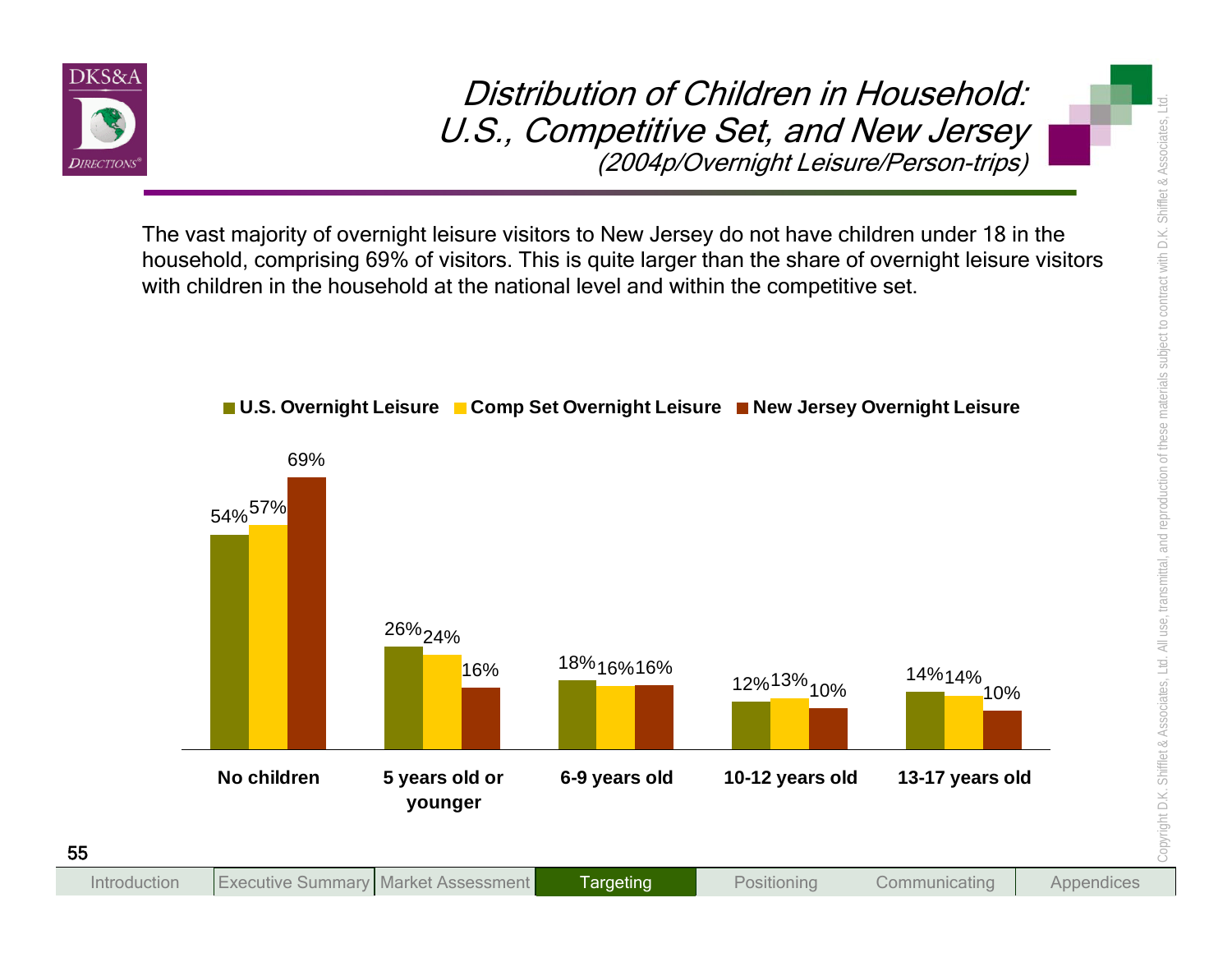

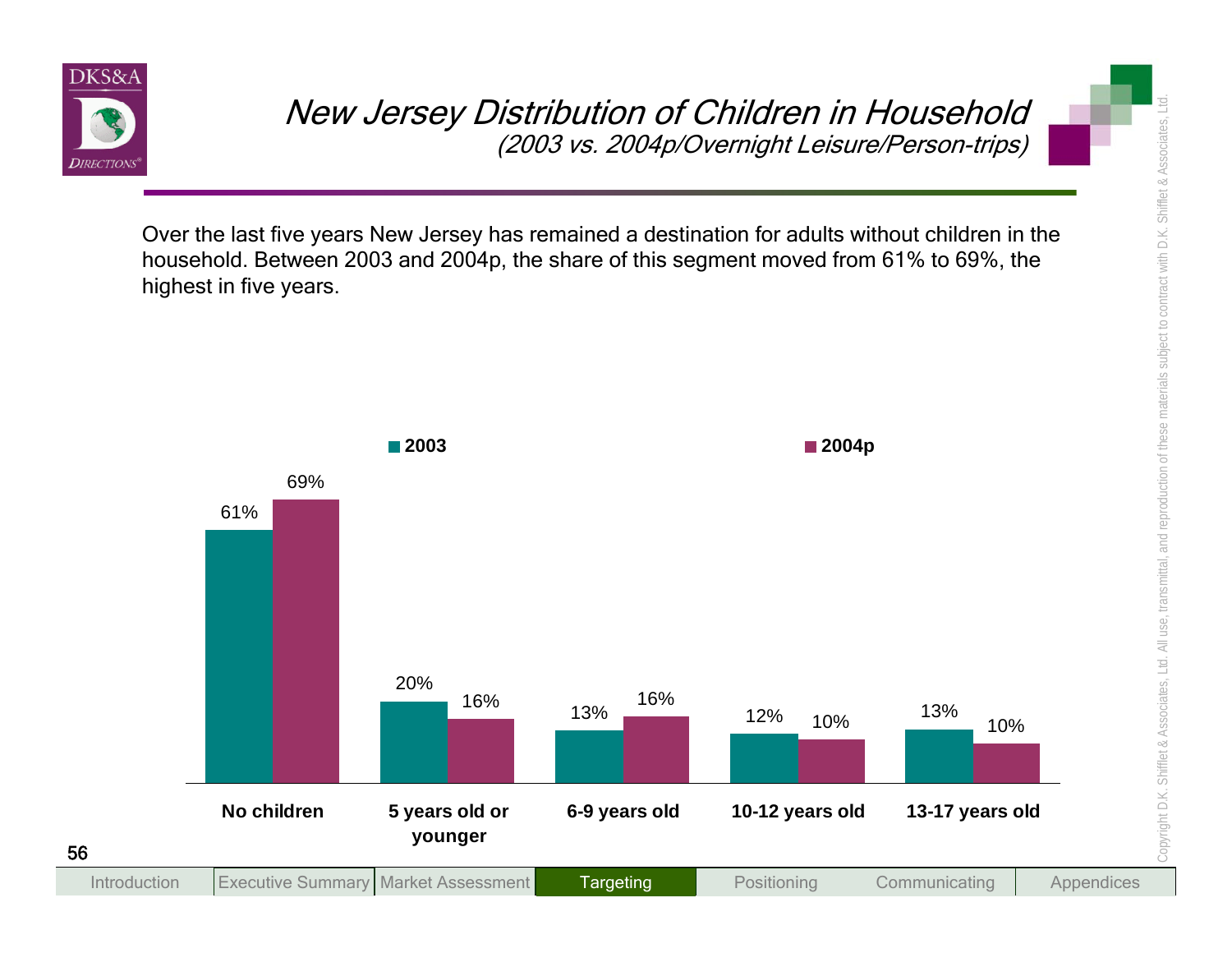

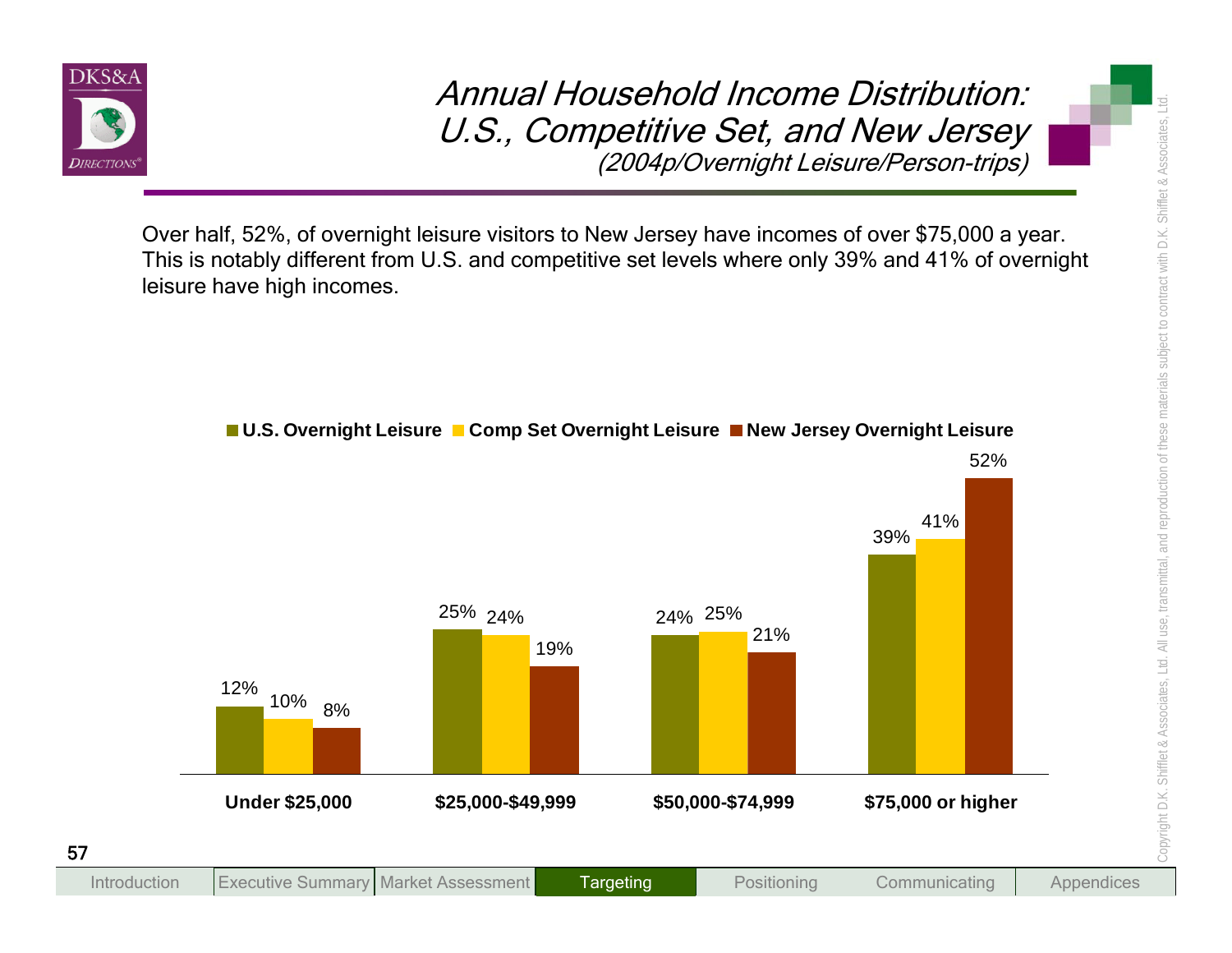

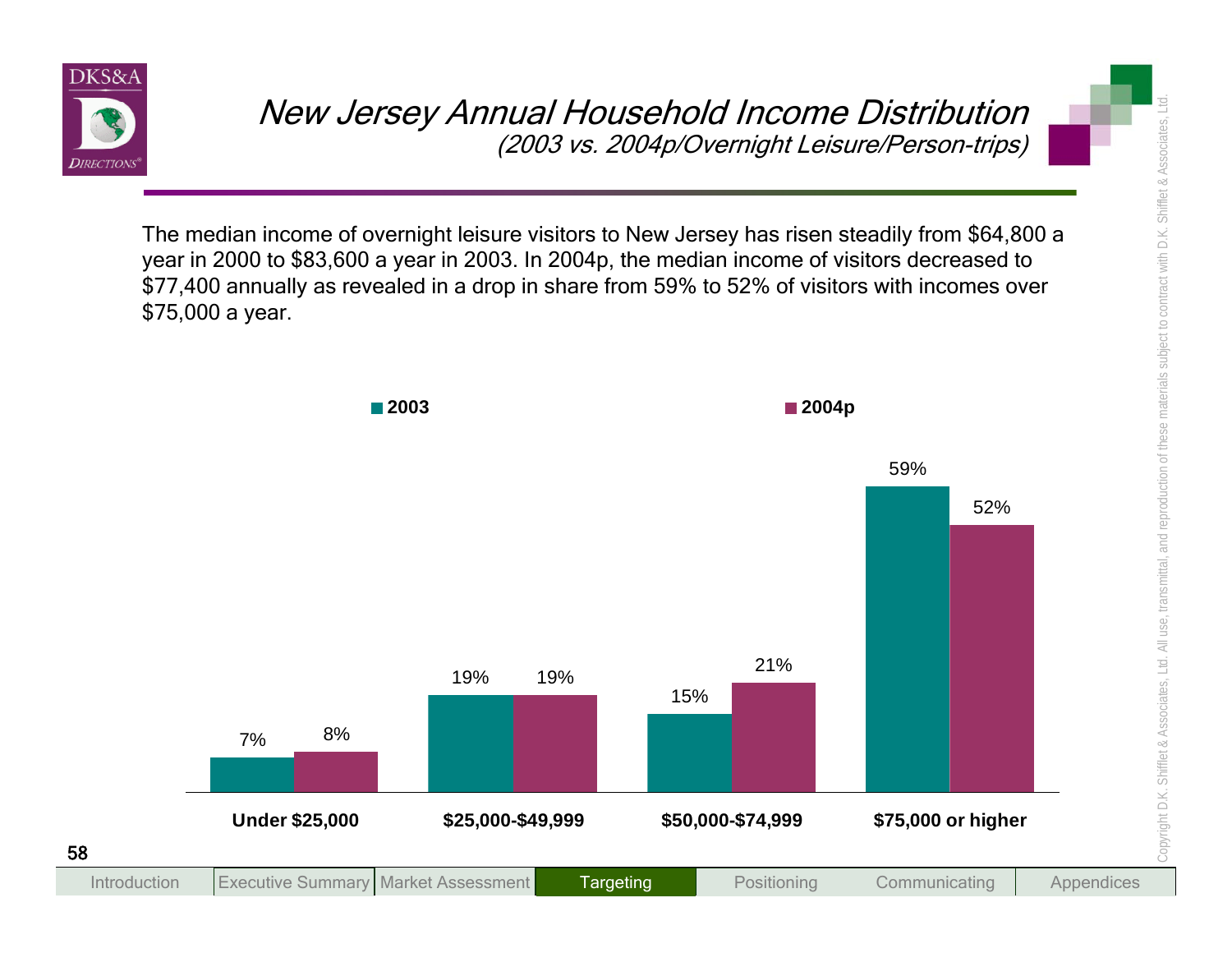



Lifestage Analysis<br>
DKS&A's lifestage analysis began in 2001 and continues in this report. Lifestage analysis combines<br>
three variables<br>
1) age<br>
2) household income, and<br>
3) presence of children in the household<br>
into one

- 
- 
- 

- 
- 
- 

- 
-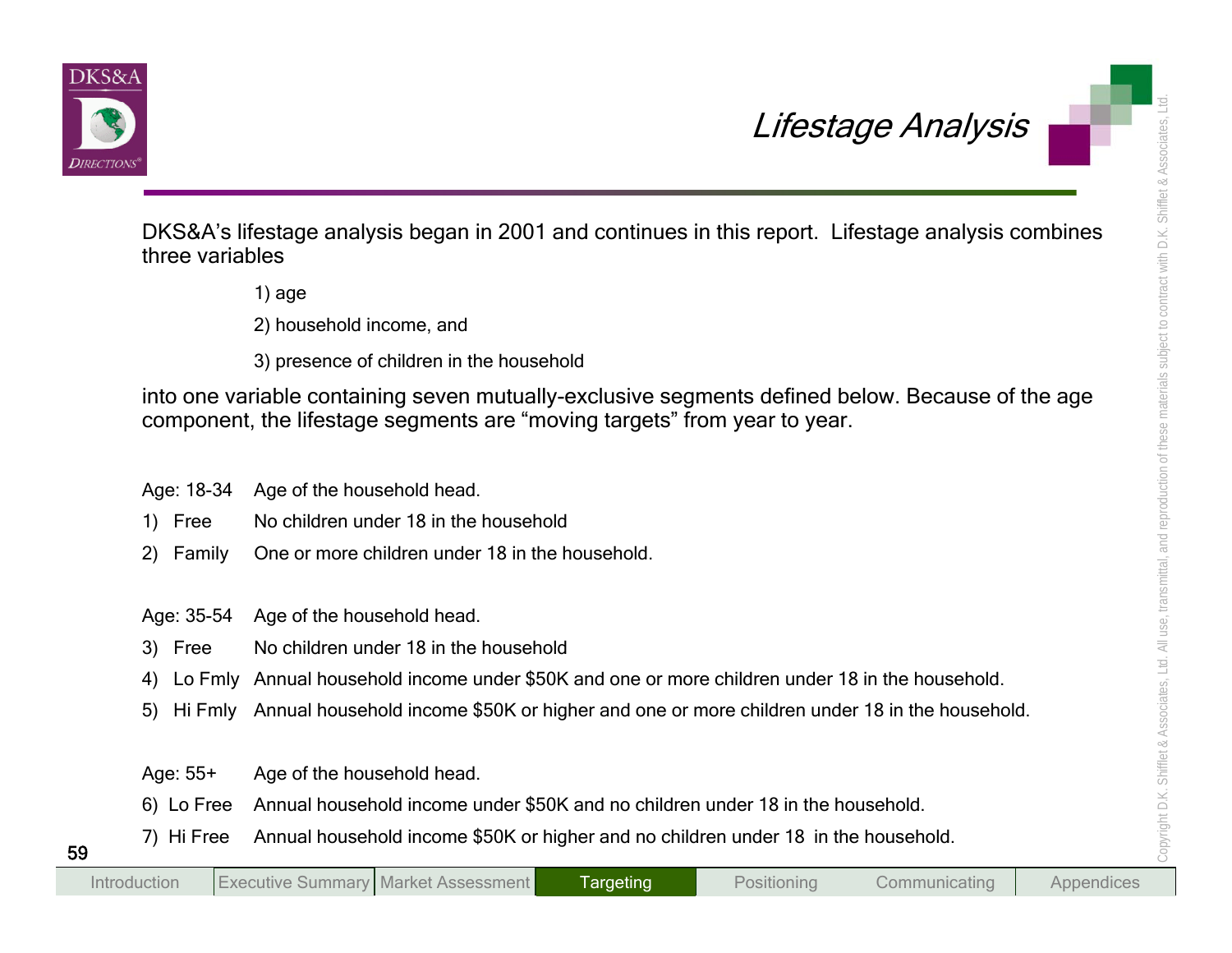



**Targeting** 

Introduction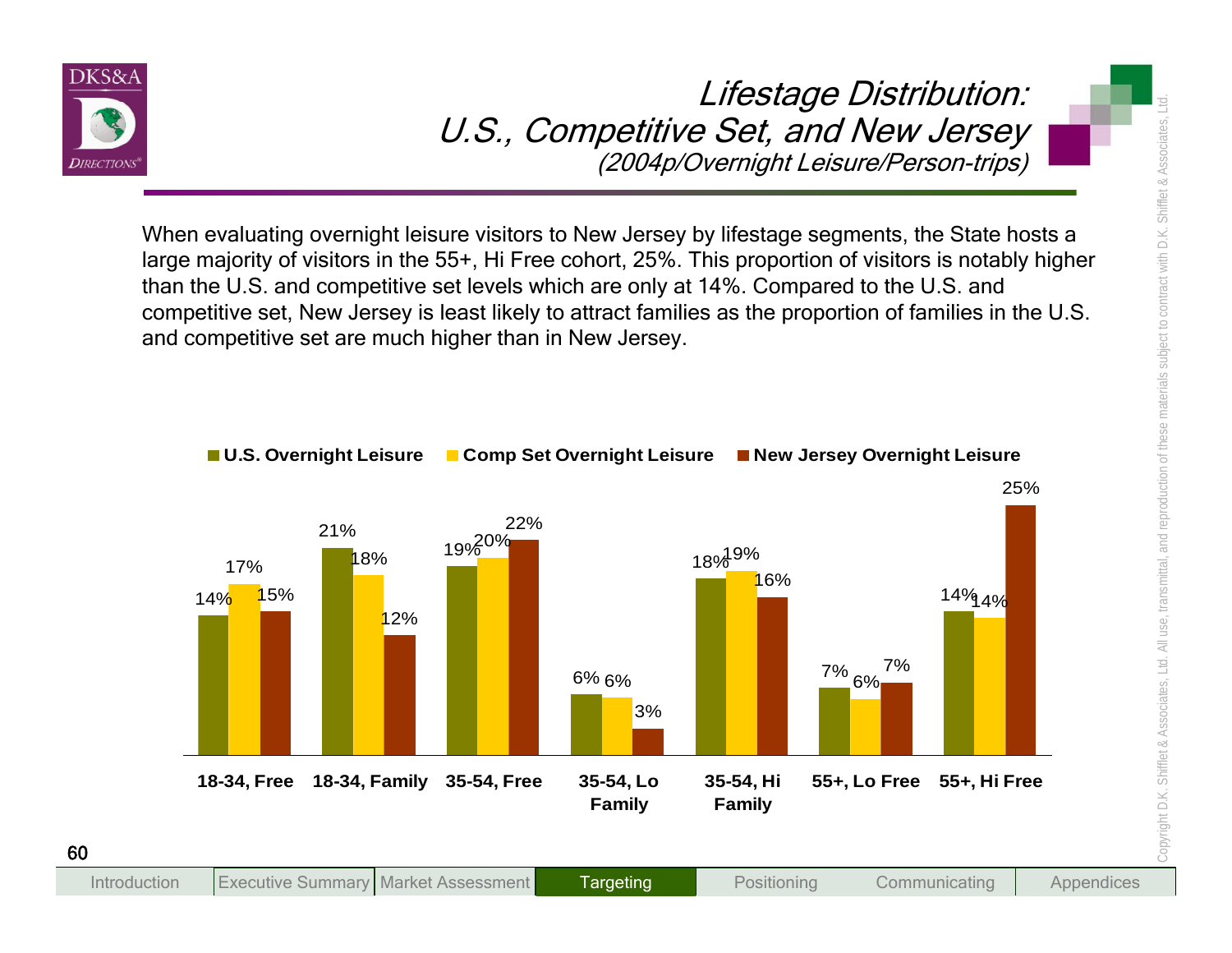

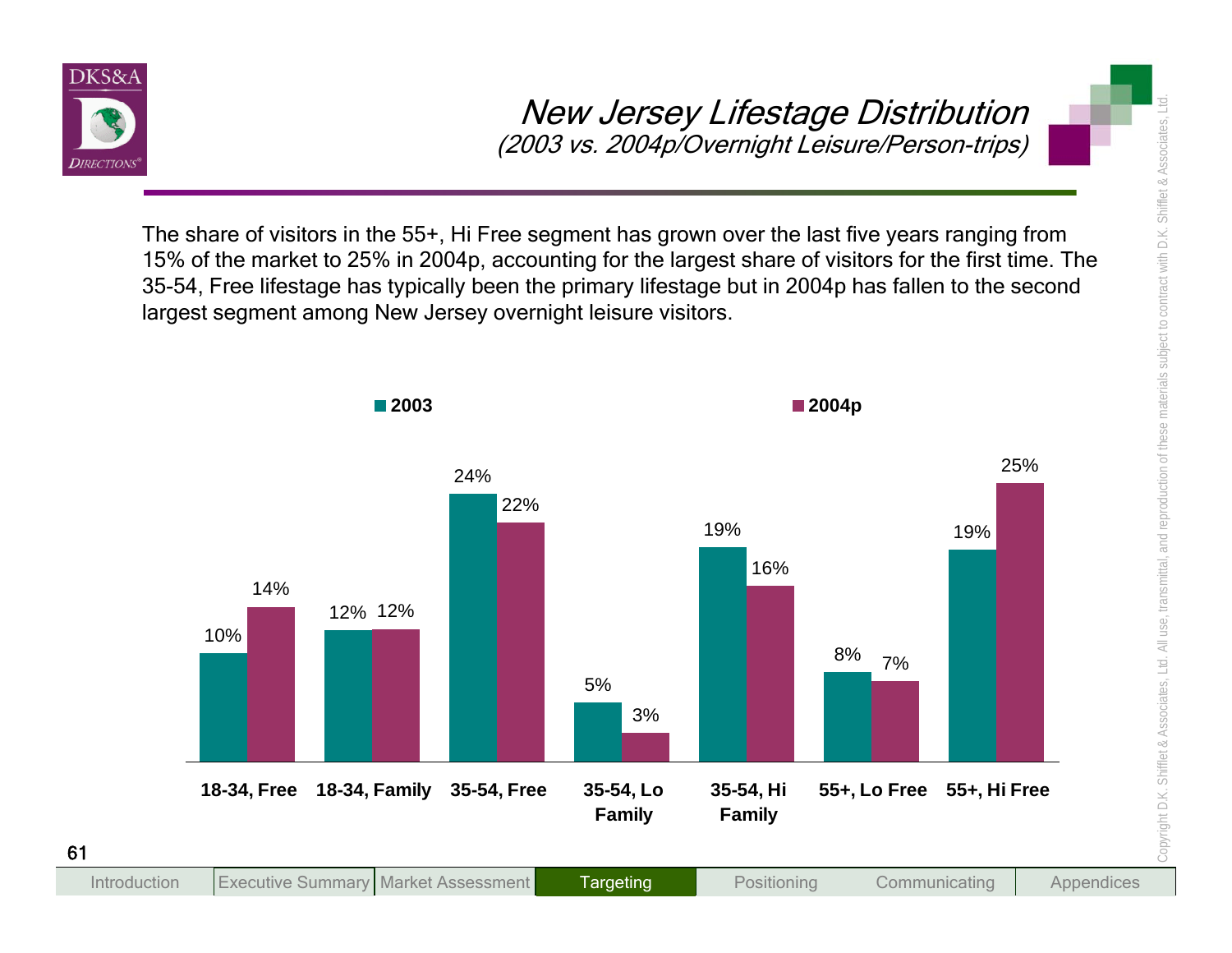

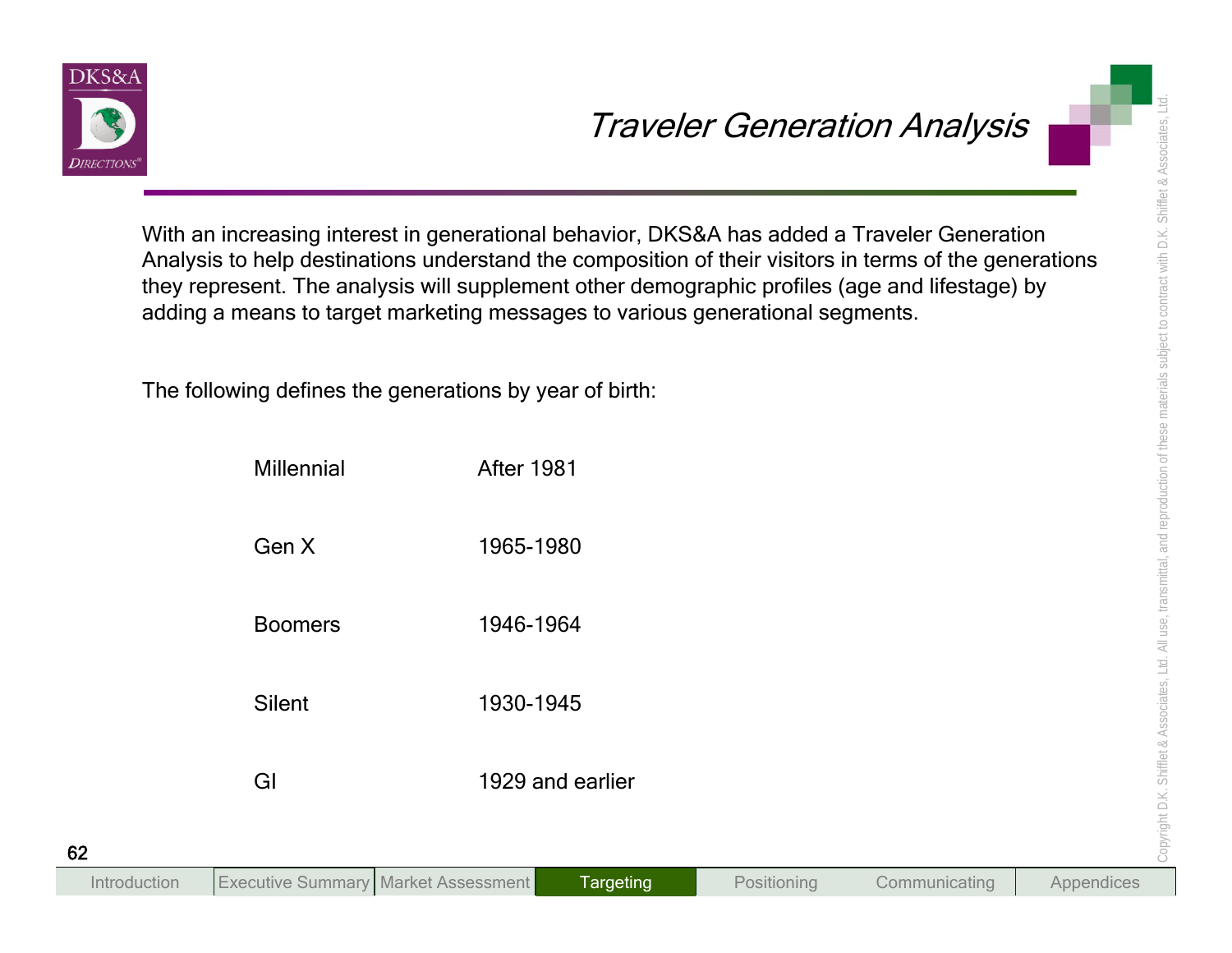

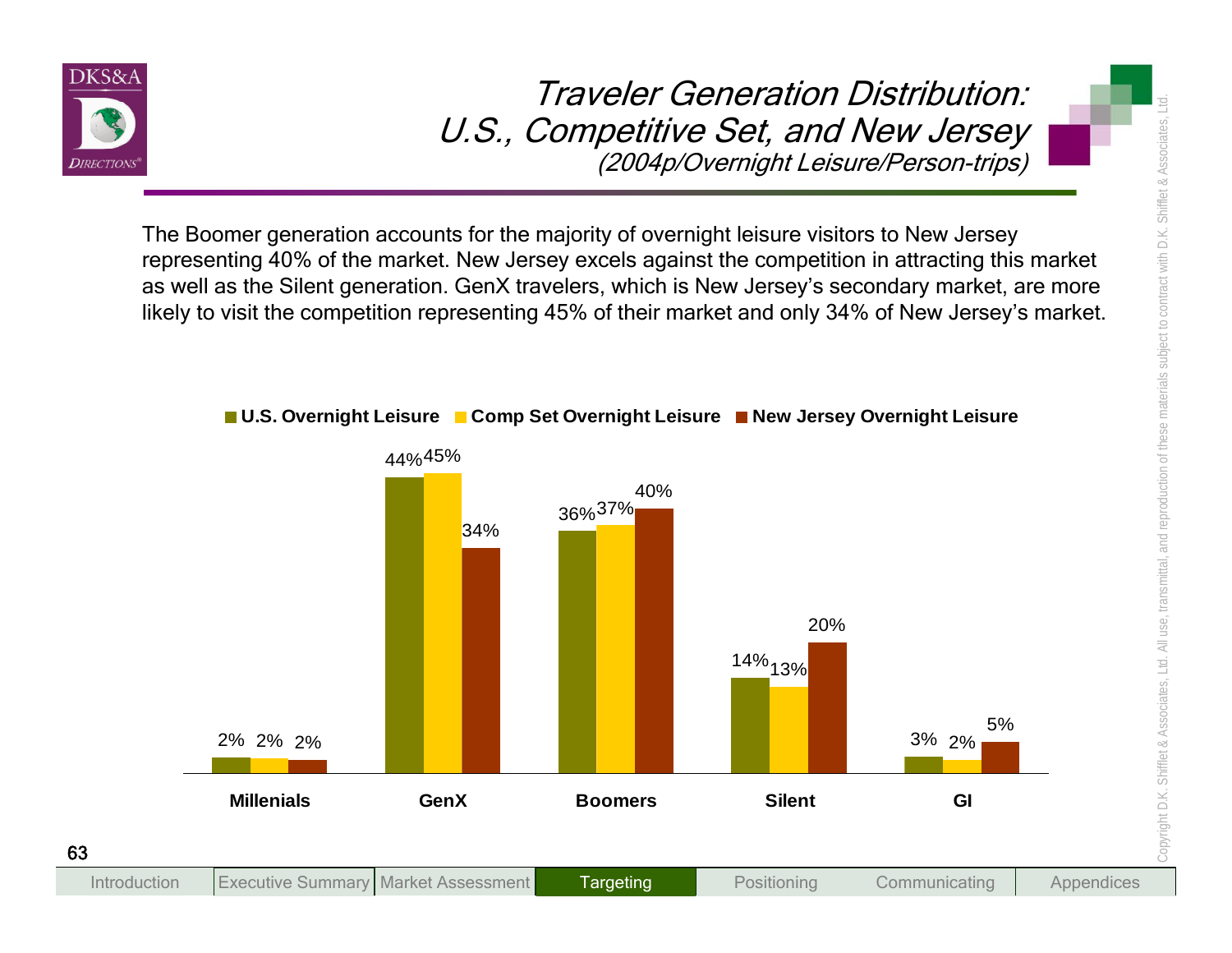

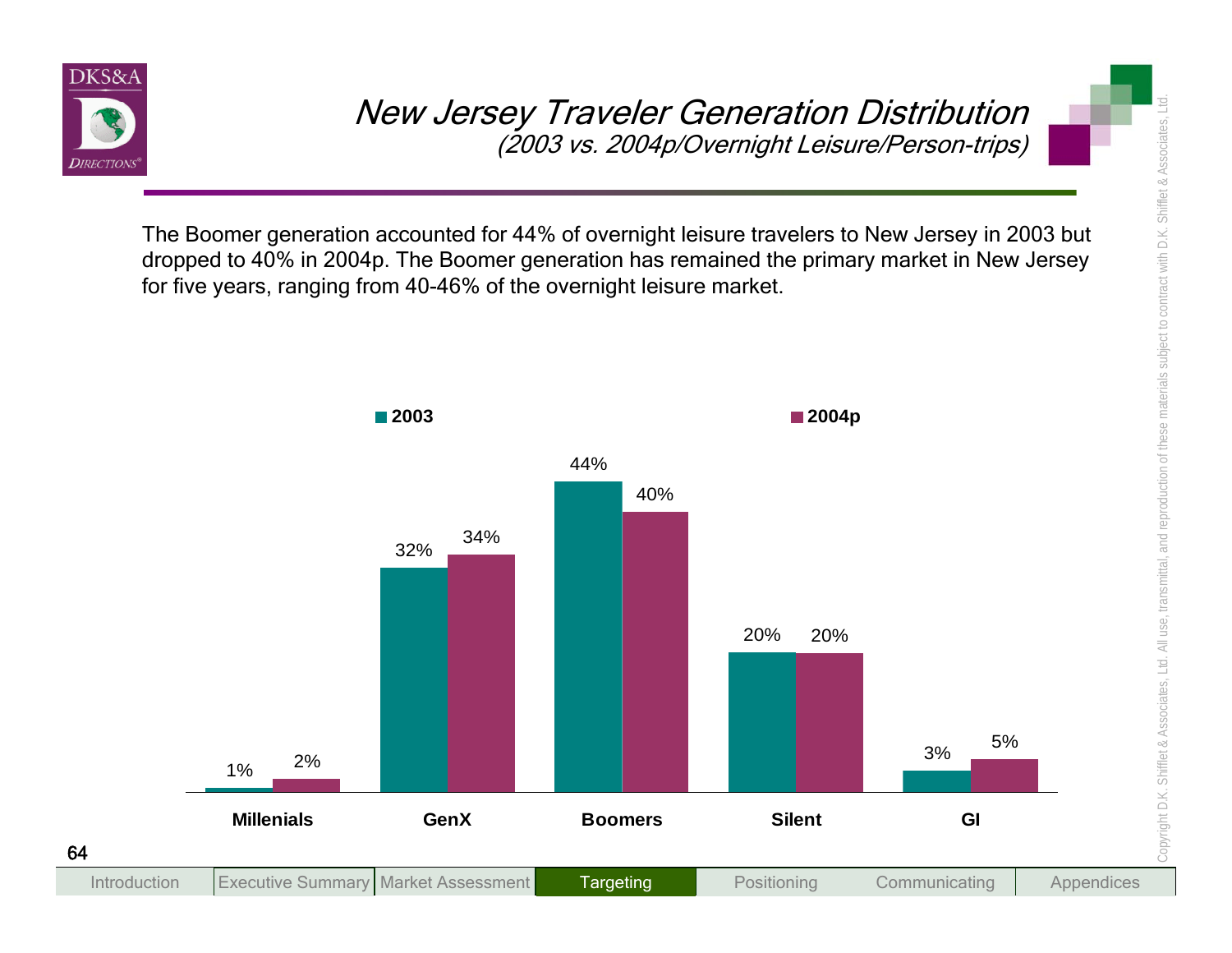

- Targetting Intelligence Summary<br>
In describing New Jersey's overnight leisure travel market in terms of demographics. New<br>
Jersey travelers are predominantly middle-aged, with high incomes, and have no children in the<br>
hou
	-
	-
	-
	- -
		-
	- -
		-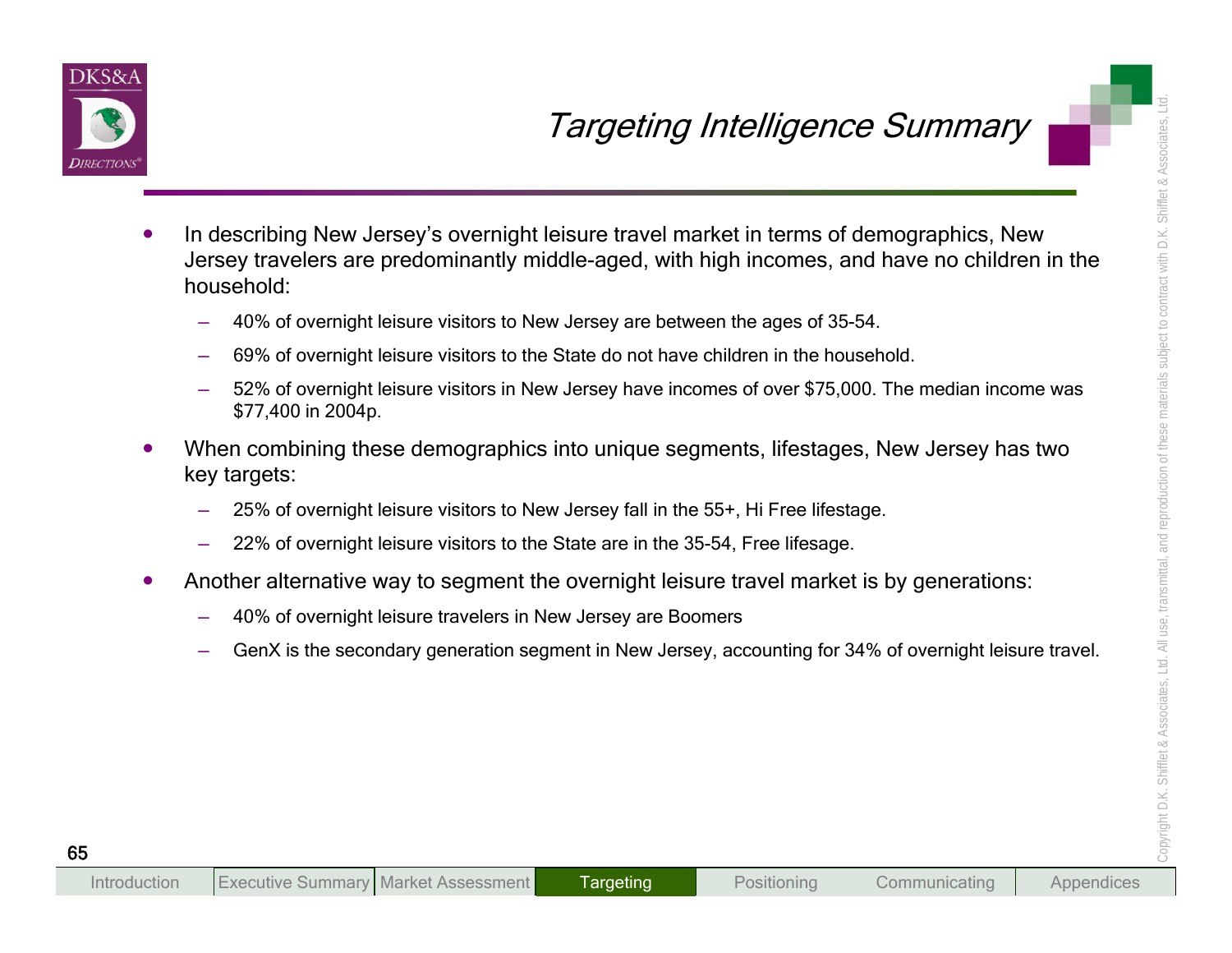



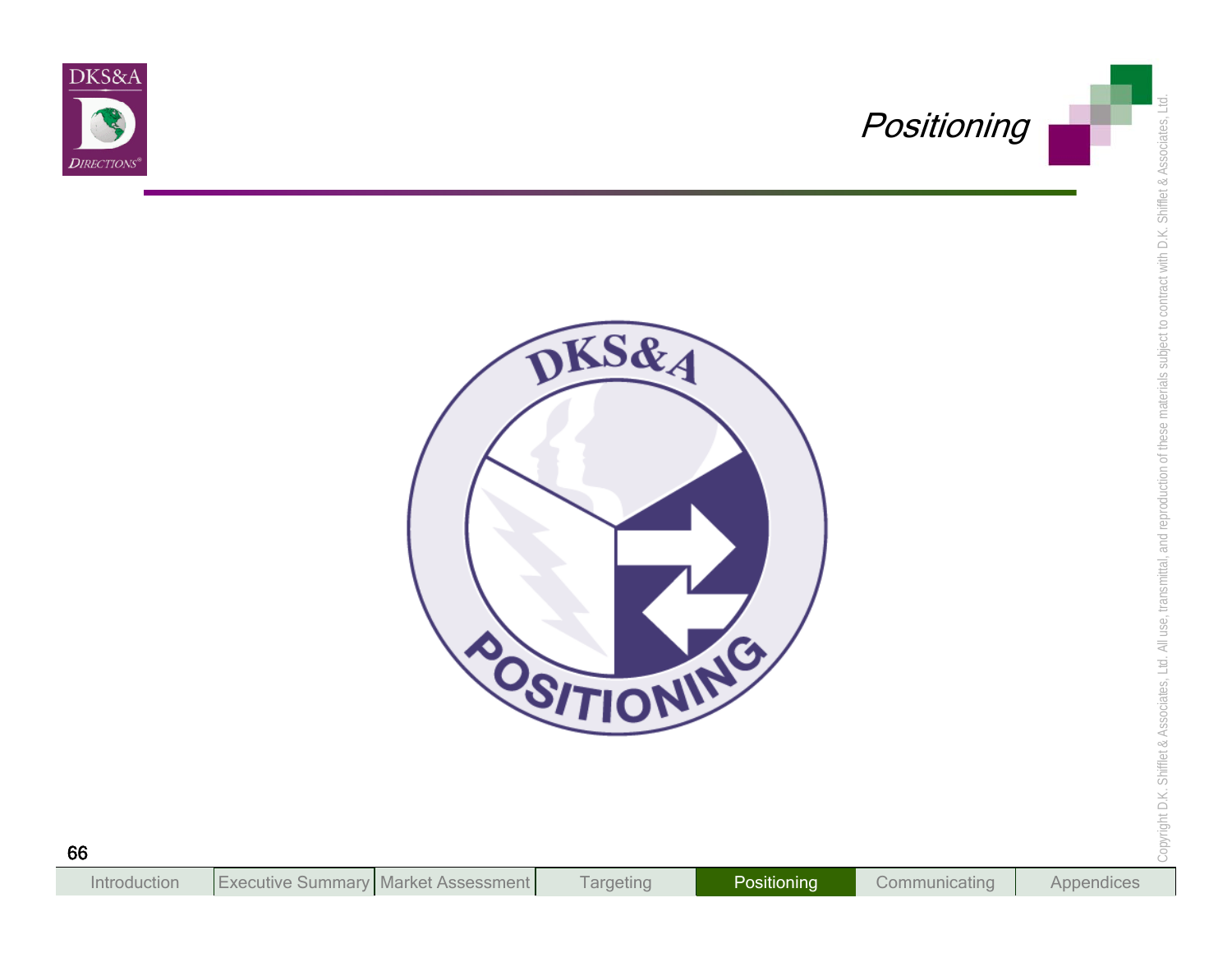

- **Positioning Introduction**<br>
The Positioning section will help a destination compare its tourism product attributes against the<br>
competition. These attributes include a traveler's purpose of visit, travel party composition,
	- -
		- -
			-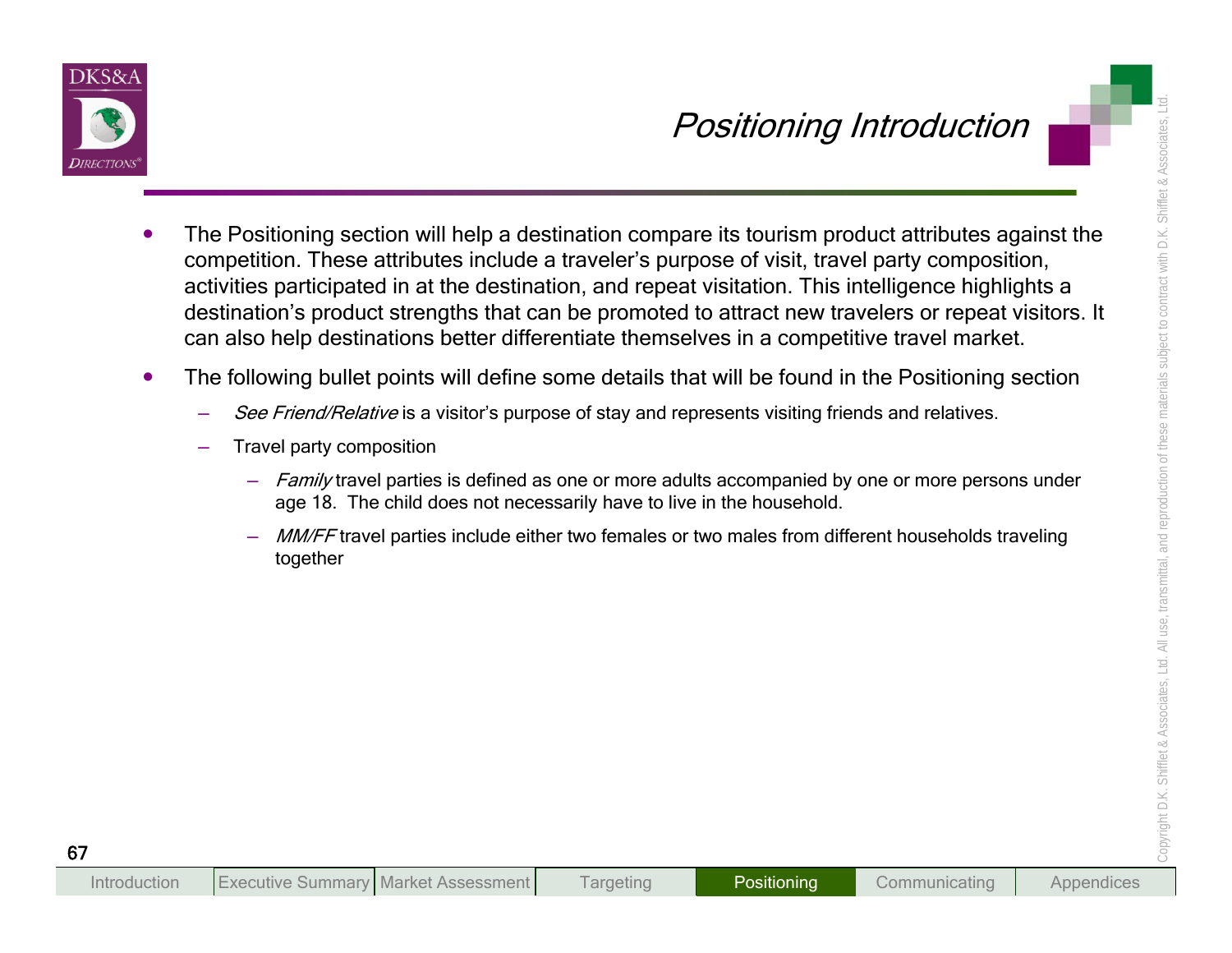

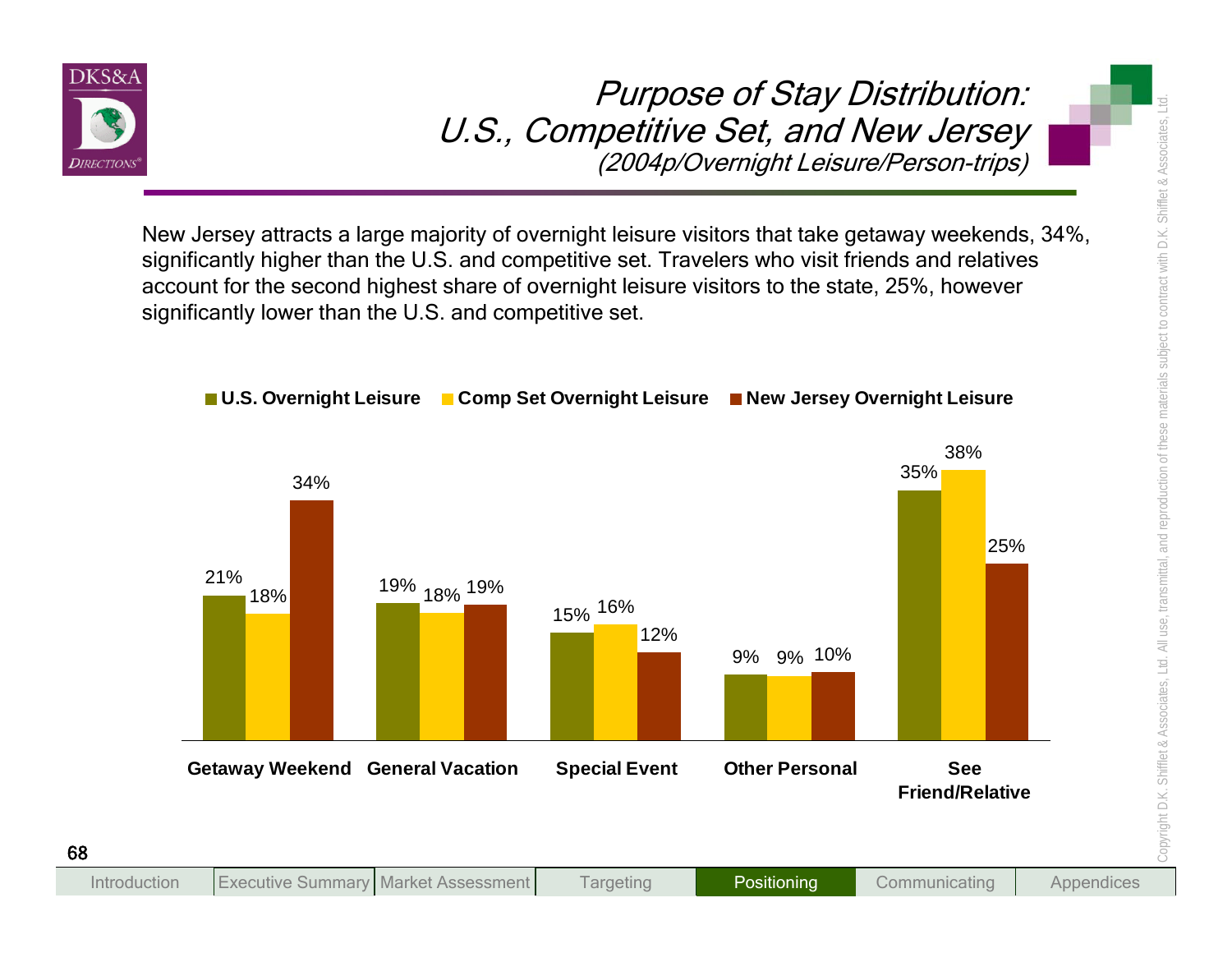

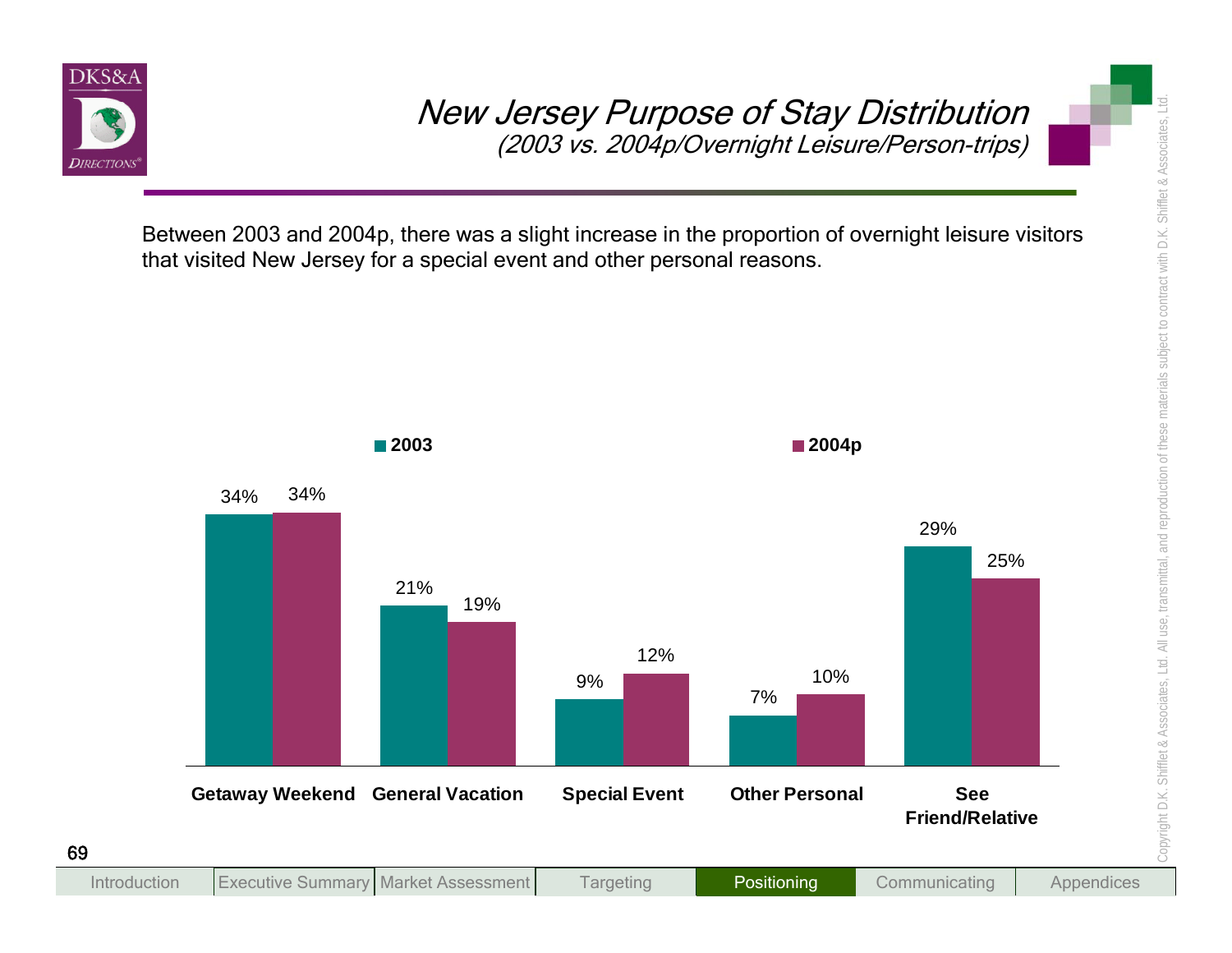

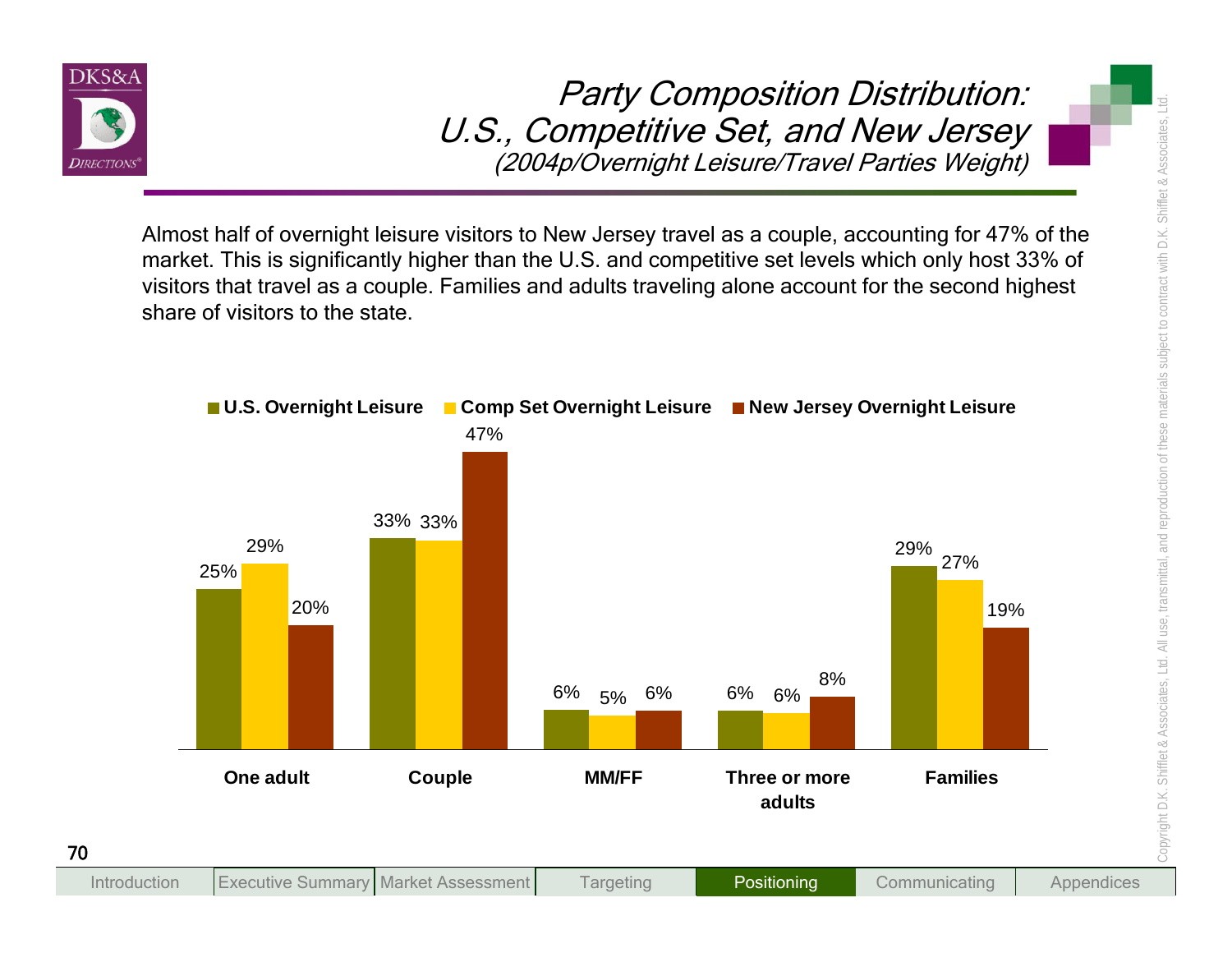

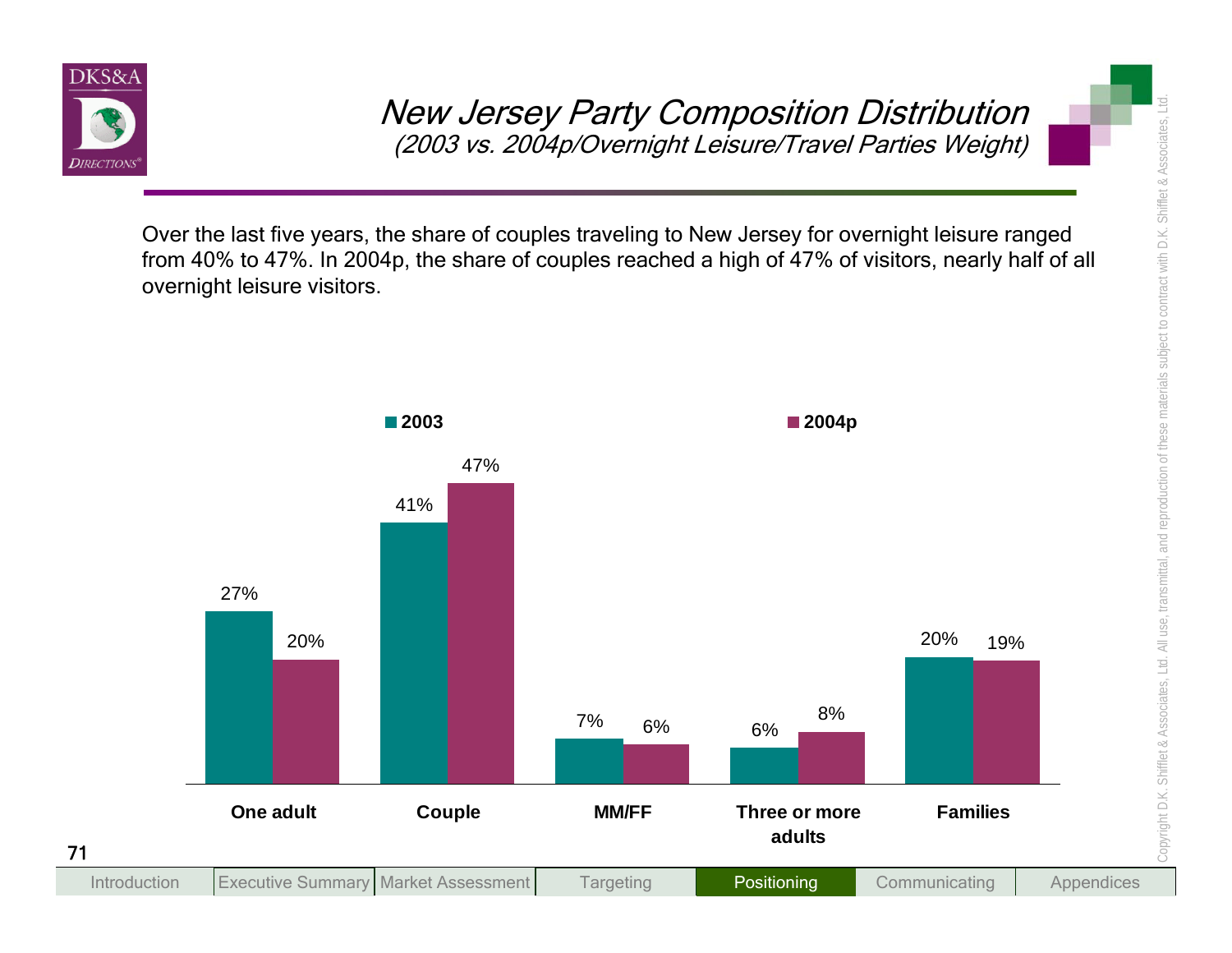

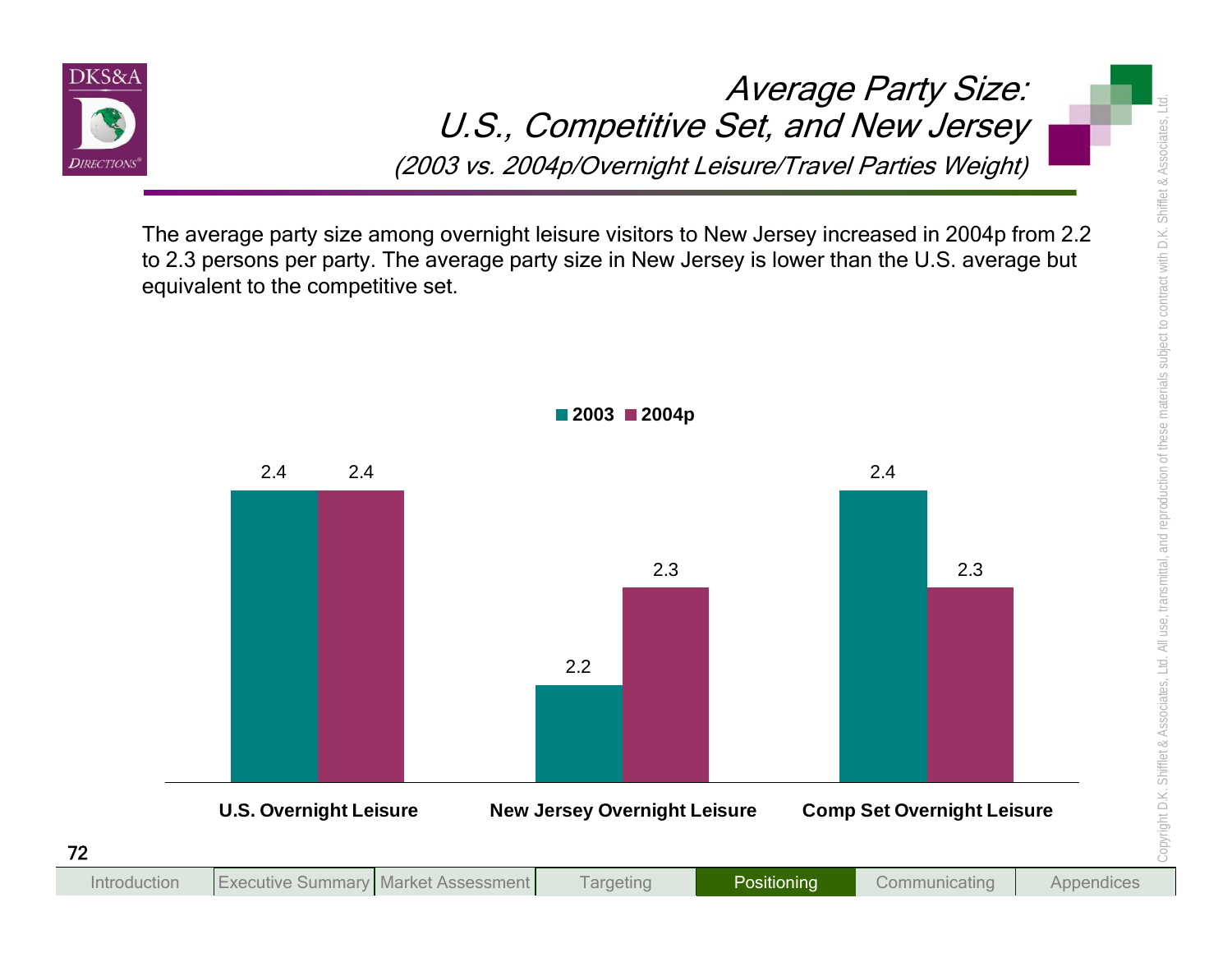

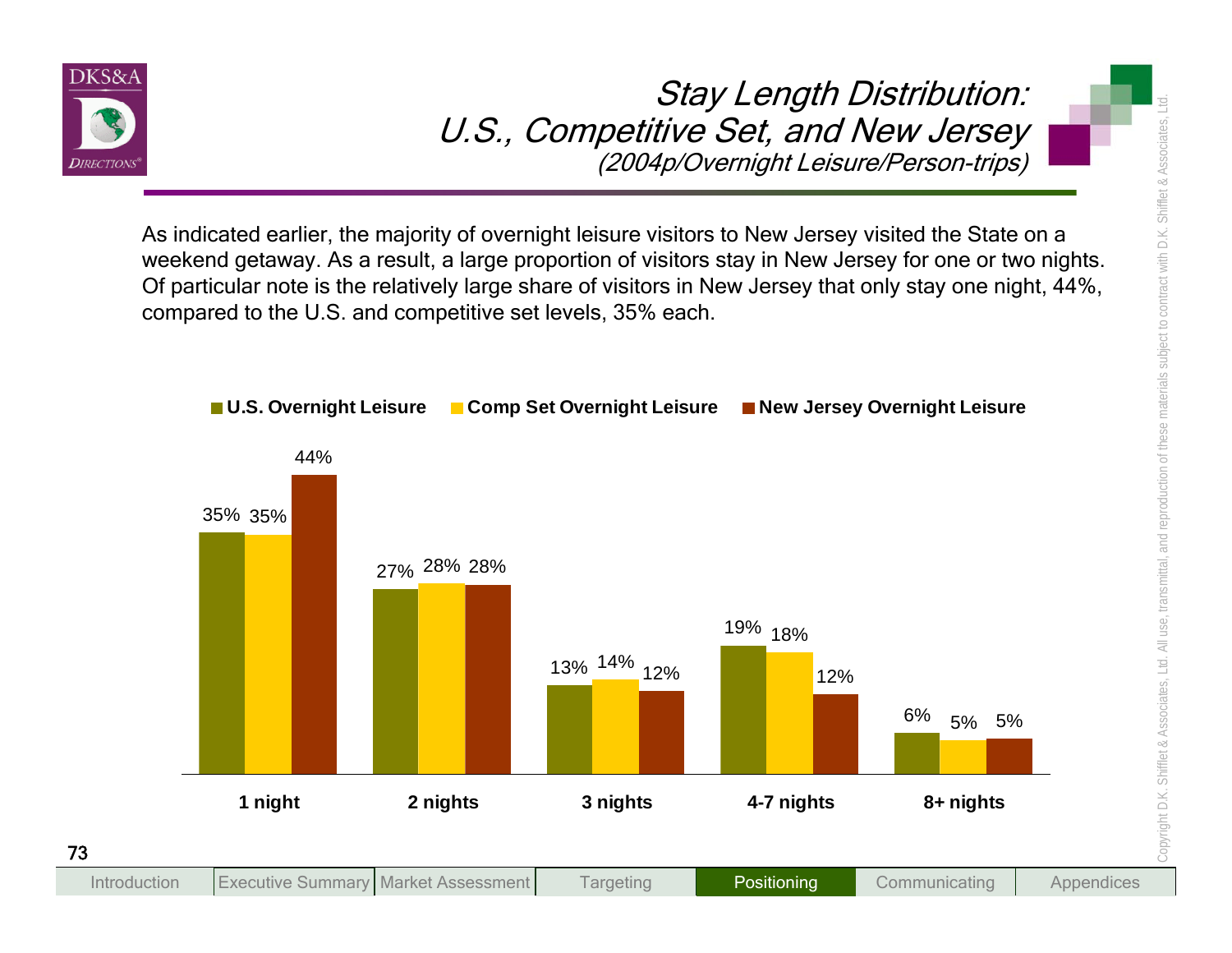

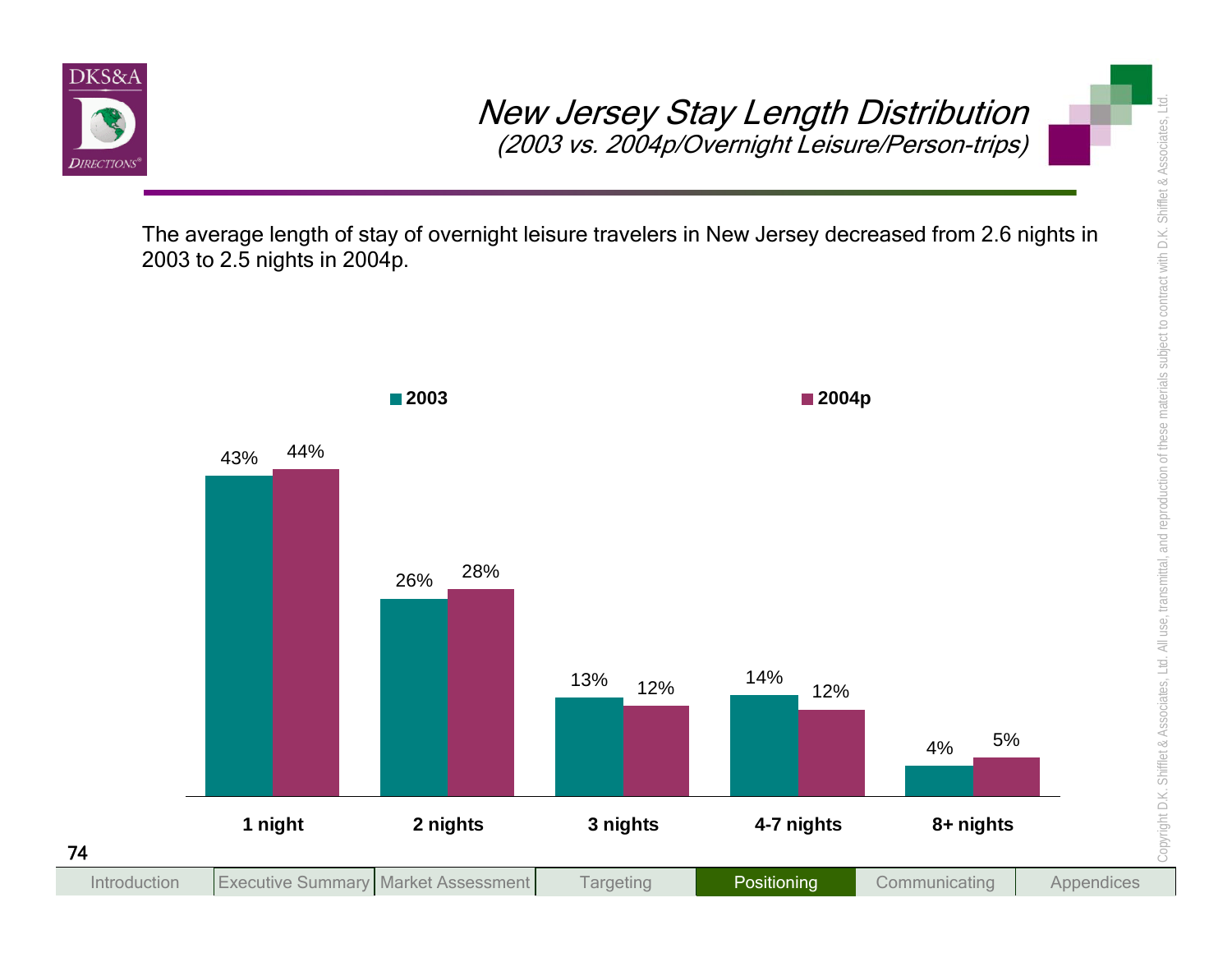

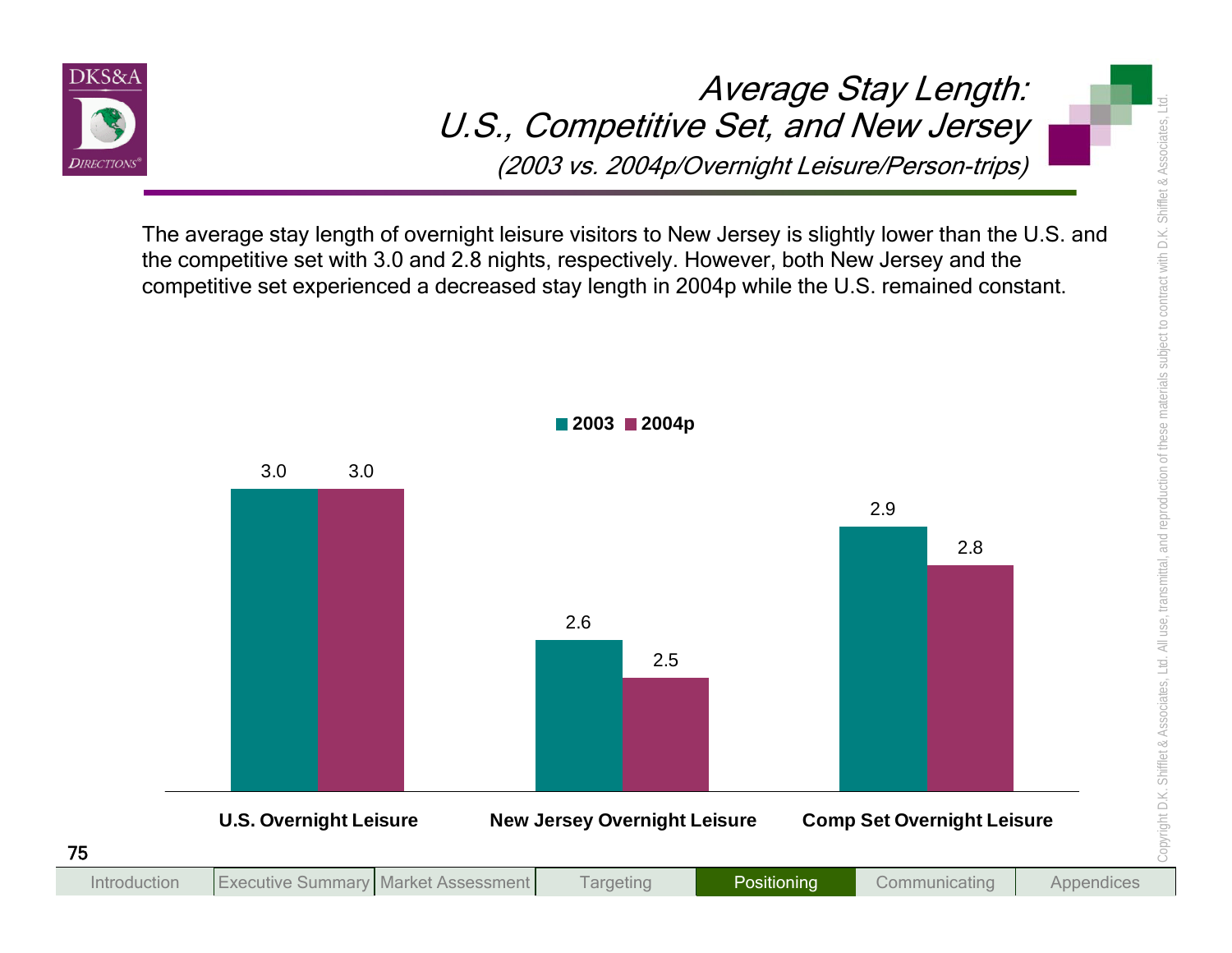

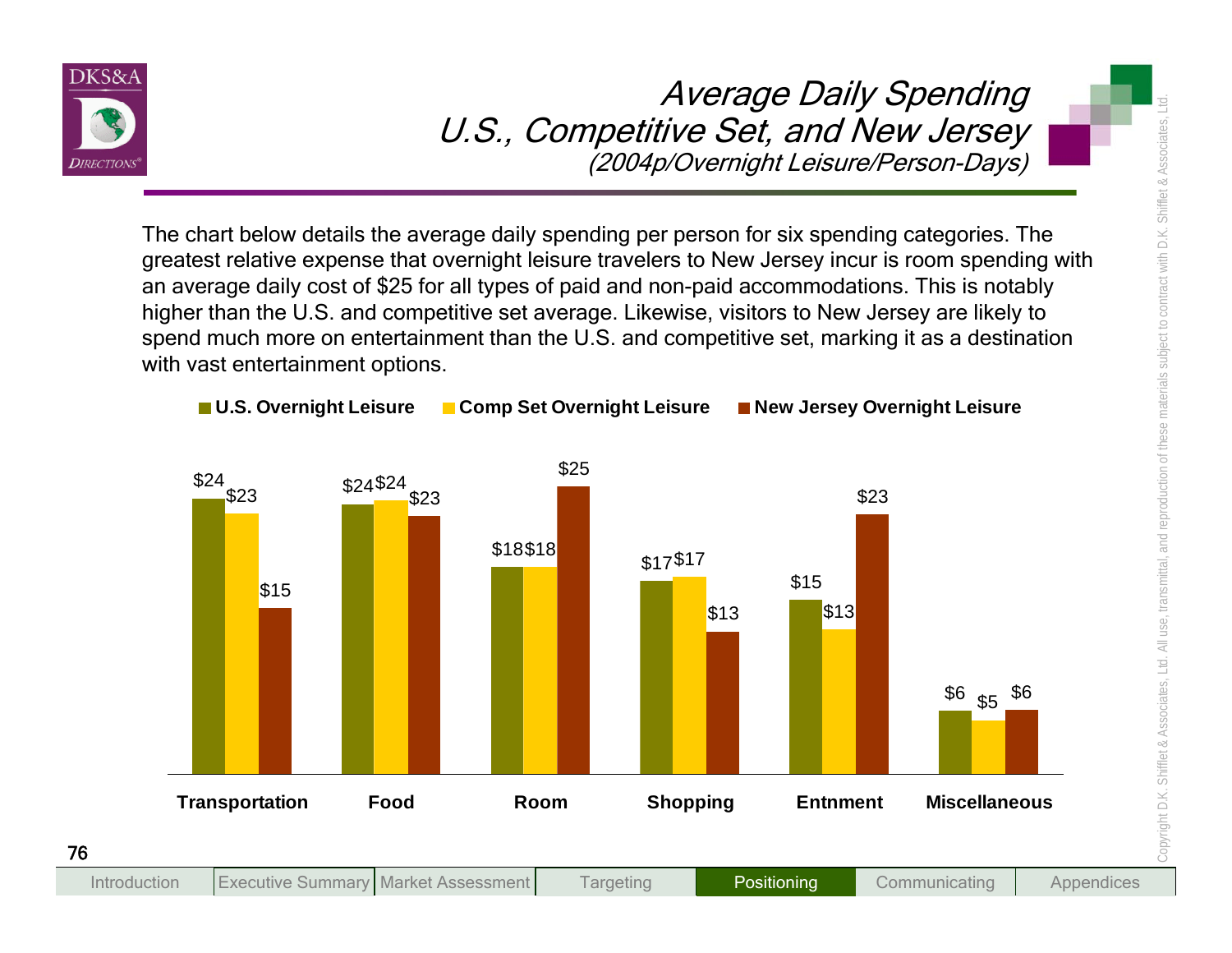

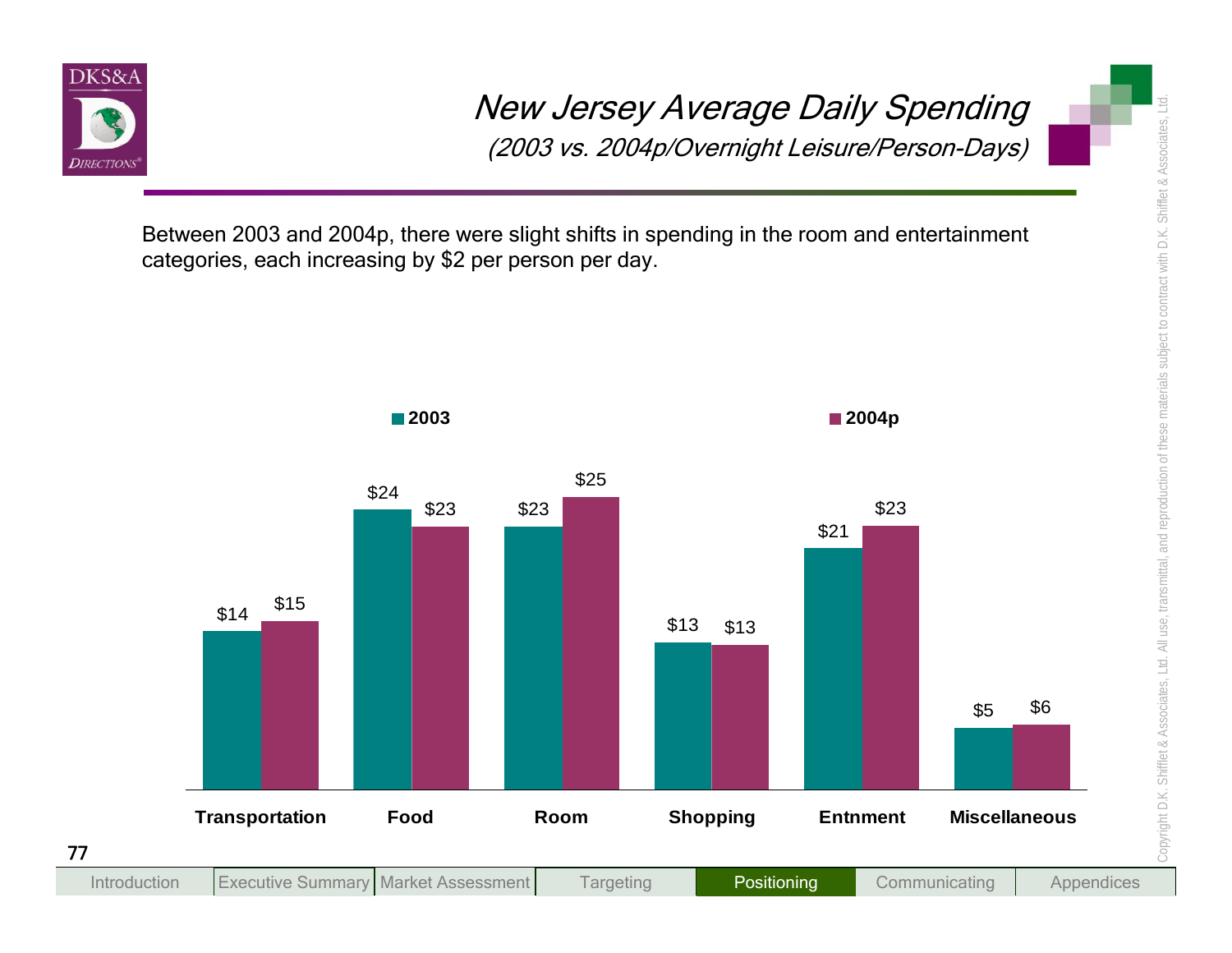

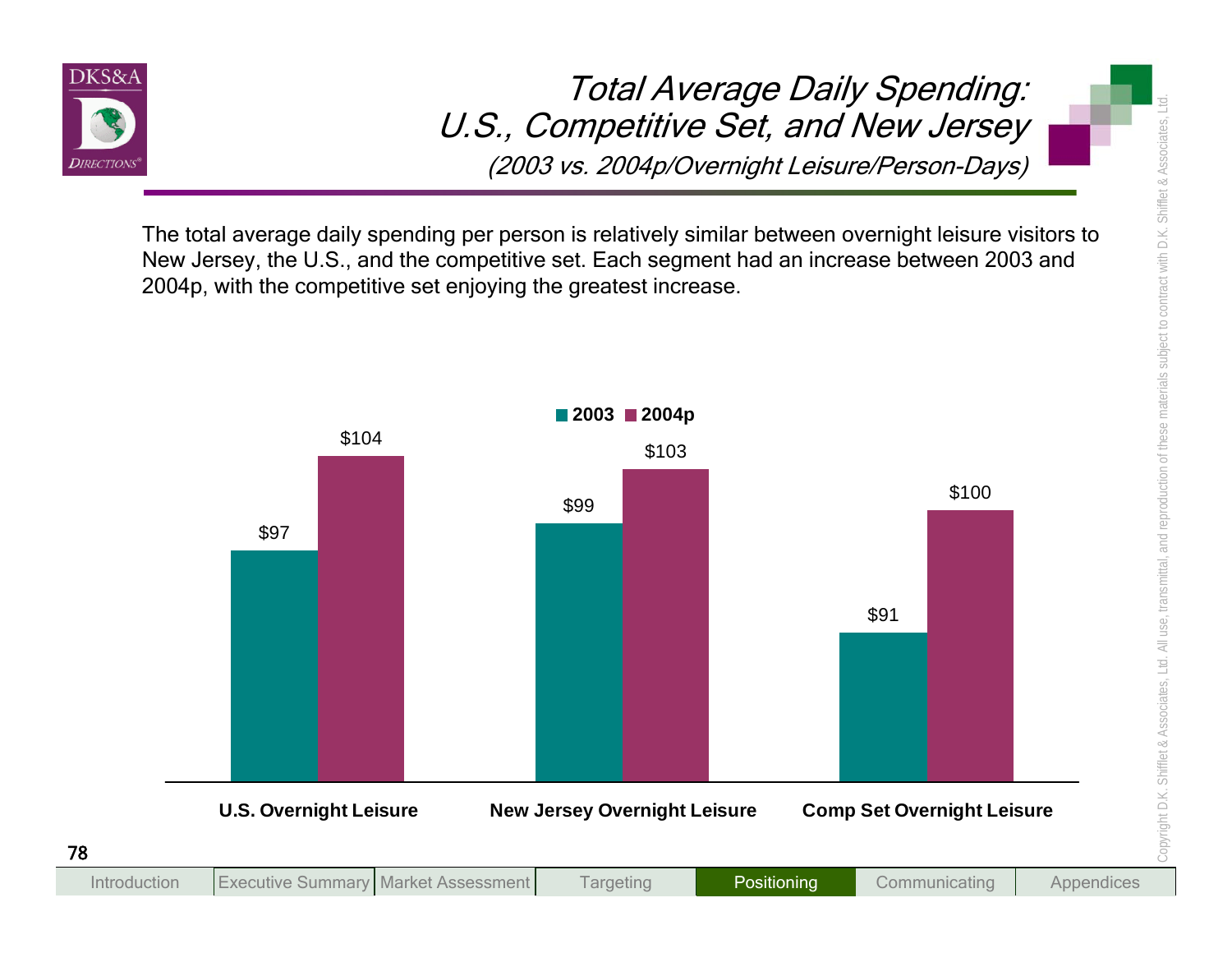

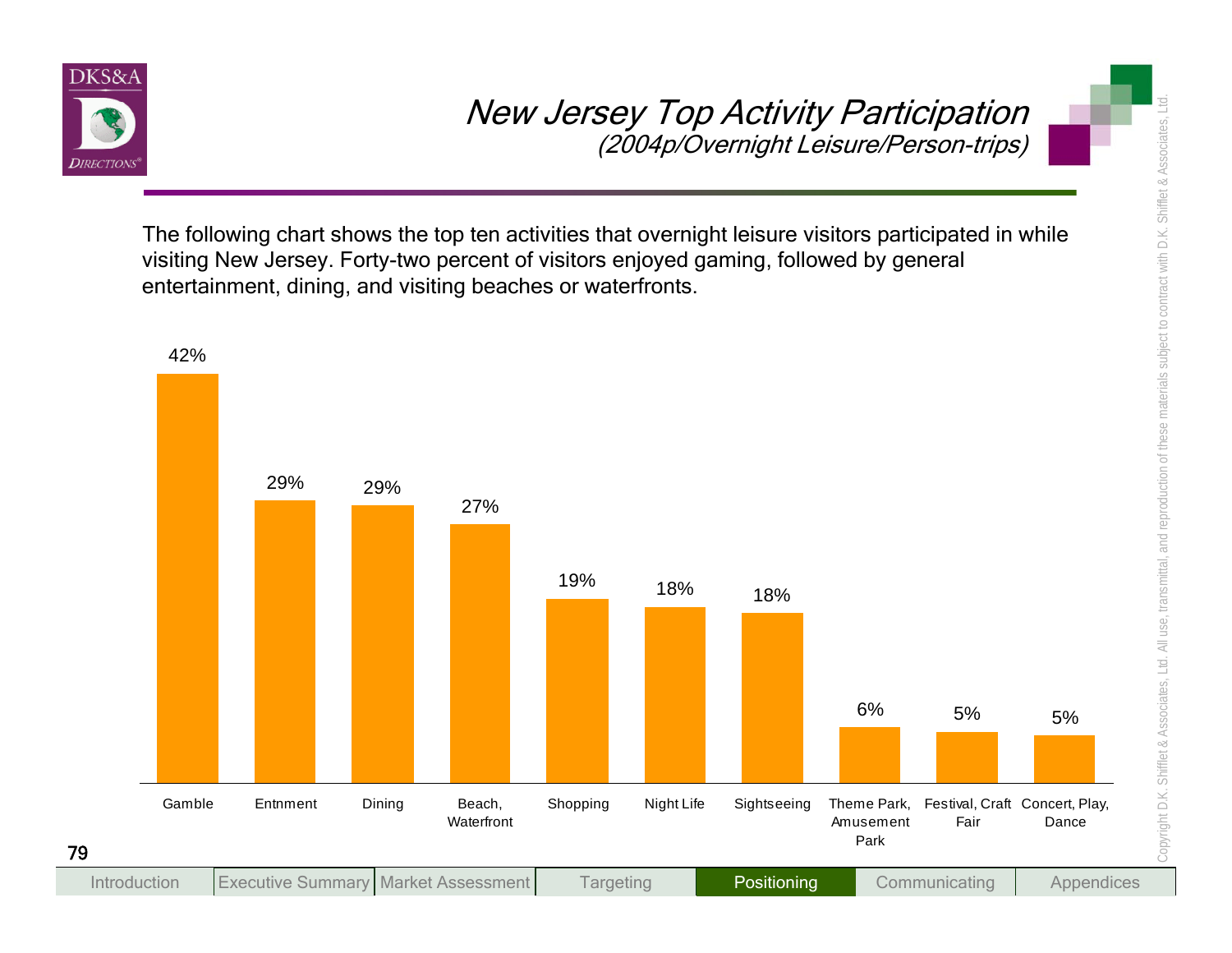

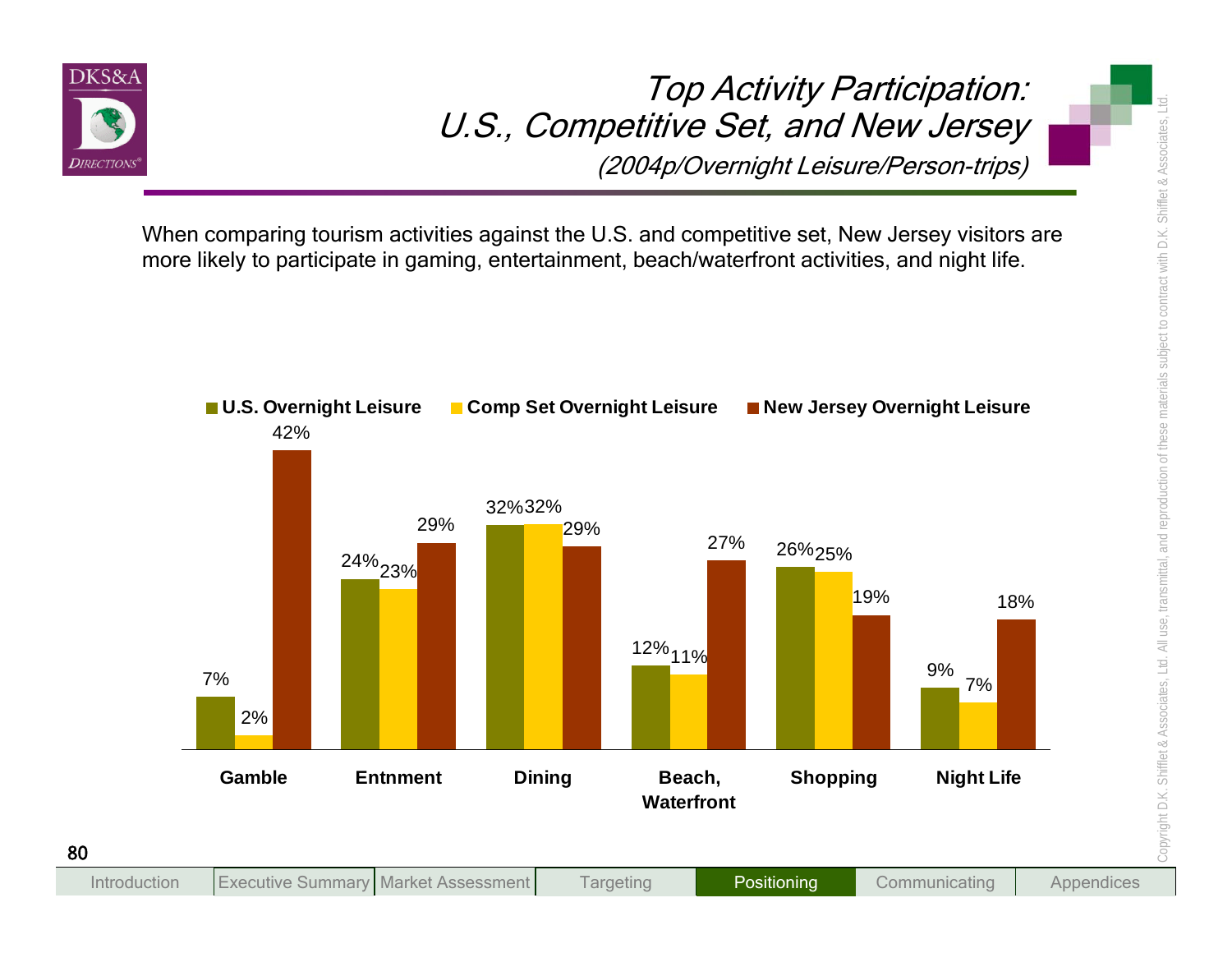

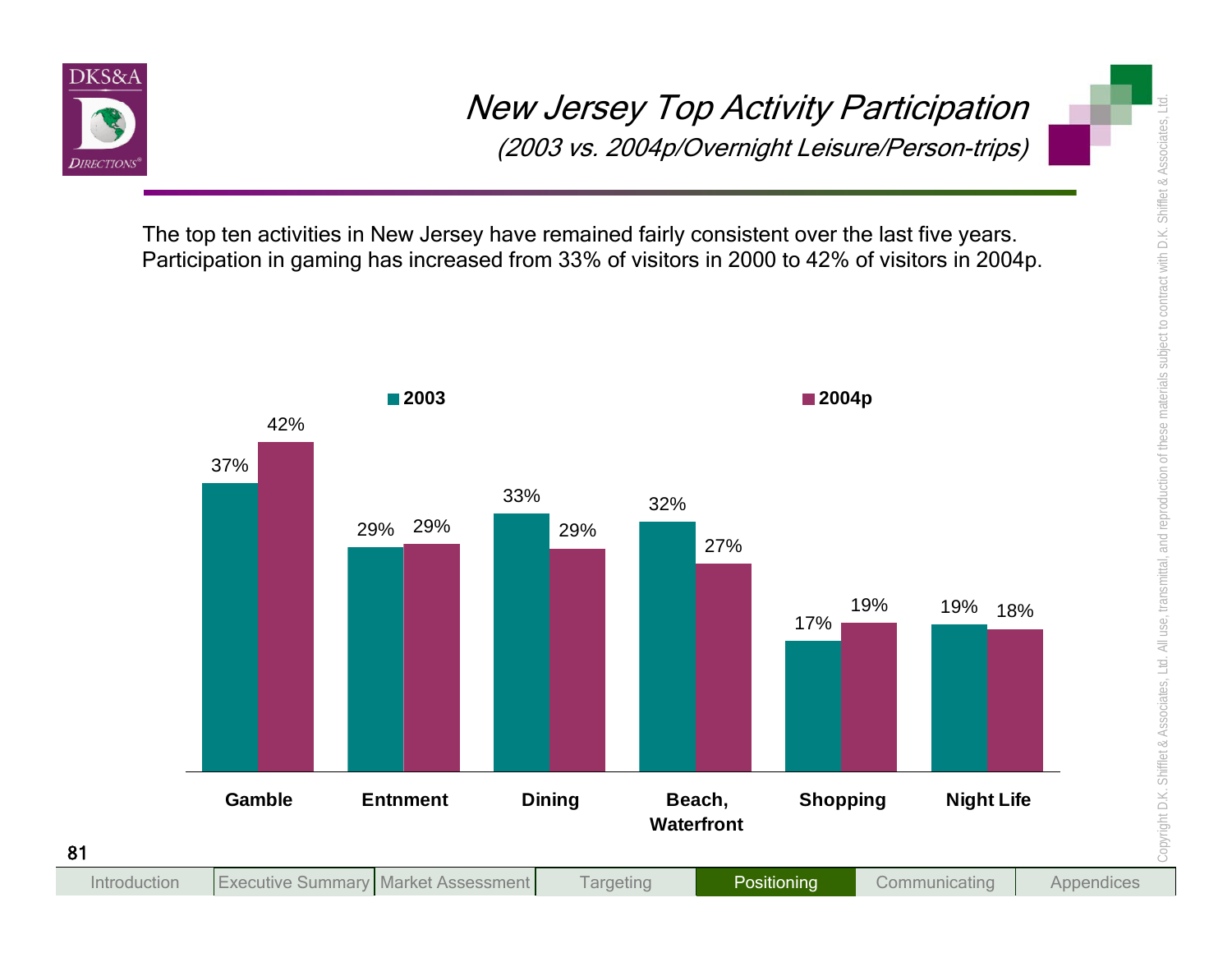

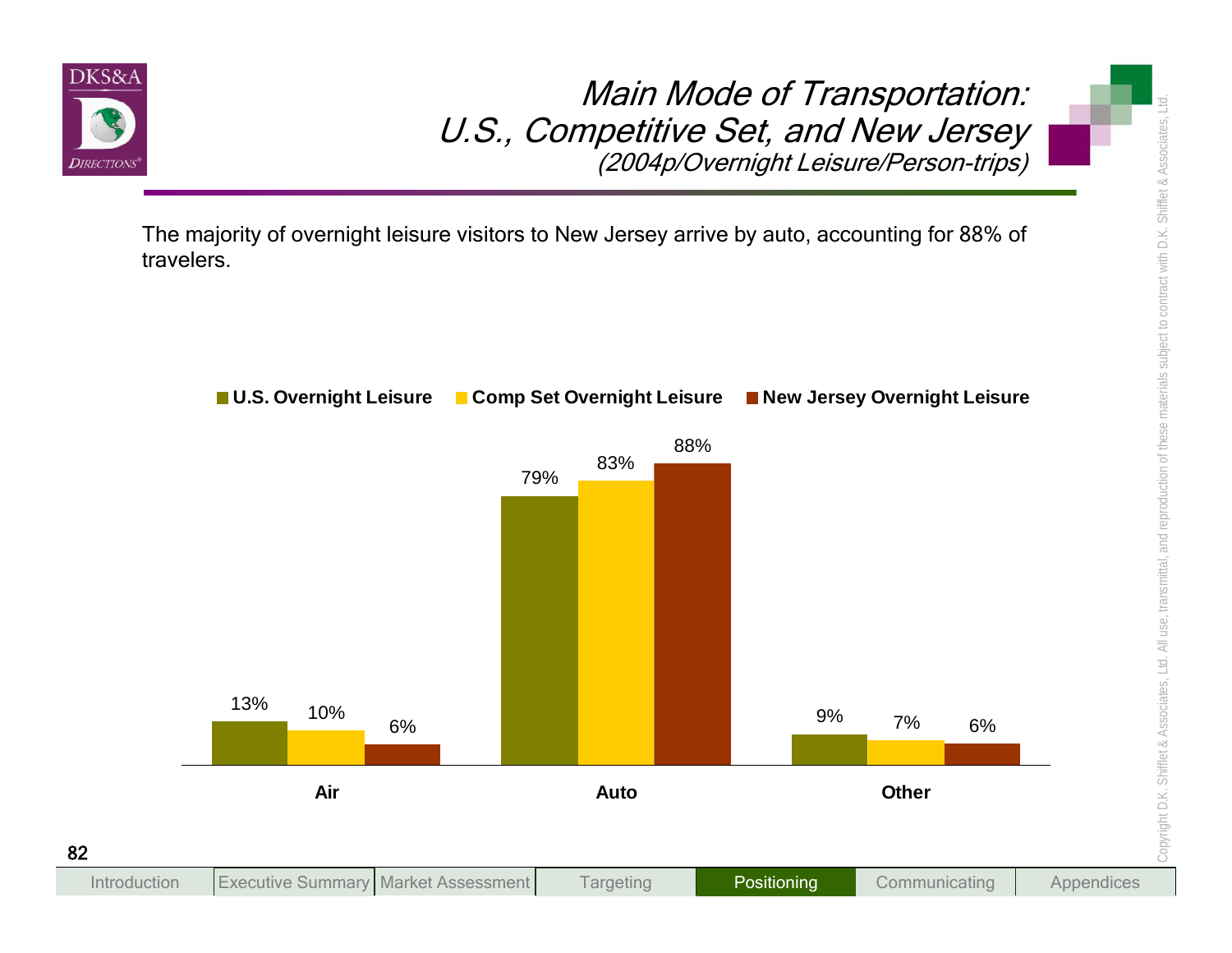

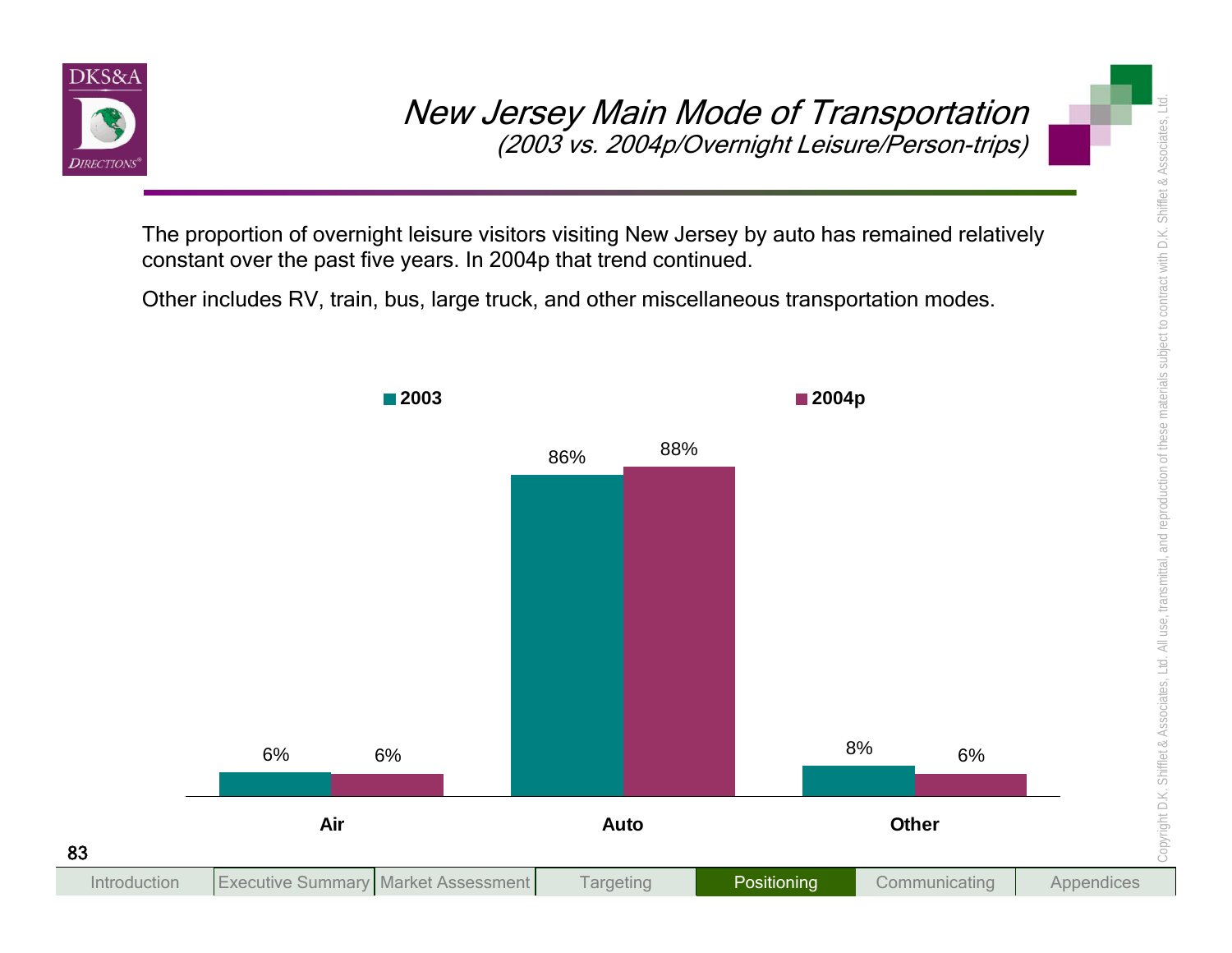

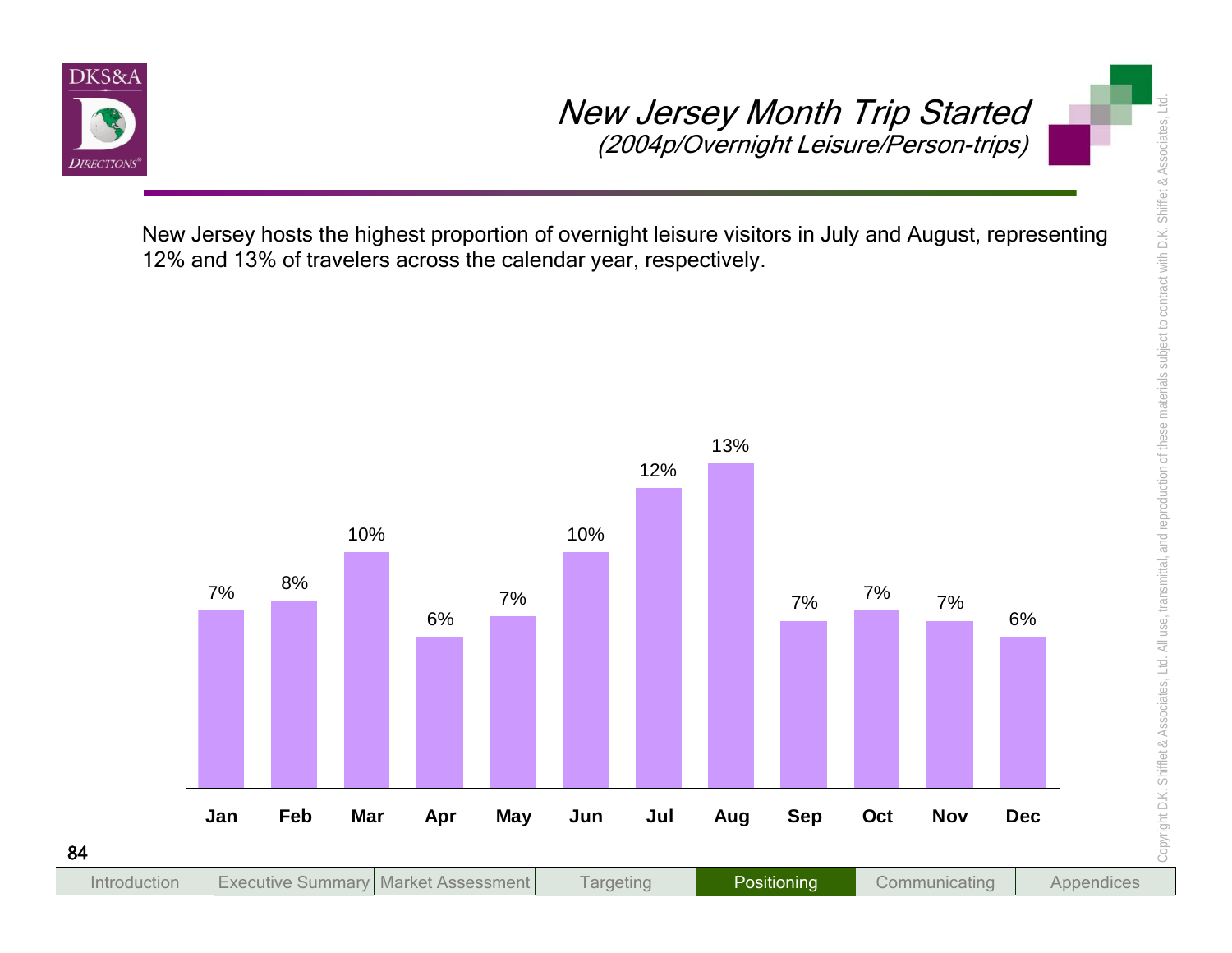

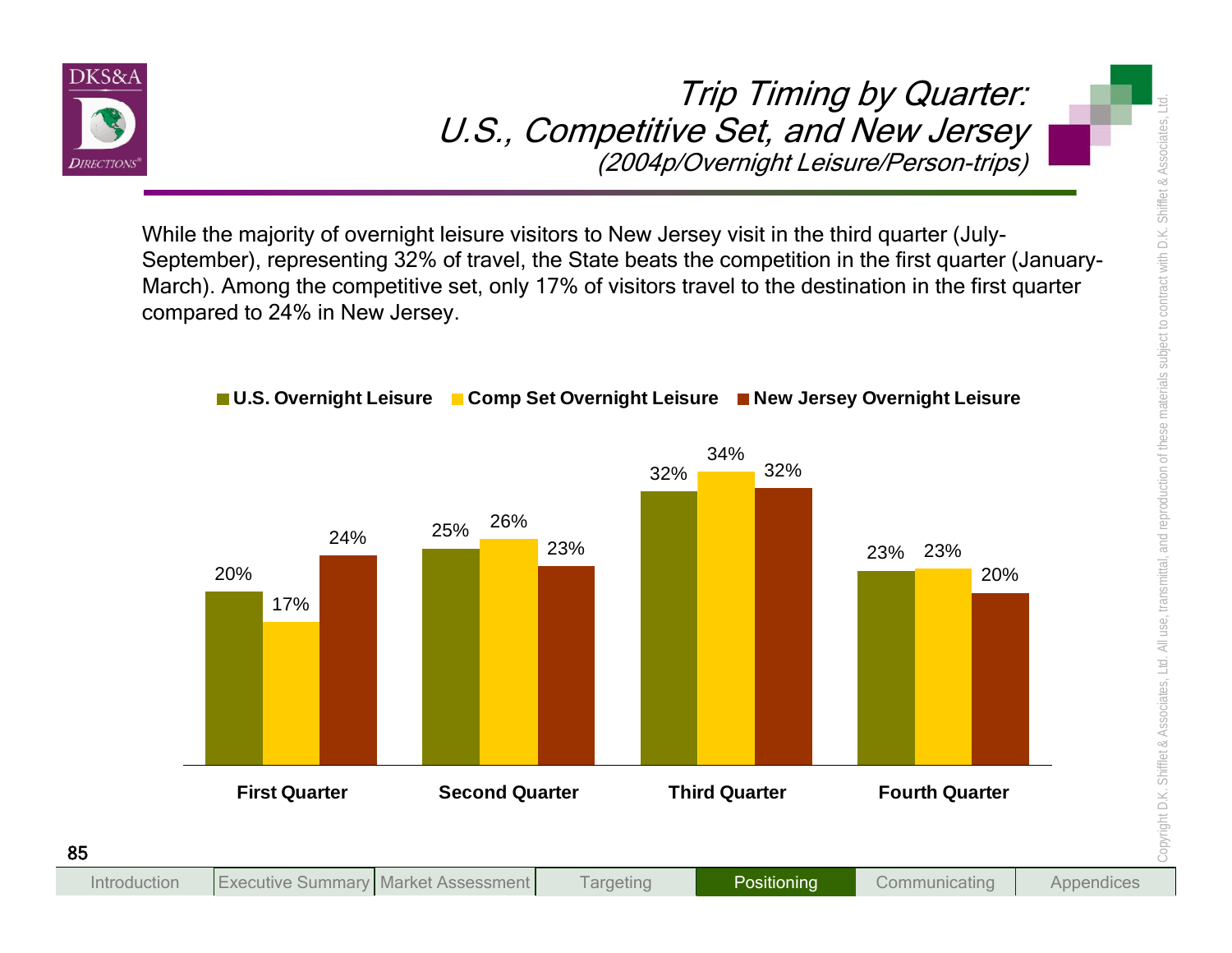

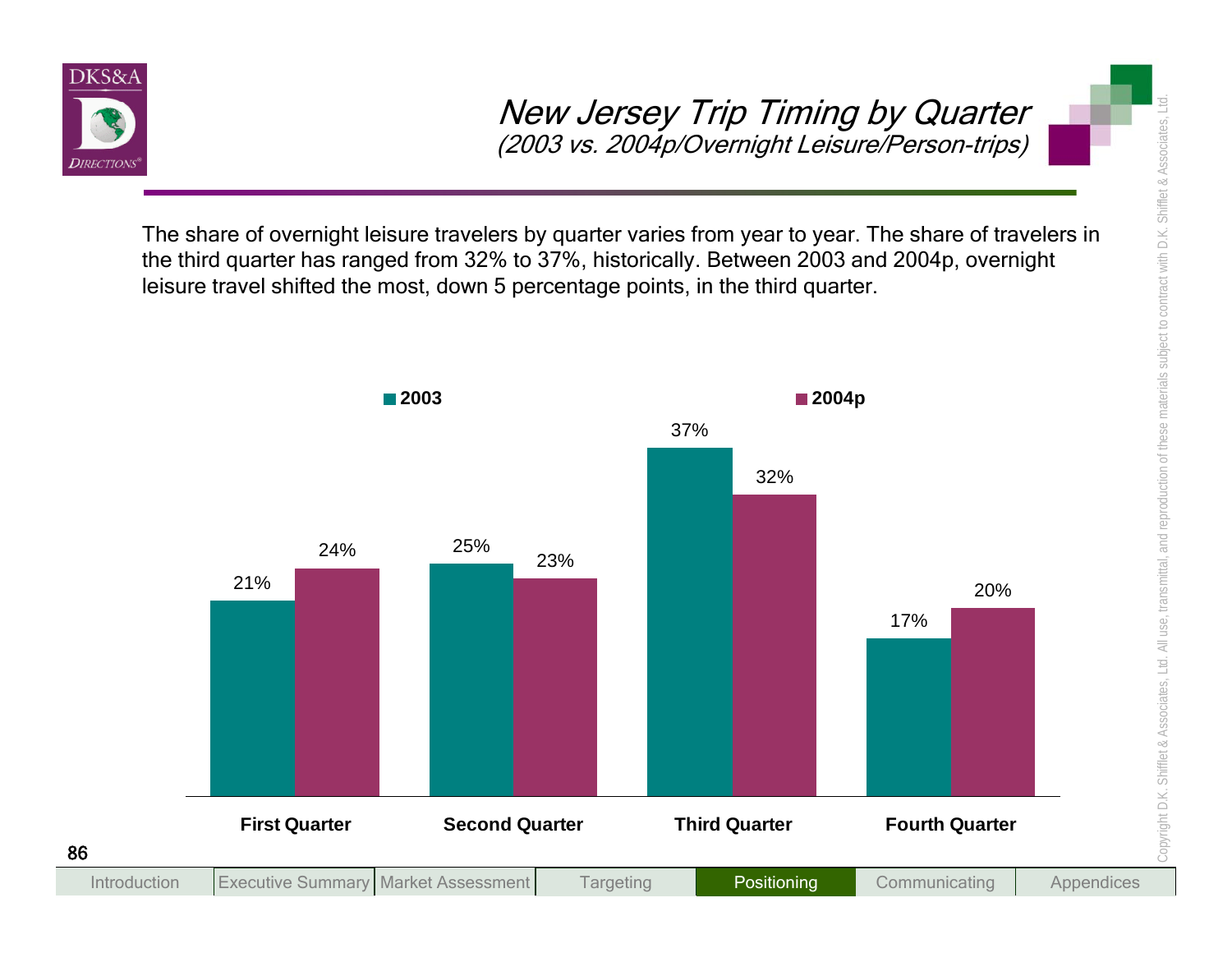

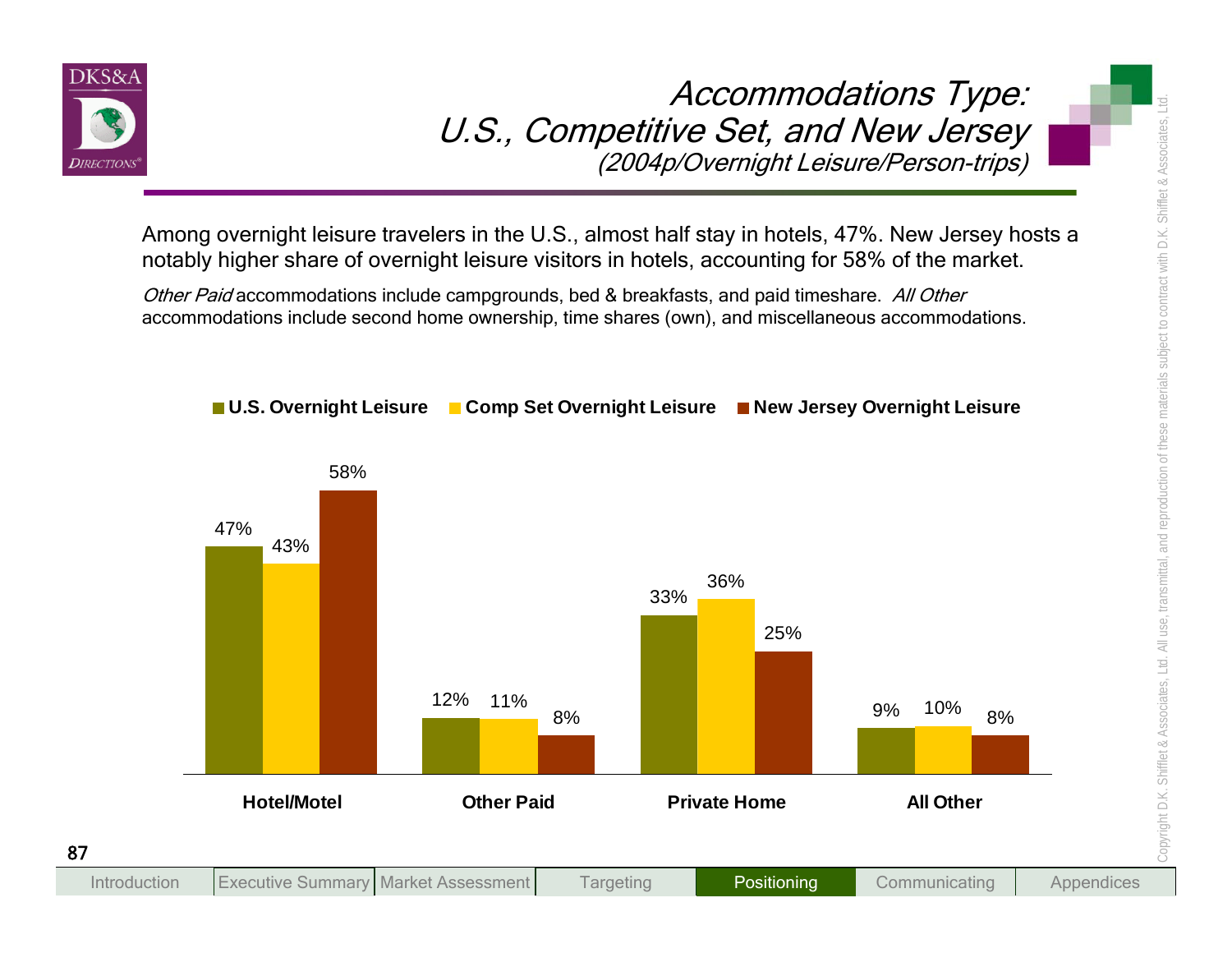

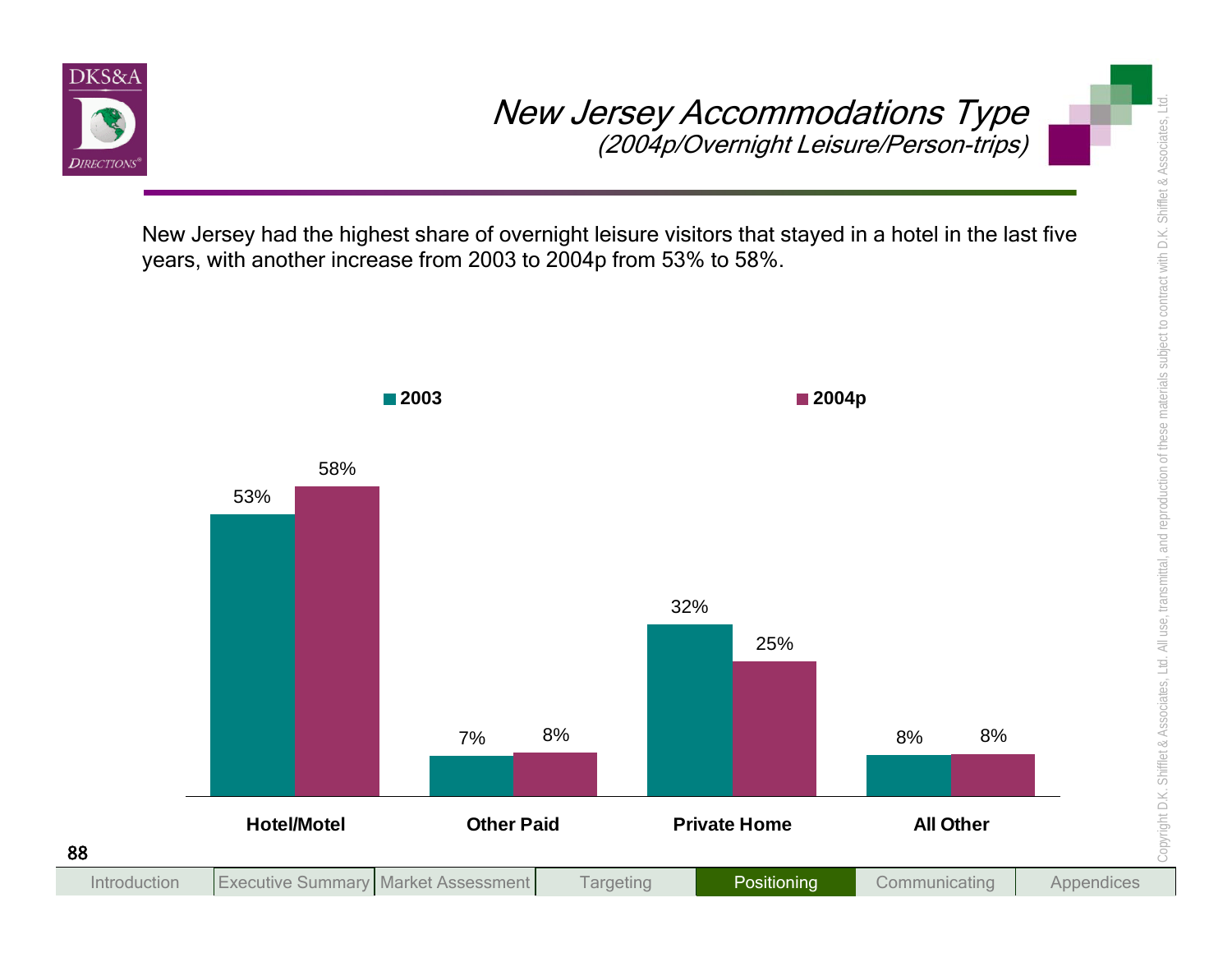

- **Example 10**<br>
New Jersey travel can be characterized by such factors as why travelers visit, where they stay,<br>
and what they do. The following are primary characteristics of New Jersey overnight leisure<br>
visions:<br>
 34% of
	-
	-
	-
	-
	-
	-
	-
	-
	-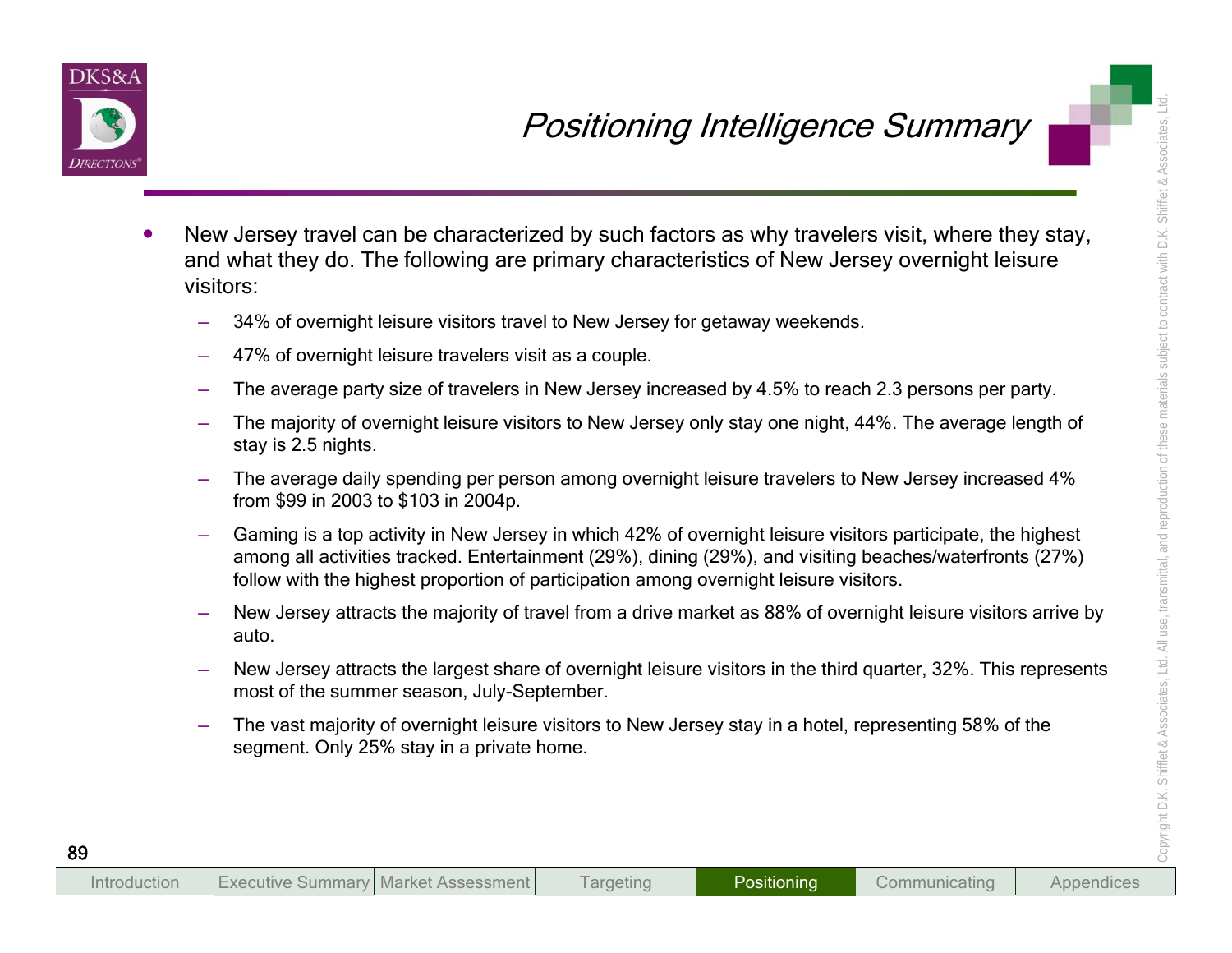

- -
- Position ing that the same term of the control in the second higher term of the competition in the same term of the same term of the competition of the competition of the competition of the competition of the competition o
	-
	-
	-
	-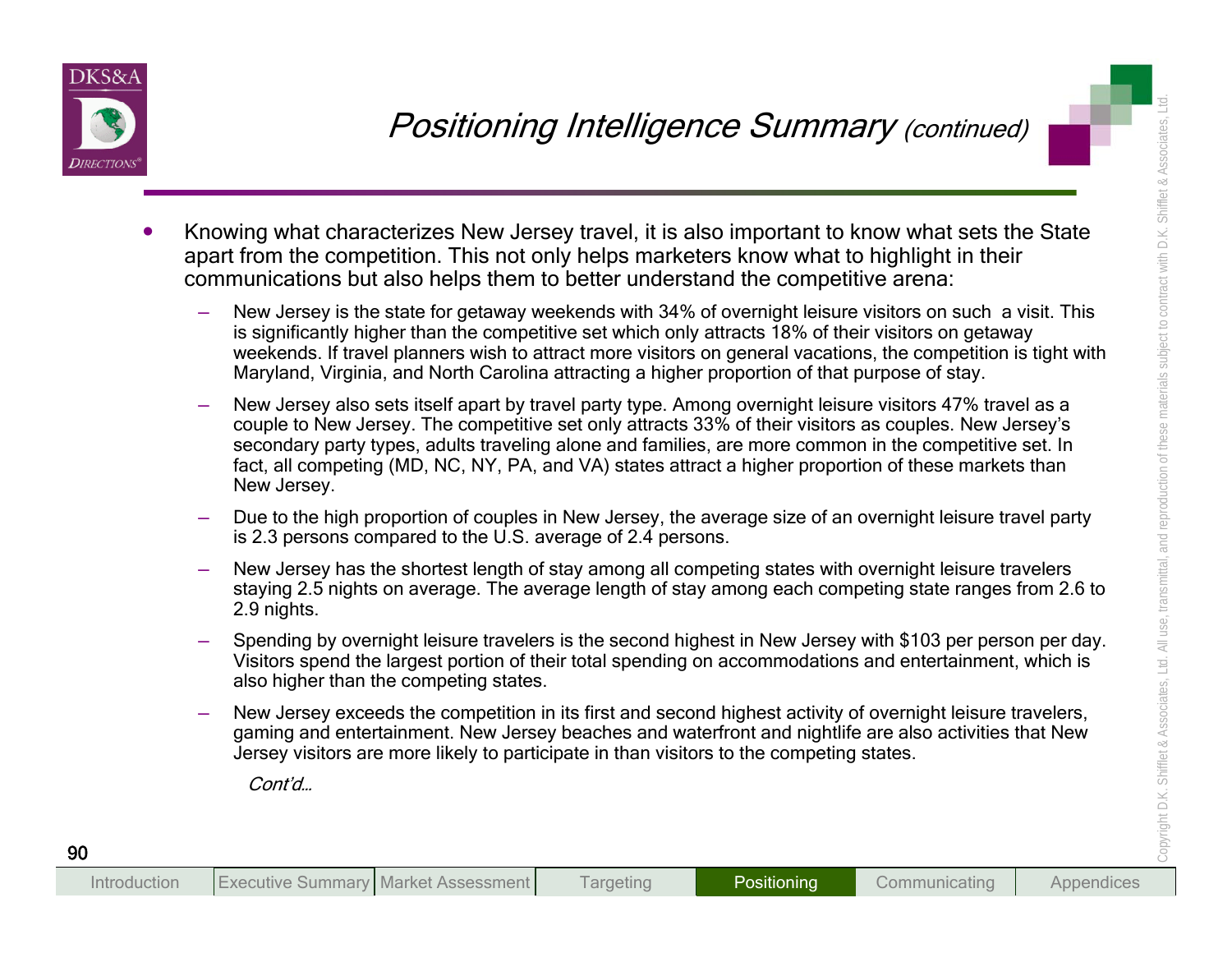

- **POSitioning Intelligence Summary (continued)**<br>
In terms of the binning, the third quarter is a competitive sesson for overnight letsure travel. New Jersey<br>
proportion of travel then New Jersey.<br>
Pow Jersey has a competiti
	-
	-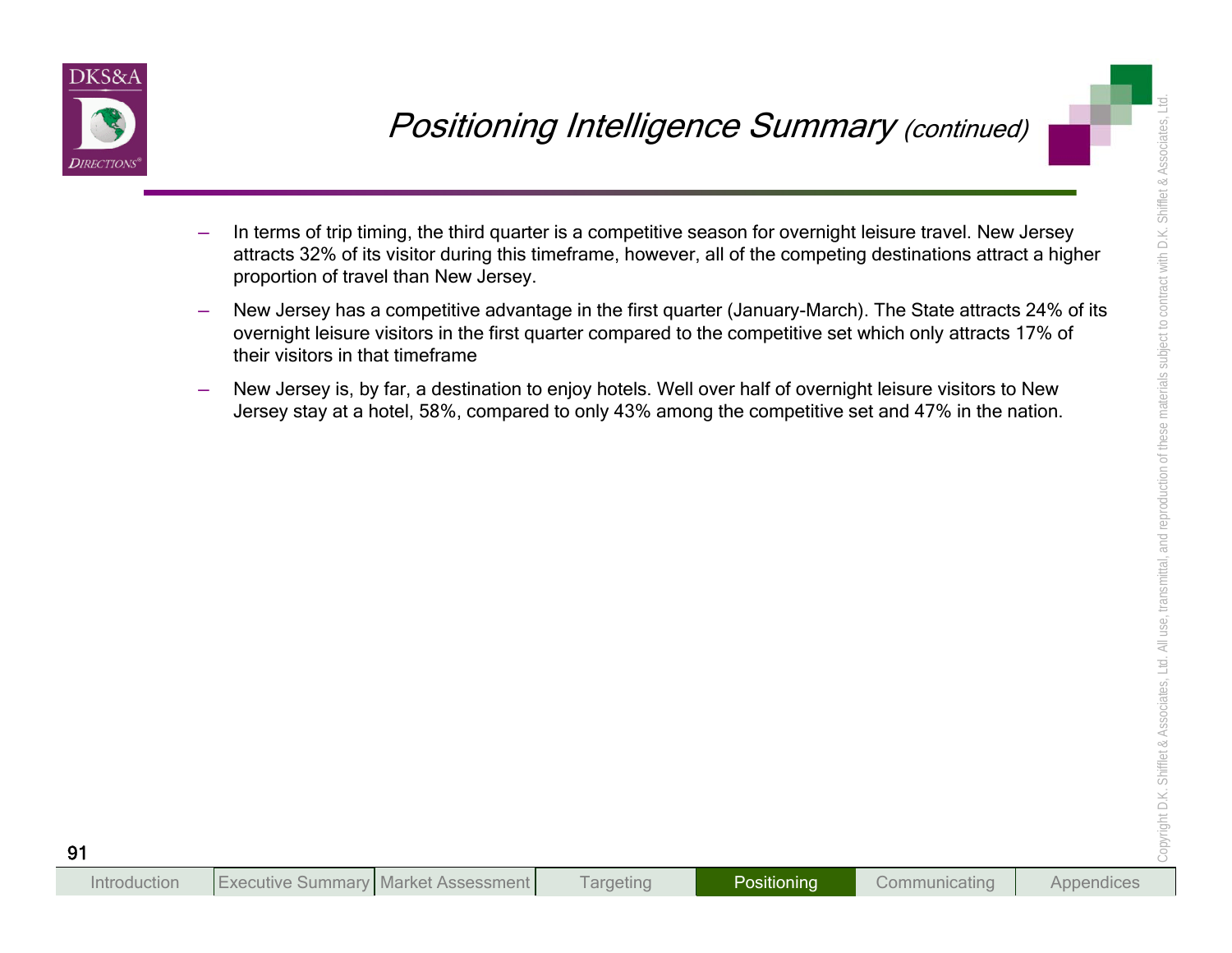



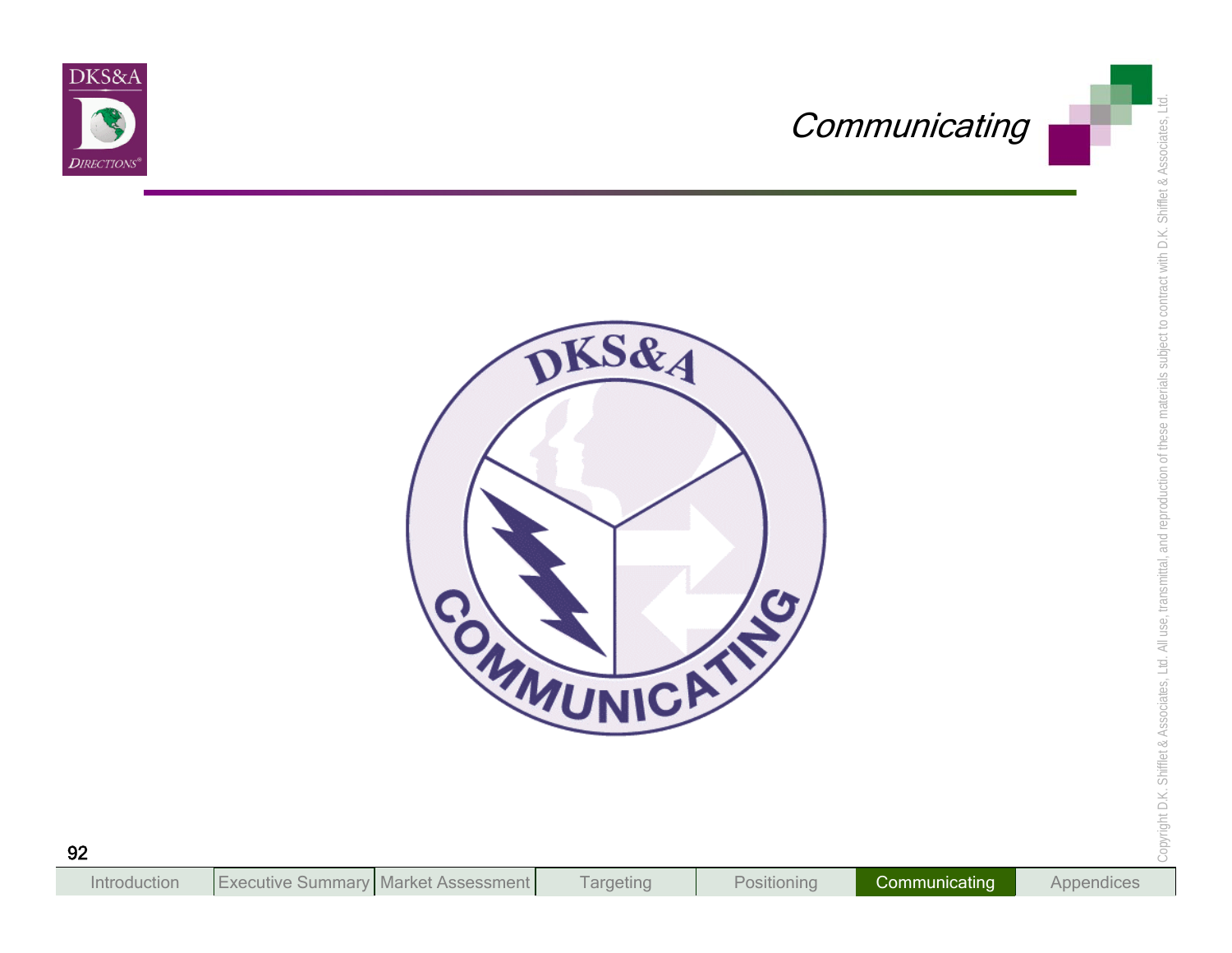

- **Communicating Introduction**<br>
The *Communicating* section will help travel marketers and planners know the key markets that<br>
generate the destination's largest share of visitors. This will help destination's launch marketi
	-
	-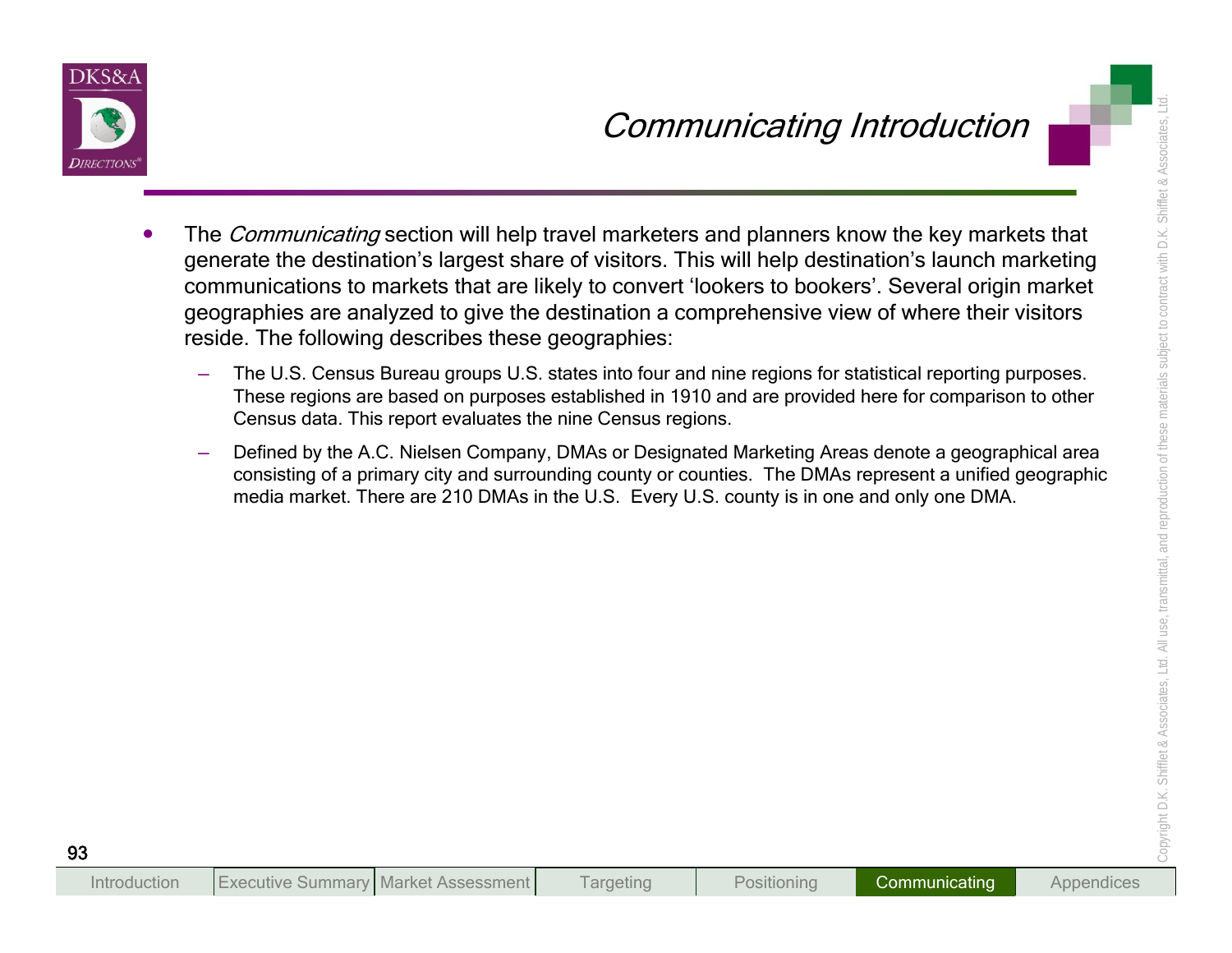



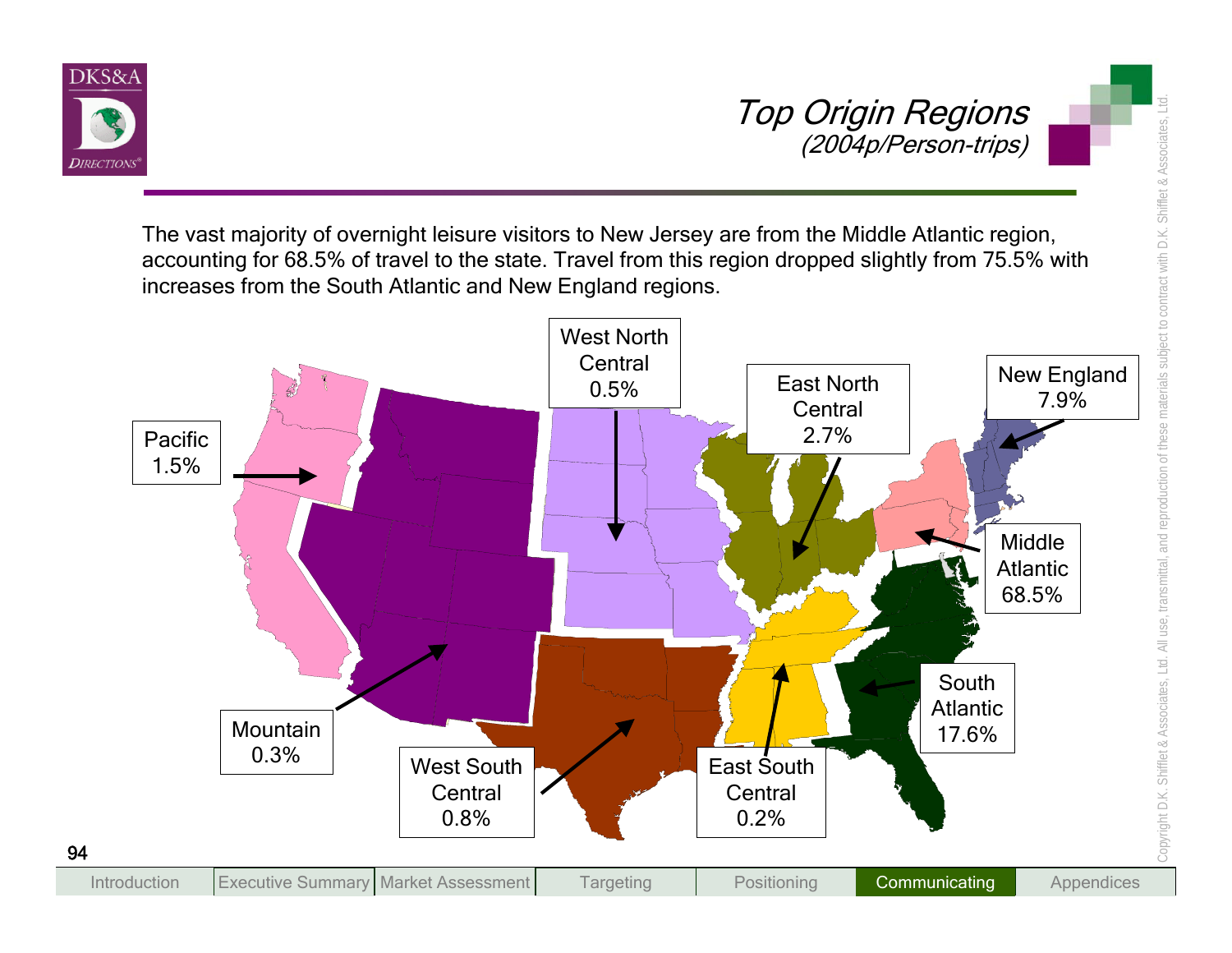

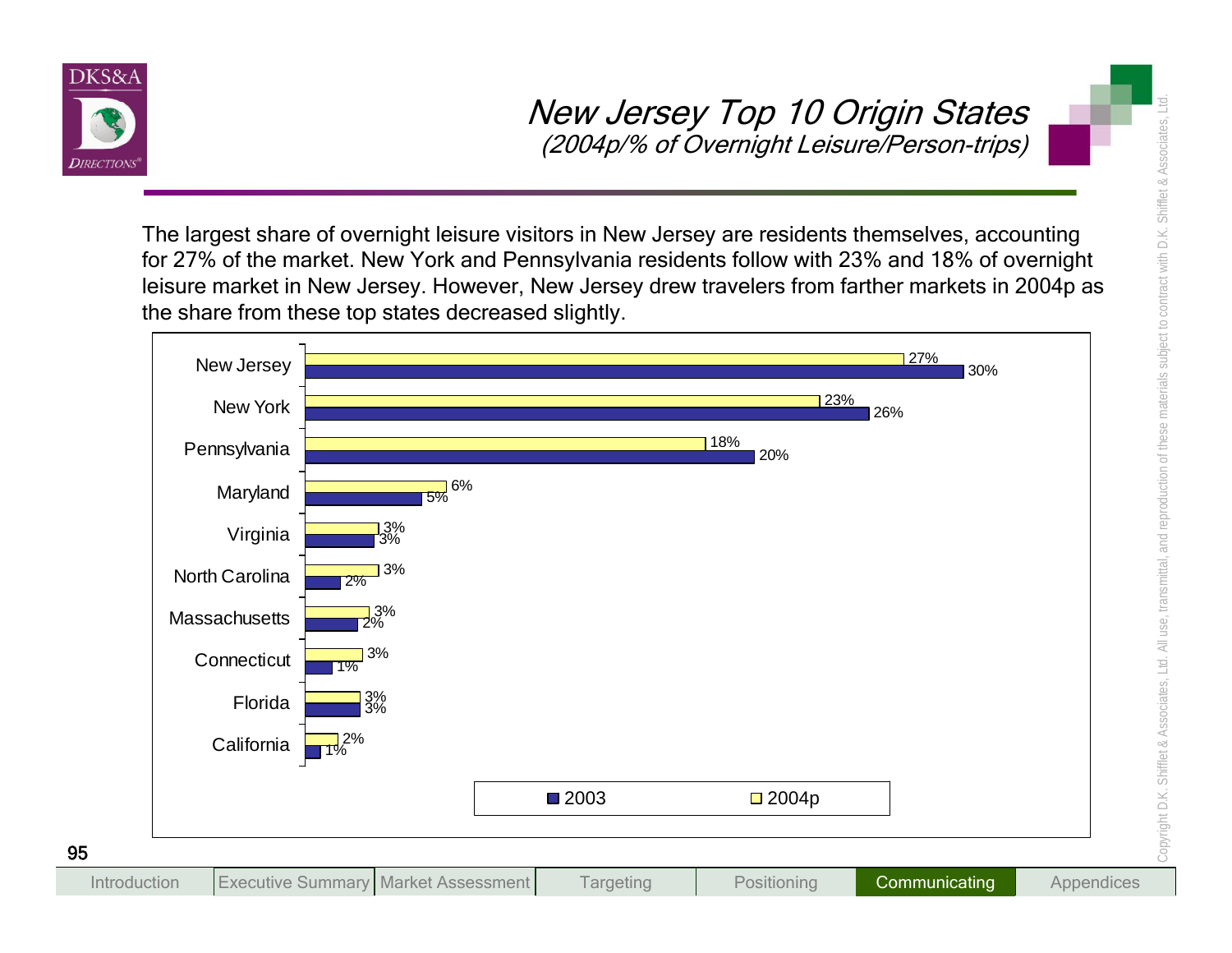

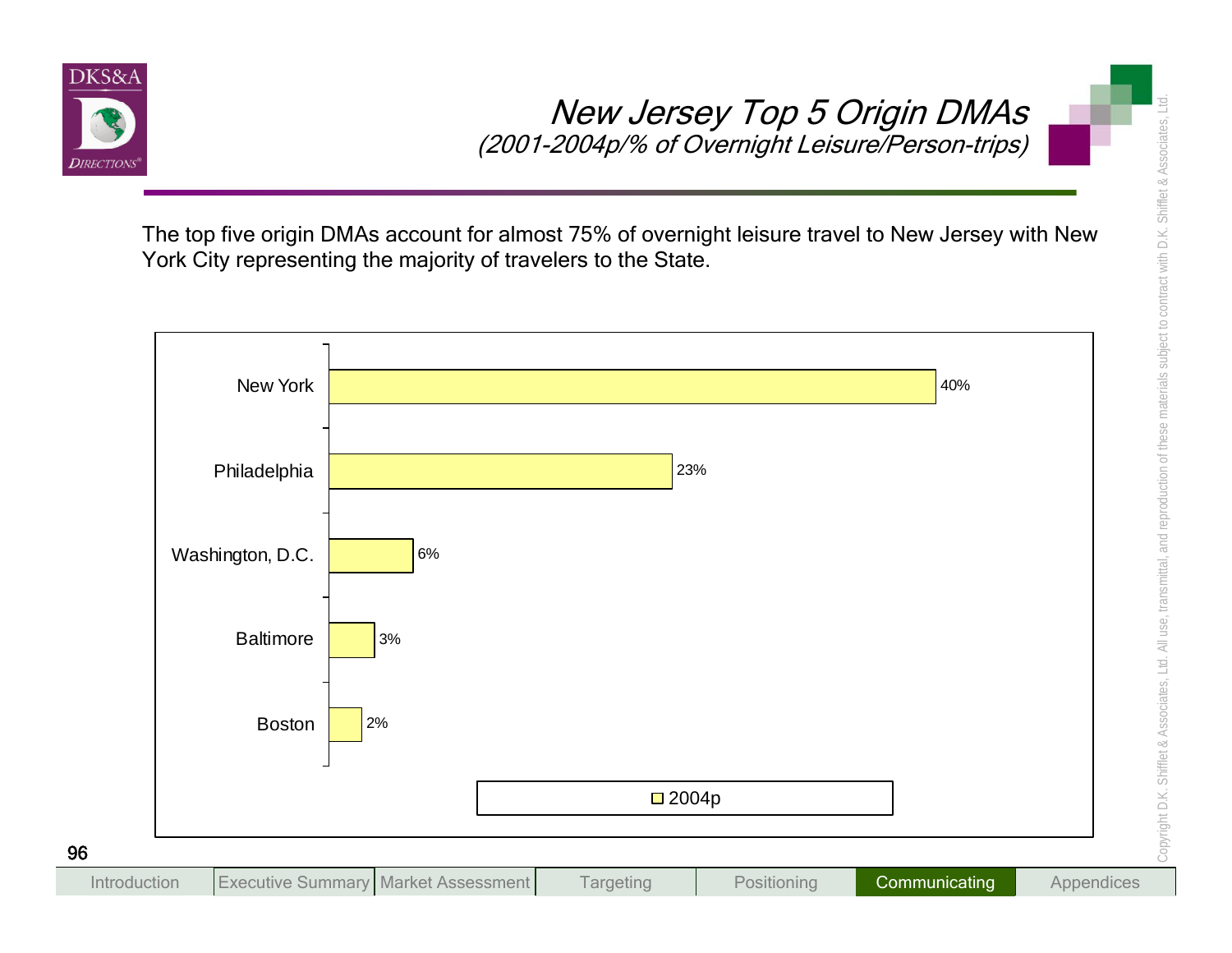

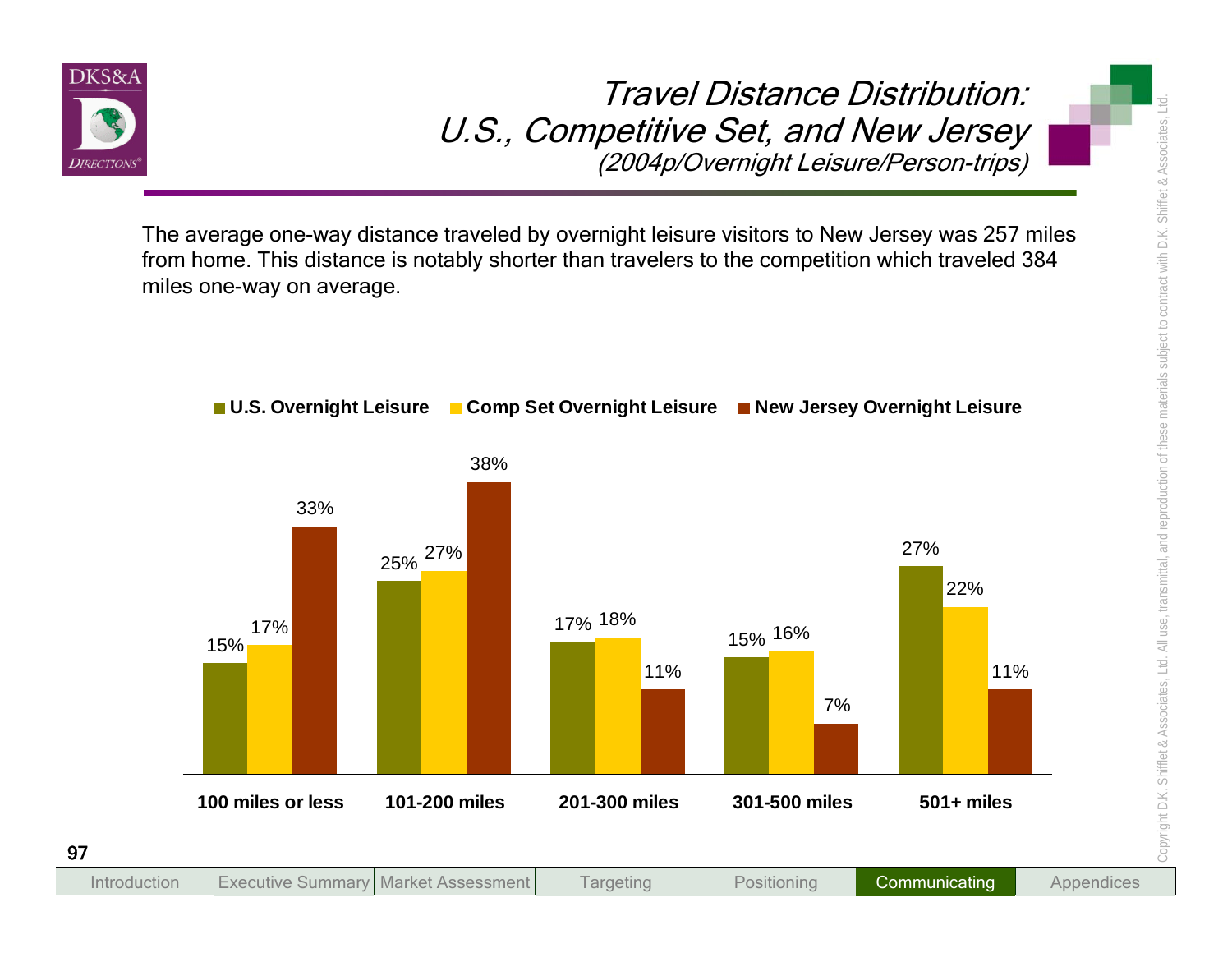

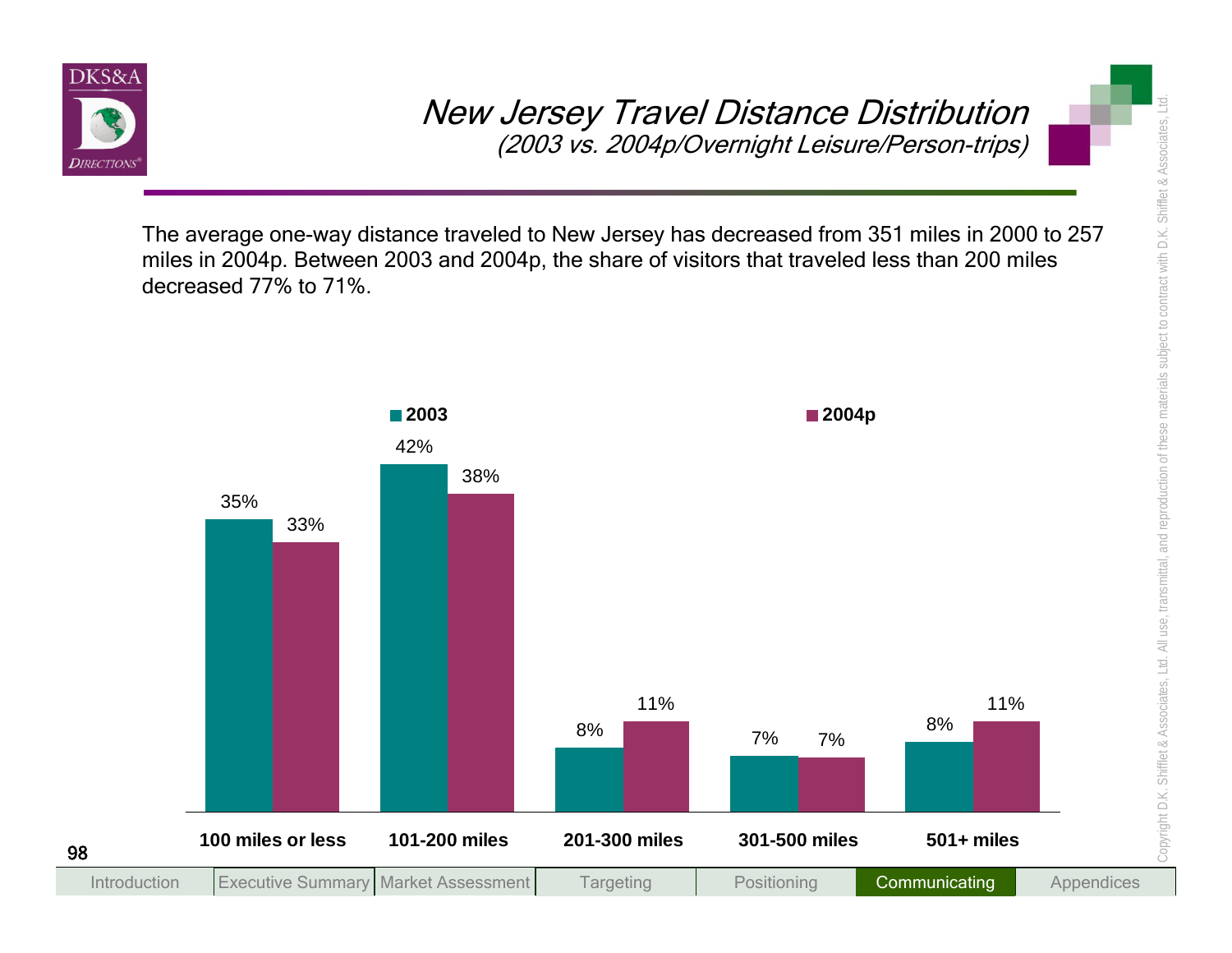

- 
- 
- **Communicating Intelligence Summary**<br>
New Jersey draws the vast majority of its overnight leisure visitors from the Middle Atlantic<br>
region, 68.5%, followed by the South Atlantic, 17.6%, and the New England region, 7.9%.<br>
	-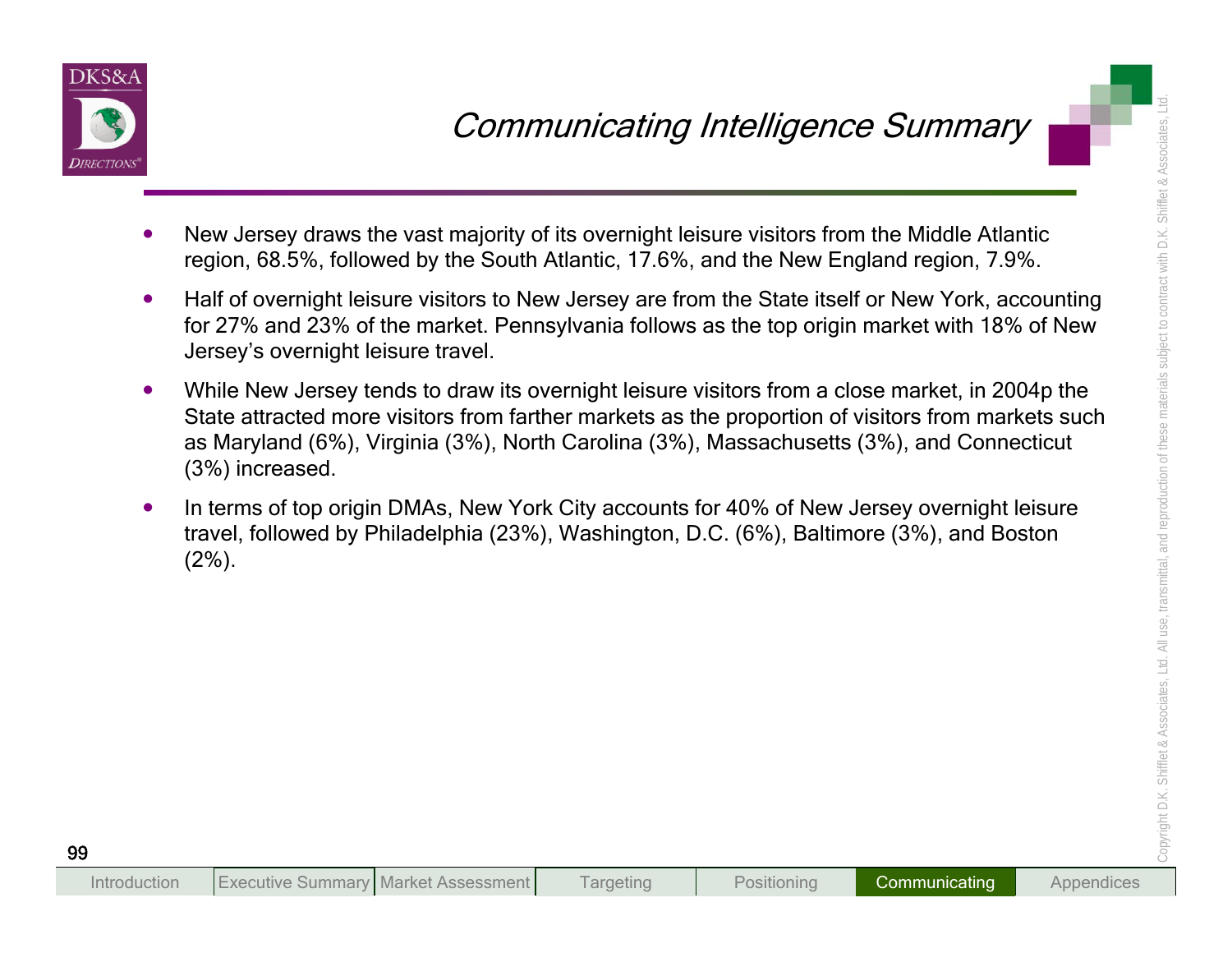



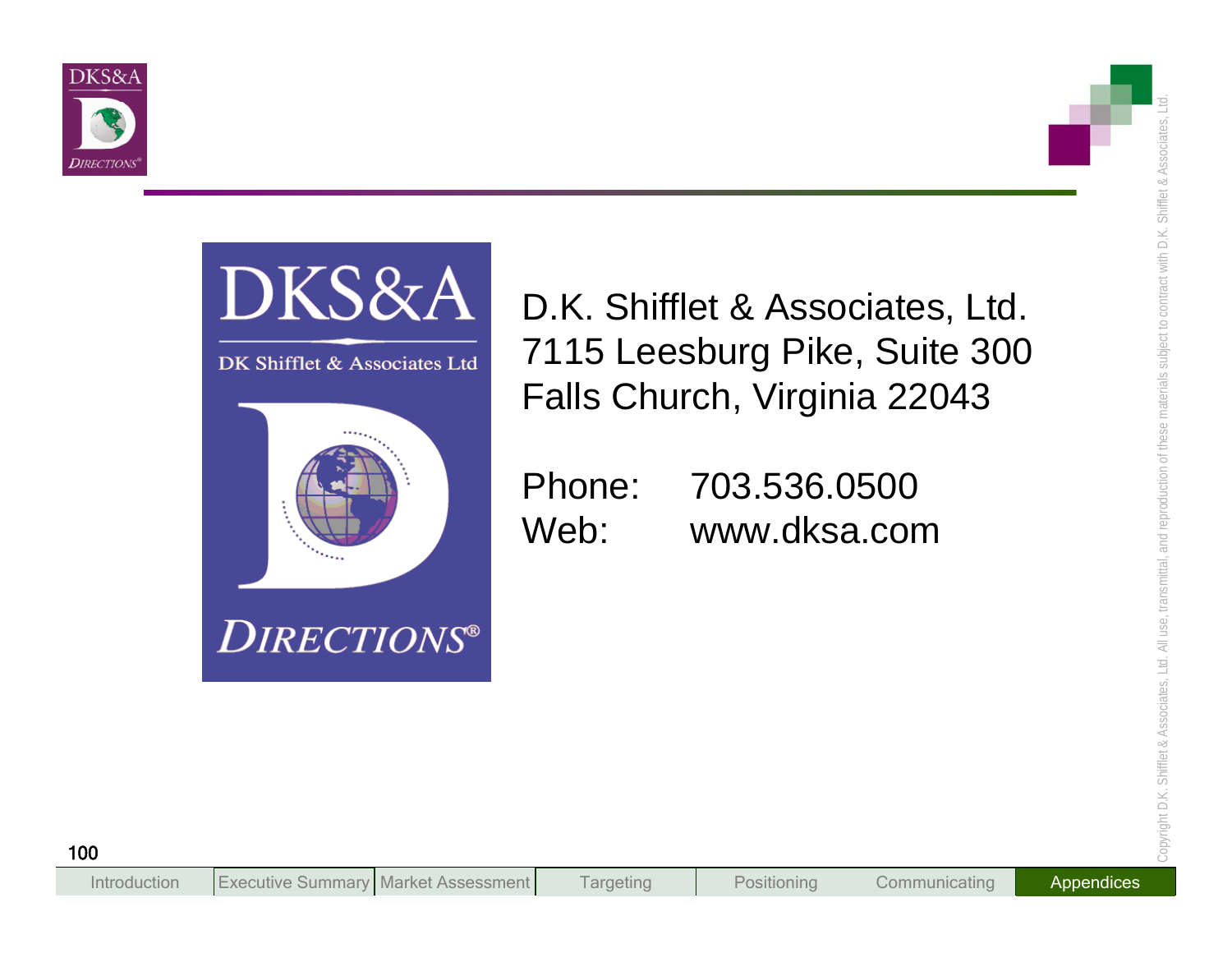

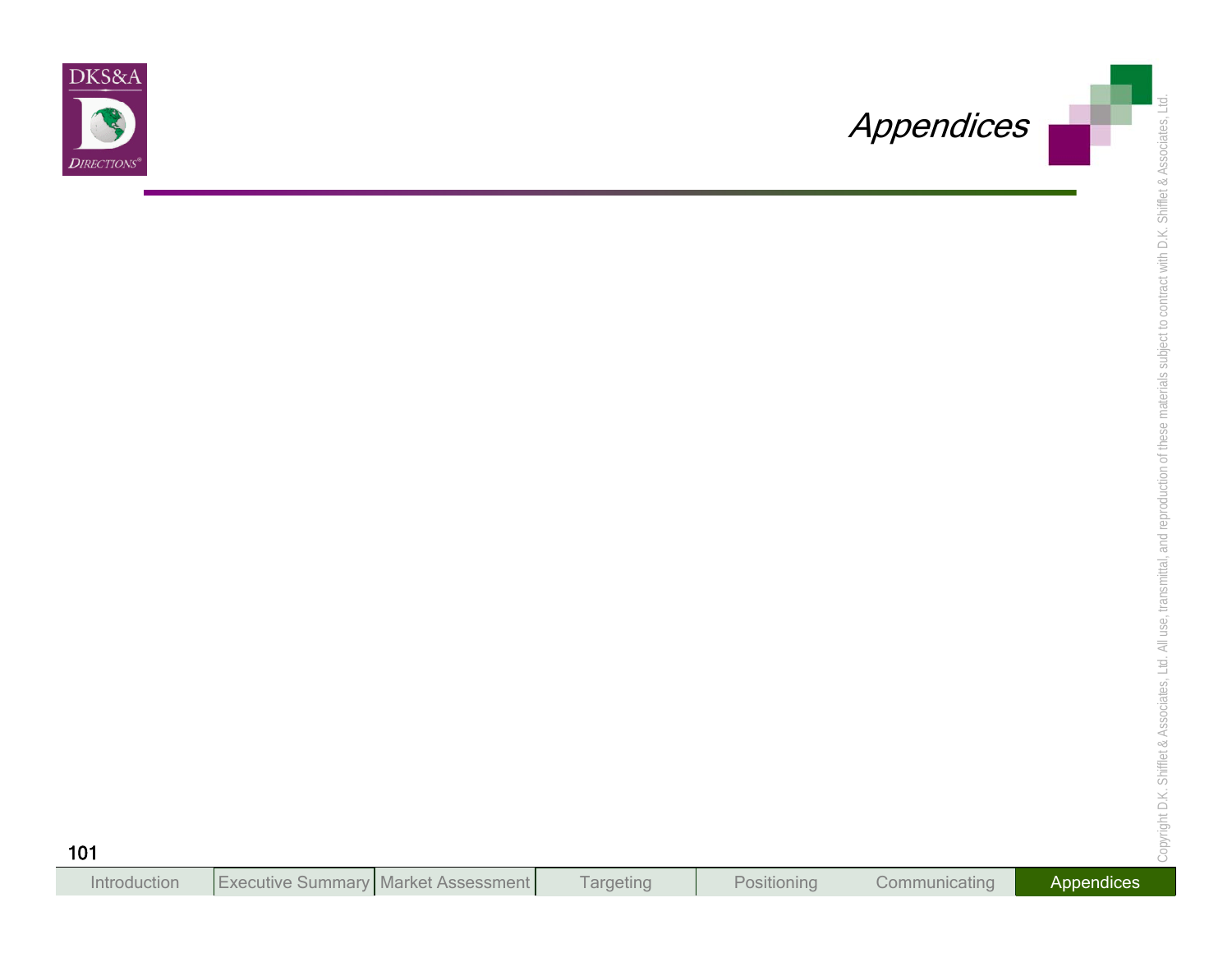



# Appendix A<br>
DKS&A<br>
DKS&A<br>
DKS&A<br>
DKS&A<br>
DKS&A<br>
DKS&A<br>
Excellence in Travel Intelligence®<br>
Founded in 1982, DKS&A specializes in syndicated and custom market research in the<br>
travel and tourism industry<br>
Syndicated<br>
- Monit

- 
-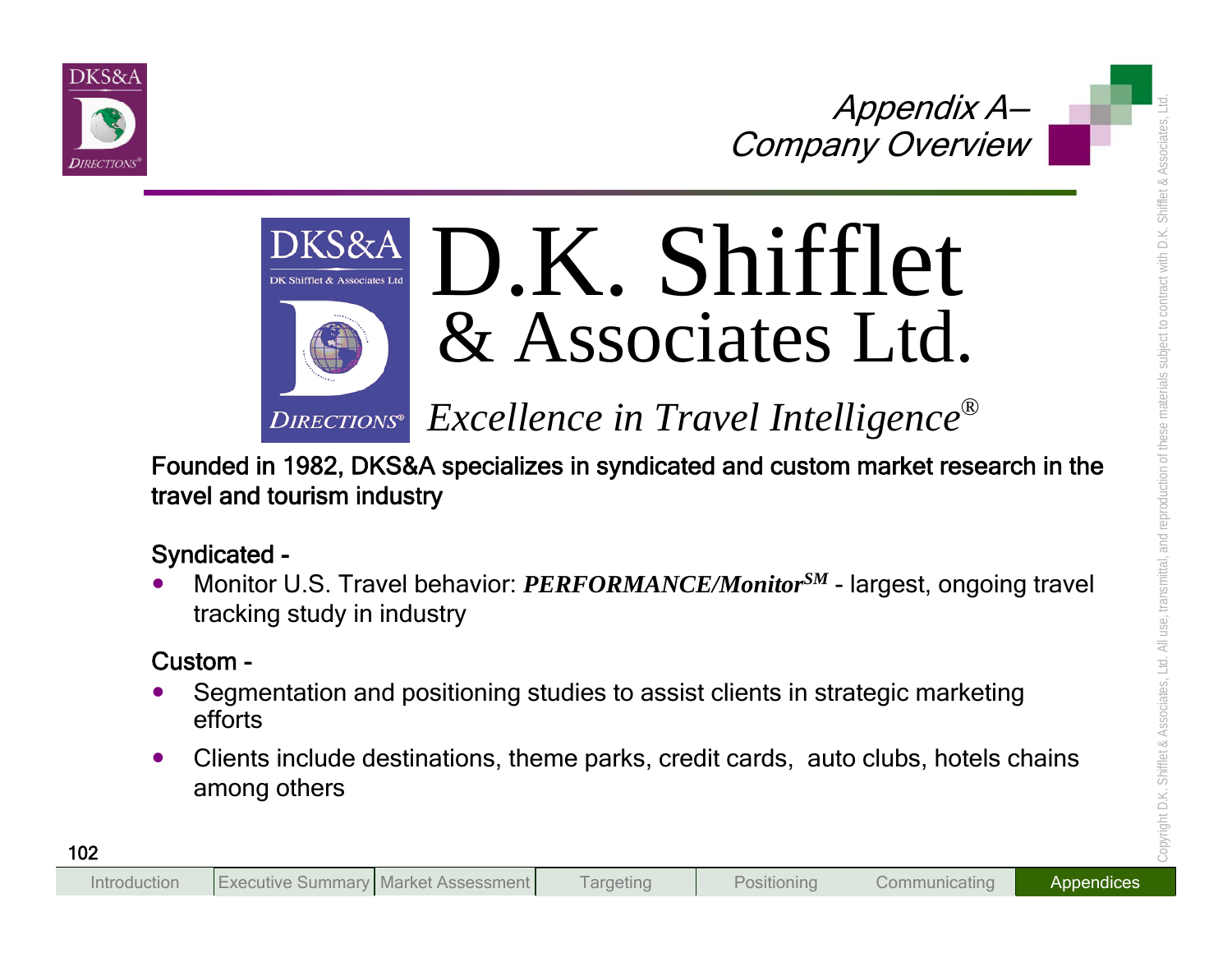

- 
- material and Microsofter Continuo Arthur Andersen, NIS and Microsofter Content (USA USA USA Capital City Scheme Microsofter Content (USA USA Capital City Scheme Content (USA Capital City Scheme Content (USA Capital City Sc
	-
	-
	-
	-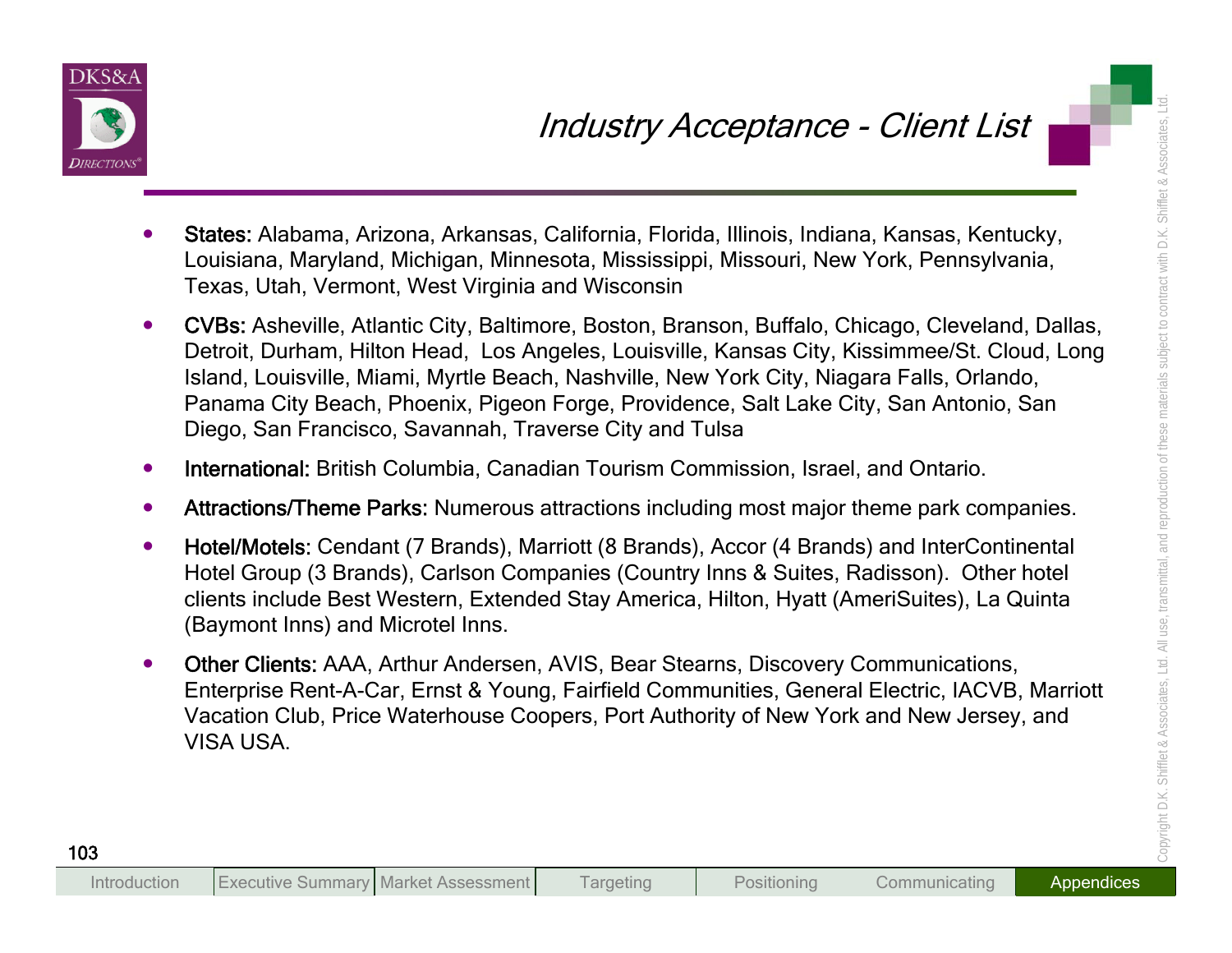

- 
- DKS&A's client value philosophy utilizes an integrated Approach<br>
IDKS&A's client value philosophy utilizes an integrated approach to implementing a client's<br>
marketing research efforts. We generally initiatiat research wit
	-
	-
	-
	-
	-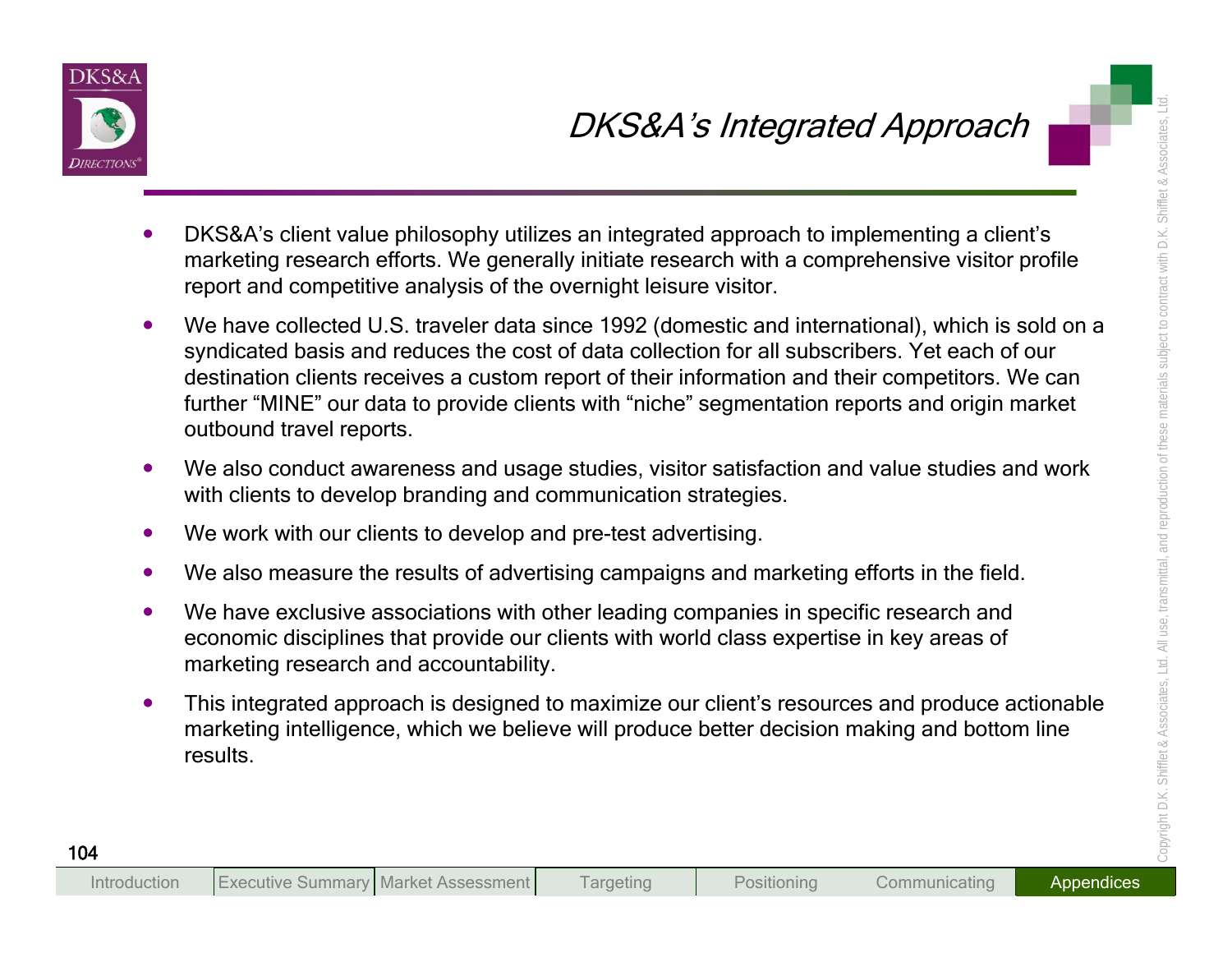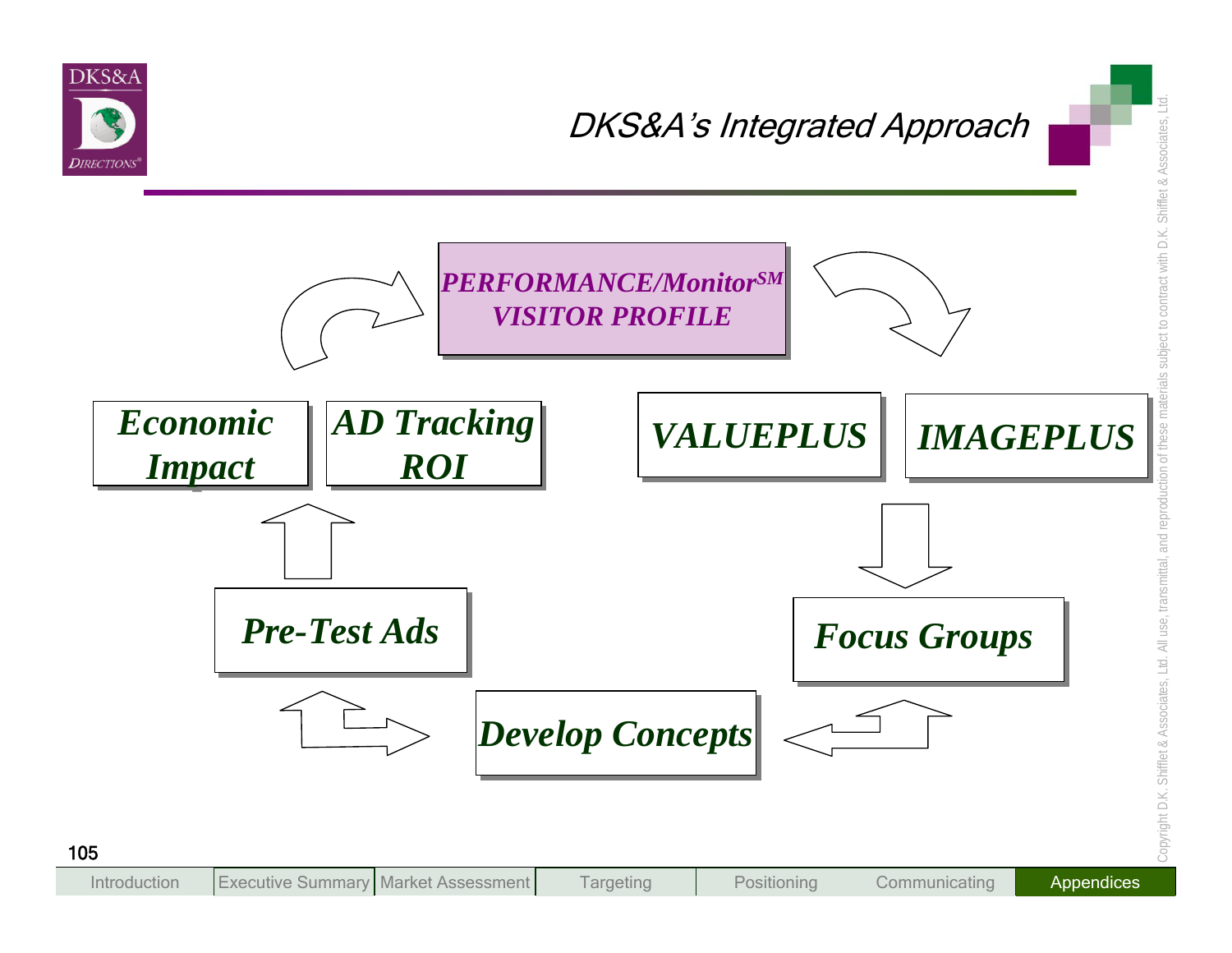

- -
	-
	-
	-
	-
- 
- Appendix B<br>
Manuscript Community of the information contained in this report is derived from D.K. Shifflet and Associates<br>
DIRECTIONS® tracking system.<br>
Travel definition: An overnight trip or any day-trip greater than 50
	-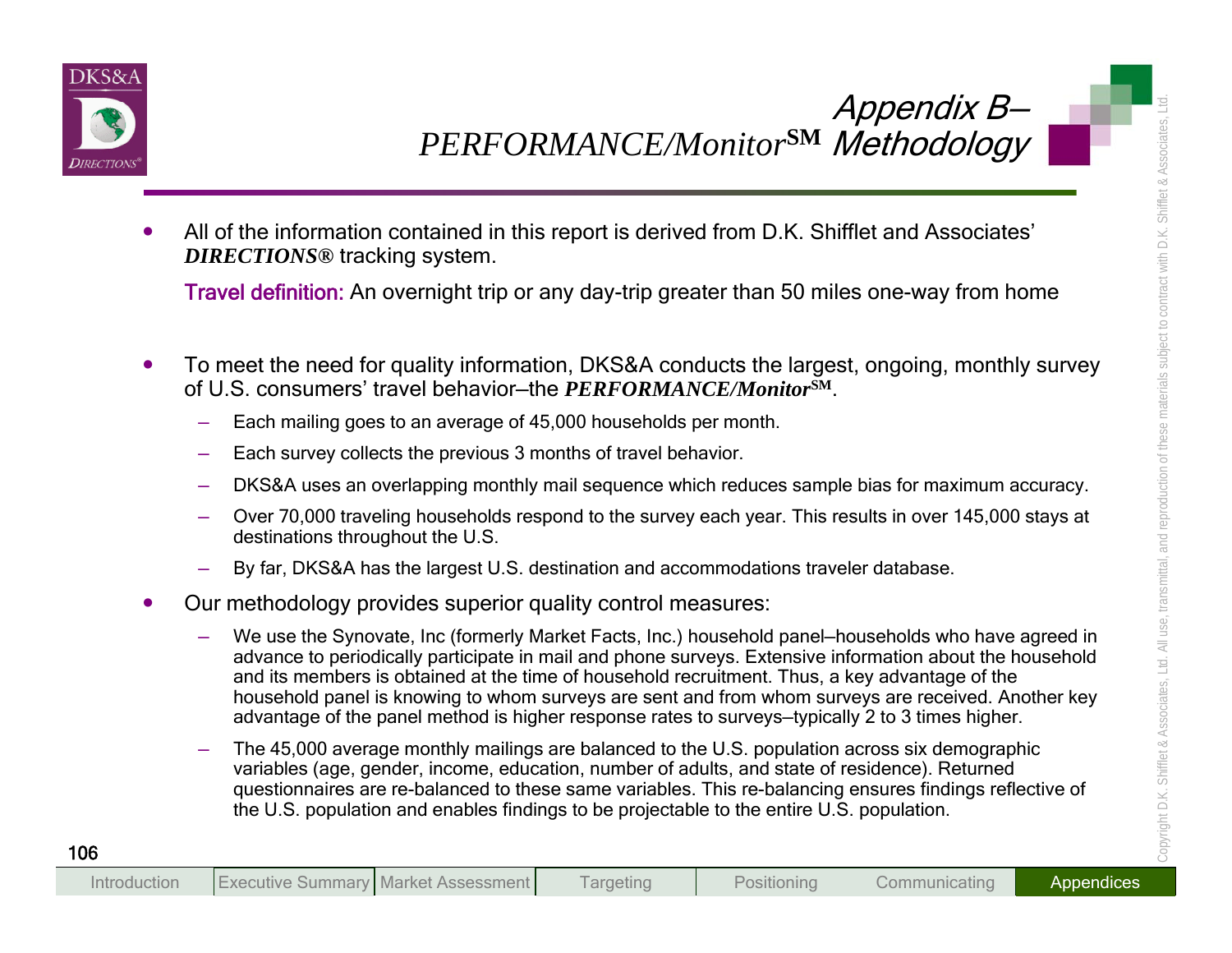

- 
- Methodology (continued)<br>
The filtered questionnairies go through an extensive set of manual (visual) and automatic (computer<br>
program) processing chocks to improve data uplay. Questionnaires contained a computer<br>
or correc
	-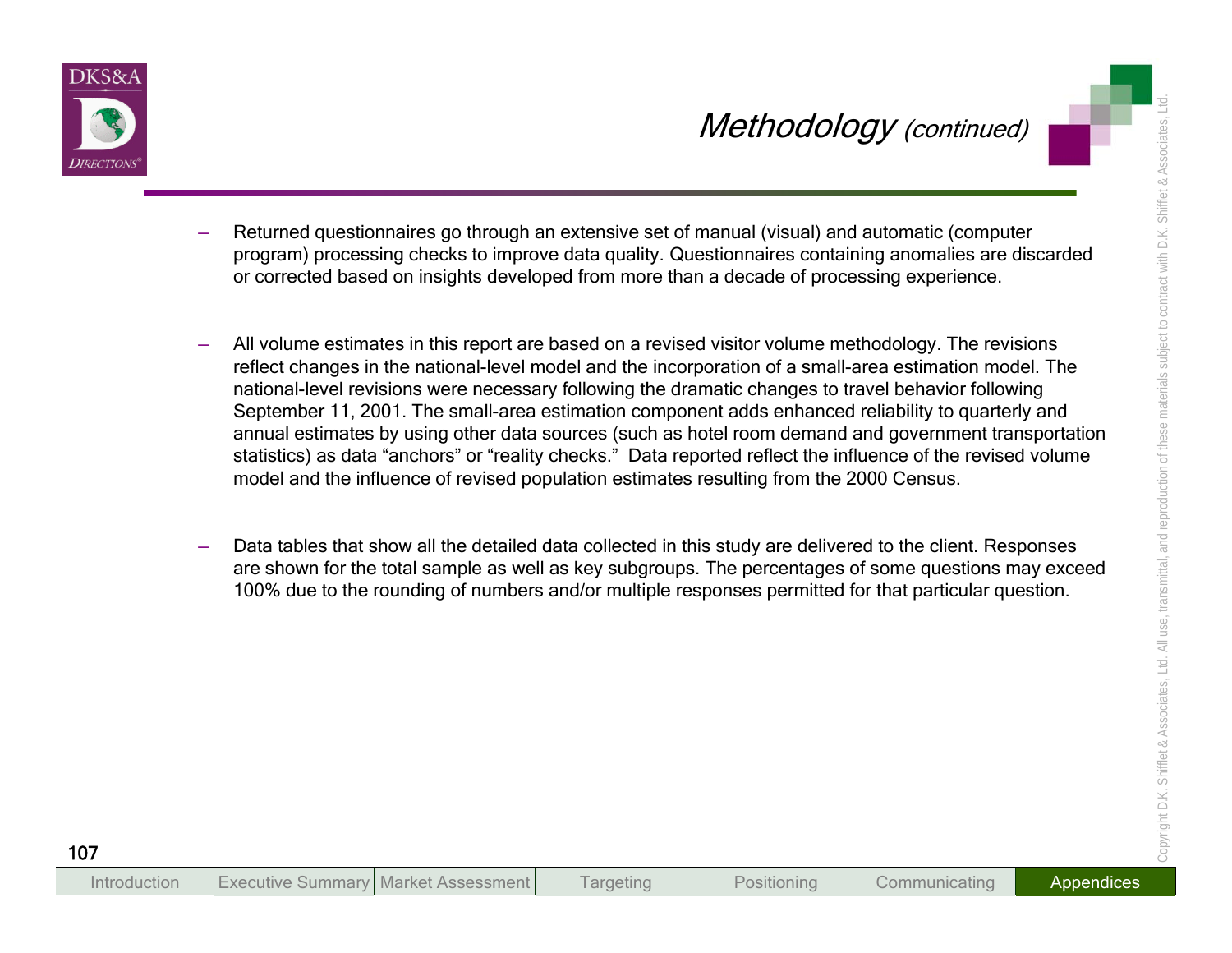

- 
- 

| <b>State</b>          | <b>Sample Si</b> |
|-----------------------|------------------|
| <b>New Jersey</b>     | 911              |
| Maryland              | 622              |
| <b>New York</b>       | 1,545            |
| <b>North Carolina</b> | 1,170            |
| Pennsylvania          | 1,460            |
| Virginia              | 1.044            |

Study Specifications and Definitions<br>
Objective-Describe the *domestic overnight leisure* travel market in New Jersey compared to<br>
the U.S. and competition.<br>
Sample Size<br>
preliminary 2004 travel year in the following desti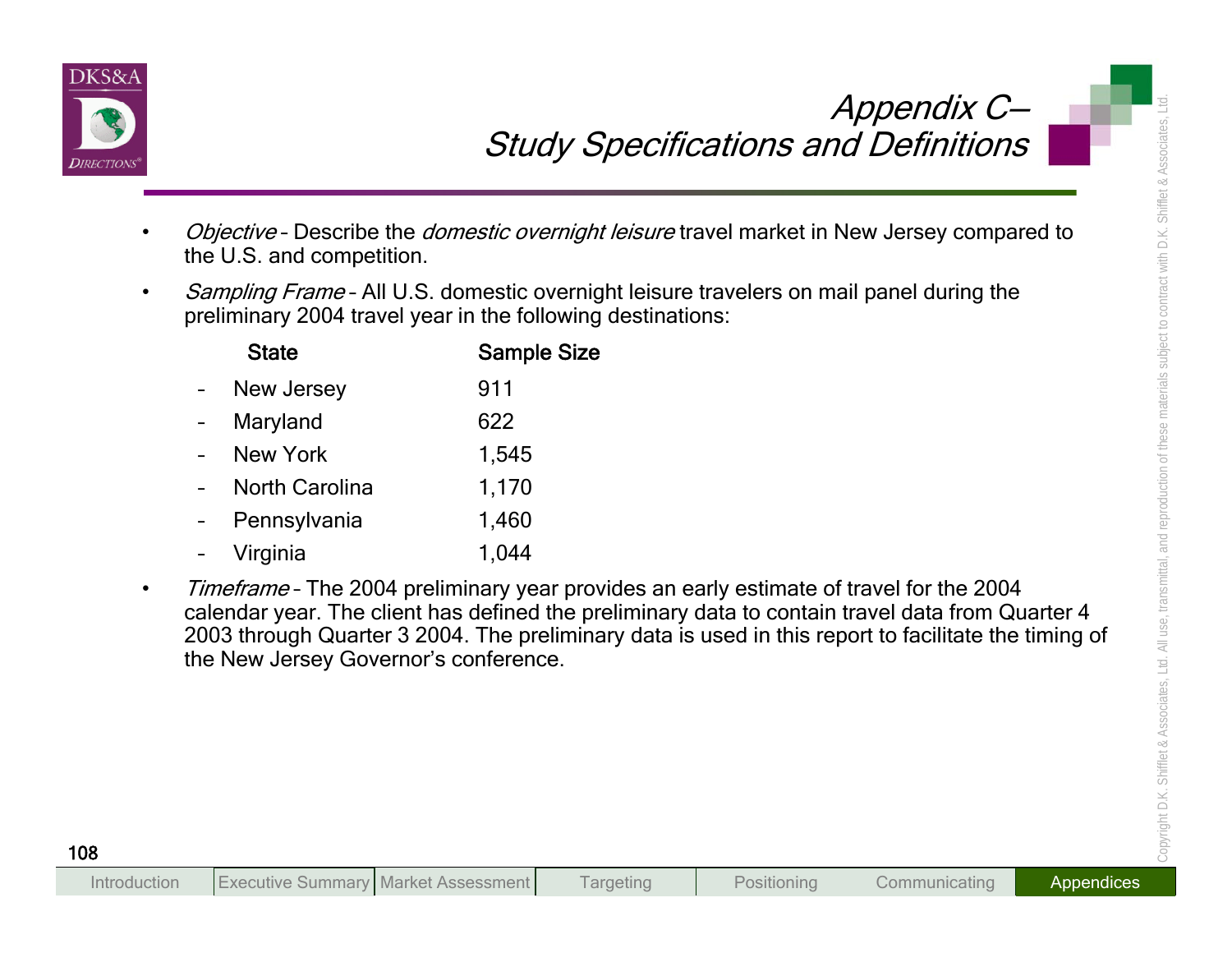

| confidence we have that the sample number represents the population. For example, if the air travel<br>finding for the U.S. is 10%-using the chart below-we can say that the actual proportion of the<br>population is 10% plus or minus 0.3 percentage point. DKS&A uses a 90% confidence level<br>because it reflects a good balance between accepting a difference in findings as real when it in fact<br>is not, and rejecting a difference as not real, when it actually is (in statistical terms, the tradeoff<br>between making a "Type I" and "Type II" error). | population of travelers. The smaller the interval, the more accurate the data and the greater |                         |                         | The confidence interval table indicates how well the data-based on a sample-reflects the entire |                          |                   |
|-------------------------------------------------------------------------------------------------------------------------------------------------------------------------------------------------------------------------------------------------------------------------------------------------------------------------------------------------------------------------------------------------------------------------------------------------------------------------------------------------------------------------------------------------------------------------|-----------------------------------------------------------------------------------------------|-------------------------|-------------------------|-------------------------------------------------------------------------------------------------|--------------------------|-------------------|
|                                                                                                                                                                                                                                                                                                                                                                                                                                                                                                                                                                         |                                                                                               |                         |                         | Percentage Finding in Report or Data Tables                                                     |                          |                   |
|                                                                                                                                                                                                                                                                                                                                                                                                                                                                                                                                                                         | Sample Size for<br>2004p                                                                      | At or near<br>2% or 98% | At or near<br>5% of 95% | At or near<br>10% or 90%                                                                        | At or near<br>25% of 75% | At or near<br>50% |
| <b>Overnight Leisure</b>                                                                                                                                                                                                                                                                                                                                                                                                                                                                                                                                                |                                                                                               |                         |                         |                                                                                                 |                          |                   |
| U.S.                                                                                                                                                                                                                                                                                                                                                                                                                                                                                                                                                                    | 29,158                                                                                        | 0.1%                    | 0.2%                    | 0.3%                                                                                            | 0.4%                     | 0.5%              |
|                                                                                                                                                                                                                                                                                                                                                                                                                                                                                                                                                                         | 911                                                                                           | 0.5%                    | 1.0%                    | 1.4%                                                                                            | 2.1%                     | 2.7%              |
| New Jersey                                                                                                                                                                                                                                                                                                                                                                                                                                                                                                                                                              |                                                                                               |                         | 0.4%                    | 0.6%                                                                                            | 0.8%                     | 1.1%              |
| Competitors (NET)                                                                                                                                                                                                                                                                                                                                                                                                                                                                                                                                                       | 5,376                                                                                         | 0.2%                    |                         |                                                                                                 |                          |                   |
|                                                                                                                                                                                                                                                                                                                                                                                                                                                                                                                                                                         | 622                                                                                           | 0.7%                    | 1.2%                    | 1.7%                                                                                            | 2.5%                     | 3.3%              |
| Maryland<br><b>New York</b>                                                                                                                                                                                                                                                                                                                                                                                                                                                                                                                                             | 1,545                                                                                         | 0.4%                    | 0.8%                    | 1.1%                                                                                            | 1.6%                     | 2.1%              |
| <b>North Carolina</b>                                                                                                                                                                                                                                                                                                                                                                                                                                                                                                                                                   | 1,170                                                                                         | 0.5%                    | 0.9%                    | 1.3%                                                                                            | 1.8%                     | 2.4%              |
| Pennsylvania                                                                                                                                                                                                                                                                                                                                                                                                                                                                                                                                                            | 1,460                                                                                         | 0.4%                    | 0.8%                    | 1.1%                                                                                            | 1.6%                     | 2.1%              |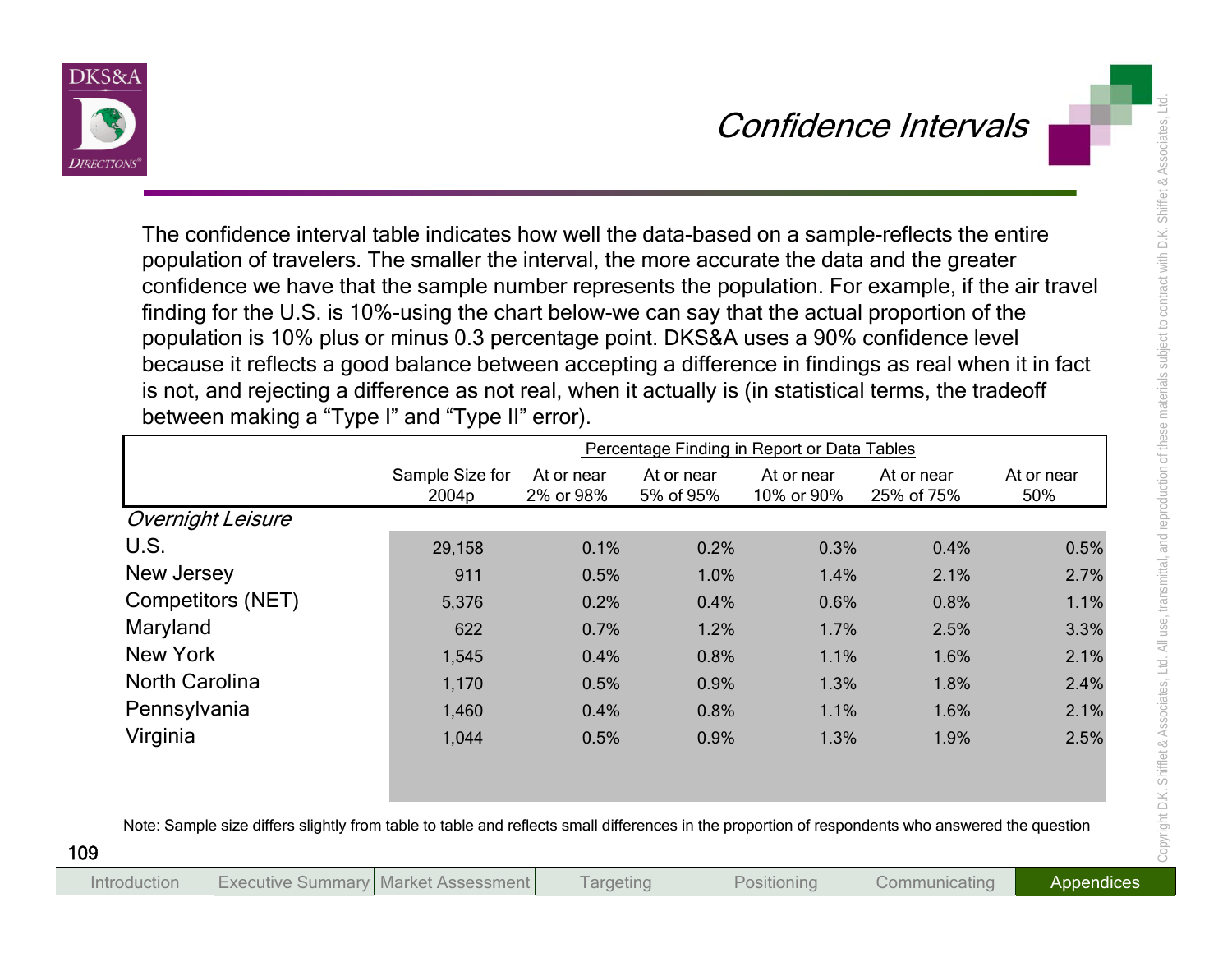

- 
- 
- **Example 18 and the Solution of the Solution Control of the Solution Control of the Solution Control of the Solution Control of the Solution Control of the Solution Control of the Solution Control of the Solution Control o** 
	-
	-

**Targeting** 

Executive Summary Market Assessment Targeting Positioning Communicating Appendices

Introduction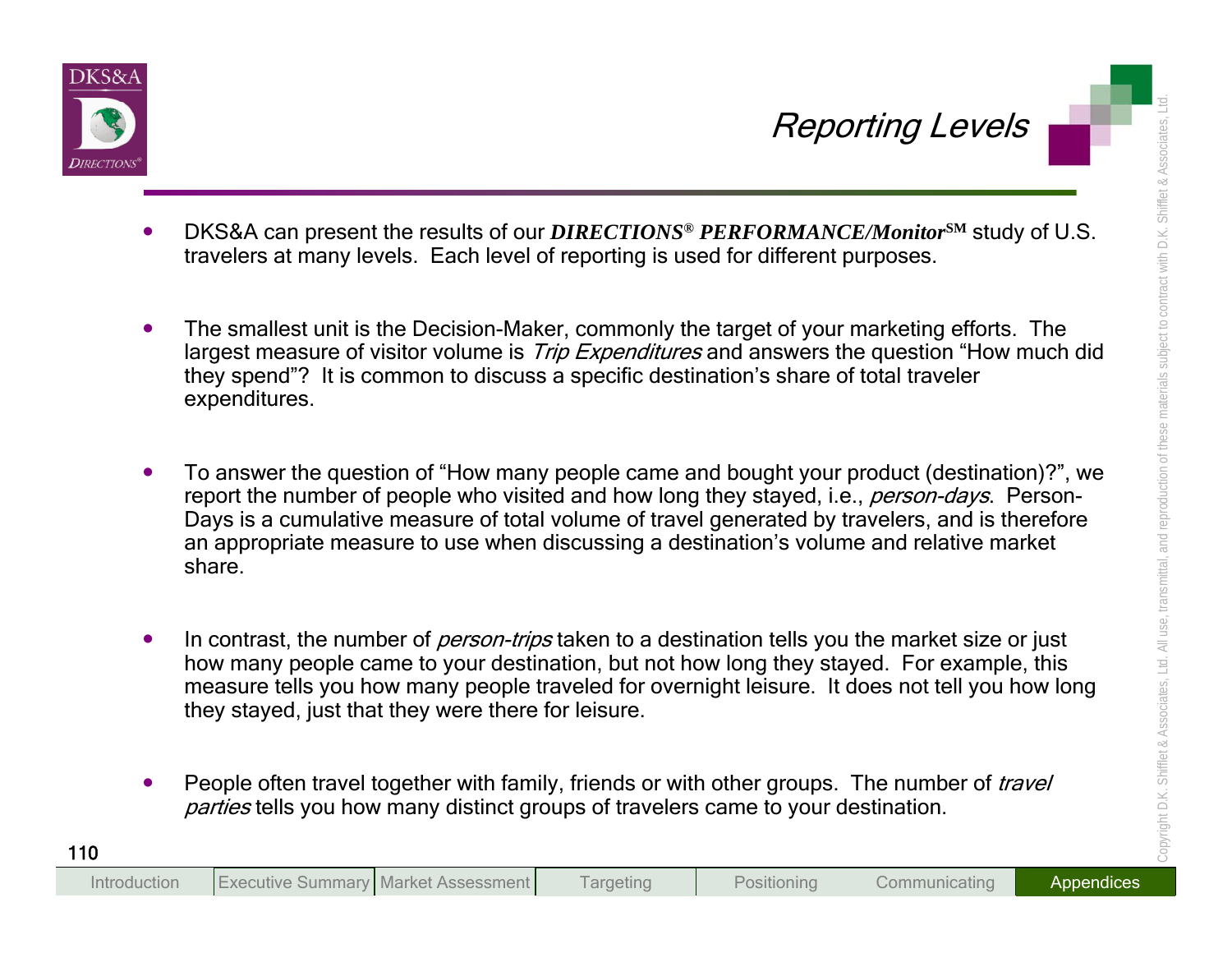

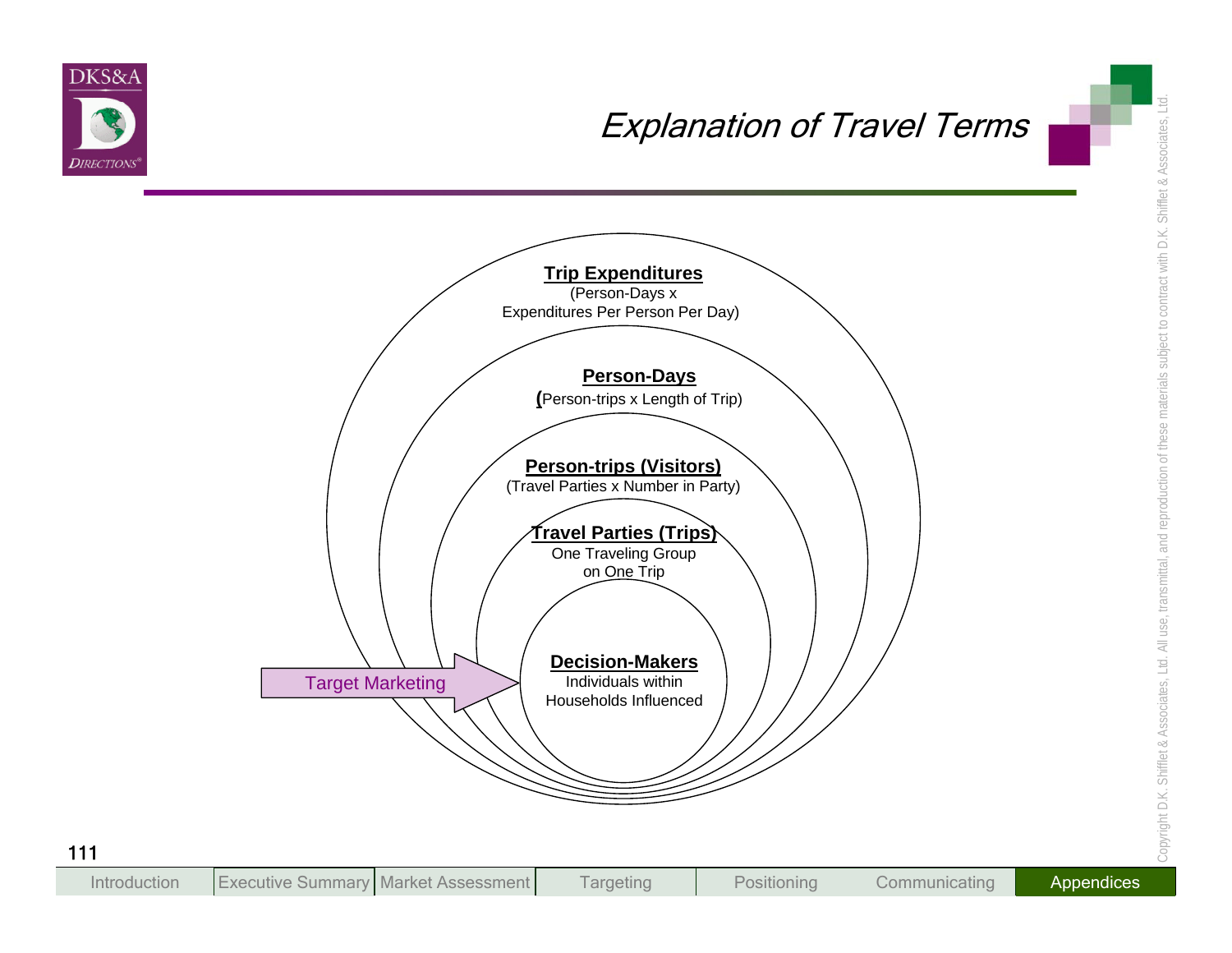

- Types of Weights<br>
In most cases, use of weights depends on what you are trying to learn through the data.<br>
 There are not necessarily any "right" or "wrong" weights to use in most cases.<br>
 However, there are some variabl
	-
	-
	- -
		-
		- -
			-
			-
			-
			-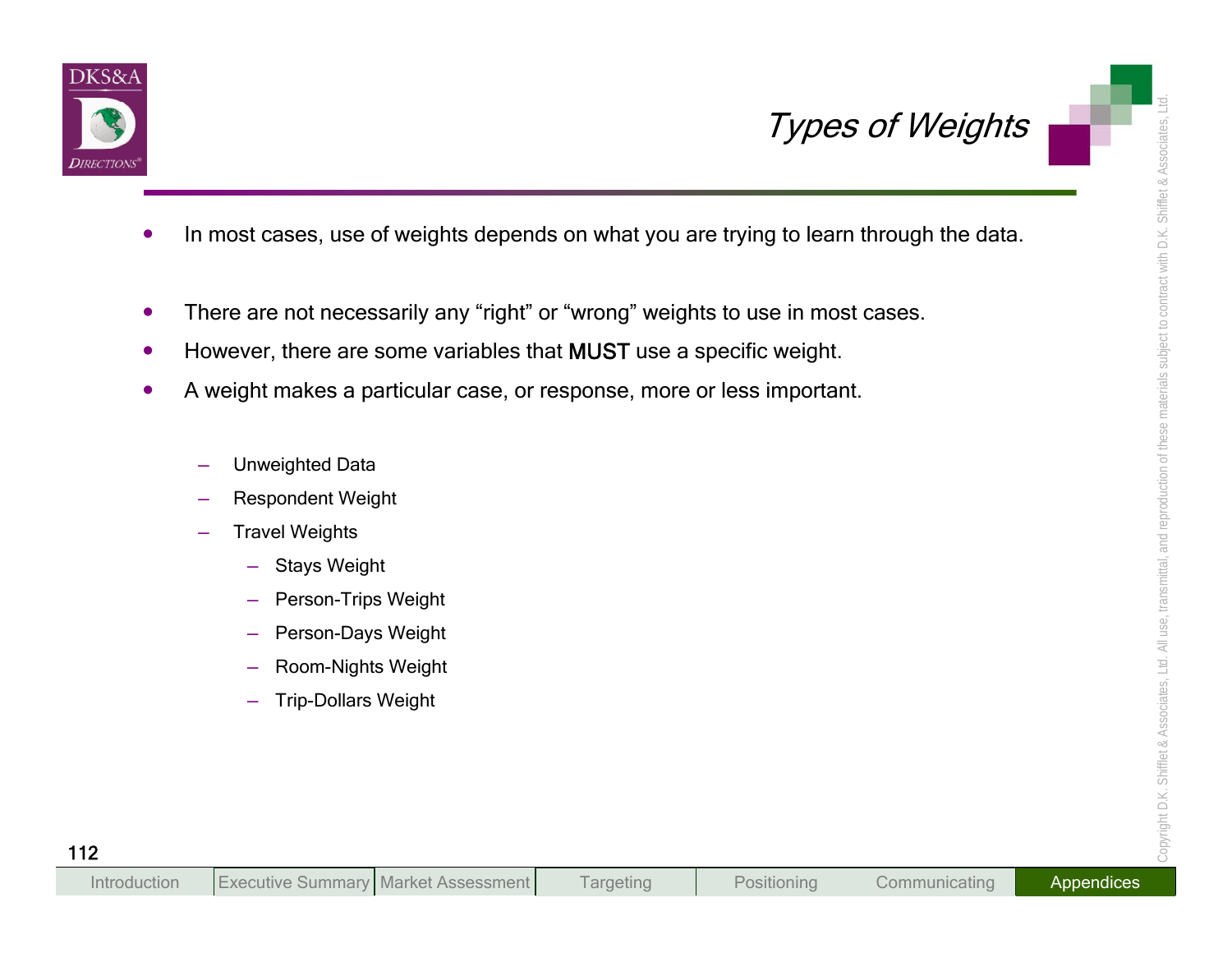



- 
- 
- 
- 
- 
- 
- 
- **Chromosophism**<br>
Chronosophism of this technical state raw data.<br>
Contains no links to the population or DKS&A data modeling.<br>
 It is simply respondent data as returned to us on the surveys.<br>
 Note that we mail surveys o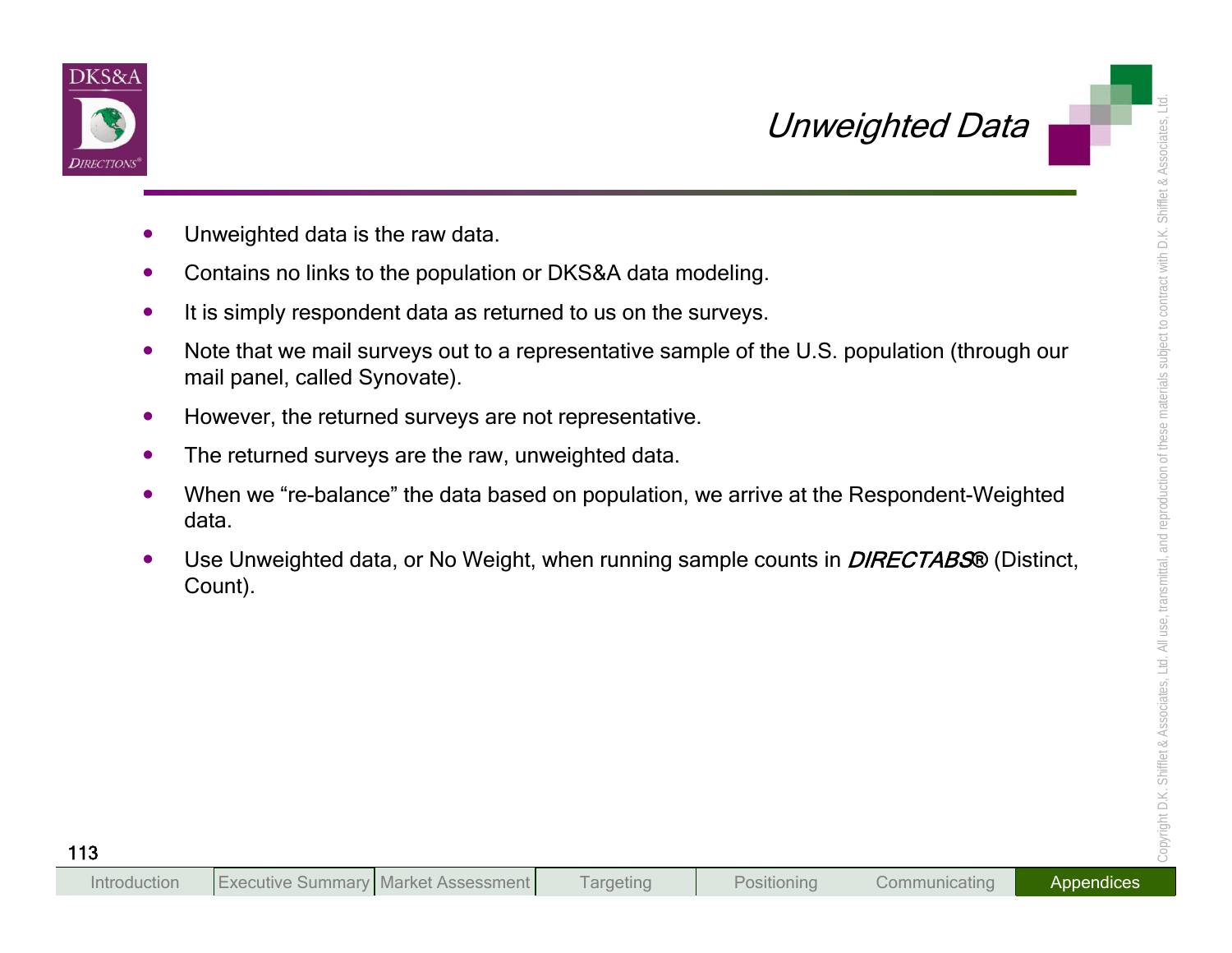



- 
- 
- 
- **Example 18 Accord Control Control Control Control Control Control Control Control Control Control Control Control Control Control Control Control Control Control Control Control Control Control Control Control Control Con**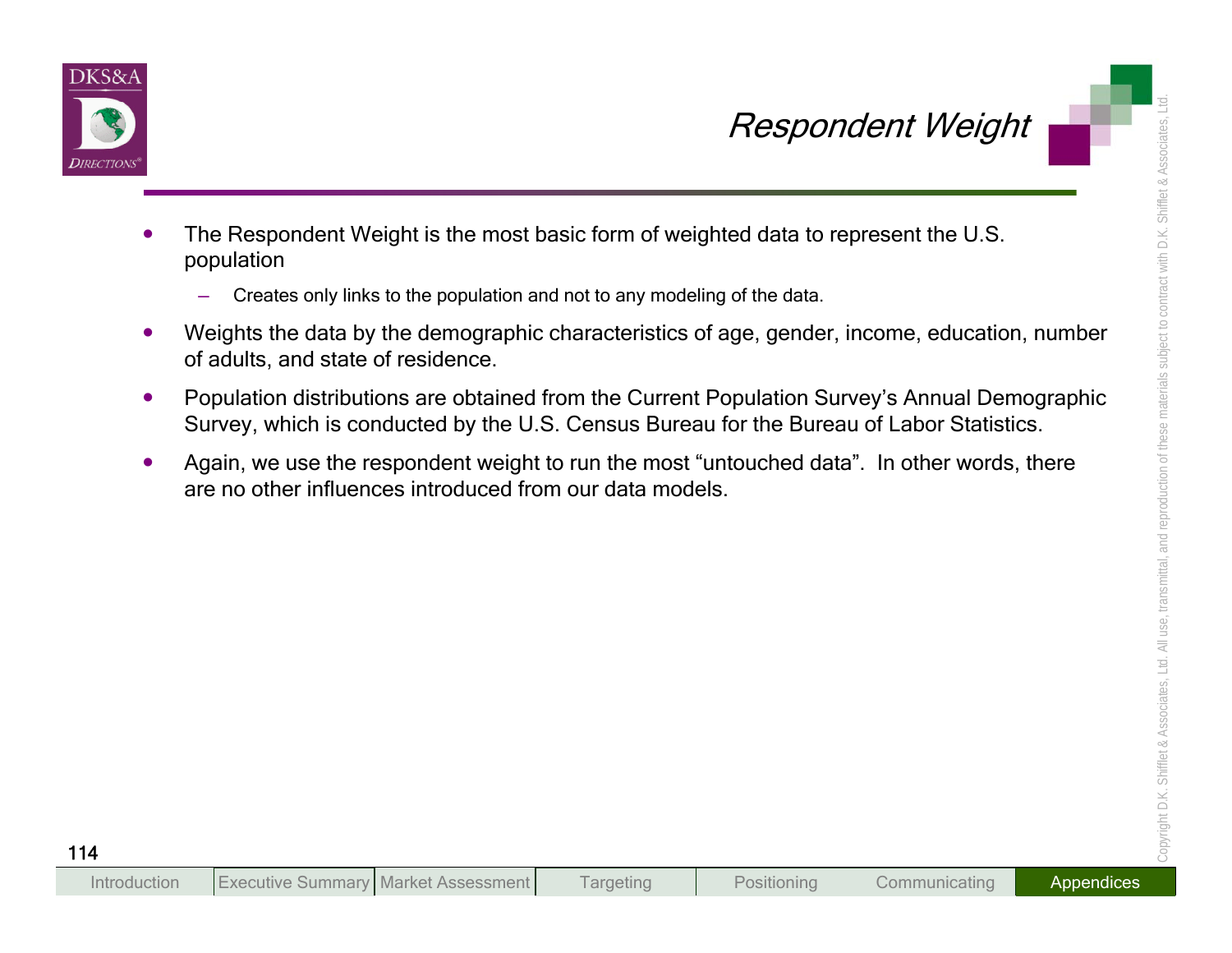

- 
- -
- 

- -
- Sizays Weight<br>
Stays Weight is the most basic travel weight. It is the broadest unit used for measuring a travel<br>
reperience.<br>
To arrive at the stays weight, the respondent weight is adjusted based on certain variables in
	-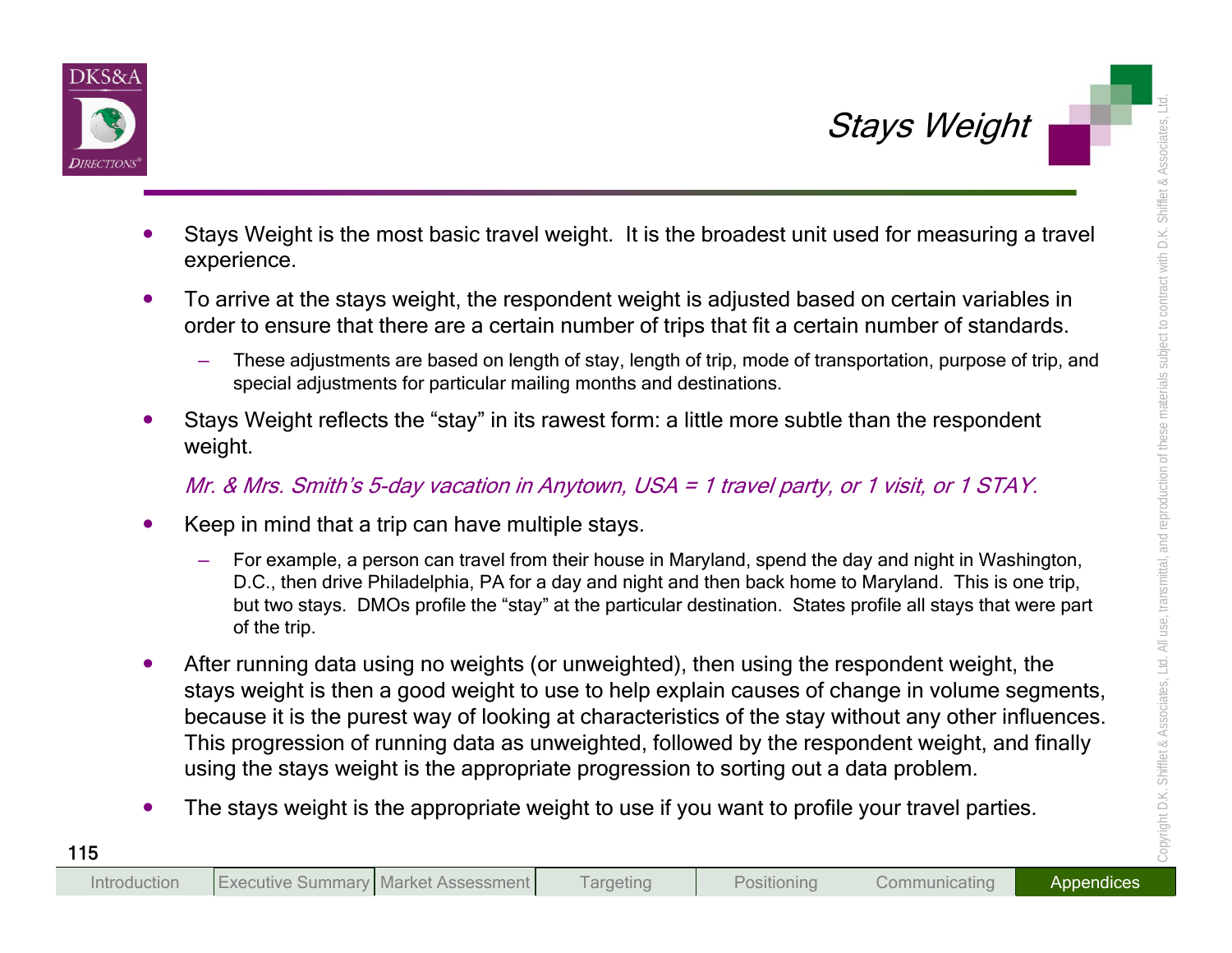



- 
- 

- 
- 
- **Person-Trips Weight = The total number of people on a stay, regardless of the length of their<br>stay. This measure generally equates to the number of visitors.<br>Stay Weight \* Total Party Size<br>Person-Trips weight is like Pers**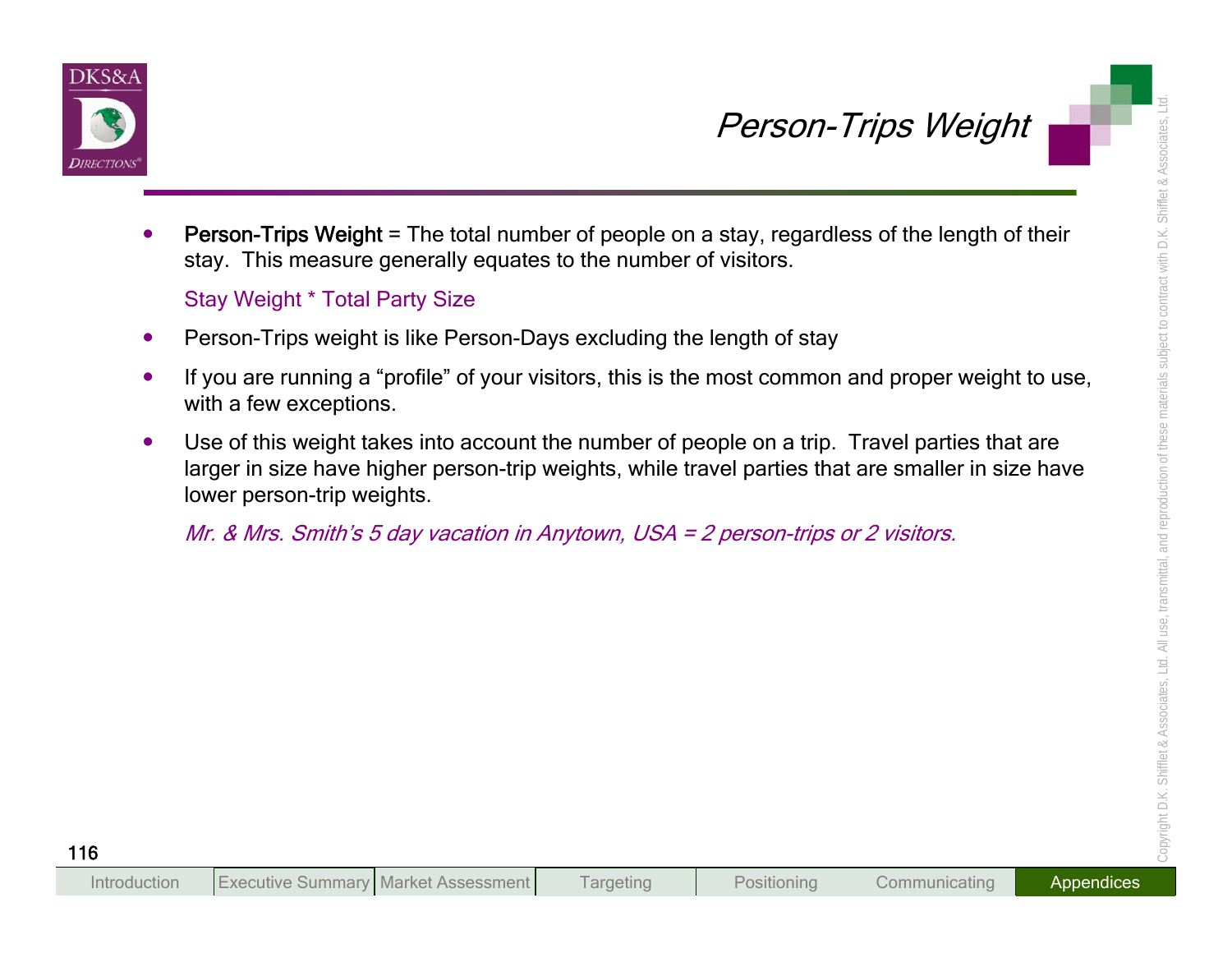



- **Person-Days Weight = The total number of people on a stay multiplied by the number of days<br>they are on the stay. IE You and a friend go to Cleveland for a week (7 days). This would be<br>2 people x 7 days each <sup>+</sup> 14 person-**
	-
	-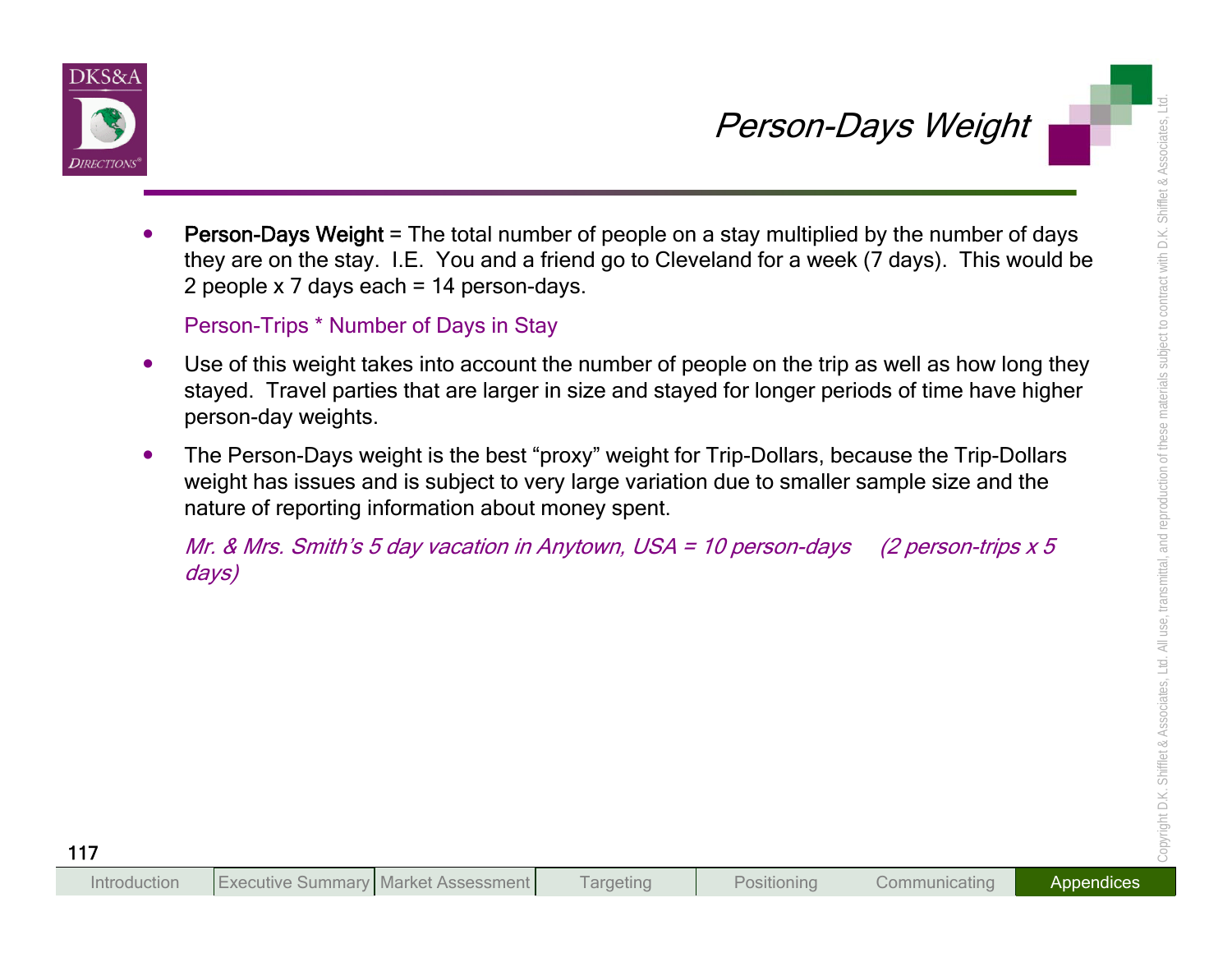



- 
- 
- 

**Example 18 A COOL AND SET AND A COOL AND SET AND SET AND SET AND SET AND SET AND SET AND SET AND SET AND SET AND SET AND SET AND SET AND SET AND SET AND SET AND SET AND SET AND SET AND SET AND SECURE THE WEIGHT IS USED TO**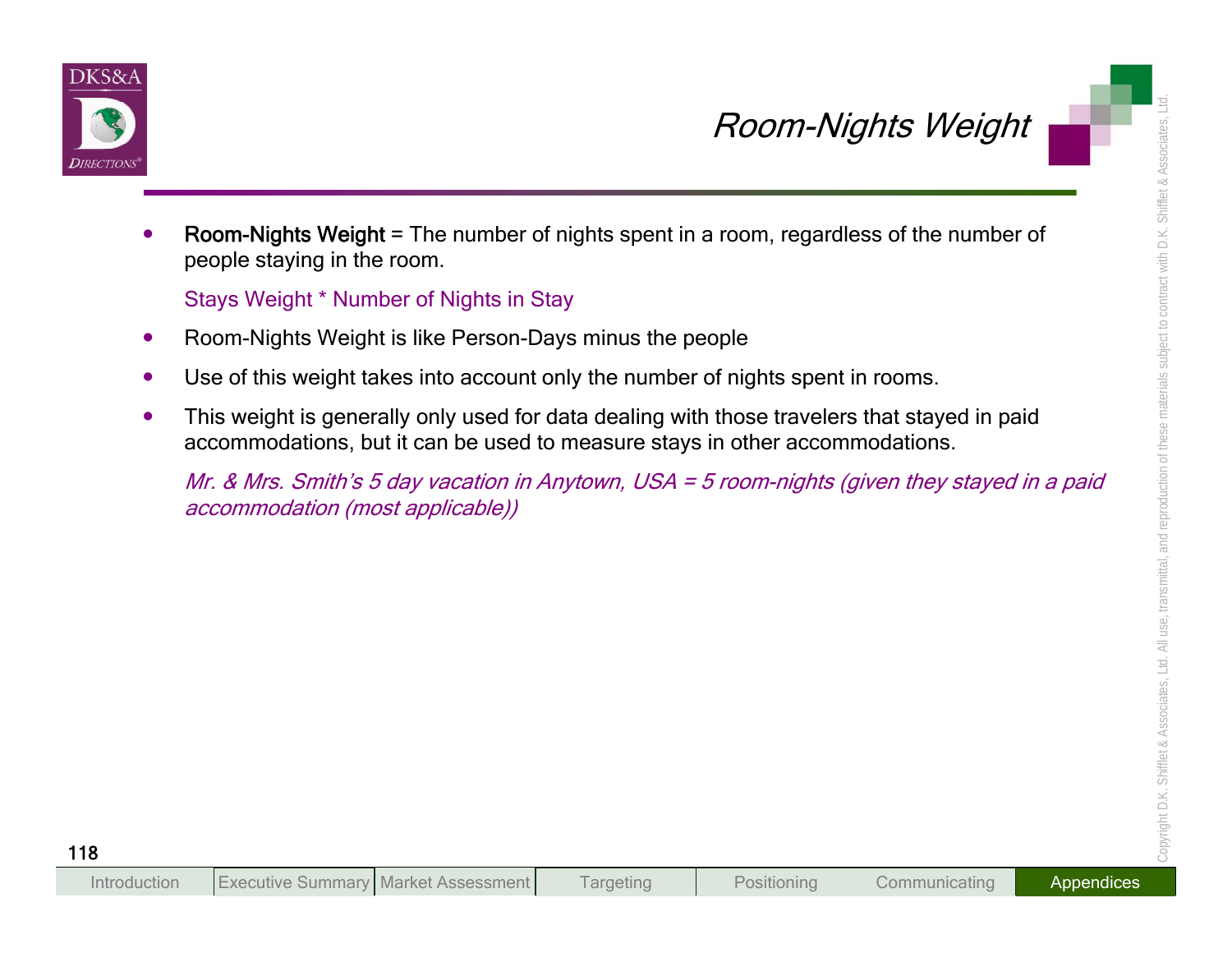

Trip-Dollars Weight<br>
Trip-Dollars Weight<br>
Trip-Dollars Weight<br>
Trip-Dollars Weight = Use of this weight takes into account the amount of money spent by<br>
travelers. In other words, it accounts for the dollars contributed to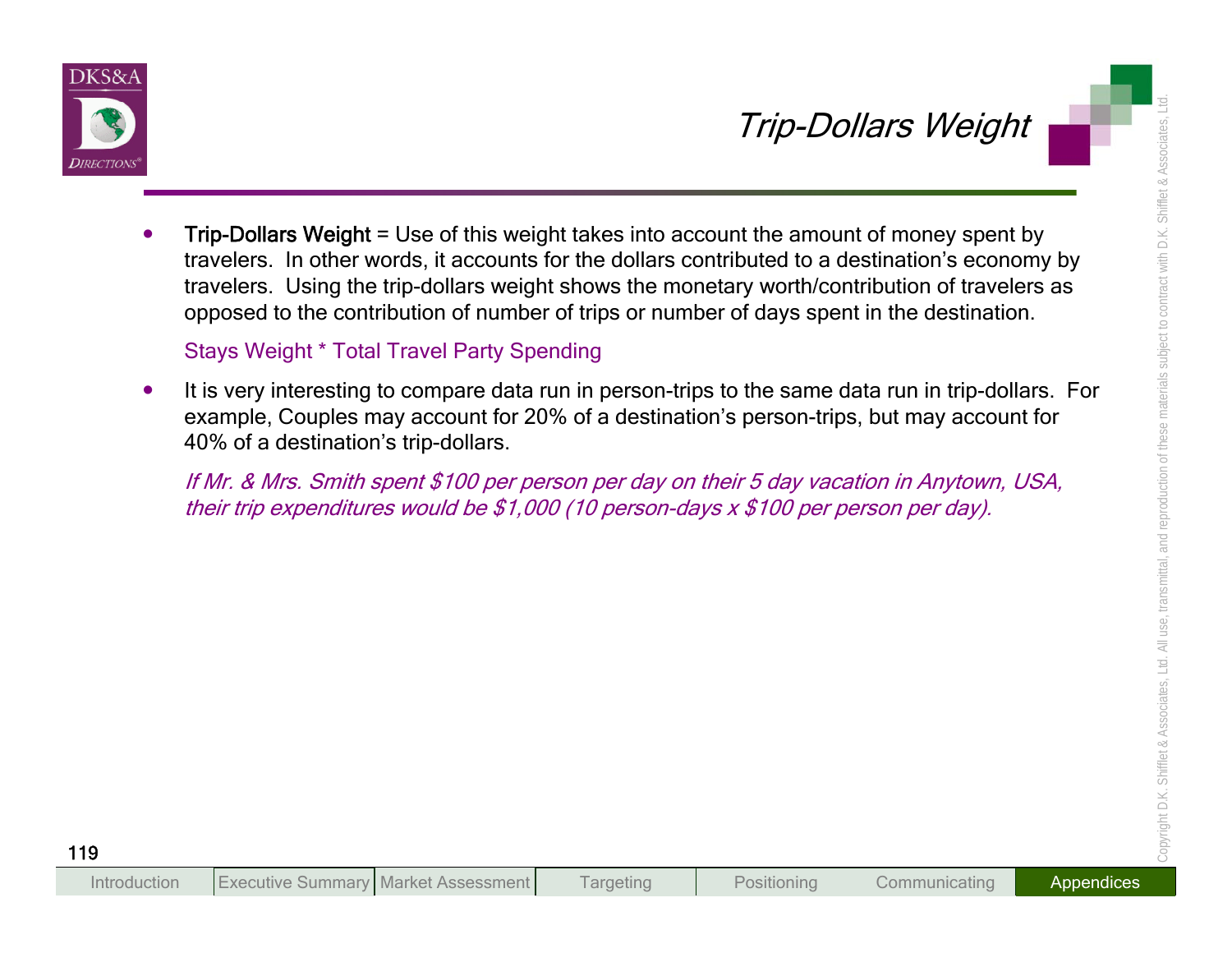

- 
- 
- 
- 
- 
- General Rulles of Thumb when Choosing Weights<br>
 When selecting the proper weights to apply to data, the following general rules apply. There are<br>
 When selecting the proper weights to apply to data, the following general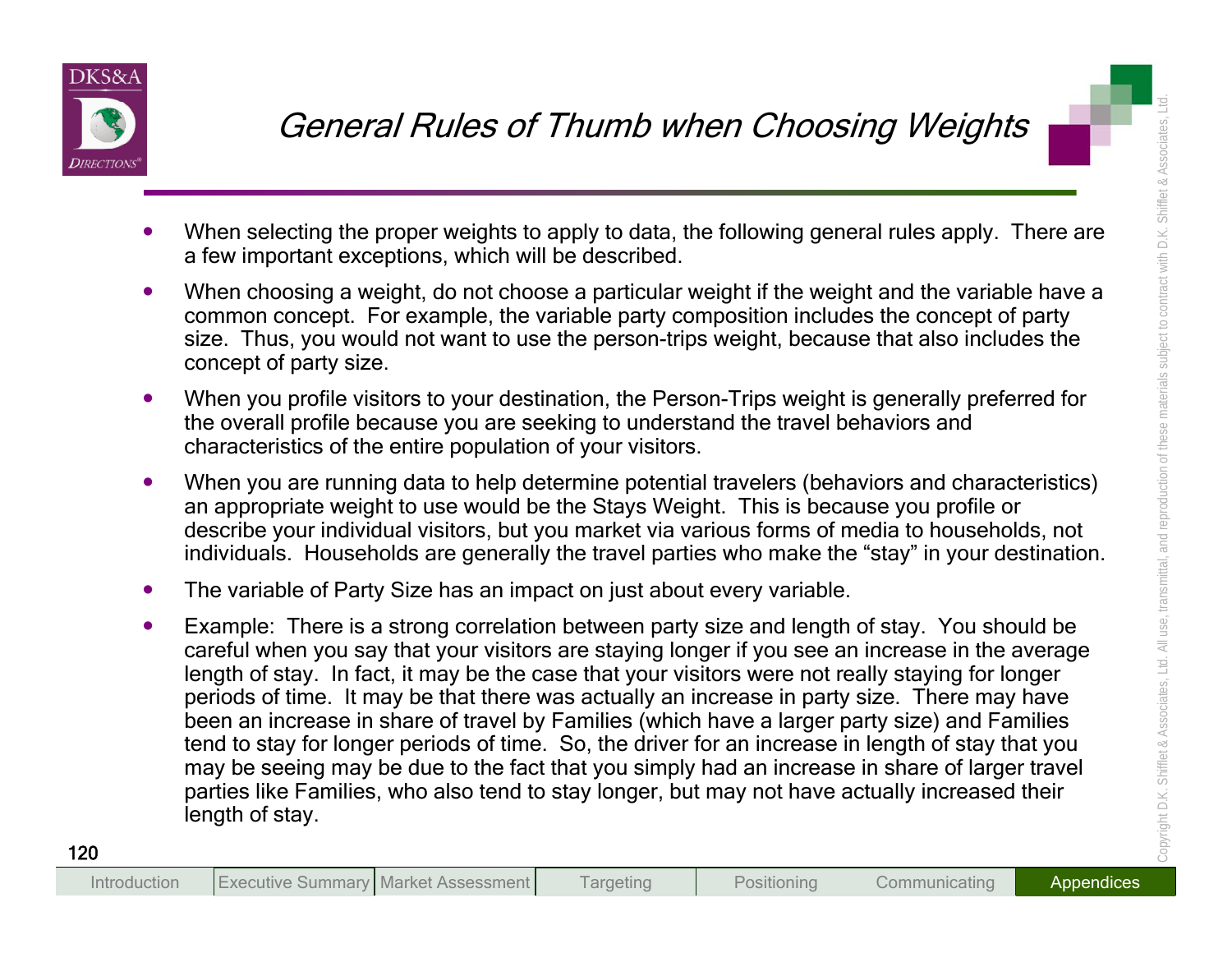

| Directions                |                       |                      |                        |                            |
|---------------------------|-----------------------|----------------------|------------------------|----------------------------|
|                           | <b>P-Trips Report</b> | P-Days Report        | <b>R-Nights Report</b> | <b>Trip-Dollars Report</b> |
| Age                       | Person-Trips          | Person-Days          | Room-Nights            | <b>Trip-Dollars</b>        |
| Income                    | Person-Trips          | Person-Days          | Room-Nights            | <b>Trip-Dollars</b>        |
| <b>Party Composition</b>  | <b>Stays</b>          | <b>Trip-Days</b>     | Room-Nights            | <b>Trip-Dollars</b>        |
| <b>Occupation</b>         | Person-Trips          | Person-Days          | Room-Nights            | <b>Trip-Dollars</b>        |
| Education                 | Person-Trips          | Person-Days          | Room-Nights            | <b>Trip-Dollars</b>        |
| Length                    | Person-Trips          | <b>Person-Trips</b>  | <b>Stays</b>           | <b>Trip-Dollars</b>        |
| Transportation            | Person-Trips          | Person-Days          | Room-Nights            | <b>Trip-Dollars</b>        |
| <b>Accommodations</b>     | Person-Trips          | Person-Days          | Room-Nights            | <b>Trip-Dollars</b>        |
| <b>Expenditures</b>       | <b>Person-Days</b>    | <b>Person-Days</b>   | <b>Person-Days</b>     | <b>Person-Days</b>         |
| <b>Travel Agent Usage</b> | Person-Trips          | Person-Days          | Room-Nights            | <b>Trip-Dollars</b>        |
| Leisure Purpose           | Person-Trips          | Person-Days          | Room-Nights            | <b>Trip-Dollars</b>        |
| <b>Business Purpose</b>   | Person-Trips          | Person-Days          | Room-Nights            | <b>Trip-Dollars</b>        |
| <b>Activities</b>         | <b>P-Ts or Stays</b>  | <b>P-Ts or Stays</b> | <b>Stays</b>           | <b>Trip-Dollars</b>        |
| Distance                  | Person-Trips          | Person-Days          | Room-Nights            | <b>Trip-Dollars</b>        |
| Seasons                   | Person-Trips          | Person-Days          | Room-Nights            | <b>Trip-Dollars</b>        |
| Ratings                   | Person-Trips          | Person-Days          | Room-Nights            | <b>Trip-Dollars</b>        |
| <b>Origin Markets</b>     | Person-Trips          | Person-Days          | Room-Nights            | <b>Trip-Dollars</b>        |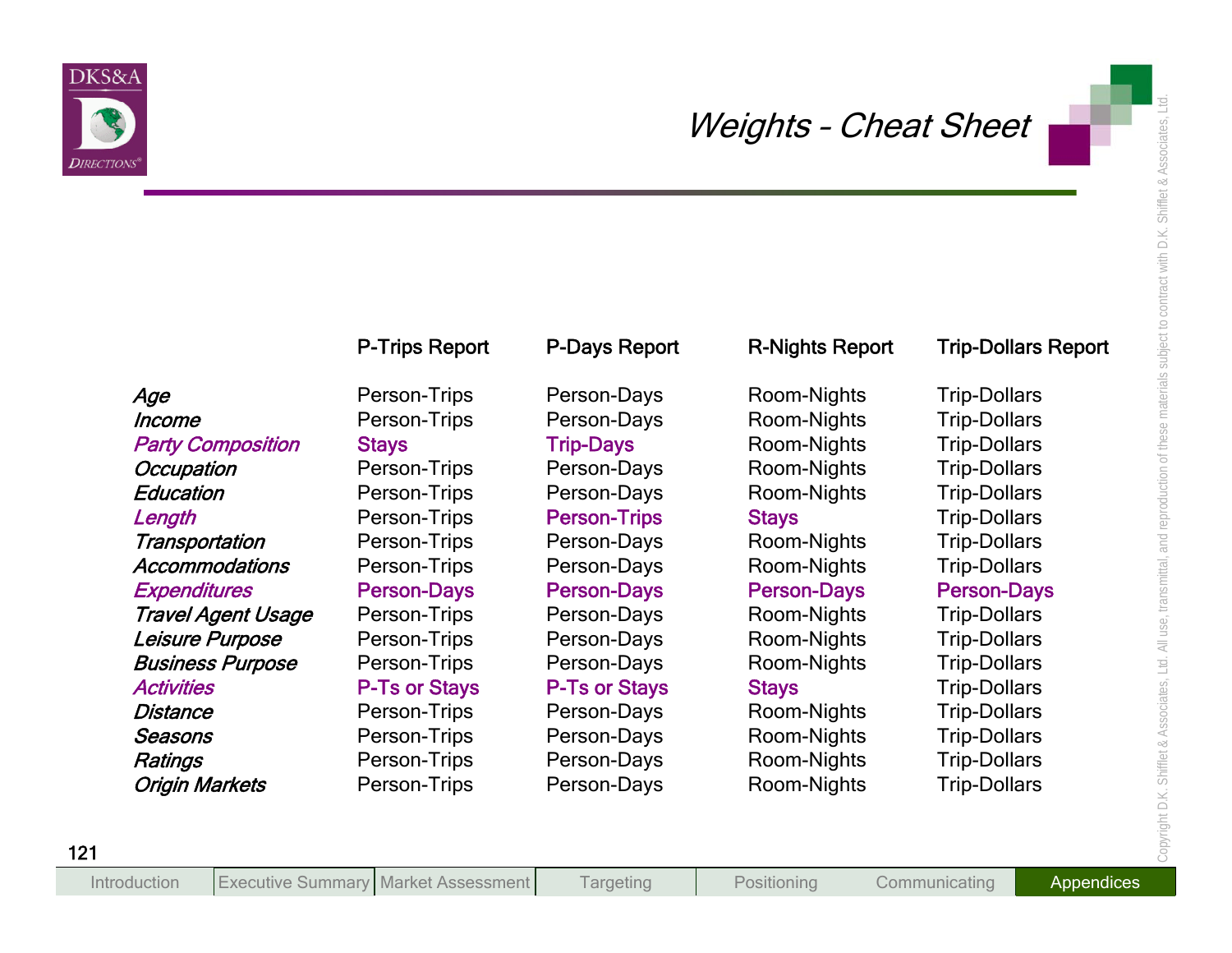

- 
- 
- Harra Russian Composition Party Composition is best run using the Stays Weight for you are numing it in conjunction<br>with the data run using the stays weight for your area mon for this is that party composition a first of
	-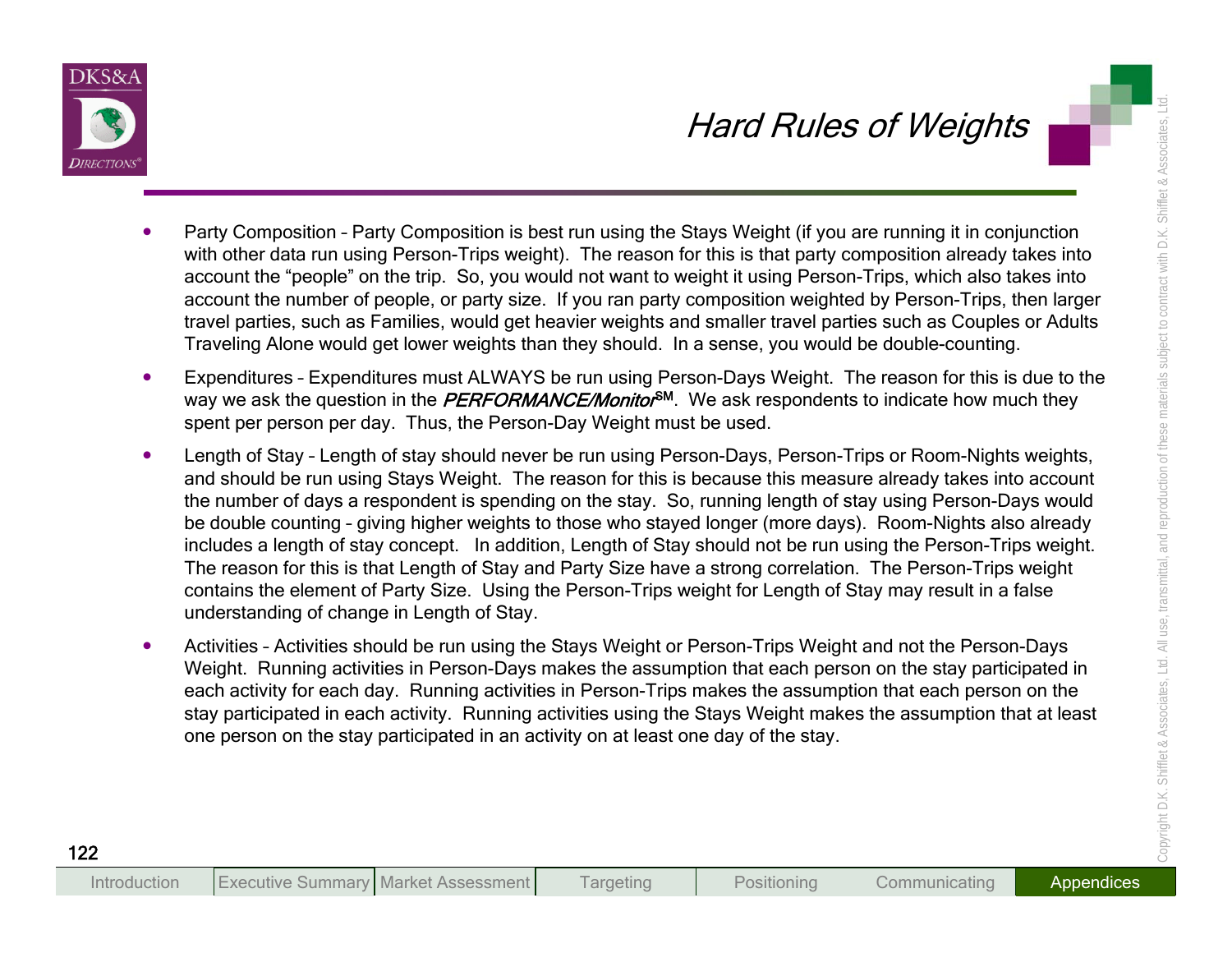



- 
- Appendix D<br>
D.K. SHIFFLET & ASSOCIATES, LTD<br>
DIRECTIONS® PERFORMANCEMONITORSM<br>
SURVEY QUESTIONS (9-19-02)<br>
Sample Contacted Annuality: 540,000 Households<br>
45,000 Per Month Every Month Year After Year<br>
[unless otherwise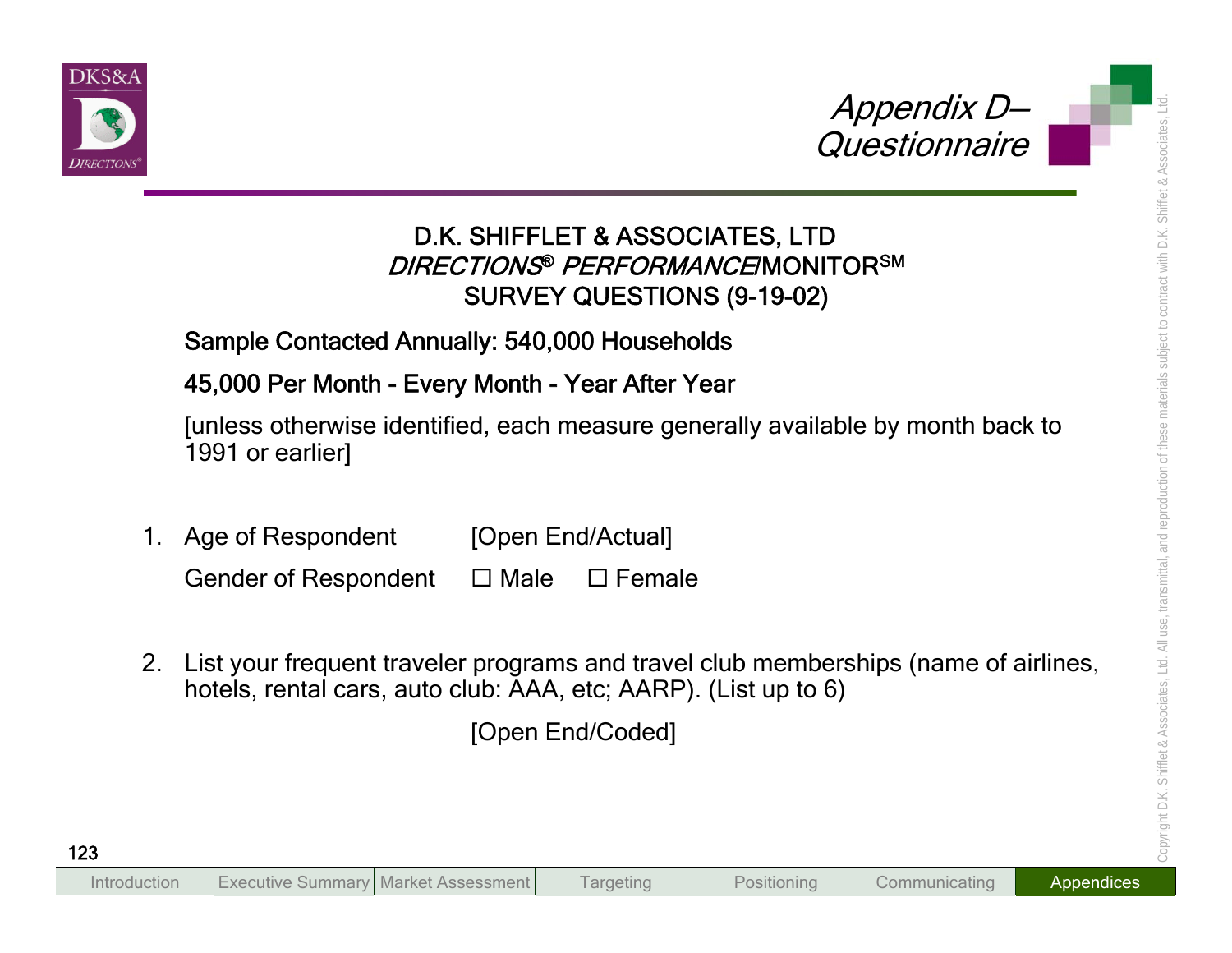



**Cuestionnaire** (continued)<br>
3. Last 12 months, number of nights you stayed in paid lodging (e.g. hotel, condo,<br>
ship, campground) for:<br>
Busines: Number of Nights<br>
Leisure: Number of Nights<br>
Leisure: Number of Nights<br>
1. P

- 
- 
-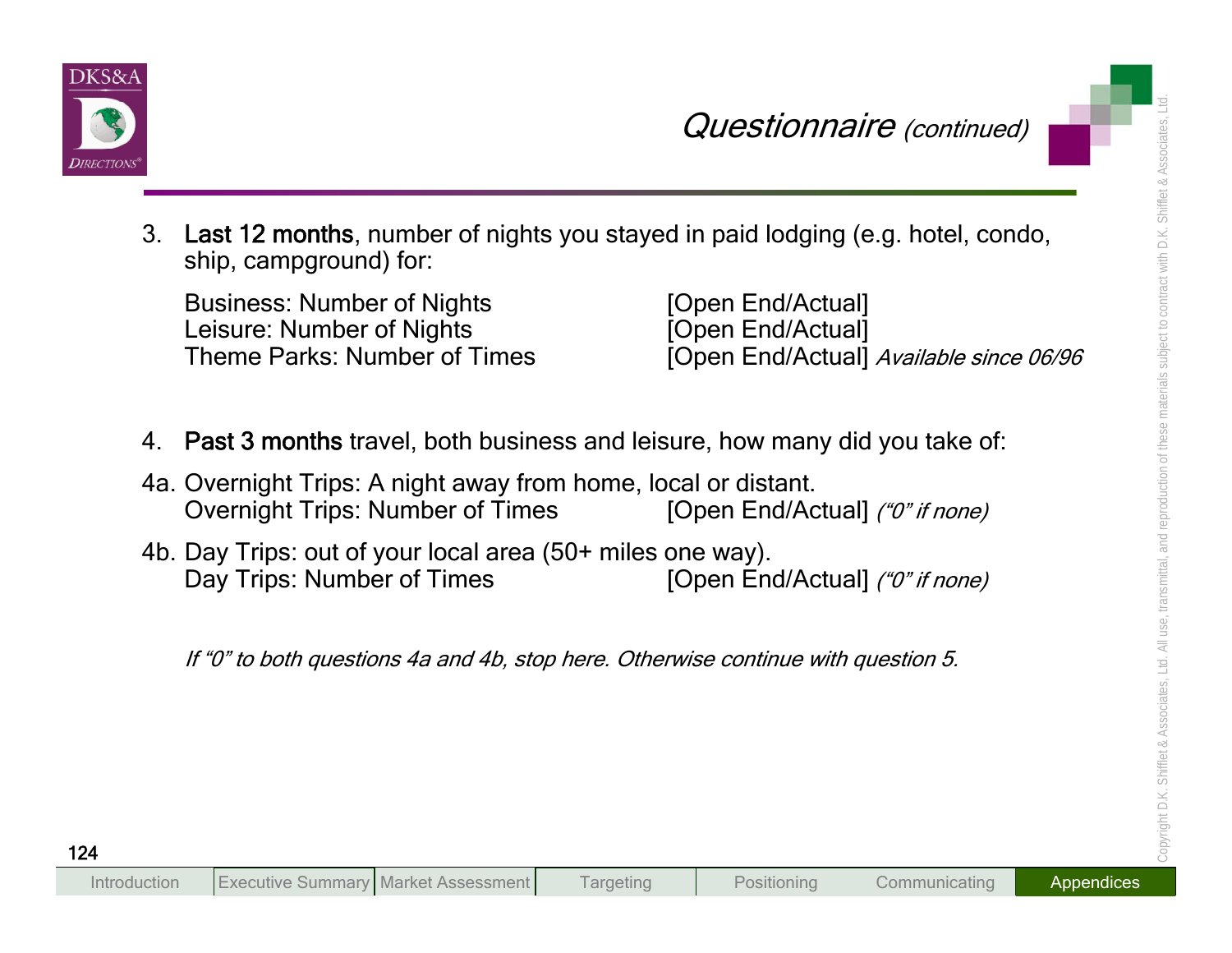

| Directions |                                                                                                  |             |                                                                                  |        | Questionnaire (continued)                               |
|------------|--------------------------------------------------------------------------------------------------|-------------|----------------------------------------------------------------------------------|--------|---------------------------------------------------------|
| 5.         | Answer for all day and overnight trip(s) in the past 3 months. (up to 9 trips)                   |             |                                                                                  |        |                                                         |
|            | 5a. TRIP                                                                                         |             |                                                                                  |        |                                                         |
|            | Trip Start: Month and Date<br><b>Trip Length: Number of Nights</b><br>Was the trip a group tour? |             | [Open End/Actual]<br>[Open End/Actual]<br>[Y/N]                                  |        | ("0" if day trip)                                       |
|            | 5b. TRAVEL PARTY COMPOSITION                                                                     |             |                                                                                  |        |                                                         |
|            | Number of Men<br>Number of Women<br>Number of Kids Age 0-17<br>Number from your Household        |             | [Open End/Actual]<br>[Open End/Actual]<br>[Open End/Actual]<br>[Open End/Actual] |        |                                                         |
|            | <b>5c. TRANSPORTATION</b>                                                                        |             |                                                                                  |        |                                                         |
|            | Main Mode of Transportation:                                                                     | 3<br>4<br>5 | Airline<br><b>Amtrak</b><br>Car<br><b>Bus</b><br>Camper/RV                       | 8<br>9 | 6 Van/ SUV/ Small Truck<br>Large Truck<br>Ship<br>Other |
| 125        |                                                                                                  |             |                                                                                  |        |                                                         |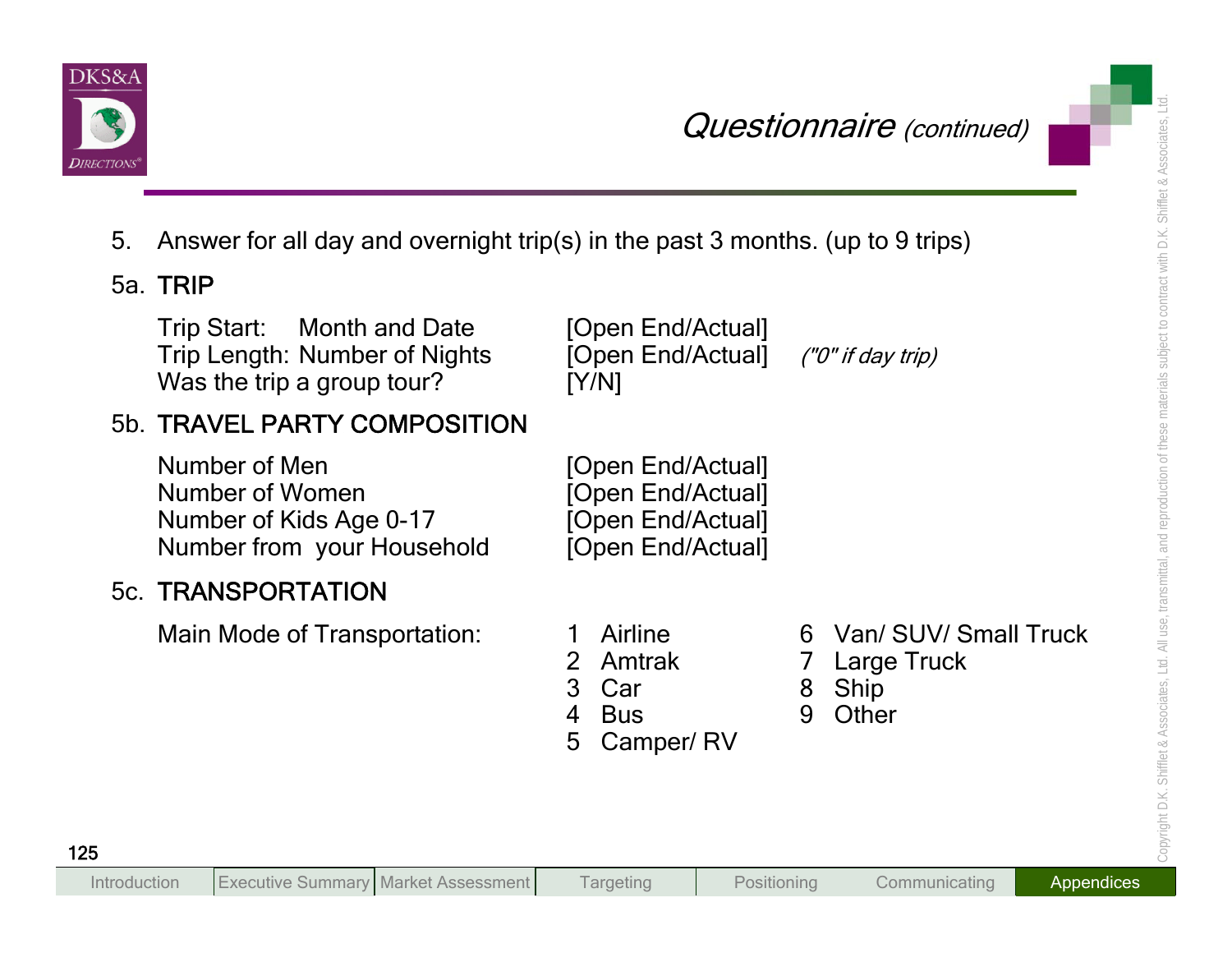

| Diners' Club<br><b>Transportation Payment Method:</b><br>Cash/ Check<br>6<br>$\mathbf 1$<br><b>American Express</b><br>7 Other Card<br>$\overline{2}$<br>3<br><b>MasterCard</b><br>8 Company Direct Bill<br>9 Points/ Miles<br>Visa<br>$\overline{4}$<br>10 Other/ Free<br>5<br><b>Discover</b><br>No Reservation<br><b>Reservation Type:</b><br>800 Phone #<br><b>Other Website</b><br>$\overline{2}$<br>$6^{\circ}$<br>3<br>Other<br>Corp. Travel Dept.<br>7 <sup>7</sup><br><b>Travel Agent</b><br>4<br><b>AIRLINE</b><br>If used, name main airline:<br>[Open End/Coded]<br>Satisfaction Rating: 1-10 Scale<br>$(1 = Poor, up to 10 = Excellent)$ | Directions | Questionnaire (continued) |
|-------------------------------------------------------------------------------------------------------------------------------------------------------------------------------------------------------------------------------------------------------------------------------------------------------------------------------------------------------------------------------------------------------------------------------------------------------------------------------------------------------------------------------------------------------------------------------------------------------------------------------------------------------|------------|---------------------------|
| 5 Airline Company Website                                                                                                                                                                                                                                                                                                                                                                                                                                                                                                                                                                                                                             |            |                           |
|                                                                                                                                                                                                                                                                                                                                                                                                                                                                                                                                                                                                                                                       |            |                           |
|                                                                                                                                                                                                                                                                                                                                                                                                                                                                                                                                                                                                                                                       |            |                           |
|                                                                                                                                                                                                                                                                                                                                                                                                                                                                                                                                                                                                                                                       |            |                           |
|                                                                                                                                                                                                                                                                                                                                                                                                                                                                                                                                                                                                                                                       |            |                           |
|                                                                                                                                                                                                                                                                                                                                                                                                                                                                                                                                                                                                                                                       |            |                           |
|                                                                                                                                                                                                                                                                                                                                                                                                                                                                                                                                                                                                                                                       |            |                           |
|                                                                                                                                                                                                                                                                                                                                                                                                                                                                                                                                                                                                                                                       |            |                           |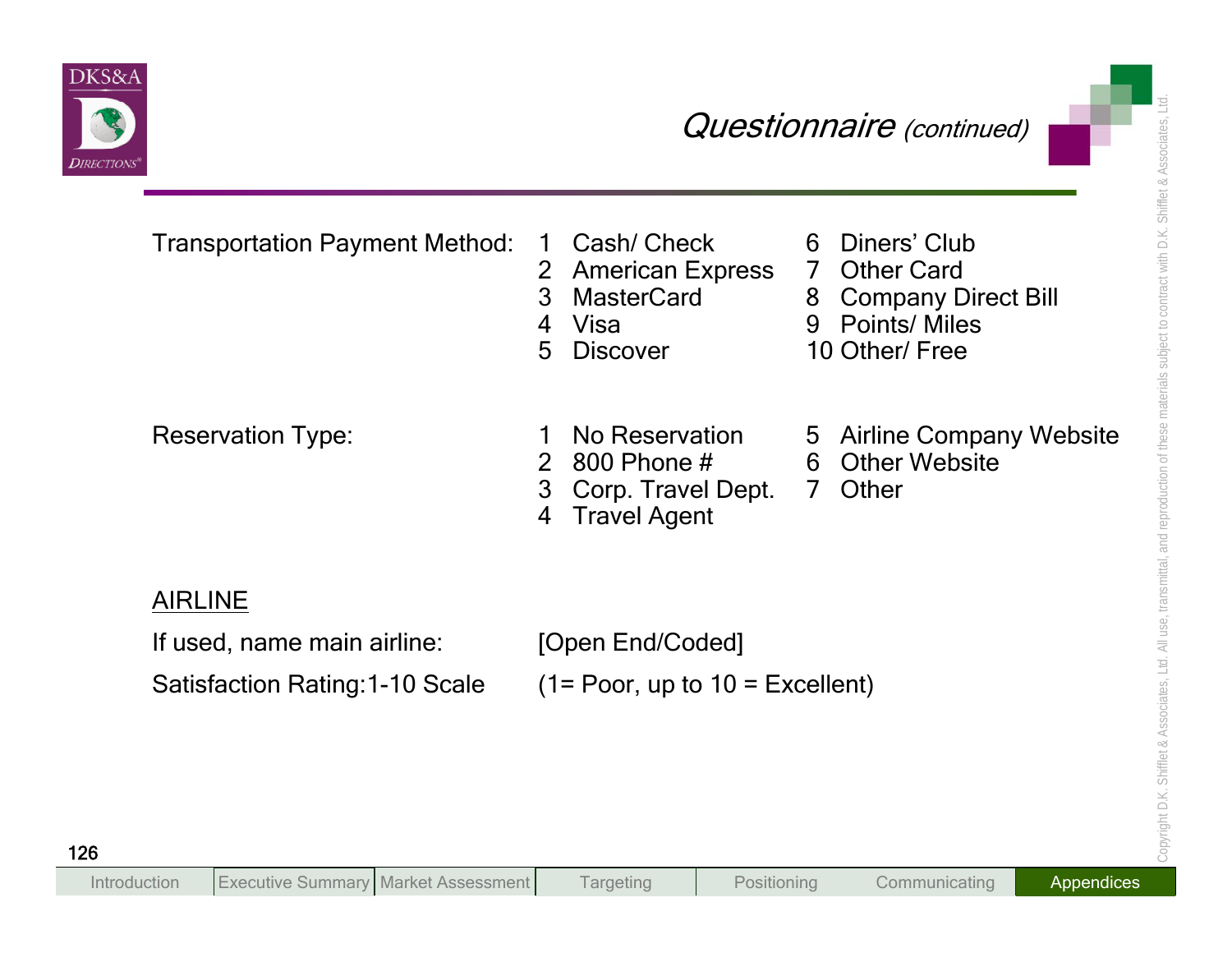



| <i>DIRECTIONS</i>                                                                                          | Questionnaire (continued)                                                                                                                                                                                                    |
|------------------------------------------------------------------------------------------------------------|------------------------------------------------------------------------------------------------------------------------------------------------------------------------------------------------------------------------------|
| <b>RENTAL CAR</b>                                                                                          |                                                                                                                                                                                                                              |
| Was a Car/Truck rented?                                                                                    | [Y/N]                                                                                                                                                                                                                        |
| <b>Car Rental Payment Method:</b>                                                                          | Diners' Club<br>Cash/Check<br>6<br>American Express 7 Other Card<br>$\overline{2}$<br><b>MasterCard</b><br>3<br>8 Company Direct Bill<br>9 Points/ Miles<br>Visa<br>$\overline{4}$<br>10 Other/ Free<br>5<br><b>Discover</b> |
| 5d. EXPENDITURES BY CATEGORY ("0" if none)                                                                 |                                                                                                                                                                                                                              |
| Trip Package \$ (Fly/Hotel, Cruise, Group Tour, etc.)                                                      | [Open End/Actual]                                                                                                                                                                                                            |
| <b>NOT IN PACKAGE</b>                                                                                      |                                                                                                                                                                                                                              |
| Main Transportation \$<br>Rental Car \$<br>Food/Drink \$<br>Entertainment/Recreation \$<br>All Shopping \$ | [Open End/Actual] Available since 7/96<br>[Open End/Actual] Available since 7/96<br>[Open End/Actual]<br>[Open End/Actual]<br>[Open End/Actual]                                                                              |
|                                                                                                            |                                                                                                                                                                                                                              |
|                                                                                                            |                                                                                                                                                                                                                              |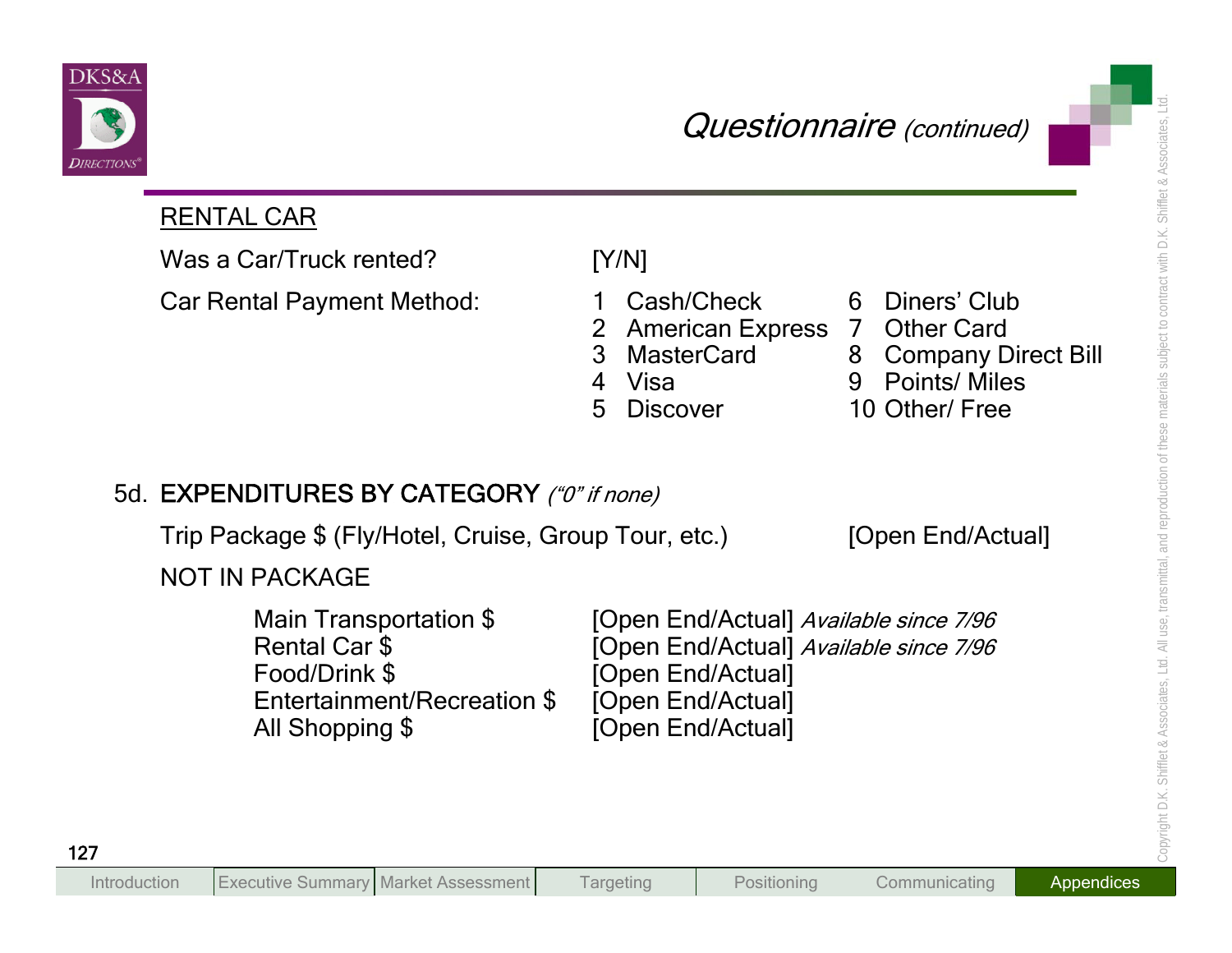



- 
- 

**Cuestionnaire** (continued)<br>
6. For all day and overnight trip(s) in the past 3 months, list each city visited.<br>
6a. WHERE and WHEN<br>
City (e.g. Miami): (If out of U.S., write city and country) [Open End/Coded]<br>
State (e.g.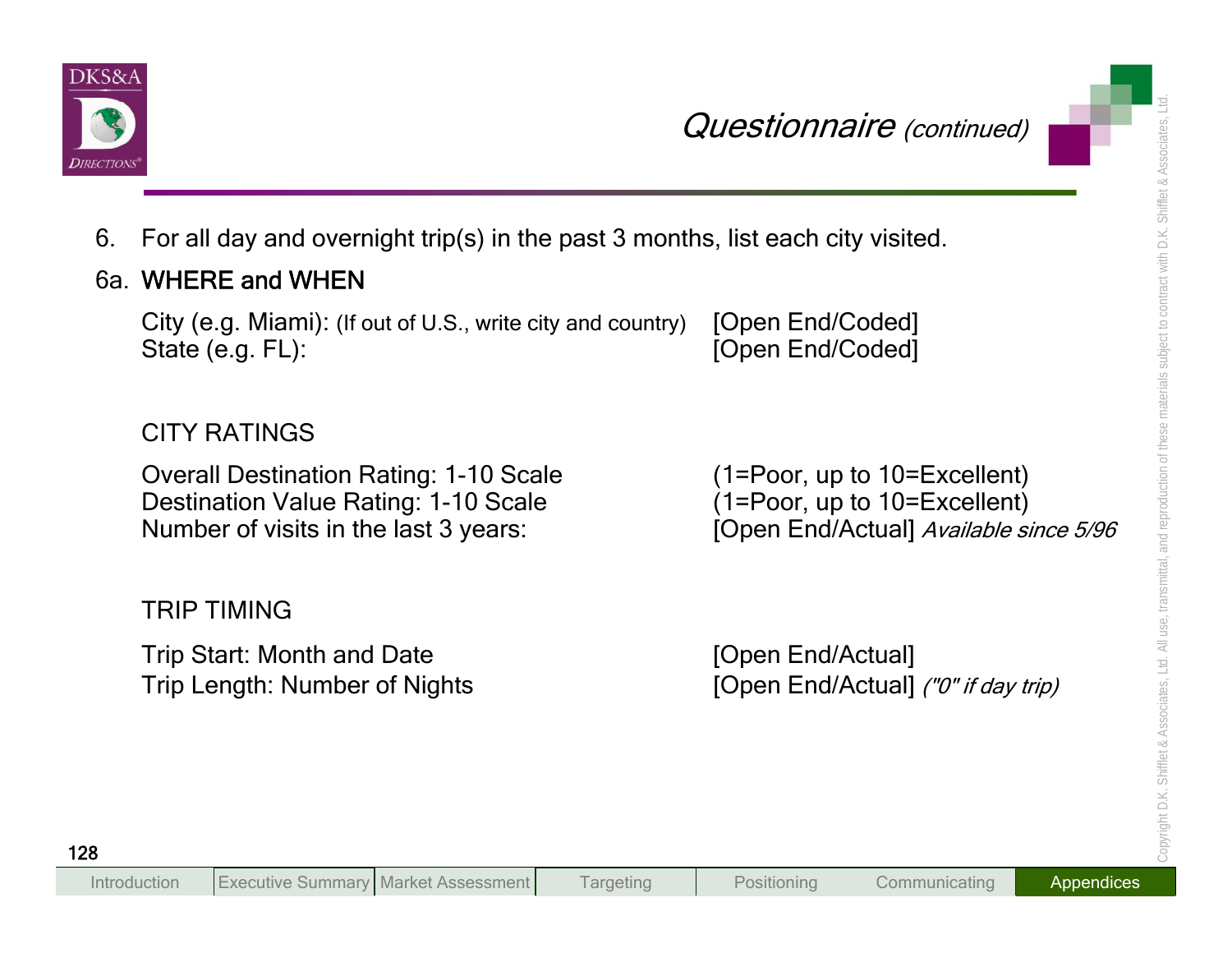

- 
- 
- 
- 
- 
- 
- 
- 
- 

- 
- 
- 
- 
-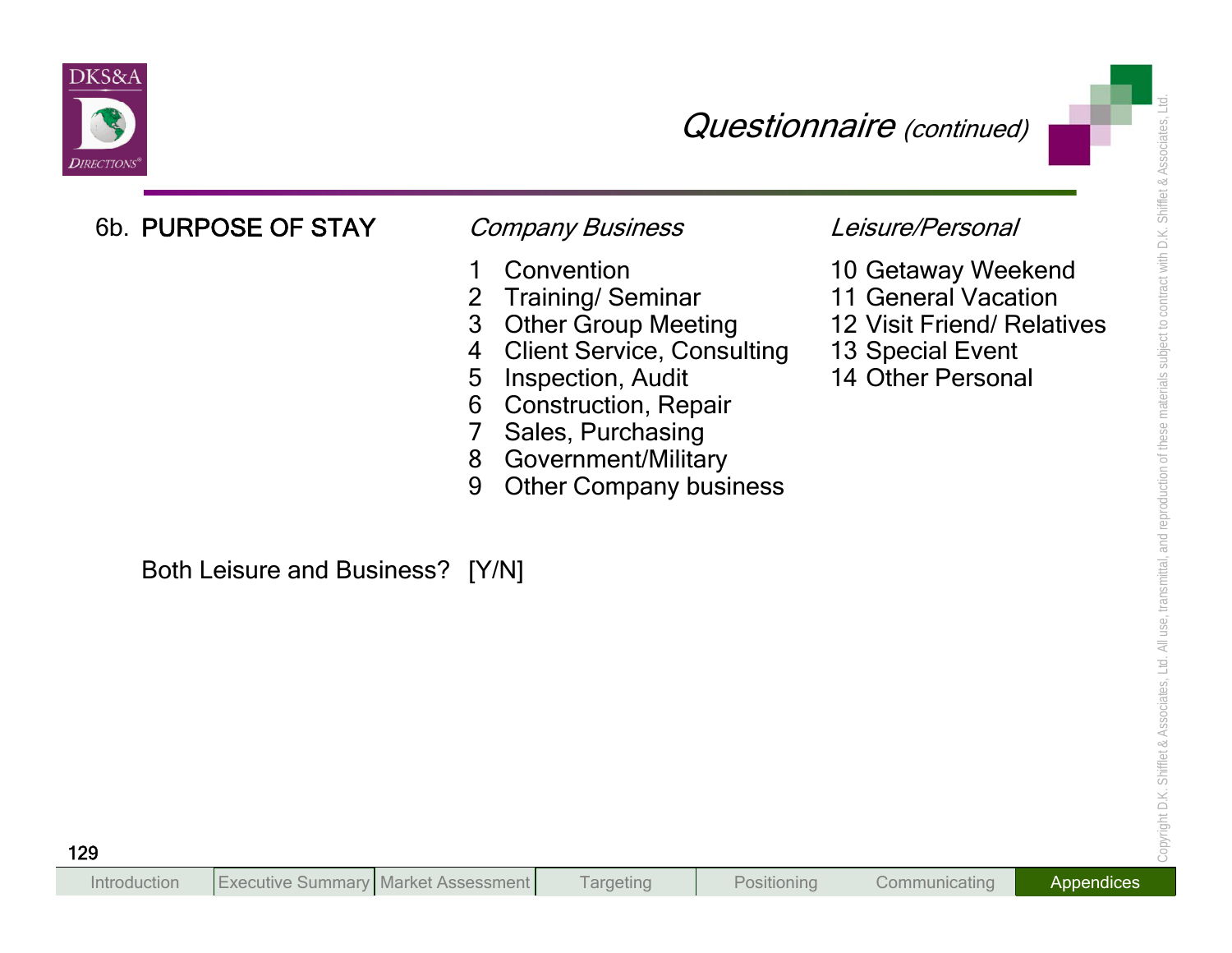



**CUESTION ACTIVITIES**<br>
List primary activities for each visit (list up to 4) and circle activity if it was main reason for<br>
the trip:<br>
1 Eco-Travel<br>
2 Parks: National, State, etc.<br>
4 Museum, Art Exhibit, etc.<br>
4 Museum, Ar

- 
- 
- 
- 
- 
- 
- 
- 
- 
- 
- 
- 
- 
- 
- 
- 
- 
- 
- 
-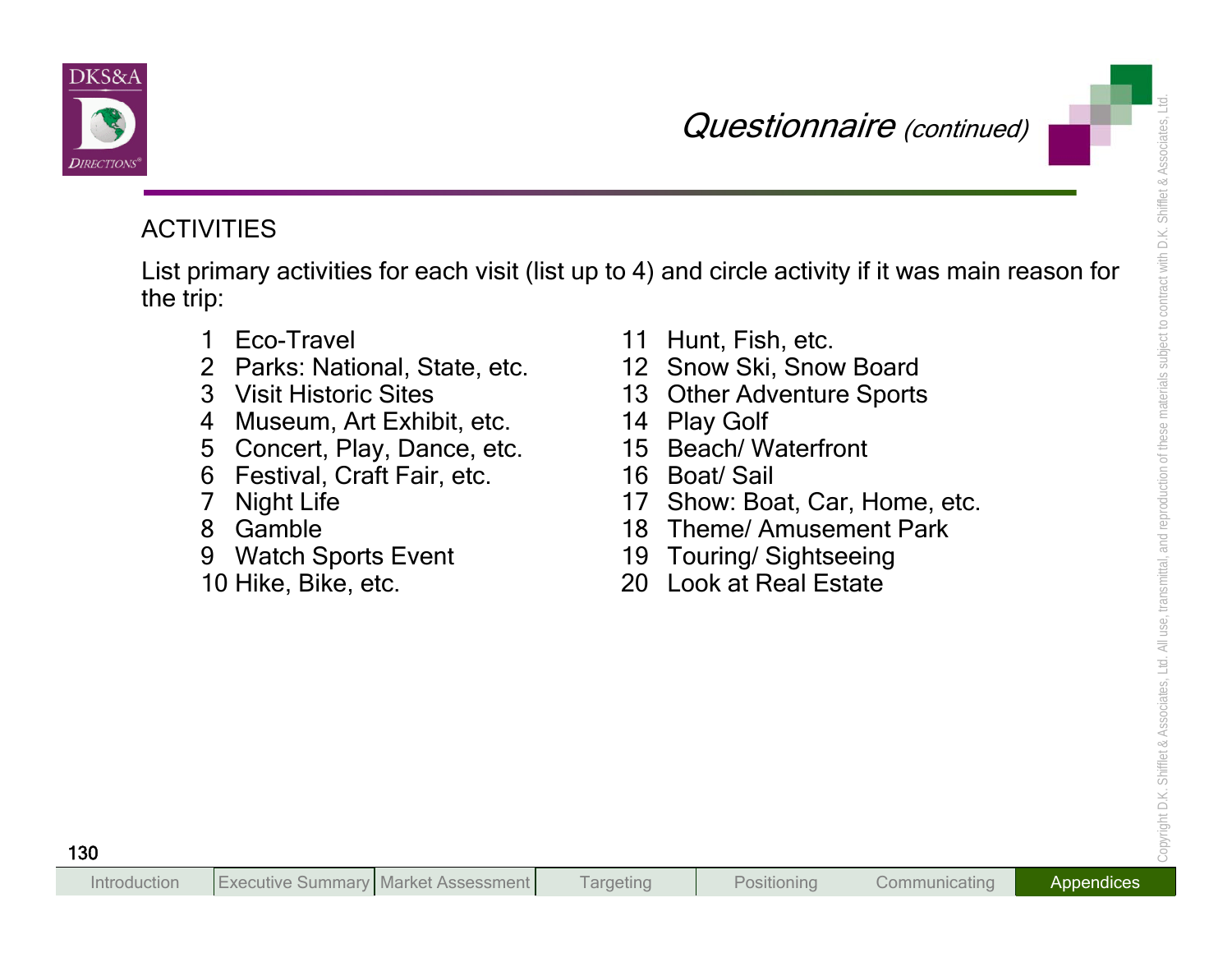

**CUERNIGHT ACCOMMODATION**<br> **CUERNIGHT ACCOMMODATION**<br>
ACCOMMODATION<br>
Name of Hotel/ Motel, Shipline, etc. (use chain/ hotel, and extension names, e.g.<br>
Seasons Inn Express). [Open End/Coded] *If thend relatives home, use "* 

- -
- 
- 
- 
- 
-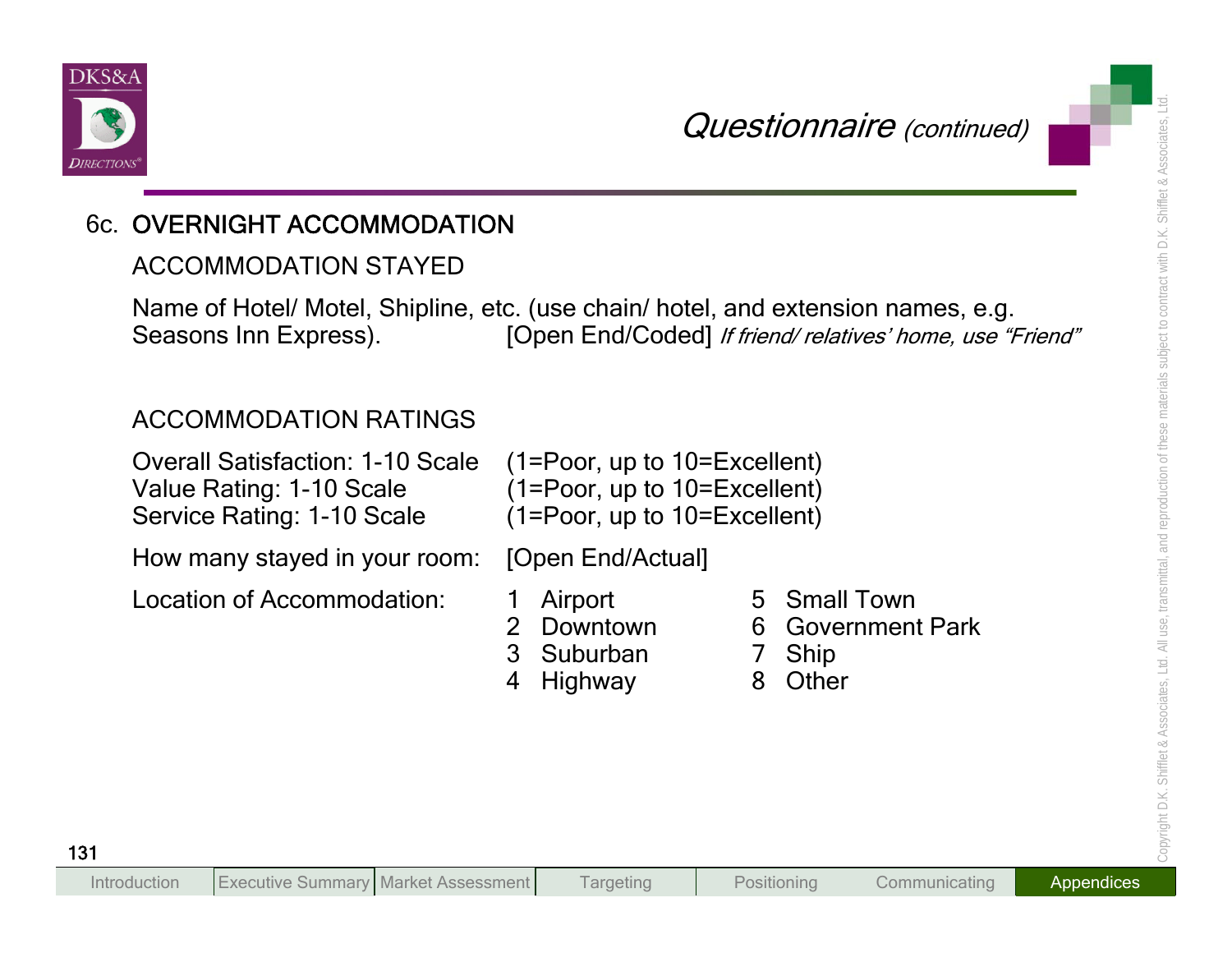

|                                           |                               |                                                                                                                         |                     | Questionnaire (continued)                                                                                      |
|-------------------------------------------|-------------------------------|-------------------------------------------------------------------------------------------------------------------------|---------------------|----------------------------------------------------------------------------------------------------------------|
| Type of Accommodation:                    | 1<br>2<br>3<br>4<br>5<br>6    | "All Suite" Hotel<br><b>Resort Hotel</b><br>Hotel/Motel<br><b>Timeshare</b><br><b>Bed &amp; Breakfast</b><br>Camping/RV | 7<br>8<br>9         | Ship/Cruise<br>My 2nd home/apt/condo<br>Home/apt/condo (not mine)<br><b>10 Corporate Apartment</b><br>11 Other |
| <b>Reservations for Accommodations: 1</b> | 2<br>3<br>4                   | No Reservation<br>Direct to location<br>Corp. Travel Dept.                                                              | 5 <sup>5</sup><br>7 | <b>Travel Agent</b><br>Chain 800 phone # 6 Hotel Chain Website<br><b>Other Website</b><br>8 Other              |
| <b>Payment for Accommodations:</b>        | $\overline{2}$<br>3<br>4<br>5 | Cash/Check<br><b>American Express 7</b><br><b>MasterCard</b><br>Visa<br><b>Discover</b>                                 | 6<br>8<br>9         | Diner's Club<br><b>Other Card</b><br><b>Company Direct Bill</b><br><b>Points/ Miles</b><br>10 Other/Free       |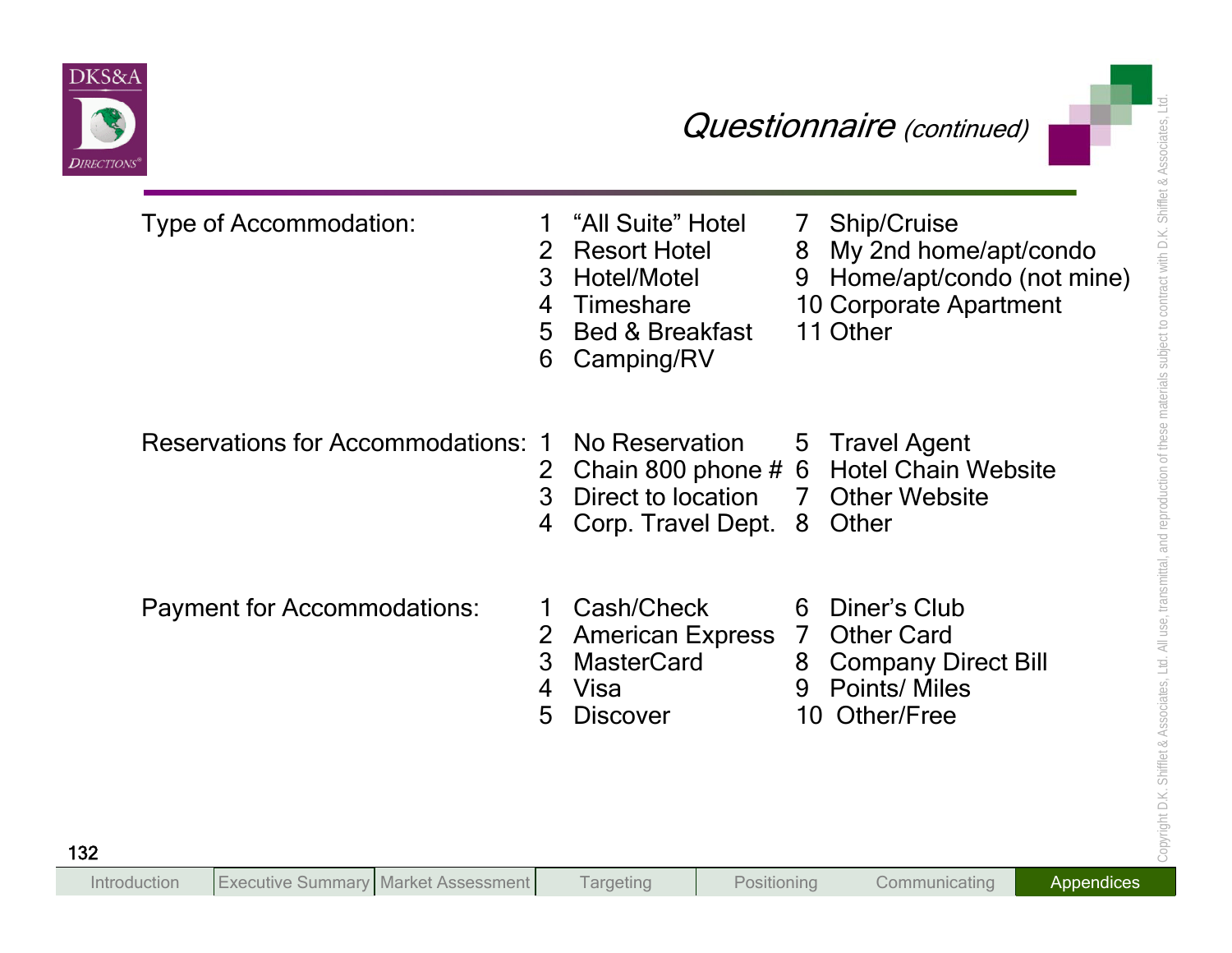



| <b>ACCOMMODATION EXPENDITURE</b>                                                                    |                                                                                                                                                                                                                                                                                      |                                  |                                                                                                                                                                                                                        |
|-----------------------------------------------------------------------------------------------------|--------------------------------------------------------------------------------------------------------------------------------------------------------------------------------------------------------------------------------------------------------------------------------------|----------------------------------|------------------------------------------------------------------------------------------------------------------------------------------------------------------------------------------------------------------------|
| Dollars Per Night (Room Only)<br><b>Total Hotel/ Lodging Bill</b><br>Was price paid a Special Deal? | [Open End/Actual]<br>[Open End/Actual]<br>[Y/N]                                                                                                                                                                                                                                      |                                  |                                                                                                                                                                                                                        |
| <b>DEMOGRAPHICS</b>                                                                                 |                                                                                                                                                                                                                                                                                      |                                  |                                                                                                                                                                                                                        |
| Number of Persons in Household:                                                                     | [Actual]                                                                                                                                                                                                                                                                             |                                  |                                                                                                                                                                                                                        |
| <b>Annual Household Income:</b>                                                                     | Less than $$7,500$<br>\$7,500-\$9,999<br>$\overline{2}$<br>3 <sup>1</sup><br>$$10,000 - $12,499$<br>\$12,500-\$14,999<br>4<br>\$15,000-\$17,499<br>5<br>\$17,500-\$19,999<br>6<br>\$20,000-\$22,499<br>7<br>\$22,500-\$24,999<br>8<br>\$25,000-\$27,499<br>9<br>10 \$27,500-\$29,999 | 11<br>14<br>15<br>17<br>19<br>20 | \$30,000-\$32,499<br>12 \$32,500-\$34,999<br>13 \$35,000-\$39,999<br>\$40,000-\$44,999<br>\$45,000-\$49,999<br>16 \$50,000-\$59,999<br>\$60,000-\$74,999<br>18 \$75,000-\$99,999<br>\$100,000-\$124,999<br>$$125,000+$ |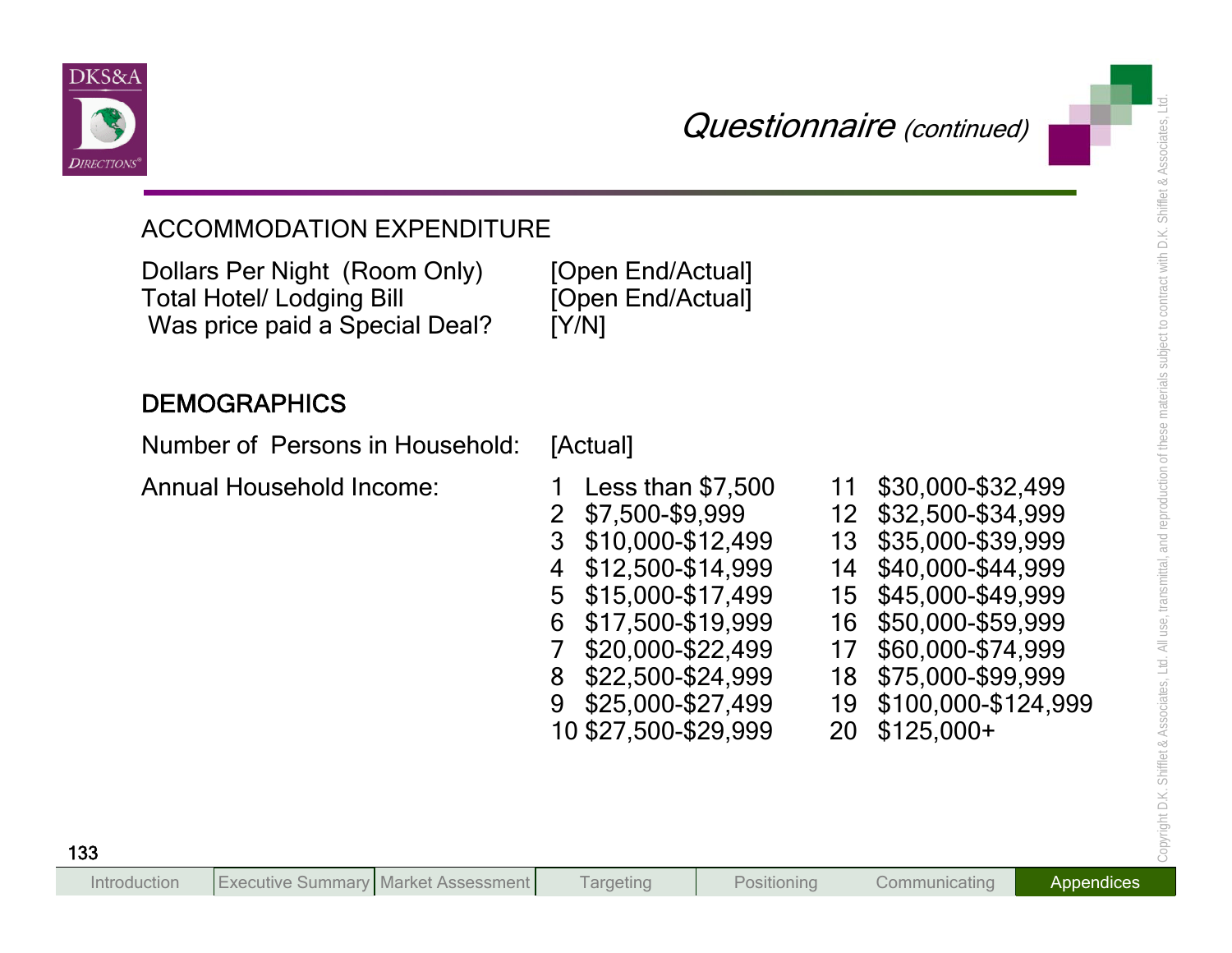

- 
- 
- 
- 
- 

- 
- 
- 
- 

- 
- 
- 
- 
- 
- 

- 
- 
-